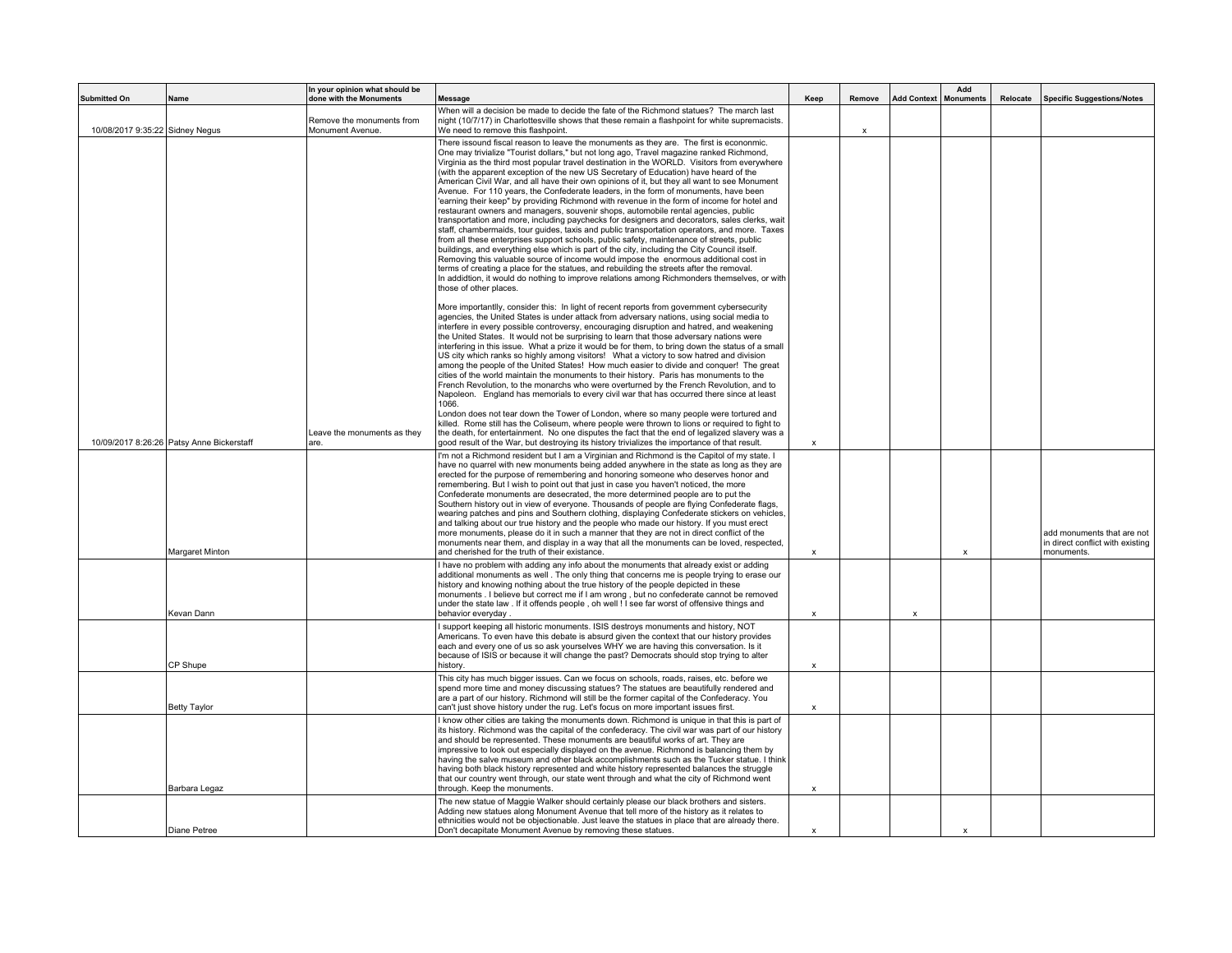| <b>Richaard Askee</b> | People come from all over the country and world "not" to see the latest in historical<br>revisionism that plaques our increasingly weak and ignorant populace but to see the historical<br>remains of the past as they are. The person who sees "evil" sees evil in more than just<br>statues. He or she is infected from within. Wherenext will the demand be to paint our state<br>capital black to give into pathetic political correctness? That would be pretty so, you should.<br>You can change the "color" of history just not its ignorance. That is left to the weak, ignorant<br>and cowardly. Watch your tourism dollars decline from your shallow cowardice to history.- Sic<br>Semper Tyrannis                                                            | $\mathbf x$               |  |  |                                       |
|-----------------------|-------------------------------------------------------------------------------------------------------------------------------------------------------------------------------------------------------------------------------------------------------------------------------------------------------------------------------------------------------------------------------------------------------------------------------------------------------------------------------------------------------------------------------------------------------------------------------------------------------------------------------------------------------------------------------------------------------------------------------------------------------------------------|---------------------------|--|--|---------------------------------------|
| Margie Stetson        | You cannot just remove monuments and expect it to change history. Leave the monuments<br>alone and work to explore other ways to heal and enrich Richmond.                                                                                                                                                                                                                                                                                                                                                                                                                                                                                                                                                                                                              | x                         |  |  |                                       |
| <b>Bruce Bayless</b>  | The group needs to not agree to demands of groups related to the make up of the group, the<br>outcomes, or anything else. That way "all" the citizens of Richmond would have an equal<br>chance to be heard. As a Southerner to me these monuments are memorials to the 270,000<br>men who died fighting for the South. The majority of which had no slaves and most of them<br>themselves stated they were fighting for independence and states rights (Also see Ken<br>Stampp's book "The Causes of the Civil War" and Marc Engal's "Clash of Extremes: The<br>Economic Origins of the Civil War" for other significant causes of the war. It would be<br>shameful and a disgrace to take down these monuments of these men who fought and died<br>for their country! | $\boldsymbol{\mathsf{x}}$ |  |  |                                       |
| Mary Jane Stidham     | I believe the monuments should be left as they are. I think the Mayor is right that more could<br>be added but none removed. This is our history and removing them won't change the fact that<br>slavery was part of it. Where would the funds come from to remove these monuments?<br>Richmond already has a money problem. Use the money to fix the schools so our children<br>have a better future. Removing them won't make anyone feel better and it could keep a lot of<br>tourists away. Maybe I don't live in Richmond but I live close enough that I believe I have the<br>right to make these comments.                                                                                                                                                       | X                         |  |  |                                       |
| Paul Alexander        | I am truly angered where I hear and uninformed person try to compare General Robert E Lee<br>to the Auschwitz prison camp. Please remind the individual what the South and Virginia did<br>with Libby prison, A notorious Union Military prison. We tore it down after the war, People<br>need to be informed of the true historical significance of who Robert E Lee was and what he<br>did at the beginning of the Confederacy.Remember he voted against secession.Paul<br>Alexander, 804-402-4034                                                                                                                                                                                                                                                                    | $\boldsymbol{\mathsf{x}}$ |  |  | no stated position. Inferred<br>Keep. |
| Diane Petree          | We're known as the City of Monuments. It would be a tragedy to remove the statues. With<br>everyday life changing at a breakneck pace, it's a comfort to see those statues and hopefully<br>know there are some things that don't/won't change. It doesn't seem right that a group of<br>people can have the power to change a major part of the face of a city. Let's all calm down<br>and not do something rash.                                                                                                                                                                                                                                                                                                                                                      | $\boldsymbol{\mathsf{x}}$ |  |  |                                       |
| George Munford        | If needed I do have a few names that I can give. Please don't overlook these messages                                                                                                                                                                                                                                                                                                                                                                                                                                                                                                                                                                                                                                                                                   |                           |  |  |                                       |
| Amv Baker             | Please leave the Monuments alone. My family fought on both sides and my family honer all of<br>our family from Revolutionary war to current war. So please don't.                                                                                                                                                                                                                                                                                                                                                                                                                                                                                                                                                                                                       | X                         |  |  |                                       |
| George Snead          | Leave the monuments alone!                                                                                                                                                                                                                                                                                                                                                                                                                                                                                                                                                                                                                                                                                                                                              | $\mathbf x$               |  |  |                                       |
| YOLANDA CURNUTT       | My Great grand father fought for the Confederate Army. He was captured and was<br>imprisoned in Maryland. He did not fight for slavery but because an enemy army invaded his<br>Homeland. He was a share cropper. If you are going to remove monuments from Monument<br>AV. Then take them all including Arthur Ashe. Make a No Monument AV. Do not favor one or<br>another group.                                                                                                                                                                                                                                                                                                                                                                                      | X                         |  |  |                                       |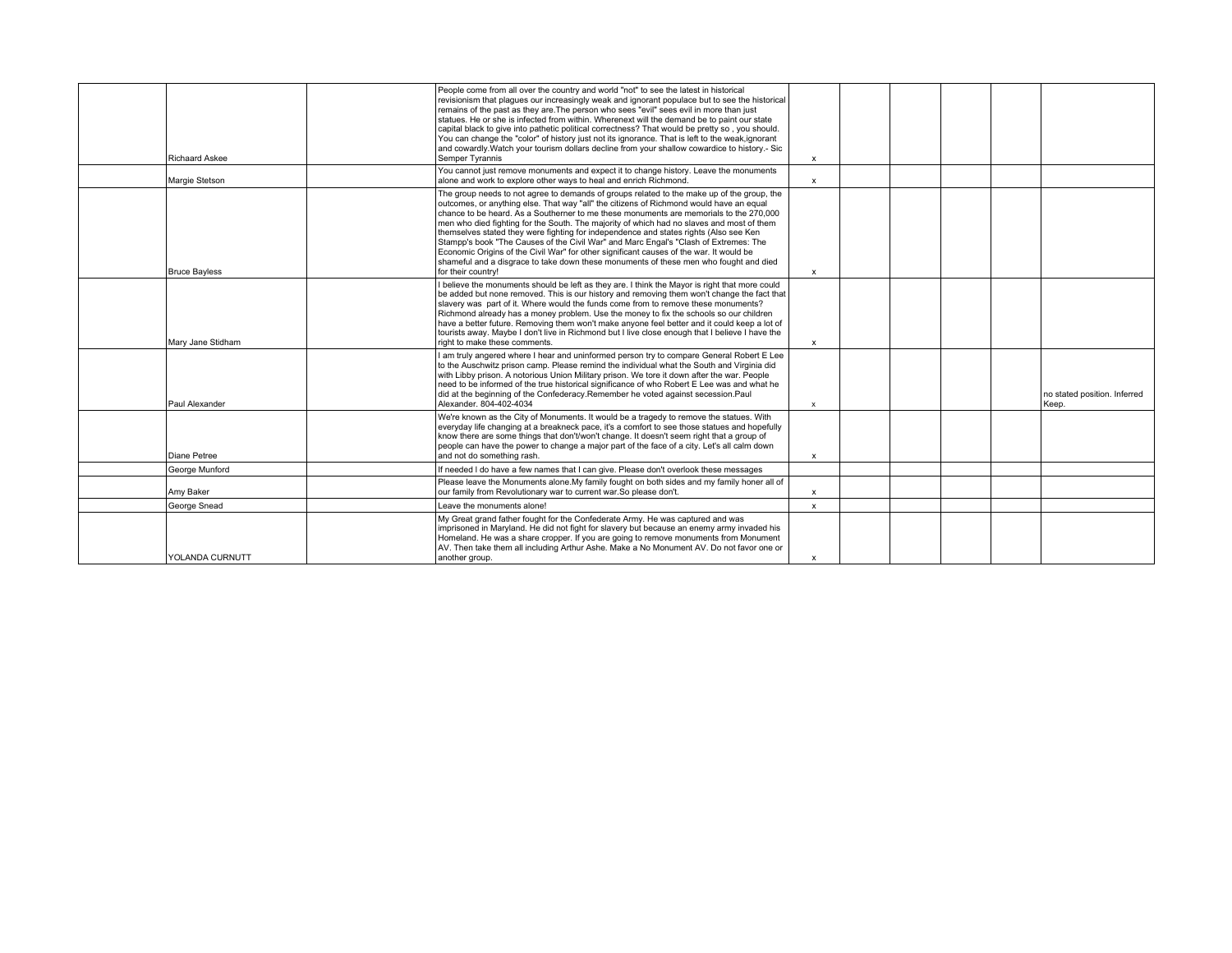|                 | First I would like to say that I am angered-FURIOUS-that this commission and it's purpose<br>even exists. Mayor Levar Stoney has exceeded his authority by forming this commission to<br>advise' him what to do about the Confederate Monuments in Richmond. He has said that he<br>is personally offended by these monuments. I am not only offended, I am incensed by this<br>statement. I was born in Richmond. These monuments are a part of Richmond's history.<br>According to Virginia State law, it is illegal to remove or alter these monuments or any other<br>war memorials in any way. However, let's assume that it is legal to add context to these<br>monuments. Who will write this context? Mayor Stoney? This commission? The NAACP?<br>How is their viewpoint going to be the whole story or even the truth? The purpose of these<br>monuments is to honor the sacrifice of the Confederate States military. That is it. There is no<br>false narrative' that Mayor Stoney says exists. Read the text of every Confederate Monument<br>in Richmond. There are no false statements on any of them. They honor the military men that<br>fought and died. The North placed Union Monuments across their states at exactly the same<br>time as Confederate Monuments were placed across the South, which means that the<br>children and grandchildren of the ones who fought the Civil War were the ones that placed<br>them. This is consistent with the placement of monuments from most wars. If we are to add<br>context to Confederate Monuments, we must also add context to all the monuments<br>inRichmond. The Martin Luther King Bridge would certainly qualify for context, above all other<br>monuments. Let's examine HIS false narrative by saying that his real name was Michael<br>King. He was not a reverend or a doctor. He associated with known communists, was a<br>plagiarist and a philanderer, and was considered a total degenerate by many prominent<br>Deople of his time, including the president and his wife. Wherever he went, there was<br>violence and riots. He was a proponent of preferential treatment of blacks over Whites, which<br>is discrimination and occurs today in all aspects of life. As we see there were many dark |  |  |  |
|-----------------|----------------------------------------------------------------------------------------------------------------------------------------------------------------------------------------------------------------------------------------------------------------------------------------------------------------------------------------------------------------------------------------------------------------------------------------------------------------------------------------------------------------------------------------------------------------------------------------------------------------------------------------------------------------------------------------------------------------------------------------------------------------------------------------------------------------------------------------------------------------------------------------------------------------------------------------------------------------------------------------------------------------------------------------------------------------------------------------------------------------------------------------------------------------------------------------------------------------------------------------------------------------------------------------------------------------------------------------------------------------------------------------------------------------------------------------------------------------------------------------------------------------------------------------------------------------------------------------------------------------------------------------------------------------------------------------------------------------------------------------------------------------------------------------------------------------------------------------------------------------------------------------------------------------------------------------------------------------------------------------------------------------------------------------------------------------------------------------------------------------------------------------------------------------------------------------------------------------------------------------------------------------------------------------|--|--|--|
|                 |                                                                                                                                                                                                                                                                                                                                                                                                                                                                                                                                                                                                                                                                                                                                                                                                                                                                                                                                                                                                                                                                                                                                                                                                                                                                                                                                                                                                                                                                                                                                                                                                                                                                                                                                                                                                                                                                                                                                                                                                                                                                                                                                                                                                                                                                                        |  |  |  |
|                 |                                                                                                                                                                                                                                                                                                                                                                                                                                                                                                                                                                                                                                                                                                                                                                                                                                                                                                                                                                                                                                                                                                                                                                                                                                                                                                                                                                                                                                                                                                                                                                                                                                                                                                                                                                                                                                                                                                                                                                                                                                                                                                                                                                                                                                                                                        |  |  |  |
|                 |                                                                                                                                                                                                                                                                                                                                                                                                                                                                                                                                                                                                                                                                                                                                                                                                                                                                                                                                                                                                                                                                                                                                                                                                                                                                                                                                                                                                                                                                                                                                                                                                                                                                                                                                                                                                                                                                                                                                                                                                                                                                                                                                                                                                                                                                                        |  |  |  |
|                 |                                                                                                                                                                                                                                                                                                                                                                                                                                                                                                                                                                                                                                                                                                                                                                                                                                                                                                                                                                                                                                                                                                                                                                                                                                                                                                                                                                                                                                                                                                                                                                                                                                                                                                                                                                                                                                                                                                                                                                                                                                                                                                                                                                                                                                                                                        |  |  |  |
|                 |                                                                                                                                                                                                                                                                                                                                                                                                                                                                                                                                                                                                                                                                                                                                                                                                                                                                                                                                                                                                                                                                                                                                                                                                                                                                                                                                                                                                                                                                                                                                                                                                                                                                                                                                                                                                                                                                                                                                                                                                                                                                                                                                                                                                                                                                                        |  |  |  |
|                 |                                                                                                                                                                                                                                                                                                                                                                                                                                                                                                                                                                                                                                                                                                                                                                                                                                                                                                                                                                                                                                                                                                                                                                                                                                                                                                                                                                                                                                                                                                                                                                                                                                                                                                                                                                                                                                                                                                                                                                                                                                                                                                                                                                                                                                                                                        |  |  |  |
|                 |                                                                                                                                                                                                                                                                                                                                                                                                                                                                                                                                                                                                                                                                                                                                                                                                                                                                                                                                                                                                                                                                                                                                                                                                                                                                                                                                                                                                                                                                                                                                                                                                                                                                                                                                                                                                                                                                                                                                                                                                                                                                                                                                                                                                                                                                                        |  |  |  |
|                 |                                                                                                                                                                                                                                                                                                                                                                                                                                                                                                                                                                                                                                                                                                                                                                                                                                                                                                                                                                                                                                                                                                                                                                                                                                                                                                                                                                                                                                                                                                                                                                                                                                                                                                                                                                                                                                                                                                                                                                                                                                                                                                                                                                                                                                                                                        |  |  |  |
|                 |                                                                                                                                                                                                                                                                                                                                                                                                                                                                                                                                                                                                                                                                                                                                                                                                                                                                                                                                                                                                                                                                                                                                                                                                                                                                                                                                                                                                                                                                                                                                                                                                                                                                                                                                                                                                                                                                                                                                                                                                                                                                                                                                                                                                                                                                                        |  |  |  |
|                 |                                                                                                                                                                                                                                                                                                                                                                                                                                                                                                                                                                                                                                                                                                                                                                                                                                                                                                                                                                                                                                                                                                                                                                                                                                                                                                                                                                                                                                                                                                                                                                                                                                                                                                                                                                                                                                                                                                                                                                                                                                                                                                                                                                                                                                                                                        |  |  |  |
|                 |                                                                                                                                                                                                                                                                                                                                                                                                                                                                                                                                                                                                                                                                                                                                                                                                                                                                                                                                                                                                                                                                                                                                                                                                                                                                                                                                                                                                                                                                                                                                                                                                                                                                                                                                                                                                                                                                                                                                                                                                                                                                                                                                                                                                                                                                                        |  |  |  |
|                 |                                                                                                                                                                                                                                                                                                                                                                                                                                                                                                                                                                                                                                                                                                                                                                                                                                                                                                                                                                                                                                                                                                                                                                                                                                                                                                                                                                                                                                                                                                                                                                                                                                                                                                                                                                                                                                                                                                                                                                                                                                                                                                                                                                                                                                                                                        |  |  |  |
|                 |                                                                                                                                                                                                                                                                                                                                                                                                                                                                                                                                                                                                                                                                                                                                                                                                                                                                                                                                                                                                                                                                                                                                                                                                                                                                                                                                                                                                                                                                                                                                                                                                                                                                                                                                                                                                                                                                                                                                                                                                                                                                                                                                                                                                                                                                                        |  |  |  |
|                 | aspects of this black hero's life that no one wants to talk about because it puts him in a bad                                                                                                                                                                                                                                                                                                                                                                                                                                                                                                                                                                                                                                                                                                                                                                                                                                                                                                                                                                                                                                                                                                                                                                                                                                                                                                                                                                                                                                                                                                                                                                                                                                                                                                                                                                                                                                                                                                                                                                                                                                                                                                                                                                                         |  |  |  |
|                 | light. However, we are falling all over ourselves to do nothing but talk trash about my White<br>ancestors. How about the slave memorials that are in Richmond? Will context be placed on                                                                                                                                                                                                                                                                                                                                                                                                                                                                                                                                                                                                                                                                                                                                                                                                                                                                                                                                                                                                                                                                                                                                                                                                                                                                                                                                                                                                                                                                                                                                                                                                                                                                                                                                                                                                                                                                                                                                                                                                                                                                                              |  |  |  |
|                 | them telling the story of Africans selling their own people into slavery? Without the tribal                                                                                                                                                                                                                                                                                                                                                                                                                                                                                                                                                                                                                                                                                                                                                                                                                                                                                                                                                                                                                                                                                                                                                                                                                                                                                                                                                                                                                                                                                                                                                                                                                                                                                                                                                                                                                                                                                                                                                                                                                                                                                                                                                                                           |  |  |  |
|                 | African leaders' willing participation, this type of slavery could NOT have existed. Will this be                                                                                                                                                                                                                                                                                                                                                                                                                                                                                                                                                                                                                                                                                                                                                                                                                                                                                                                                                                                                                                                                                                                                                                                                                                                                                                                                                                                                                                                                                                                                                                                                                                                                                                                                                                                                                                                                                                                                                                                                                                                                                                                                                                                      |  |  |  |
|                 | placed on the upcoming slave memorial here?For most of my adult life I have heard that we                                                                                                                                                                                                                                                                                                                                                                                                                                                                                                                                                                                                                                                                                                                                                                                                                                                                                                                                                                                                                                                                                                                                                                                                                                                                                                                                                                                                                                                                                                                                                                                                                                                                                                                                                                                                                                                                                                                                                                                                                                                                                                                                                                                              |  |  |  |
|                 | must be TOLERANT of other people's viewpoint.TOLERANT of homosexuality. TOLERANT                                                                                                                                                                                                                                                                                                                                                                                                                                                                                                                                                                                                                                                                                                                                                                                                                                                                                                                                                                                                                                                                                                                                                                                                                                                                                                                                                                                                                                                                                                                                                                                                                                                                                                                                                                                                                                                                                                                                                                                                                                                                                                                                                                                                       |  |  |  |
|                 | of race mixing. TOLERANT of Islam. TOLERANT of Hispanics. TOLERANT of other cultures.                                                                                                                                                                                                                                                                                                                                                                                                                                                                                                                                                                                                                                                                                                                                                                                                                                                                                                                                                                                                                                                                                                                                                                                                                                                                                                                                                                                                                                                                                                                                                                                                                                                                                                                                                                                                                                                                                                                                                                                                                                                                                                                                                                                                  |  |  |  |
|                 | Well, no one is being TOLERANT of White heritage now that they have the opportunity to do                                                                                                                                                                                                                                                                                                                                                                                                                                                                                                                                                                                                                                                                                                                                                                                                                                                                                                                                                                                                                                                                                                                                                                                                                                                                                                                                                                                                                                                                                                                                                                                                                                                                                                                                                                                                                                                                                                                                                                                                                                                                                                                                                                                              |  |  |  |
|                 | so. Leave the Confederate Monuments alone or expand the commission's purpose to include                                                                                                                                                                                                                                                                                                                                                                                                                                                                                                                                                                                                                                                                                                                                                                                                                                                                                                                                                                                                                                                                                                                                                                                                                                                                                                                                                                                                                                                                                                                                                                                                                                                                                                                                                                                                                                                                                                                                                                                                                                                                                                                                                                                                |  |  |  |
|                 | what to do with ALL of Richmond's monuments. Singling out the Confederate Monuments is                                                                                                                                                                                                                                                                                                                                                                                                                                                                                                                                                                                                                                                                                                                                                                                                                                                                                                                                                                                                                                                                                                                                                                                                                                                                                                                                                                                                                                                                                                                                                                                                                                                                                                                                                                                                                                                                                                                                                                                                                                                                                                                                                                                                 |  |  |  |
| Walter Ring 3rd | racism. INTOLERANCE and persecution.                                                                                                                                                                                                                                                                                                                                                                                                                                                                                                                                                                                                                                                                                                                                                                                                                                                                                                                                                                                                                                                                                                                                                                                                                                                                                                                                                                                                                                                                                                                                                                                                                                                                                                                                                                                                                                                                                                                                                                                                                                                                                                                                                                                                                                                   |  |  |  |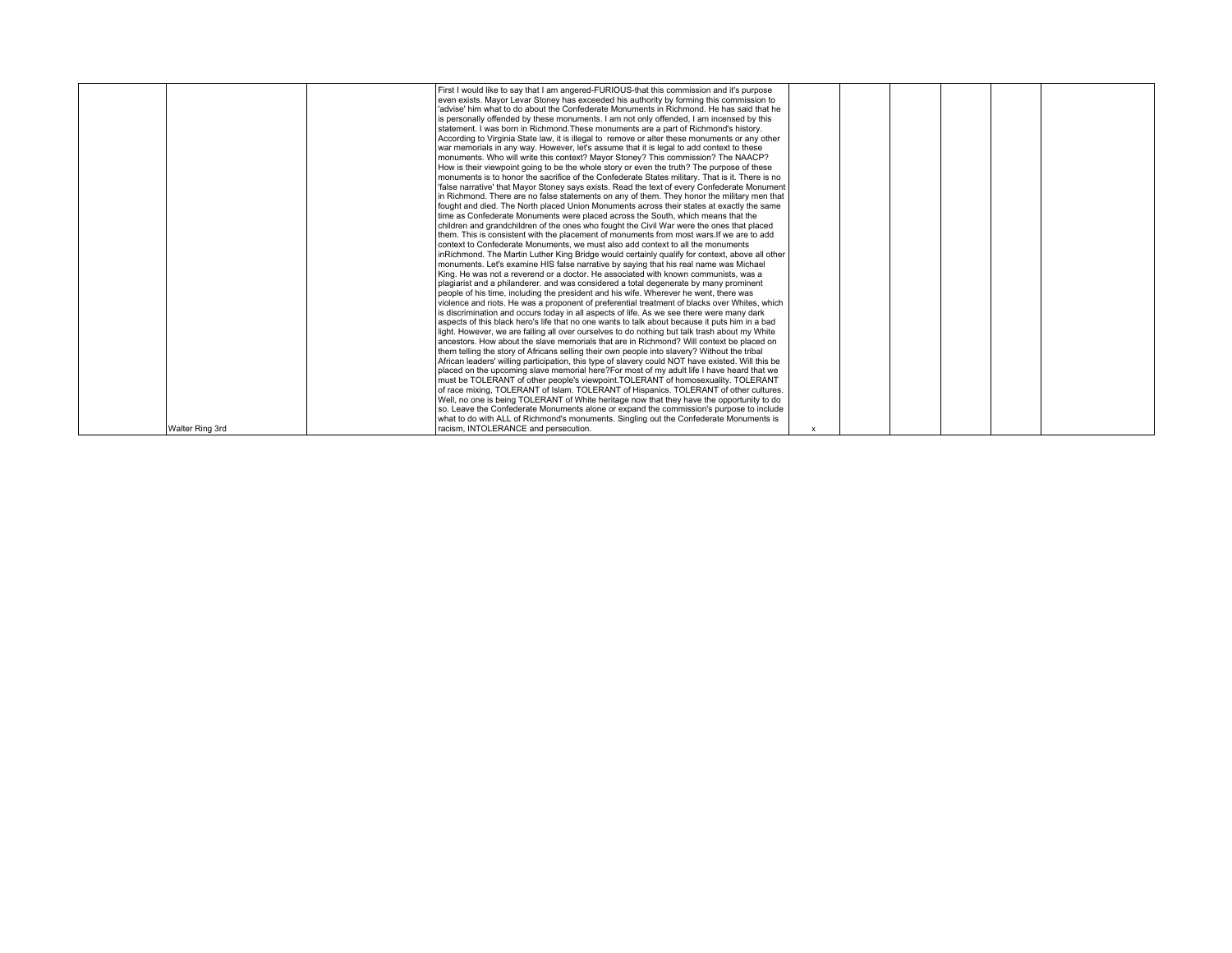|                    | Open Letter to the Monument Avenue CommissionAs Richmonders who have long called for             |   |  |  |
|--------------------|--------------------------------------------------------------------------------------------------|---|--|--|
|                    | the removal of the Confederate statues on Richmond'sMonument Avenue, we would like to            |   |  |  |
|                    | express our views on this matter as your commission begins its process of public                 |   |  |  |
|                    | engagement.Our concerns focus on three issues: The limited mandate of the mayor's                |   |  |  |
|                    | commission; the commission'scomposition; and the artificial separation of the issues of          |   |  |  |
|                    |                                                                                                  |   |  |  |
|                    | memorializing Confederate figures while failing to commit to properly memorialize the history    |   |  |  |
|                    | of Richmond's Shockoe Bottom, once the epicenter of the U.S. domestic slave trade. When          |   |  |  |
|                    | Mayor Stoney established the commission, he said that taking down the monuments was not          |   |  |  |
|                    | anoption: "I wish these monuments had never been built, but like it or not they are part of our  |   |  |  |
|                    | history in this city, and removal will never wash away that stain." (Richmond Times-Dispatch,    |   |  |  |
|                    |                                                                                                  |   |  |  |
|                    | June 22, 2017) Limiting the mission of the commission to merely providing "context" to the       |   |  |  |
|                    | statues of slavery-defendingfigures is unacceptable. These monuments were erected to             |   |  |  |
|                    | rehabilitate the image of the slavery-defending Confederacy and so culturally re-establish the   |   |  |  |
|                    | principle of white supremacy during the worst post-slavery period for Black people in U.S.       |   |  |  |
|                    | history. The statues on Monument Avenue were only the grandest part of this nearly 100-year      |   |  |  |
|                    |                                                                                                  |   |  |  |
|                    | campaign to turn theformer capital of the Confederacy into a virtual shrine to the Lost Cause    |   |  |  |
|                    | mythology. Richmond's first Confederate memorial, to Gen. "Stonewall" Jackson, was erected       |   |  |  |
|                    | in 1874, in CapitolSquare - just nine years after the end of the Civil War. Reconstruction in    |   |  |  |
|                    | most of the South lasted 11 years, but was ended much sooner in Richmond. It would be            |   |  |  |
|                    | another 16 years before the towering statue of Gen. Robert E. Lee would be unveiled on           |   |  |  |
|                    |                                                                                                  |   |  |  |
|                    | whatwould become Monument Avenue, but others followed in rapid succession: Gen. William          |   |  |  |
|                    | Carter Wickham in Monroe Park (1891); Gen. A.P. Hill at Laburnum & Hermitage (1892);             |   |  |  |
|                    | Richmond Howitzers at Harrison. Park and Grove (1892): Confederate Soldiers and Sailors at       |   |  |  |
|                    | Libby Hill (1894); Gen. William "Extra Billy" Smith in Capitol Square (1906); and Gen. J.E.B.    |   |  |  |
|                    | Stuart (1907), President Jefferson Davis (1907), Gen. "Stonewall" Jackson (1919) and Admiral     |   |  |  |
|                    |                                                                                                  |   |  |  |
|                    | Matthew Fontaine Maury (1929), all on Monument Avenue. Finally, just to let everyone know        |   |  |  |
|                    | that nothing had changed, Gen. Fitzhugh Lee in Monroe Park (1955). And then there are the        |   |  |  |
|                    | city's many streets, squares, bridges and buildings named after Confederate figures. Mayor       |   |  |  |
|                    | Stoney had it right when he described the Confederate statues on Monument Avenue as              |   |  |  |
|                    | "Equalparts myth and deception  a false narrative etched in stone and bronze more than           |   |  |  |
|                    | 100 years ago - notonly to lionize the architects and defenders of slavery, but to perpetuate    |   |  |  |
|                    |                                                                                                  |   |  |  |
|                    | the tyranny and terror of Jim Crow and reassert a new era of white supremacy."Clearly,           |   |  |  |
|                    | statues and monuments are created to honor a person or cause. And they are taken down            |   |  |  |
|                    | when those in power no longer want to continue that honor. This is why there are no statues      |   |  |  |
|                    | of Adolf Hitler in Germany. In fact, it's illegal to display even a fascist symbol in either     |   |  |  |
|                    | Germany or Italy Other U.S. cities understand this: New Orleans, Orlando, Tampa, St. Louis,      |   |  |  |
|                    |                                                                                                  |   |  |  |
|                    | Charlottesville all have takendown or are in the process of taking down their Confederate        |   |  |  |
|                    | statues. Other cities are renaming streets, parks and buildings. But not Richmond. Richmond      |   |  |  |
|                    | wants to add "context."What is most revealing is how Richmond deals with its brief, three-       |   |  |  |
|                    | and-a-half-vear Confederate past asopposed to its three decades as the epicenter of the U.S.     |   |  |  |
|                    | domestic slave trade. It took a nearly 10-year community struggle to force the state of Virginia |   |  |  |
|                    |                                                                                                  |   |  |  |
|                    | to remove a Virginia Commonwealth University parking lot from the city's African Burial          |   |  |  |
|                    | Ground. It took a bitter two-vear community campaign to stop former Mayor Dwight Jones           |   |  |  |
|                    | and the powerful business coalition Venture Richmond from building a baseball stadium in         |   |  |  |
|                    | the heart of the Shockoe Bottom slave-trading district. (Jones also is on record as opposing     |   |  |  |
|                    | taking down the statues.) That fight forced Jones to begin a project to memorialize just one of  |   |  |  |
|                    |                                                                                                  |   |  |  |
|                    | nearly 100 slavery-related sites in the Bottom, but the present mayor is resisting the           |   |  |  |
|                    | overwhelming community demand for a more inclusive - and less expensive - nine-acre              |   |  |  |
|                    | Shockoe Bottom Memorial Park. The most disturbing thing about the way the City is handling       |   |  |  |
|                    | these related issues is its utter insensitivity tothe Black community. What kind of compromise   |   |  |  |
|                    | can be reached between those who still honor the men who defended slavery and the                |   |  |  |
|                    | descendants of those who were enslaved? Do you really think that some signage will make it       |   |  |  |
|                    |                                                                                                  |   |  |  |
|                    | less painful for the descendants to walk, cycle or drive past those tributes to the men who      |   |  |  |
|                    | fought for the right to keep their ancestors enslaved? Whose sensitivities matter more here?     |   |  |  |
|                    | Whose matter at all?The mission of the Monument Avenue Commission as it now exists is            |   |  |  |
|                    | unacceptable. It begins with adecision to compromise on the question of what to do about the     |   |  |  |
|                    | Confederate-honoring / Lost Cause Mythology-promoting statues on the avenue before any           |   |  |  |
|                    | public meetings have taken place. The mayor has said that taking the statues down is off the     |   |  |  |
|                    |                                                                                                  |   |  |  |
|                    | table. Not one of the commission's 10 members has publically called for their removal.           |   |  |  |
|                    | Several previously supported the effort to put a stadium in the Bottom. And the commission is    |   |  |  |
|                    | preparing to shepherd a discussion about Monument Avenue while apparently ignoring the           |   |  |  |
|                    | parallel issue of Shockoe Bottom. Therefore, we are calling on the members of the                |   |  |  |
|                    | commission to do the following, before their first publichearing, scheduled for Aug. 9:1 -       |   |  |  |
|                    |                                                                                                  |   |  |  |
|                    | Publicly declare that taking down the statues is one of the options to be considered.2 - Invite  |   |  |  |
|                    | onto the commission Richmonders who already have called for the statues to be removed.3 -        |   |  |  |
|                    | Invite New Orleans Mayor Mitch Landrieu to speak at the first public hearing. His eloquent       |   |  |  |
|                    | statement on why his city has taken down its Confederate monuments has become a classic          |   |  |  |
|                    | argument for their removal.Sincerely,Ana Edwards - Chair, Sacred Ground Historical               |   |  |  |
| Virginia Defenders | Reclamation ProjectPhil Wilayto - Editor, The Virginia Defender                                  |   |  |  |
|                    |                                                                                                  | x |  |  |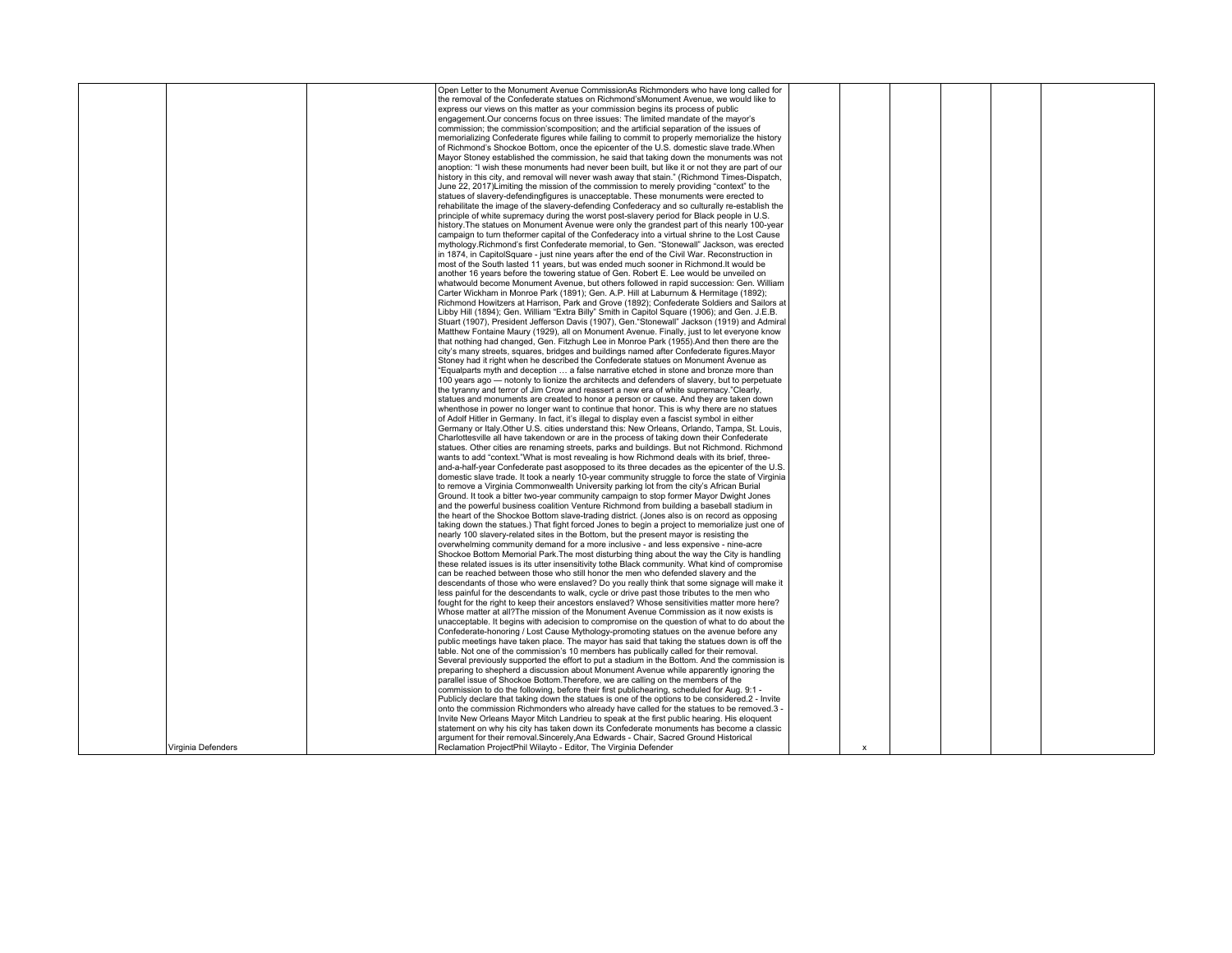| JAMES SPRAKER    | Dear Mr. Stoney: I am not surprised that you did not reply to my e-mail regarding your stance<br>on Monument Avenue. Let me challenge you one more time.Do you believe in Capitalism?<br>Do you embrace it wholeheartedly, or do you have reservations? I assume you are aware of<br>the effect that slavery had on the evolution of Capitalism in this country. Perhaps you are<br>also aware that the African Americans, Irish, Chinese, Italians, children (remember child<br>labor?), and virtually every other minority were exploited horrifically in the Industrial North in<br>the interest of Capitalism. I'm sure you have noticed that the substance of religion has been<br>distorted to conform to the tenets of Capitalism--that Capitalism has, in many ways become a<br>substitute for religion in ourcountry. Finally, and perhaps most important, have you noticed<br>the allusions to the philosophy of Ayn Rand, mainly by Republicans, as part of their final-<br>stage interpretation of Capitalism. You live, work, and benefit (?) in this context, Mr. Stoney, I<br>suspect without questioning the implications of the society of with you are a part. It is possible<br>that someday a more self-actualized generation will transcend the inequalities of a society<br>based on Capitalism. If they do, they will judge us exactly the same way you have judged<br>nineteenth- century whites. The only difference is that you will be one of those judged, simply<br>because of your tacit acceptance of what will be perceived as a cruel, unjust government<br>based on an inhumane economic system. Are you prepared to be judged in that way, out of<br>context, in a system that has so many flaws--and very few avenues of escape for the average<br>citizen.Be mindful of your own hypocrisy when you pass judgement on others, especially<br>those whose historical context is so very different from your own.I tried to explain to you that<br>there are many facets to ones response to his/her society. To boil the nineteenth century<br>down to one characteristic is not only unfair, but dishonest to the extreme.Jim Spraker | x                         |   |                           |  |                                         |
|------------------|---------------------------------------------------------------------------------------------------------------------------------------------------------------------------------------------------------------------------------------------------------------------------------------------------------------------------------------------------------------------------------------------------------------------------------------------------------------------------------------------------------------------------------------------------------------------------------------------------------------------------------------------------------------------------------------------------------------------------------------------------------------------------------------------------------------------------------------------------------------------------------------------------------------------------------------------------------------------------------------------------------------------------------------------------------------------------------------------------------------------------------------------------------------------------------------------------------------------------------------------------------------------------------------------------------------------------------------------------------------------------------------------------------------------------------------------------------------------------------------------------------------------------------------------------------------------------------------------------------------------------------------------------------------------------------------------------------------------------------------------------------------------------------------------------------------------------------------------------------------------------------------------------------------------------------------------------------------------------------------------------------------------------------------------------------------------------------------------------------------------------------------------------------------------------|---------------------------|---|---------------------------|--|-----------------------------------------|
| Doug Hudson      | History cannot be changed. Richmond played a huge role in the Confederacy and these<br>statues represent that and nothing more. Politically correct, revisionist history is a slippery<br>slope, akin to burning books in Nazi Germany. As a lifelong Richmonder, I am opposed to<br>any action concerning these statues. Further, any action to remove them will drive a deeper<br>wedge between the races. Monument Avenue would lose it's charm and the tourists who<br>come by the thousands each year to see it. Lastly, Richmond cannot spend more money that<br>it does not have.                                                                                                                                                                                                                                                                                                                                                                                                                                                                                                                                                                                                                                                                                                                                                                                                                                                                                                                                                                                                                                                                                                                                                                                                                                                                                                                                                                                                                                                                                                                                                                                  | x                         |   |                           |  |                                         |
| Herbert Michael  | The fact that we are at a point in society that we are discussing the removal of war memorials<br>and monuments is appalling, these statues have been in place over 100 years and now there<br>seems to be an issue with a small percentage of population. In mayor or congressman that is<br>favor of Thisbe should not be allowed to run for a dog catcher postion and there city should<br>be boycotted. I will never step foot in New Orleans.                                                                                                                                                                                                                                                                                                                                                                                                                                                                                                                                                                                                                                                                                                                                                                                                                                                                                                                                                                                                                                                                                                                                                                                                                                                                                                                                                                                                                                                                                                                                                                                                                                                                                                                        | X                         |   |                           |  |                                         |
| Charles Smith    | Leave the Monuments on Monument Avenue alone. I've visited and read the plaques on the<br>statues, they appear to be facts. It is the Mayor with his "context" charge that is trying to push<br>the alternative facts agenda. The other statues listed in the works seem to accomplish telling<br>a more complete story. Leave Monument Avenue out of your political over-reach.                                                                                                                                                                                                                                                                                                                                                                                                                                                                                                                                                                                                                                                                                                                                                                                                                                                                                                                                                                                                                                                                                                                                                                                                                                                                                                                                                                                                                                                                                                                                                                                                                                                                                                                                                                                          | $\mathbf x$               |   |                           |  |                                         |
| Ruth Edwards     | I am not a Richmond native but my Mother and her ancestors were. Is there any way that ALL<br>Virginians can vote on what happens to Monument Avenue statues? After all, these statues<br>represent the Civil War history as we know it. Please do not change attempt to change our<br>history. For other groups of monuments, they should be erected on a different block or<br>address in Richmond. Thank you.                                                                                                                                                                                                                                                                                                                                                                                                                                                                                                                                                                                                                                                                                                                                                                                                                                                                                                                                                                                                                                                                                                                                                                                                                                                                                                                                                                                                                                                                                                                                                                                                                                                                                                                                                          | х                         |   |                           |  | add monuments at a<br>different address |
| John Hewitt      | The city cannot afford to have these statues on public property. It sends a terrible message to<br>residents. The Monument Avenue statues portray the Confederacy as heroic. We must ask<br>ourselves how this affects people psychologically. The most disadvantaged residents already<br>have a hard time believing that society cares about them, how do you reach out to them with<br>a straight face when you use their tax money to heroicize Confederate soldiers?                                                                                                                                                                                                                                                                                                                                                                                                                                                                                                                                                                                                                                                                                                                                                                                                                                                                                                                                                                                                                                                                                                                                                                                                                                                                                                                                                                                                                                                                                                                                                                                                                                                                                                 |                           | X |                           |  |                                         |
| James Shirley    | The History of Richmond does not only effect the residents of Richmond but the whole State<br>of Virginia. The History is what it is and should stay just that with NO altering of Monument<br>Ave. It is history and it can't be changed. The War Between the States was NOT about<br>slavery. It WAS about preserving the Constitution and States Rights. The South DID NOT<br>rebel against the North. It was Lincoln that sent 75,000 troops to invade the South and wage<br>war. The South was defending itself. There was never a Southern flagged slave shipthey<br>were all from the New England states, yesup North! Leave Monument Avenue just as it is. It<br>is for all Virginians, not just residents of Richmond.                                                                                                                                                                                                                                                                                                                                                                                                                                                                                                                                                                                                                                                                                                                                                                                                                                                                                                                                                                                                                                                                                                                                                                                                                                                                                                                                                                                                                                           | X                         |   |                           |  | no altering of Monument<br>Ave.         |
| Benjamin Paul    | I am writing to express my support for this initiative to add context to the Confederate<br>Monuments. I think the city should add stories of enslaved and free African Americans'<br>bravery during the Civil War. However, my top priority is to support this initiative, as I know a<br>small group of people will loudly oppose it.                                                                                                                                                                                                                                                                                                                                                                                                                                                                                                                                                                                                                                                                                                                                                                                                                                                                                                                                                                                                                                                                                                                                                                                                                                                                                                                                                                                                                                                                                                                                                                                                                                                                                                                                                                                                                                   | $\boldsymbol{\mathsf{x}}$ |   | $\boldsymbol{\mathsf{x}}$ |  |                                         |
| Linda Wynne      | Dear Mayor, I am in favor of keeping the monuments on Monument Avenue and else where<br>in Richmond. Richmond is so rich in history. I love driving down the street to see beautiful<br>works of art. I don't think the monuments have anything to do with race. Black and whites<br>both fought in the war.                                                                                                                                                                                                                                                                                                                                                                                                                                                                                                                                                                                                                                                                                                                                                                                                                                                                                                                                                                                                                                                                                                                                                                                                                                                                                                                                                                                                                                                                                                                                                                                                                                                                                                                                                                                                                                                              | $\mathbf{x}$              |   |                           |  |                                         |
| William Stafford | Monument Avenue is fine as it is. No need to appease those who do not agree with history. If<br>you can find other men or women that have given as much to Virginia, add them with your<br>version of their contribution and leave those monuments already there to the interpretation of<br>the viewer as intended. People do not need to be told what to think. They should put forth the<br>effort to form their own conclusions.                                                                                                                                                                                                                                                                                                                                                                                                                                                                                                                                                                                                                                                                                                                                                                                                                                                                                                                                                                                                                                                                                                                                                                                                                                                                                                                                                                                                                                                                                                                                                                                                                                                                                                                                      | X                         |   |                           |  |                                         |
| Jonathan Varnell | My family and I have visited Richmond and drove and walked along Monument Avenue. It<br>was such an enjoyable day and there was time enough that we could stop and share the<br>history of each of our Southern heroes. It is a sham and a shame that for political purposes<br>ONLY that these monuments come into question as to their bearing and presence. These<br>monuments represent men who if we as a society today would reflect their principles many of<br>the problems we have would not exist. They are true heroes.                                                                                                                                                                                                                                                                                                                                                                                                                                                                                                                                                                                                                                                                                                                                                                                                                                                                                                                                                                                                                                                                                                                                                                                                                                                                                                                                                                                                                                                                                                                                                                                                                                        | $\mathbf x$               |   |                           |  |                                         |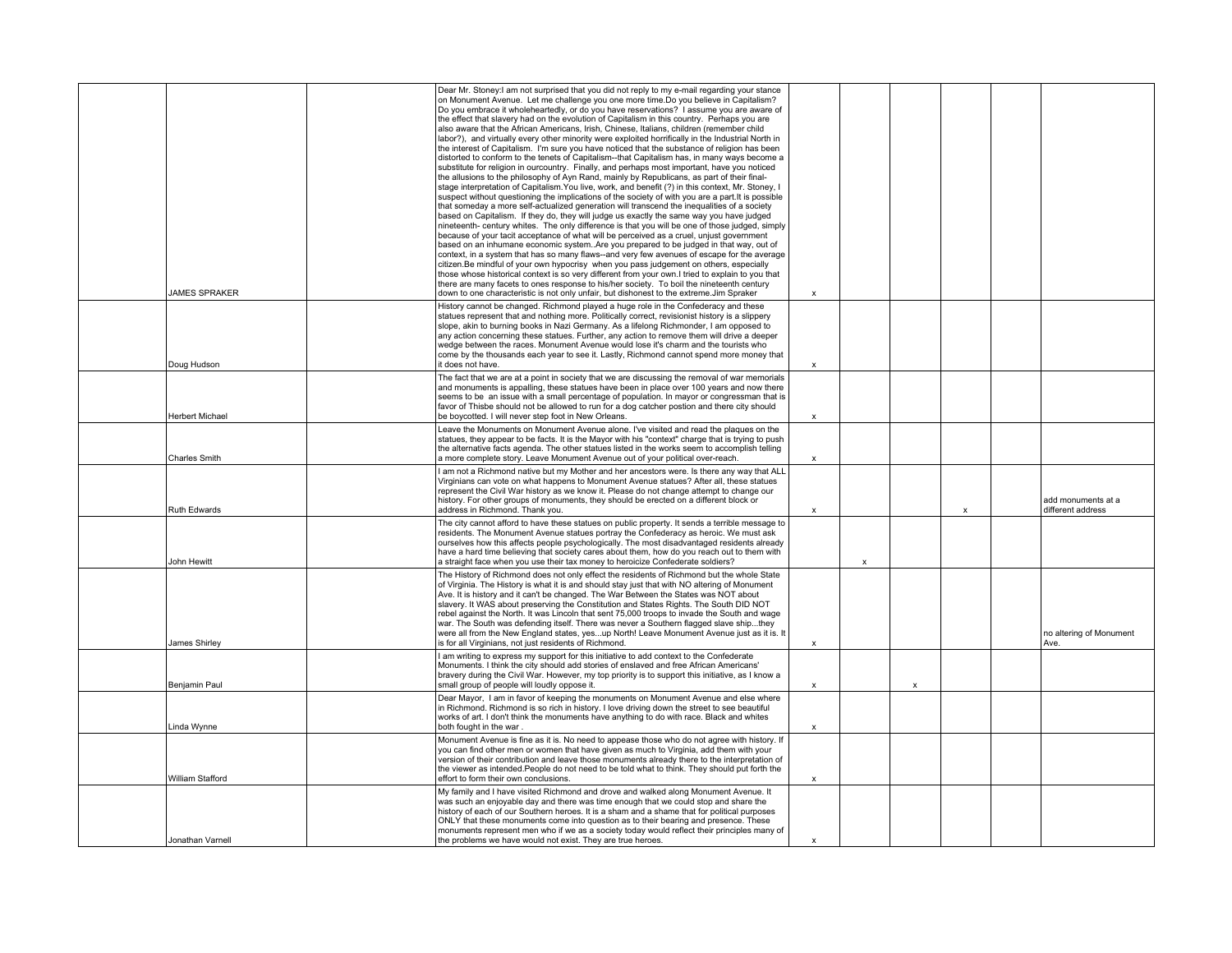| <b>Ravmond Rooks</b> | The property owners, residents, business owners, and artists of Monument Avenue, the fan,<br>and the MonumentAvenue Association reject any alteration or additions to Monument<br>Avenue. As a National Historic Landmark, we recognize its beauty, elegance, andharmony,<br>through the masterful balance of historic art, mansions, andexpertly crafted landscapes that<br>line this celebrated avenue. We see and welcome the numerousinternational tourists who<br>freely wander the block every year. We arethe hosts of thousands of participants of ci vic<br>events such as the Monument Avenue 10K, House Tours, Garden Week and Easter parade.<br>We witness the hundreds ofRichmonders who walk their dogs and stroll down the peaceful<br>green mediansevery day with their families. Our collective investment in MonumentAvenue as<br>well as the internationally recognized significance ofthisNational Historic Landmark,<br>supersedes the obviously biased politicalopinion of the current Mayor and the unproven<br>corporate marketing plan andsocial agenda of the American Civil War Center. We recognize<br>that theinflammatory language of the Mayor, and corporate and political motivationsbehind it,<br>does not represent Richmond, the history of Monument Avenue or theintent of the<br>Monuments as uniquely Confederate.As Virginians we recognize thefinancial benefit of<br>Monument Avenue to the tourist industry and rejectanyattempt to take away from the<br>experience of international travelers to freelymarvel at and learn from Virginia's significant<br>history. They come here to seethe most beautiful block in America and to see the<br>Confederate Statues as atestimony to an era and war. This would not be possible without the<br>art createdby the former Confederate soldiers, sailors, marines, statesmen, andcitizenry.<br>Richmond boasts one of the mostprestigious art universities in the nation, as well as a living<br>andbreathingart eclectic all across the city with unique murals, and statues. Freedom<br>ofartistic expression does not need a disclaimer on the basis of political correctnessin those<br>contexts or anywhere else, including Monument Avenue. We will notplace a disclaimer on<br>each and every mural, statue, and sculpture in Richmond. We will let art speak for itself. We<br>reject supplementing new monumentsthat would trivialize the uniqueness of Monument<br>Avenue as aConfederatememorial. Adding new monuments will degrade the integrity of the<br>avenue as aNationalHistoric Landmark that encapsulates not only Richmond's<br>significanceduring The War Between The States, but represents the entire South as<br>theformer Confederate States Of America. We further state that 90 days is not a realistic time<br>frame tostudy anything, much less something of thismagnitude. We realizethat like the city<br>council of Charlottesville, there is no real intention bythe mayor or the commission to accept a<br>critical analysis of theirsuggested course of actions from the public or property owners. We<br>recognize the Code of Virginiathat protects these memorials and monuments from any and<br>alldisturbance orinterference with or encroaching upon any aspect of this National<br>HistoricLandmark.Signed.Raymond Rooks | $\mathsf{x}$ |  |  |  |
|----------------------|-------------------------------------------------------------------------------------------------------------------------------------------------------------------------------------------------------------------------------------------------------------------------------------------------------------------------------------------------------------------------------------------------------------------------------------------------------------------------------------------------------------------------------------------------------------------------------------------------------------------------------------------------------------------------------------------------------------------------------------------------------------------------------------------------------------------------------------------------------------------------------------------------------------------------------------------------------------------------------------------------------------------------------------------------------------------------------------------------------------------------------------------------------------------------------------------------------------------------------------------------------------------------------------------------------------------------------------------------------------------------------------------------------------------------------------------------------------------------------------------------------------------------------------------------------------------------------------------------------------------------------------------------------------------------------------------------------------------------------------------------------------------------------------------------------------------------------------------------------------------------------------------------------------------------------------------------------------------------------------------------------------------------------------------------------------------------------------------------------------------------------------------------------------------------------------------------------------------------------------------------------------------------------------------------------------------------------------------------------------------------------------------------------------------------------------------------------------------------------------------------------------------------------------------------------------------------------------------------------------------------------------------------------------------------------------------------------------------------------------------------------------------------------------------------------------------------------------------------------------------------------------------------------------------------------------------------------------------------------------------------------------------------------------------------------------------------------------------------------------------------------------------------------------------------------------------------------------------------------------------------------------------------------------------------------------------------------------------------------------|--------------|--|--|--|
| Peter Bucklev        | I was wondering when and where the 2 public hearings will be heldBy the way, there are two<br>informative perspectives recently in Time magazine and the SmithsonianmagazineMany<br>thanks for the update                                                                                                                                                                                                                                                                                                                                                                                                                                                                                                                                                                                                                                                                                                                                                                                                                                                                                                                                                                                                                                                                                                                                                                                                                                                                                                                                                                                                                                                                                                                                                                                                                                                                                                                                                                                                                                                                                                                                                                                                                                                                                                                                                                                                                                                                                                                                                                                                                                                                                                                                                                                                                                                                                                                                                                                                                                                                                                                                                                                                                                                                                                                                                   |              |  |  |  |
| Ruby Harris          | Why try to change history to get a few who are trying to destroy this country and all it stood<br>for. Slavery was not the beginning of the war even Lincoln said he had no desire to interfere<br>with the institution of slavery until later in the war when he made it about the very thing he<br>was not going to interfere with. We cannot change history by destroying monuments and what<br>built America great.                                                                                                                                                                                                                                                                                                                                                                                                                                                                                                                                                                                                                                                                                                                                                                                                                                                                                                                                                                                                                                                                                                                                                                                                                                                                                                                                                                                                                                                                                                                                                                                                                                                                                                                                                                                                                                                                                                                                                                                                                                                                                                                                                                                                                                                                                                                                                                                                                                                                                                                                                                                                                                                                                                                                                                                                                                                                                                                                     | $\mathsf{x}$ |  |  |  |
| Susanne Hillier      | The Monument Ave. Civil Wat statues are a very strong tourist draw. Especially since<br>Richmond was the capital of the Confederacy. There is nothing to be ashamed of in honoring<br>our past. In fact, it should be lauded. Especially if it brings money into the city. My friends who<br>live in surrounding counties vow they will no longer patronize businesses in the city if the<br>statues are tampered with. I see no reason to add additional statues of anyone as Monument<br>Ave. is dedicated to the heroes of the Civil War. Why would you want to diminish its value?                                                                                                                                                                                                                                                                                                                                                                                                                                                                                                                                                                                                                                                                                                                                                                                                                                                                                                                                                                                                                                                                                                                                                                                                                                                                                                                                                                                                                                                                                                                                                                                                                                                                                                                                                                                                                                                                                                                                                                                                                                                                                                                                                                                                                                                                                                                                                                                                                                                                                                                                                                                                                                                                                                                                                                      | $\mathsf{x}$ |  |  |  |
| Lewis Rash           | Leave the monuments alone and I disagree with your position letter                                                                                                                                                                                                                                                                                                                                                                                                                                                                                                                                                                                                                                                                                                                                                                                                                                                                                                                                                                                                                                                                                                                                                                                                                                                                                                                                                                                                                                                                                                                                                                                                                                                                                                                                                                                                                                                                                                                                                                                                                                                                                                                                                                                                                                                                                                                                                                                                                                                                                                                                                                                                                                                                                                                                                                                                                                                                                                                                                                                                                                                                                                                                                                                                                                                                                          | $\mathbf{x}$ |  |  |  |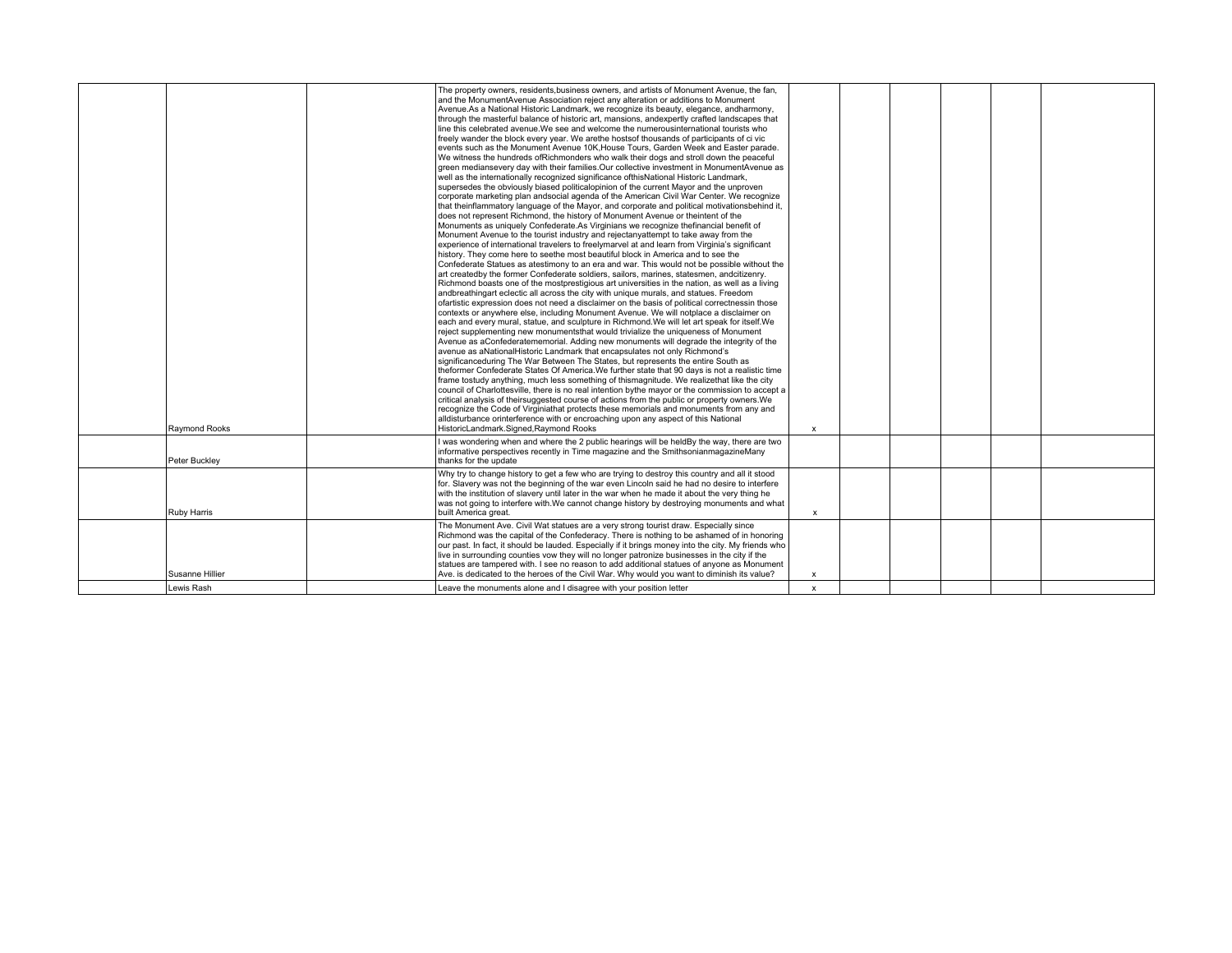|                           | Good Evening, Thank you for taking the time to read my opinion on the matter at hand.<br>Regarding Item 1, "AddingContext" to the current monuments on Monument Avenue is<br>unnecessary. It seems Mayor Stoney has be misinformed on the true cause of the<br>Confederacy. Slavery was not the main focal point of the War Between the States. It played a<br>part, as this was a day and age where agriculture dominated the south eastern United States.<br>I feel after establishing this commission, Mayor Stoney will realize the true history that went<br>along with the War Between the States and not what is currently taught in the public school<br>system. Everyone knows "Spoils go to the Victors"  In this case they can write or rewrite<br>history to shine a better light on the union. They were dealing with some of the same issues<br>that we currently deal with today with "Big Government"  which lead to the select states<br>seceding from the union. . Mayor Stoney suggesting that these beautiful monuments needing<br>context is absurd. These men were patriots of Virginia, and are some of the greatest<br>Virginians to ever live. Suggesting these men put their lives on the line to defend slavery is<br>insane. Most white men of the day and age did not own slaves. These monuments are not<br>about slavery. Any person who is offended by the Confederacy, these monuments or it's<br>cause has been duped by the Education System and other uneducated individuals into<br>believing such nonsense over time I feel after establishing this committee that the Mayor<br>will reach the conclusion that these monuments are a beautiful piece of Richmond and<br>Virginia history. I am not familiar with the individuals on the committee, but anyone who has<br>studied the War Between the States, The Union, The Confederacy, Robert E. Lee, Jefferson<br>Davis, Ulysses Grant, Abraham Lincoln, Etc Can come to the conclusion very fast.As far as<br>Item No. 2, adding more monuments to express other history that has taken place in<br>Richmond or Virginia, i believe is a great idea. Honoring history is one of the best ways to<br>teach youth and to showcase our pride in this great state. I believe many individuals<br>throughout Virginia and Richmond's timeline should be honored. Thank you very much for<br>allowing me the opportunity to express what i believe is the right thing to do. Iknow that you<br>will have many opinions coming in on these topics and i am honored to provide mine. I am<br>not a citizen of Richmond, but Monument Ave, is greater than Richmond, it is the pride of<br>Virginia and i feel every Virginians opinion matters. If you could e-mail me back upon reading |                           |  |  |  |
|---------------------------|----------------------------------------------------------------------------------------------------------------------------------------------------------------------------------------------------------------------------------------------------------------------------------------------------------------------------------------------------------------------------------------------------------------------------------------------------------------------------------------------------------------------------------------------------------------------------------------------------------------------------------------------------------------------------------------------------------------------------------------------------------------------------------------------------------------------------------------------------------------------------------------------------------------------------------------------------------------------------------------------------------------------------------------------------------------------------------------------------------------------------------------------------------------------------------------------------------------------------------------------------------------------------------------------------------------------------------------------------------------------------------------------------------------------------------------------------------------------------------------------------------------------------------------------------------------------------------------------------------------------------------------------------------------------------------------------------------------------------------------------------------------------------------------------------------------------------------------------------------------------------------------------------------------------------------------------------------------------------------------------------------------------------------------------------------------------------------------------------------------------------------------------------------------------------------------------------------------------------------------------------------------------------------------------------------------------------------------------------------------------------------------------------------------------------------------------------------------------------------------------------------------------------------------------------------------------------------------------------------------------------------------------------------------------------------------------------------------------------------------------------------------------------|---------------------------|--|--|--|
| <b>Dustin Tanner</b>      | of this i would greatly appreciate it. Happy 4th of July, Regards, Dustin C. Tanner                                                                                                                                                                                                                                                                                                                                                                                                                                                                                                                                                                                                                                                                                                                                                                                                                                                                                                                                                                                                                                                                                                                                                                                                                                                                                                                                                                                                                                                                                                                                                                                                                                                                                                                                                                                                                                                                                                                                                                                                                                                                                                                                                                                                                                                                                                                                                                                                                                                                                                                                                                                                                                                                                        | $\boldsymbol{\mathsf{x}}$ |  |  |  |
| Shannan Hillier           | I don't want anything added - I want to preserve the historic period and fear greatly of the<br>Monument Avenue mall/median becoming too cluttered. Richmond was the Capital of the<br>Confederacy, and The Fan is a designated historical neighborhood and oneof Richmond's<br>greatest tourist attractions. This is our history. People come here to see and study America's<br>history. The monuments honor men who fought for states' rights. I was never taught that the<br>Confederacy was about fighting for slavery, but rather fighting for state's rights, and I've never<br>understood how people have come to the belief today that it was about slavery. I don't believe<br>in slavery, nor do I believe that anybody today would ever advocate for such an atrocity.<br>Regardless of whether my understanding of the Confederacy is right or wrong - I think it<br>depends on who'steaching the history - I don't believe you can judge yesterday by today's<br>standards or norms, or try to change or whitewash our history. I believe these people had to<br>have been brave, were fighting for what they thought was right at that time, and we shouldn't<br>try to take away from or change history. My hope for Monument Avenue is that it continue to<br>represent history, retain it's beauty, and certainly notget too cluttered. I do believe in honoring<br>great people, and that all people are created equally and deserve equal respect and<br>kindness. Just please keep our historic neighborhood historic, and with a historic focus that's<br>in keeping with the period.                                                                                                                                                                                                                                                                                                                                                                                                                                                                                                                                                                                                                                                                                                                                                                                                                                                                                                                                                                                                                                                                                                                                                                | $\mathsf{x}$              |  |  |  |
| REV. DR. J.P. BLANKENSHIP | I am strongly against the removal of any statues that are currently in place on the Avenue<br>they are part of our history and whether we are proud of it or ashamed of it WE CANNOT<br>CHANGE historyit is what it is. There are those who are offended by the statues and those<br>who feel they represent heroswe live in a diverse society and we need to learn that there<br>are many areas in a free society where we will disagree BUT learn to respect the opinion of<br>others who may agree or disagree with usMonument Avenue is a history of who we are<br>as a people and I am in favor of putting other monuments on the Avenue to make that history<br>more representativeI was most pleased that they placed a statue of Arthur Ashe on the<br>AvenueI would have liked to see a staue of Maggie Walker placed on the Avenuebut<br>understand why it was put where it isMonument Avenue should reflect the diversity of our<br>history including those who have been part of our history whether they are personally our<br>heros or not. I personally feel and strongly feel that we have taken political correctness to a<br>point where there is no respect at all for the opinions of others who we might disagree with. It<br>is time we stop demoniizing those we disagree with.Monument Avenue is a historical treasure<br>that we should all be proud ofand one we should always look to add to not tear down<br>those things we disagree with. I am most interested in what is going to happen to the avenue<br>and plan to be actively involved in any way that I can as a citizen who is proud of<br>Richmondit's pastits present and its future.                                                                                                                                                                                                                                                                                                                                                                                                                                                                                                                                                                                                                                                                                                                                                                                                                                                                                                                                                                                                                                                                                               | $\boldsymbol{\mathsf{x}}$ |  |  |  |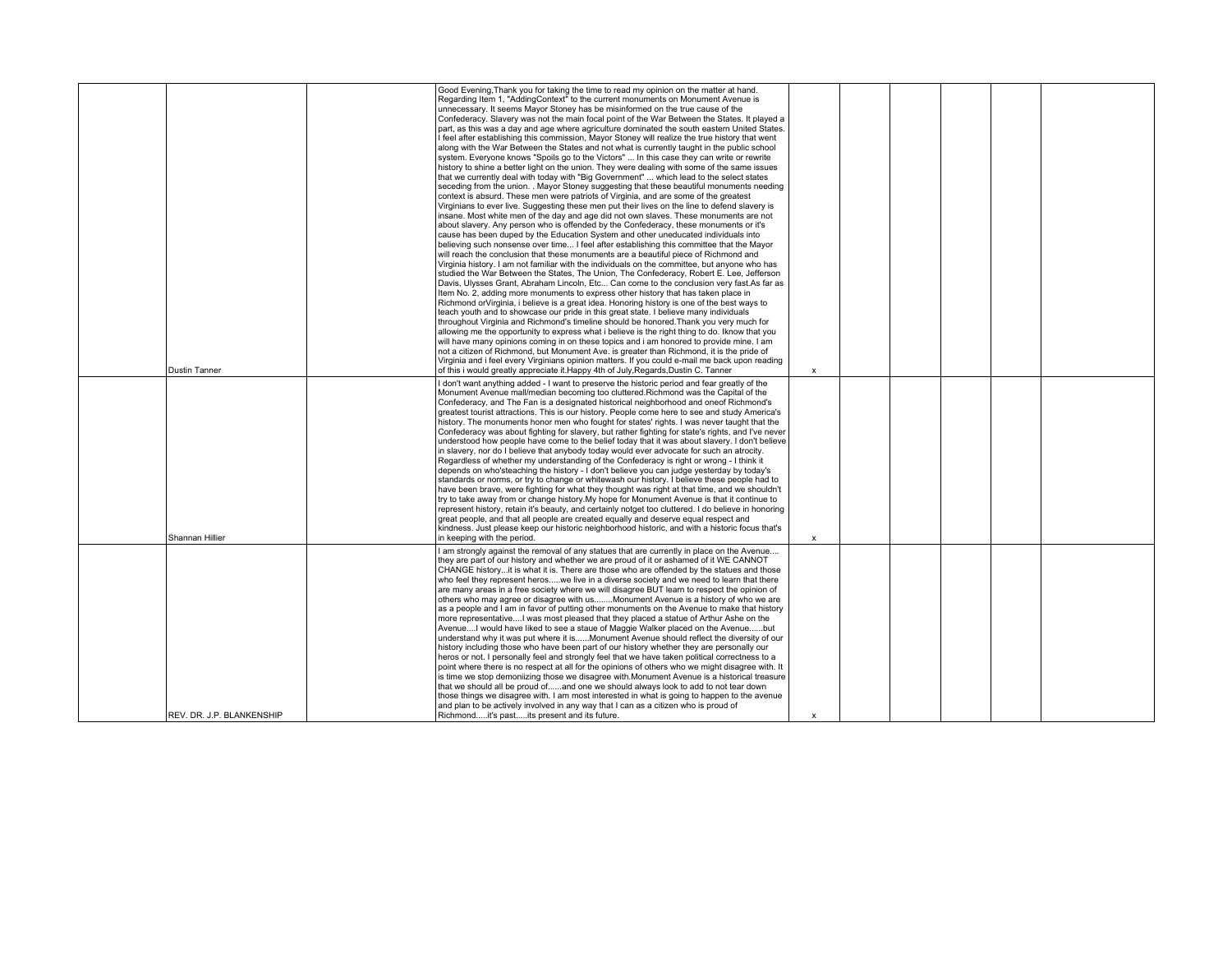| Susan Steadman         | LEAVE THE MONUMENTS THERE ON MONUMENT AVENUE. THEY ARE OUR HISTORY.<br>IF YOUSTART RE-WRITING HISTORY, WHERE DOES IT STOP? It is fine to add more<br>statues to the avenue as long as it doesn't become cluttered, so choose carefully. Oliver Hill<br>is a good choice and I know there are others, just choose wisely and retain the beauty of<br>Monument Avenue. Our monuments to Confederate heroes are not a nostalgia for slavery, but<br>recognition of the sacrifice of these men in defending Virginia from an unlawful armed<br>invasion and an effort to secure independence from an oppressive federal government. Read<br>Walter Williams' article in the T-D from Thursday, the 29th, In addition, Jackson did not own<br>slaves. Lee never purchased a slave, but through the inheritance laws of the period, inherited<br>the slaves of his father-in-law. This occurred because the probate laws of the period directed<br>that personal property left to a married woman belonged to her husband. Lee was in the<br>process of freeing these people when the war broke. Furthermore, if you want to add context<br>to these monuments, then add context also to the Lincoln monument at Tredegar. You might<br>note that Lincoln never advocated for the emancipation of the slaves until 1863, well after he<br>had invaded the south and that his real reason for forcibly keeping the southern states in the<br>union was unconstitutional and solely for the purpose of retaining the income derived from the<br>cotton, rice and tobacco trade, which comprised 50-60% of U.S. foreign trade.                                                                                                                                                                                                                                                                                                                                                                                                                                                                                                                                                                                                                                                                                                                                                                                                                                                                                                                                                                                                                                                                                                                                                                                                                                                                                                                                                                                                                                                                                                                                                                                                                                                                                                                                                                                                                                                                                                                                                                                                                                                                                                                                                                                                                                                                                                                                                                                                                                     | $\boldsymbol{\mathsf{x}}$ |  | X | Oliver Hill is a good choice<br>to add among others |
|------------------------|-----------------------------------------------------------------------------------------------------------------------------------------------------------------------------------------------------------------------------------------------------------------------------------------------------------------------------------------------------------------------------------------------------------------------------------------------------------------------------------------------------------------------------------------------------------------------------------------------------------------------------------------------------------------------------------------------------------------------------------------------------------------------------------------------------------------------------------------------------------------------------------------------------------------------------------------------------------------------------------------------------------------------------------------------------------------------------------------------------------------------------------------------------------------------------------------------------------------------------------------------------------------------------------------------------------------------------------------------------------------------------------------------------------------------------------------------------------------------------------------------------------------------------------------------------------------------------------------------------------------------------------------------------------------------------------------------------------------------------------------------------------------------------------------------------------------------------------------------------------------------------------------------------------------------------------------------------------------------------------------------------------------------------------------------------------------------------------------------------------------------------------------------------------------------------------------------------------------------------------------------------------------------------------------------------------------------------------------------------------------------------------------------------------------------------------------------------------------------------------------------------------------------------------------------------------------------------------------------------------------------------------------------------------------------------------------------------------------------------------------------------------------------------------------------------------------------------------------------------------------------------------------------------------------------------------------------------------------------------------------------------------------------------------------------------------------------------------------------------------------------------------------------------------------------------------------------------------------------------------------------------------------------------------------------------------------------------------------------------------------------------------------------------------------------------------------------------------------------------------------------------------------------------------------------------------------------------------------------------------------------------------------------------------------------------------------------------------------------------------------------------------------------------------------------------------------------------------------------------------------------------------------------------------------------------------------------------------------------------------------------------------------------------------------------------------|---------------------------|--|---|-----------------------------------------------------|
|                        |                                                                                                                                                                                                                                                                                                                                                                                                                                                                                                                                                                                                                                                                                                                                                                                                                                                                                                                                                                                                                                                                                                                                                                                                                                                                                                                                                                                                                                                                                                                                                                                                                                                                                                                                                                                                                                                                                                                                                                                                                                                                                                                                                                                                                                                                                                                                                                                                                                                                                                                                                                                                                                                                                                                                                                                                                                                                                                                                                                                                                                                                                                                                                                                                                                                                                                                                                                                                                                                                                                                                                                                                                                                                                                                                                                                                                                                                                                                                                                                                                                                           |                           |  |   |                                                     |
| Jim Spraker            | Dear Mayor Stoney: First, let me tell you a bit about myself. I am a staunch Democrat who<br>disagrees vehemently with what the Republican Party stands for, and especially with the<br>philosophy of Donald Trump. I am pro- equality based on gender, race, and sexual<br>orientation. In addition, I believe that Global Warming in one of our most pressing issues. I<br>am pro-choice, and I am an advocate of a complete overhaul of our health care system (I'm<br>very much open to socialized medicine) and of our educational system (as an educator, I<br>believe that the SOL's have damaged our children-especially those with disabilities and<br>impoverished backgrounds. You, I believe, would find it ironic that I live in Southwest<br>Virginia, a part of the Commonwealth that has been historically ignored by most main-stream<br>politicians of my political persuasion. I tell you this to put my stance in perspective. I am very<br>much upset by your stance on Monument Avenue. I am in favor of putting Virginia's heritage<br>in context, not of destroying it. In a recent interview, you stated that you were consulting<br>authors and historians to get a "balanced" view of the situation. I suspect that you will, in fact,<br>get no such view. Let me tell you a story about my own family. The Sprakers are an old<br>German family in Wythe County, where we settled in 1782. In the 1840's, a group of German<br>Lutherans sent a letter to the Synod stating their disapproval of the institution of slavery. If<br>you took the time to consult a WPA report on my family, you would read that they had no<br>slaves, not because they could not have afforded them, but because they were against<br>theinstitution. Nevertheless, my great-great grandfather, Jonas Spraker (Sprecher) (1830-<br>1862) fought in the war on the side of the Confederacy for other reasons, most of which are<br>available to historians who are actually disinterested and fair. The results for my family were<br>disastrous. My grandfather died at the age of thirty two, not from a gunshot, but from one of<br>the many diseases running rampant through the camps at that time. He left a young wife and<br>two tiny children (my great-grandfather was born in 1861). She remarried and began what<br>turned out to be an arduous trek, first to Tennessee and finally, for my great-grandfather, to<br>Winston-Salem. Of my great-great grandfather's other male siblings, all who were of age<br>died in the war. To put this history into a bit more focus, my great-grandmother's male siblings<br>fought for the Union in Tennessee, where one was shot as a spy and one died in<br>Andersonville. As you can see, there are no clear lines of delineation among members of my<br>own family or, I believe, of any family. To lump any population together in a philosophical<br>pigeon-hole is no more palatable or fair for us as a Southern white population as it is for the<br>African-American population. In this day and age we all suffer from the effects of<br>misunderstanding-that we, that you, that no one, seems to "get it". In this particular<br>situation, I strongly believe that many on the side of destroying every Confederate<br>monumentis actually on a crusade to destroy our regional identity entirely, a stance I cannot<br>and will not support. It is natural and healthy, I believe to revere one's family. All of us, no<br>matter what our ethnic background, must factor in human flaws and foibles, but we find<br>ourselves accepting our families, warts and all, anyway, in the name of unconditional love.<br>Unless we strive to understand the psyche of EVERYONE---African-Americans, Native<br>Americans, Muslims---yes, even whites, we will get nowhere.I ask you to be circumspect in<br>your treatment of this highly sensitive situation and to realize that you are dealing with much<br>more than simply a "White Abstraction".Respectfully, Jim Spraker | $\mathbf{x}$              |  |   |                                                     |
|                        |                                                                                                                                                                                                                                                                                                                                                                                                                                                                                                                                                                                                                                                                                                                                                                                                                                                                                                                                                                                                                                                                                                                                                                                                                                                                                                                                                                                                                                                                                                                                                                                                                                                                                                                                                                                                                                                                                                                                                                                                                                                                                                                                                                                                                                                                                                                                                                                                                                                                                                                                                                                                                                                                                                                                                                                                                                                                                                                                                                                                                                                                                                                                                                                                                                                                                                                                                                                                                                                                                                                                                                                                                                                                                                                                                                                                                                                                                                                                                                                                                                                           |                           |  |   |                                                     |
| <b>Ricky Pritchett</b> | My message is to leave the monuments as they are without adding anything. They were<br>placed there in a different era and they still stand for the same thing they were intended for<br>when put up. It is to Honor those Great Men that defended the South during the War Of<br>Northern Aggression. They were good Christen Men that stood for God and The South.<br>Anything that this PC era mayor would want to add is NOT what the monuments are for and<br>should remain as they are. My Ancestor's that fought were Godly Men and deserve to be<br>Honored for the cause they believed in. They are Southern American Veterans by LAW.                                                                                                                                                                                                                                                                                                                                                                                                                                                                                                                                                                                                                                                                                                                                                                                                                                                                                                                                                                                                                                                                                                                                                                                                                                                                                                                                                                                                                                                                                                                                                                                                                                                                                                                                                                                                                                                                                                                                                                                                                                                                                                                                                                                                                                                                                                                                                                                                                                                                                                                                                                                                                                                                                                                                                                                                                                                                                                                                                                                                                                                                                                                                                                                                                                                                                                                                                                                                           | $\boldsymbol{\mathsf{x}}$ |  |   |                                                     |
|                        | From an architectural, artistic and historical standpoint these monuments are an irreplaceable                                                                                                                                                                                                                                                                                                                                                                                                                                                                                                                                                                                                                                                                                                                                                                                                                                                                                                                                                                                                                                                                                                                                                                                                                                                                                                                                                                                                                                                                                                                                                                                                                                                                                                                                                                                                                                                                                                                                                                                                                                                                                                                                                                                                                                                                                                                                                                                                                                                                                                                                                                                                                                                                                                                                                                                                                                                                                                                                                                                                                                                                                                                                                                                                                                                                                                                                                                                                                                                                                                                                                                                                                                                                                                                                                                                                                                                                                                                                                            |                           |  |   |                                                     |
| Mark Cardona           | national treasure. I do favor enhancement and clarification of their philosophical relationship<br>to our citizenship. Additional monuments will create a fuller story of our values and our<br>diversity. We should begin an open discussion of street names and how they can mold the<br>image we present to ourselves and others                                                                                                                                                                                                                                                                                                                                                                                                                                                                                                                                                                                                                                                                                                                                                                                                                                                                                                                                                                                                                                                                                                                                                                                                                                                                                                                                                                                                                                                                                                                                                                                                                                                                                                                                                                                                                                                                                                                                                                                                                                                                                                                                                                                                                                                                                                                                                                                                                                                                                                                                                                                                                                                                                                                                                                                                                                                                                                                                                                                                                                                                                                                                                                                                                                                                                                                                                                                                                                                                                                                                                                                                                                                                                                                       | $\boldsymbol{\mathsf{x}}$ |  | X | also discuss street names                           |
|                        | History is not meant to be changed. Rewriting history just to make nattering nay-bobs of                                                                                                                                                                                                                                                                                                                                                                                                                                                                                                                                                                                                                                                                                                                                                                                                                                                                                                                                                                                                                                                                                                                                                                                                                                                                                                                                                                                                                                                                                                                                                                                                                                                                                                                                                                                                                                                                                                                                                                                                                                                                                                                                                                                                                                                                                                                                                                                                                                                                                                                                                                                                                                                                                                                                                                                                                                                                                                                                                                                                                                                                                                                                                                                                                                                                                                                                                                                                                                                                                                                                                                                                                                                                                                                                                                                                                                                                                                                                                                  |                           |  |   |                                                     |
|                        | negativity and hate happy is nothing short of totalitarianism - take your pick - Socialism,<br>Fascism, and Communism. Richmond's history is the driving force behind tourism - not<br>bicycle races, folk music festivals, vegan festivals, etc., Rewriting history will cause a lot of<br>money to not come here. Also what if rewriting history causes Monument Avenue & the<br>Boulevard to lose its historical designations? I will bet all those people will not like paying                                                                                                                                                                                                                                                                                                                                                                                                                                                                                                                                                                                                                                                                                                                                                                                                                                                                                                                                                                                                                                                                                                                                                                                                                                                                                                                                                                                                                                                                                                                                                                                                                                                                                                                                                                                                                                                                                                                                                                                                                                                                                                                                                                                                                                                                                                                                                                                                                                                                                                                                                                                                                                                                                                                                                                                                                                                                                                                                                                                                                                                                                                                                                                                                                                                                                                                                                                                                                                                                                                                                                                        |                           |  |   | No stated position on                               |
| Janet Perkins          | higher taxes and losing their tax credits.                                                                                                                                                                                                                                                                                                                                                                                                                                                                                                                                                                                                                                                                                                                                                                                                                                                                                                                                                                                                                                                                                                                                                                                                                                                                                                                                                                                                                                                                                                                                                                                                                                                                                                                                                                                                                                                                                                                                                                                                                                                                                                                                                                                                                                                                                                                                                                                                                                                                                                                                                                                                                                                                                                                                                                                                                                                                                                                                                                                                                                                                                                                                                                                                                                                                                                                                                                                                                                                                                                                                                                                                                                                                                                                                                                                                                                                                                                                                                                                                                |                           |  |   | monuments                                           |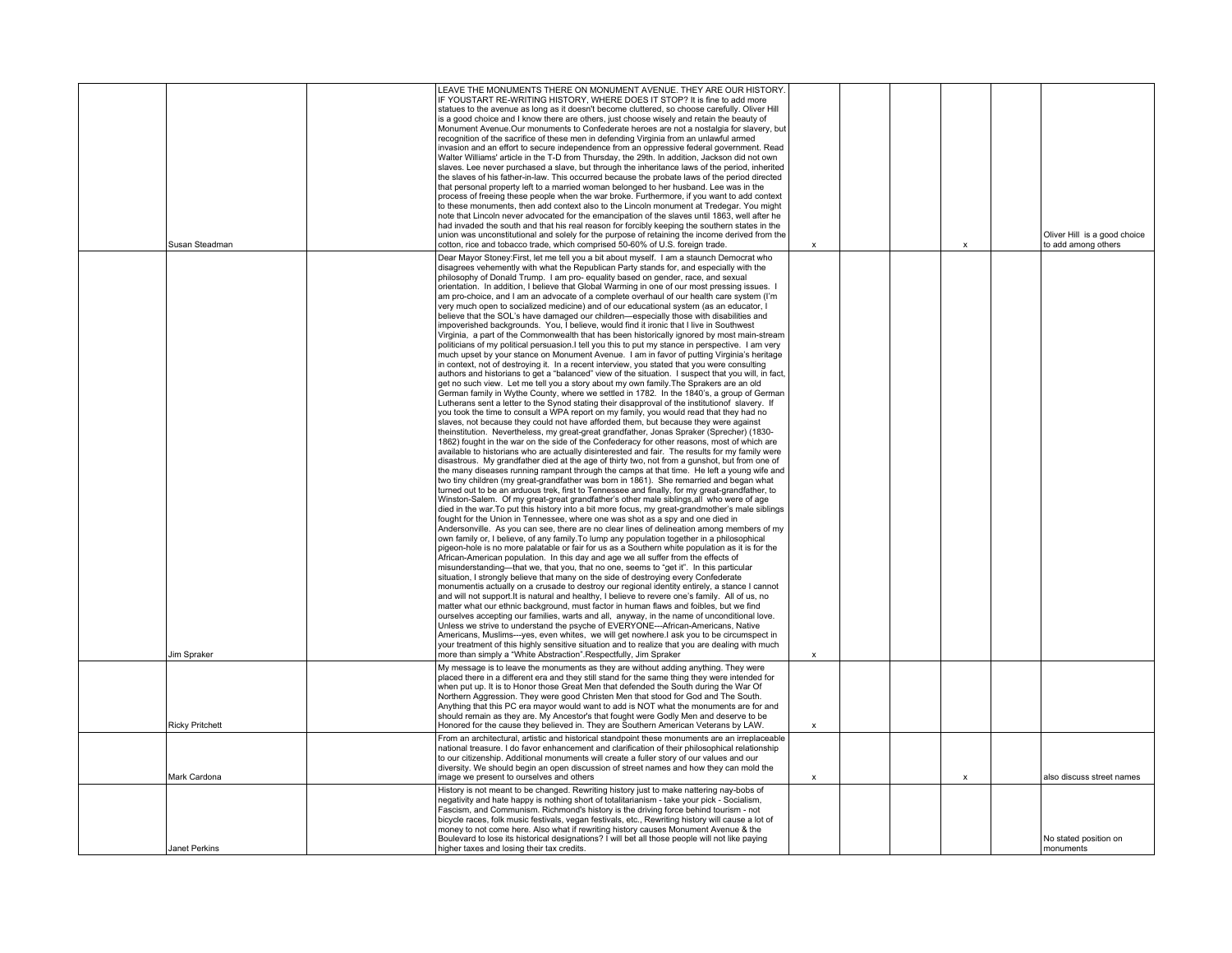| Hilda A Cates Cates   | The real story of the monuments has already been told. Please leave the monuments alone.<br>Thank u!                                                                                                                                                                                                                                                                                                                                                                                                                                                                                                                                                                                                                                                                                                                                                                                                                                                                                                                                     | x                         |                           |                           |                           |                                                   |
|-----------------------|------------------------------------------------------------------------------------------------------------------------------------------------------------------------------------------------------------------------------------------------------------------------------------------------------------------------------------------------------------------------------------------------------------------------------------------------------------------------------------------------------------------------------------------------------------------------------------------------------------------------------------------------------------------------------------------------------------------------------------------------------------------------------------------------------------------------------------------------------------------------------------------------------------------------------------------------------------------------------------------------------------------------------------------|---------------------------|---------------------------|---------------------------|---------------------------|---------------------------------------------------|
| Joseph Gahan          | Intimidating confederate monuments and flags glorify a government that was instituted for the<br>sole purpose of perpetuating the racist institution of slavery. Since racism is one of this<br>country"s biggest problems removal should be a "no brain er," but the local media will say<br>only some blacks are offended. Really, anyone who knows american history is. I don't need to<br>be Jewish to be offended by the German swastika.                                                                                                                                                                                                                                                                                                                                                                                                                                                                                                                                                                                           |                           | $\mathbf{x}$              |                           |                           |                                                   |
| <b>Edward Peebles</b> | I've taught Spanish at the University of Richmond for over 20 years, and it never ceases to be<br>a source of embarrassment when take visiting scholars or job candidates for a tour of the city<br>and have to explain the continued existence of these memorials to the Confederacy. My<br>friends from Spain, in particular, are left flummoxed; they never fail to remind me that in the<br>40 years since the death of the fascist caudillo Francisco Franco (who ruled Spain from 1939-<br>1975). Spain has managed to rid itself of the omnipresent image of that dictator (whose face<br>even appeared on all coins minted through that time!) and has mostly renamed streets and<br>avenues that paid homage to people and events from the fascist period -- even as there are<br>still many people alive today who served under that regime. How the losing side in the 4 year<br>aberration that was the War of Secession in the USA continues to be enshrined on the streets<br>of Richmond is a mystery to them, and to me. |                           | $\boldsymbol{\mathsf{x}}$ |                           |                           |                                                   |
| Jeffrey Brown         | Please do not put any "context" on the statues. In today's politically charged atmosphere, the<br>monuments will only be subjected to presentist interpretations that are just as wrong as that<br>of the mayor. I am opposed to the hate and bigotry exemplified by the mayor in his campaign<br>to alter the monuments. In fact, according to Virginia law, it is illegal to change, alter or<br>remove any monuments. How about leaving them as is, and let those who visit them take<br>away their own impression with out being forced to accept the hateful views of modern<br>intolerant politicians.As for adding figures, instead of political figures or figures designed to<br>appease identity groups, why nothonor Virginian heroes from WWI, WWII, Korea, Vietnam or<br>the Desert Wars? There are thousands of worthy Richmond natives and Virginians who could<br>be honored.                                                                                                                                            | $\boldsymbol{\mathsf{x}}$ |                           |                           |                           |                                                   |
| Sojourna Cunningham   | I am relative newcomer to Richmond, having been here since 2015. I travel for my job and<br>end up talking to my colleagues from all over the US. When I mention where I live, the usual<br>reaction is, "Isn't that where those Confederate monuments are? Do you feel safe there?"<br>That is what is attached to Richmond. Not the growing diversity and financial stability of<br>Richmond. Not the food culture or the great mix or urbanism and outdoor living. I know the<br>history of the monuments, the fact that they were put up without any context and without an<br>understanding of the larger effects on racial history in the South. I find them disturbing and<br>not a reflection of the full history of Richmond. I think should be removed and if not removed,<br>then they need to be reevaluated and put up with additional signage.                                                                                                                                                                             |                           | х                         | $\pmb{\mathsf{x}}$        |                           |                                                   |
| Steven Walker         | Leave monument avenue as is. Why it was put there we already know. If you put another<br>monument there it should be someone from Virginia.                                                                                                                                                                                                                                                                                                                                                                                                                                                                                                                                                                                                                                                                                                                                                                                                                                                                                              | x                         |                           |                           | $\boldsymbol{\mathsf{x}}$ | add someone from Virginia if<br>you add monuments |
| Margaret Avery        | The monuments honor the history of this country, the good and the bad. History is there to<br>teach lesson on things that should not be repeated. Maybe additional monuments or plaques<br>could give context or further explanation but the current monuments should never be<br>removed.                                                                                                                                                                                                                                                                                                                                                                                                                                                                                                                                                                                                                                                                                                                                               | $\pmb{\mathsf{x}}$        |                           | $\boldsymbol{\mathsf{x}}$ |                           |                                                   |
| Kelly Bowman          | The momuments are MOMUMENTS. They are historical representations of moments in<br>history. To tear them down would be a grave disservice to the city, the culture and fabric of<br>America--where we came from and to commenmorate moments in history. To add more<br>momuments will only make them less important and make them lose their value. While there<br>certainly could be room for adding some momuments for notable Richmond alumni -- I can't<br>think of anyone who deserves a momument that doesn't have one already. The individuals<br>who are commemorated with momuments are nationally known for their accollades and as<br>such should be immortalized with a monument. In my opinion, there just hasn't been anyone<br>worth of commemorating with a monument in several decades, whether they're a political<br>figure, a war veteran, or a civil rights activist. I couldn't think of someone else to add. They<br>should be left alone.                                                                         | x                         |                           |                           |                           |                                                   |
| Wesley Hedgepeth      | We cannot sanitize history. As a career social studies educator, I never shy away from<br>teaching the tough subjects--these are usually the subjects that most engage students. It<br>would be a dangerous day-- and a very slippery slope--when we rid ourselves of everything in<br>which we disagree. The Monument Ave statues are beautiful, yet do reflect a tough time for<br>Richmond. These statues stand asa constant reminder of where we've been. A positive<br>consequence of these statues is the reminder that we have more work to do. Taking down<br>these monuments would be a huge mistake. Instead of removing statues, how about we<br>continue to add 20th and 21st century outstanding Richmonders? Let's first begin with moving<br>Maggie Walker to Monument Ave!                                                                                                                                                                                                                                               | $\pmb{\mathsf{x}}$        |                           |                           | $\boldsymbol{\mathsf{x}}$ | add Maggie Walker among<br>others                 |
| Jon Moore             | We have the greatest street of Monument in the country, please do not take them down. Add<br>context, add educational markers or plaques, but please let them stand. There is room for<br>more monuments on the street stretching all the way to Horsepen Rd. Do not further divide<br>our city and misuse taxpayer dollars to pay for a removal now or in the future. Name some<br>new schools after prominent Richmond women and minorites, but please don't take the<br>statues down. I want the city to move forward and embrace diversity and change without<br>destroying things from the past. Adding to Monument Avenue is the answer, not taking away<br>from it.                                                                                                                                                                                                                                                                                                                                                               | $\boldsymbol{\mathsf{x}}$ |                           | x                         |                           |                                                   |
| Jason Hall            | LEAVE THE MONUMENTS ALONE !!!!!!!                                                                                                                                                                                                                                                                                                                                                                                                                                                                                                                                                                                                                                                                                                                                                                                                                                                                                                                                                                                                        | $\mathsf{x}$              |                           |                           |                           |                                                   |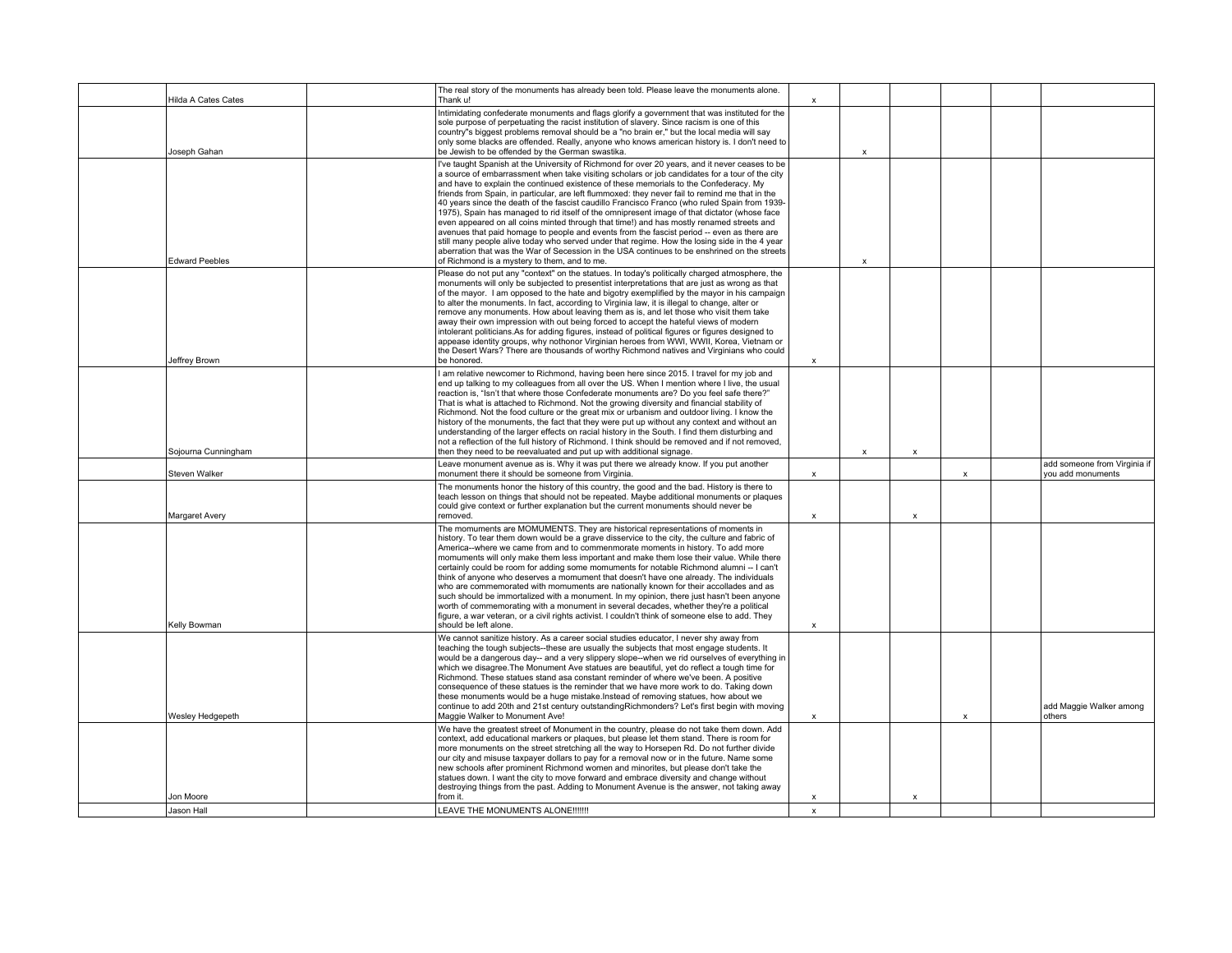| ORETTA O'DONNELL        | I suggest that the Commission recommend that the people of Richmond be contacted directly<br>via a ballot initiative on the question of what to do about the monuments created to<br>memorialize individuals who fought for the Confederacy during the Civil War.Some insist that<br>these monuments memorialize part of our actual history, which is true. Some insist that these<br>monuments memorialize men who fought to preserve a way of life dependent on enslaving<br>black persons, which is also true. There I no objectively "right" answer. Perhaps the ballot<br>question could offer three choices: Leave the monuments as they are Leave the monuments<br>where they are but add signage to provide "context". Move the monuments to a museum or<br>other less public location. Given the polarization inherent in the question, putting the decision<br>in the hands of the people who live inthe area in which these monuments are placed is the<br>most American way of addressing this problem. This approach may not change many minds.<br>But how could either side object to a democratic process that put the decision in the hands of<br>the people most affected by the presence of these monuments. I have been a Richmond<br>resident for 54 years and am fond of Monument Avenue. But that fondness issecond to the<br>need for reparations.                                                                                                                                                                                                                                                                                                                                                                                                                                                                                                                                                                                                                                                                                                                                                                                                                                                                                                                                                                                                                                                                                                                                                                                                                                                                                                                                                                                                                                                                                                                                                                                                                                                                                                                                                                                                                                                                                                                                                                                                                                                                                                                                                                                                       |                           |  |              | The Commission should ask<br>Richmonders via ballot                                                                                                                                                                                                                                                                 |
|-------------------------|---------------------------------------------------------------------------------------------------------------------------------------------------------------------------------------------------------------------------------------------------------------------------------------------------------------------------------------------------------------------------------------------------------------------------------------------------------------------------------------------------------------------------------------------------------------------------------------------------------------------------------------------------------------------------------------------------------------------------------------------------------------------------------------------------------------------------------------------------------------------------------------------------------------------------------------------------------------------------------------------------------------------------------------------------------------------------------------------------------------------------------------------------------------------------------------------------------------------------------------------------------------------------------------------------------------------------------------------------------------------------------------------------------------------------------------------------------------------------------------------------------------------------------------------------------------------------------------------------------------------------------------------------------------------------------------------------------------------------------------------------------------------------------------------------------------------------------------------------------------------------------------------------------------------------------------------------------------------------------------------------------------------------------------------------------------------------------------------------------------------------------------------------------------------------------------------------------------------------------------------------------------------------------------------------------------------------------------------------------------------------------------------------------------------------------------------------------------------------------------------------------------------------------------------------------------------------------------------------------------------------------------------------------------------------------------------------------------------------------------------------------------------------------------------------------------------------------------------------------------------------------------------------------------------------------------------------------------------------------------------------------------------------------------------------------------------------------------------------------------------------------------------------------------------------------------------------------------------------------------------------------------------------------------------------------------------------------------------------------------------------------------------------------------------------------------------------------------------------------------------------------------------------------------------------------------------------------|---------------------------|--|--------------|---------------------------------------------------------------------------------------------------------------------------------------------------------------------------------------------------------------------------------------------------------------------------------------------------------------------|
| <b>Thomas Peyser</b>    | Some of us want the statues on Monument Avenue moved to places like museums. Others of<br>us are opposed to their being moved from their traditional home. The first group feels it's not<br>too much to ask admirers of the statues to go out of their way to see them. The second group<br>feels it's not too much to ask those offended by the statues to go out of their way to avoid<br>them. A compromise would be to leave the monuments in place, but surround them with<br>some striking structure, open to the sky, that would obscure the statues to passersby, but still<br>allow those wishing to appreciate them to enter and have that experience. The enclosure<br>might be some play on a colonnade, say, with columns embellished with photographs of<br>slaves or inscribed with words taken from slave narratives, or simply names of slaves (as at<br>the Vietnam memorial). There are two impediments: the lack of space around all but the Lee<br>statue, and the great height of the Lee monument. Part of the solution would be to keep the<br>statues, but demolish the plinths. Bringing the men down to earth would be a symbolic way of<br>conceding something to both sides: we recognize the importance of these men in our story,<br>but we do not make them out to be demigods. The Jackson, Davis, Lee, and Stuart statues<br>(Maury seems irrelevant), minus their bases, could all be arranged inside the Lee<br>roundabout, surrounded by a screen as described above. I am skeptical of more conventional<br>ways of providing context. At a Library of Virginia panel discussion in February, Professor<br>Thomas Brown of the University of South Carolina history department said he could not think<br>offhand of a single instance in which signage and the like had been used successfully.<br>Anything of apropositional character (e.g. "the War was fought to protect the institution of<br>slavery" or "the monuments were erected as emblems of white supremacy") will give rise to<br>endless, bitter refutation, some, of course, very ill-informed. But you cannot refute a face or a<br>name engraved on a column. Personally, I would not want to have any ancestor of mine<br>forced into the company of the menmemorialized on Monument Avenue between Boulevard<br>and Lombardy. (It is possible many people feel similarly.) I also fear that the execution of a<br>statue, to be successful, would have to navigate a very difficult course between sentimentality<br>and stridency. I would prefer no more statues be erected there. The presence of the current<br>ensemble for such a long time has turned that corridor into anything but a place of honor.<br>Putting the Confederates behind some sort of screen would be a sufficient revision, in my<br>view. But if we are committed to adding another statue (and I hope we're not) I hope that it<br>would be an AfricanAmerican of the Civil War era, perhaps a representative figure or figures if<br>no suitable historical ones can be decided upon—perhaps a family about to launch their lives<br>together as free people. But Monument Avenue still seems like the last place to honor black<br>Americans. A monument doing so should be placed in some spot either historically or<br>currently linked to the black community. It would be nice if a monument to black Virginians<br>were located somewhere many black Virginians would see it regularly. A glance at U.S.<br>Census tracts 404 to 407 suggests Monument Avenue is not the place. | $\pmb{\times}$            |  |              | Put Jackson, Davis, Lee<br>minus plinths all on Lee<br>circle surrounded by a<br>screen that obscures the<br>view from those who do not<br>want to view them. I you<br>have to add monuments that<br>honor African Americans do<br>so near where they are.<br>Monument Ave is not the<br>place for such a monument. |
| Josh Pugh               | Please keep the monuments! They are apart of our history wether or not people take offense<br>to the history they represent. I like the idea of adding to the monuments. If people feel so<br>passionately about a historical figure then they should request to get a monument of that<br>person. In this manner we will expand an already nice area of Richmond instead of<br>destroying one. I also feel that there is some misinformation about these men featured on<br>monument ave. Slavery was nation wide. These men were fighting for states rights. Slavery<br>was NOT the only reason for the civil war. I really feel that if that message was conveyed<br>then there would be a whole lot less animosity between Americans of African decent &<br>supporters of the confederates. There might even be some support. The confederates did not<br>like to be told what to do. They wanted to make their own decisions & do what they felt was<br>best for their locality. I KNOW that a lot of people from all different backgrounds can<br>appreciate this idea. No one wants to be told what to do. I can not speak for everyone so I will<br>only say that for myself the confederacy stands for personal responsibility. The ability to say<br>that this is my decision & I am prepared to suffer the consequences of it. This applies to the<br>state level all the way down to the personal level. The Confederacy suffered the<br>consequences of its decision to support slaveryit no longer exists. People such as my self<br>appreciate the monuments for reminding us of people that not only understood personal<br>responsibility but were willing to fight and die for it. There will always be racisism in the world<br>because there will always be ignorance in the world, BUT I do not believe that these<br>monuments are the source of the ignorance.                                                                                                                                                                                                                                                                                                                                                                                                                                                                                                                                                                                                                                                                                                                                                                                                                                                                                                                                                                                                                                                                                                                                                                                                                                                                                                                                                                                                                                                                                                                                                                                                                                                                                           | $\boldsymbol{\mathsf{x}}$ |  |              |                                                                                                                                                                                                                                                                                                                     |
| <b>Charles Swinford</b> | Monument avenue could be made a monument for all richmond and indeed all Virginia by<br>adding more statues, sculptures and public spaces that are representative of our citizenry<br>and our hopes for the future. Personally, I want to see the full of monuments to who we are<br>and then many different places we've come from. The avenue should be so full of monuments<br>that people come from all over the world to see it.                                                                                                                                                                                                                                                                                                                                                                                                                                                                                                                                                                                                                                                                                                                                                                                                                                                                                                                                                                                                                                                                                                                                                                                                                                                                                                                                                                                                                                                                                                                                                                                                                                                                                                                                                                                                                                                                                                                                                                                                                                                                                                                                                                                                                                                                                                                                                                                                                                                                                                                                                                                                                                                                                                                                                                                                                                                                                                                                                                                                                                                                                                                                           | $\boldsymbol{\mathsf{x}}$ |  | $\mathbf{x}$ | Add monuments that<br>represent our diverse<br>citizenry and our hope for<br>the future                                                                                                                                                                                                                             |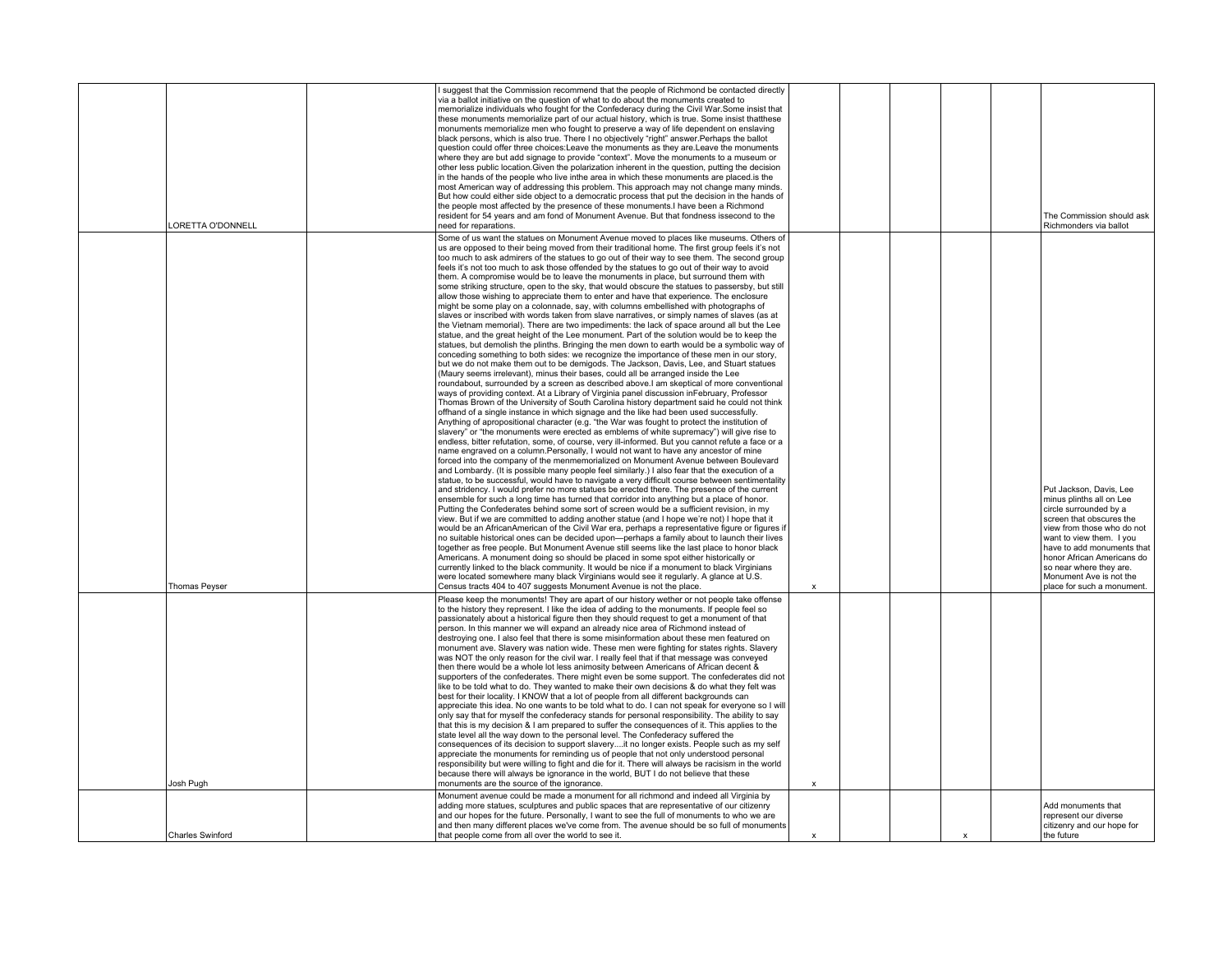| Donald Silberbauer      | Choosing to make war against the Confederate monuments that line Monument Avenue in<br>Richmond and against the thousands of descendants of Confederate Veterans that they<br>represent and honor, diverting precious resources and taxpayer money away from the real<br>and pressing matters facing the Capital of the Confederacy, and creating division and<br>disharmony in our community is a fool's errand. These monuments have everything to do with<br>honoring men who answered the call of the Commonwealth to defend hearth and home from<br>invasion. We have parallels in history at attempts to remove truth. The Nazis burned books<br>because they didn't like the content and it flew in the face of the ideology of one group. It was<br>a travesty then and will be a travesty now. Mayor Stoney and the Monument Avenue<br>Commission would do well to look to Charlottesville, where City Council voted to destroy the<br>Robert E. Lee monument, in violation of state law, and in the process plunged the city into<br>chaos and racial division that locals say is unlike any they have seen in decades. Of the three<br>councilmen who voted to remove the monument, disgraced Vice-Mayor Wes Bellamy has lost<br>his teaching position with Albermarle County and his position on the State Board of<br>Education, Kristen Szakos has announced she will not run for re-election, and Bob Fenwick,<br>who cast the deciding vote, recently lost his bid for his party's nomination for his council seat.<br>Why stop at the removal of statues? Richmond was the Capitol of the Confederacy, why not<br>change the name of the city? Let's go all the way!                                                                                                                       | $\boldsymbol{\mathsf{x}}$ |                           |                           |              |                                                                  |
|-------------------------|-------------------------------------------------------------------------------------------------------------------------------------------------------------------------------------------------------------------------------------------------------------------------------------------------------------------------------------------------------------------------------------------------------------------------------------------------------------------------------------------------------------------------------------------------------------------------------------------------------------------------------------------------------------------------------------------------------------------------------------------------------------------------------------------------------------------------------------------------------------------------------------------------------------------------------------------------------------------------------------------------------------------------------------------------------------------------------------------------------------------------------------------------------------------------------------------------------------------------------------------------------------------------------------------------------------------------------------------------------------------------------------------------------------------------------------------------------------------------------------------------------------------------------------------------------------------------------------------------------------------------------------------------------------------------------------------------------------------------------------------------------------------------------------------------------------|---------------------------|---------------------------|---------------------------|--------------|------------------------------------------------------------------|
| Robert Mesnard          | The monuments represent an important dimension of the history of our region. They belong in<br>a setting which celebrates and preserves their presence within a broad context of the social,<br>military, political and regional influences which resulted in their creation and placement within<br>Richmond. This setting is not in public places funded by public tax dollars. It should be within<br>a museum space that can properly highlight their significance and their connections to the<br>various segments of local history and society. I strongly support efforts to remove these<br>monuments to a more appropriate location that is historical in context and funded by sources<br>not tied to local government.                                                                                                                                                                                                                                                                                                                                                                                                                                                                                                                                                                                                                                                                                                                                                                                                                                                                                                                                                                                                                                                                           |                           | $\boldsymbol{\mathsf{x}}$ |                           | $\mathbf{x}$ | put them in a museum                                             |
| Tamara Zaccagnino       | Since the Mayor of Richmond decided to appoint a commission to reinterpret the Confederate<br>monuments on Monument Avenue, shouldn't they examine the Lincoln statue at the American<br>Civil War Center at Tredegar? Welllet me help them!He is responsible for the death of<br>almost 700,000 people. He locked up Maryland's legislature so they couldn't vote to secede.<br>He illegally blockaded Southern ports. He put anyone in prison that disagreed with him. He<br>wanted anyone of African descent removed and colonized to another country. The "Great<br>Emancipator" did not free one slave. He is responsible for changing the dynamic structure of<br>the Federal government and its relationship with the states.                                                                                                                                                                                                                                                                                                                                                                                                                                                                                                                                                                                                                                                                                                                                                                                                                                                                                                                                                                                                                                                                        |                           |                           |                           |              | This person is interpreting<br>the Lincoln statue at<br>Tredegar |
| <b>Bonnie Alexander</b> | Leave Monument Ave EXACTLY as it is. Use a parallel street for your "new" monuments and<br>history. Monument Ave is the most famous road in Richmond, imo. Why??? Because of the<br>Confederate Monuments. If you change that, it won't be the same. You think I'm stupid, but<br>seriously, how many people go to see these monuments for the Civil War history. Most<br>everyone. Those that complain about them only complain because it's an issue to bitch about.<br>They don't care. They don't visit. They never will. It's a "I'm right, you're wrong" situation. If<br>you change the markers to further explain the history, the history buffs will ignore it. These<br>people know the history and battles of The War of Northern Agression better than anyone.<br>The Civil War was about slavery, yes. But, it wasn't the main issue. Asking to explain the<br>reason for the Warin one word is like asking to explain the Revolutionary War in one word. It<br>can't be done. Neither can you describe a person in one word. I'm proud having lived in<br>Virginia my whole life. I've come across people (including relatives) that believe that just<br>because I'm from the South that I'm ignorant, backwards, redneck and a hillbilly. Lately, I've<br>been called racist, white supremacist and a traitor. Which I find entertaining in that I had 2<br>relatives fight on the side of the North. THIS is one of the reasons I advocate for the<br>Confederate Monuments. We are Southern. We are proud. We don't care what others think of<br>us. Because we know that we live in the best part of the country. Let Richmond be known for<br>it's Monuments. The original without the "added history." Because no one canappreciate it<br>like we can. The good, the bad and the ugly. | $\boldsymbol{\mathsf{x}}$ |                           |                           |              |                                                                  |
| <b>Tom Phillips</b>     | I have ancestors on both sides of the civil war. My northern ancestors in the late 1700's had<br>slaves. My southern family did not. The confederate statues do not represent slavery. The<br>statues represent the bravery of whites & BLACKS who defended their homeland from<br>northern domination. Don't touch the monuments!                                                                                                                                                                                                                                                                                                                                                                                                                                                                                                                                                                                                                                                                                                                                                                                                                                                                                                                                                                                                                                                                                                                                                                                                                                                                                                                                                                                                                                                                          | $\mathsf{x}$              |                           |                           |              |                                                                  |
| Dexter Oliver           | I don't recommend removal of the statues, but agree that the venue can better reflect the<br>history of those not nowrepresented who have contributed to the City by addition. As well, the<br>context and history of those now representedcould be explained as well. Confederate history<br>has different meaning to different citizens. It is the Commission's charge to satisfy diverse<br>points of view. It's not easy. Do not be infected by presentism: the judging of the morals and<br>mores of the past by the standards of today. Too many on each side of the issue suffer this<br>malady. The reputations of those represented by the statues, especially the Virginians, have<br>stood the test of time in theirspheres of expertise in science, education and the military,<br>several of them in more than one sphere. And they will yetsurvive long after Mitch Landrieu,<br>Nicholas Zeppos, Wes Bellamy and Levar Stoney are footnotes in the history of theirpublic<br>service.                                                                                                                                                                                                                                                                                                                                                                                                                                                                                                                                                                                                                                                                                                                                                                                                        | $\pmb{\chi}$              |                           | $\boldsymbol{\mathsf{x}}$ |              |                                                                  |
|                         | The Confederate monuments along Monument Avenue in Richmond do not represent<br>anything like what has been said by the Mayor;s office, columnists etc. The monuments have<br>nothing to do with racism, white supremacy, or any kind of false narrative. They arethere to<br>honor native southern Americans who answered the call to defend their homeland.Numerous<br>documentaries about the conflict have pointed out that when asked to the rank and<br>filesouthern soldier, why they were fighting, they responded, "Because you are here."Do you<br>as the Mayor really believe what you have said? The statement is ludicrous on its face. I<br>would behonored to have a one on one discussion with you at your convenience. It would not<br>be to criticize but to have a frank exchange of ideas and beliefs. My email is                                                                                                                                                                                                                                                                                                                                                                                                                                                                                                                                                                                                                                                                                                                                                                                                                                                                                                                                                                      |                           |                           |                           |              |                                                                  |
| David Bailey            | dcarltonbailey@gmail.com and my home phone is 804-598-4656,                                                                                                                                                                                                                                                                                                                                                                                                                                                                                                                                                                                                                                                                                                                                                                                                                                                                                                                                                                                                                                                                                                                                                                                                                                                                                                                                                                                                                                                                                                                                                                                                                                                                                                                                                 | $\boldsymbol{\mathsf{x}}$ |                           |                           |              |                                                                  |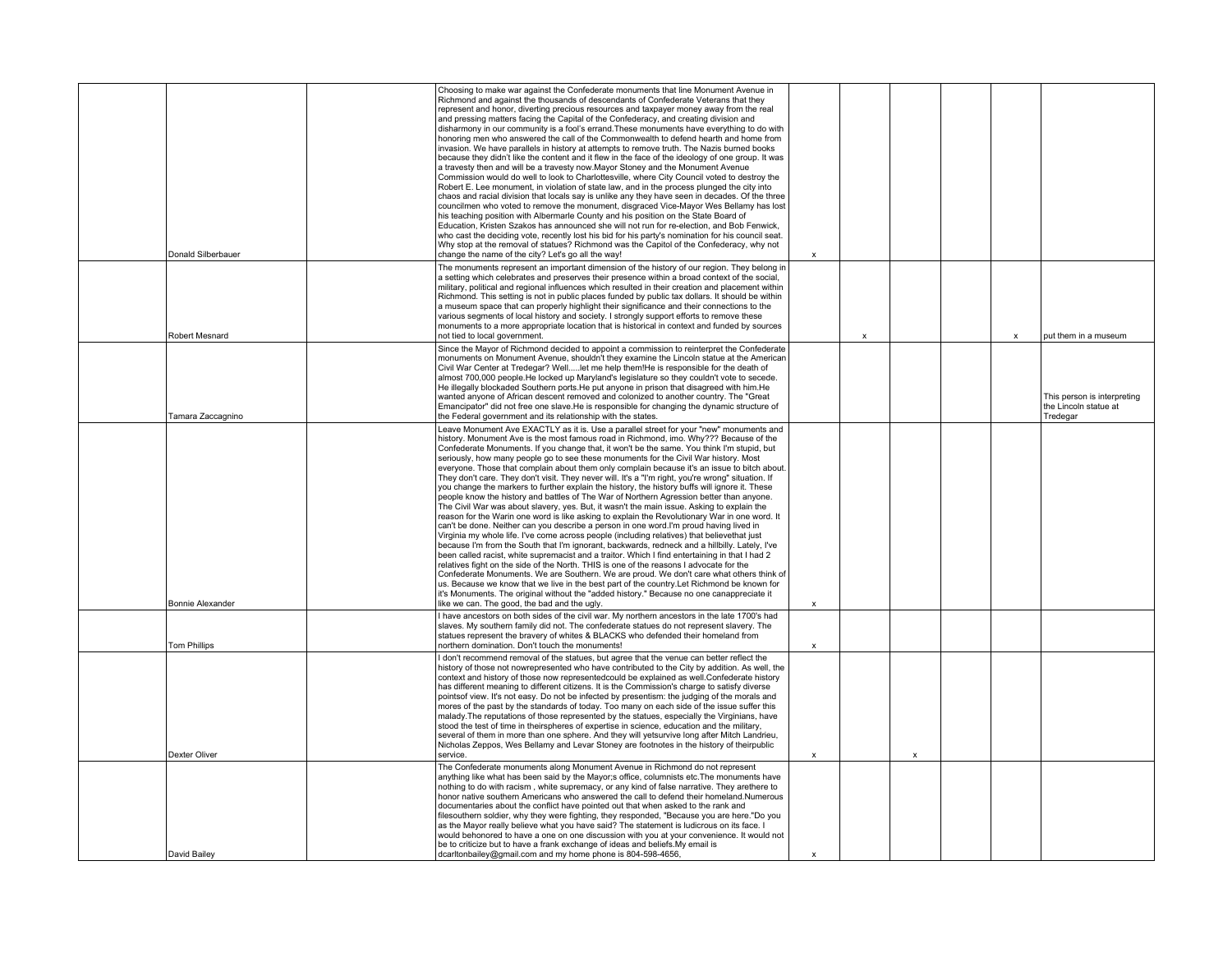| Pamela Tedder           | Please continue to educate rather than erase History. to know our past completely as we can,<br>is to embrace who we are as a people. Save the monuments                                                                                                                                                                                                                                                                                                                                                                                                                                                                                                                                                                                                                                                                                                                                                                                                                                                                                                                                             | $\mathsf{x}$              |  |                           |                                                                                                                                |
|-------------------------|------------------------------------------------------------------------------------------------------------------------------------------------------------------------------------------------------------------------------------------------------------------------------------------------------------------------------------------------------------------------------------------------------------------------------------------------------------------------------------------------------------------------------------------------------------------------------------------------------------------------------------------------------------------------------------------------------------------------------------------------------------------------------------------------------------------------------------------------------------------------------------------------------------------------------------------------------------------------------------------------------------------------------------------------------------------------------------------------------|---------------------------|--|---------------------------|--------------------------------------------------------------------------------------------------------------------------------|
| Ernest Johnson          | These are monuments of US veterans. It is illegal to remove them. Please leave them alone<br>and stop trying to brand my ancestors as racist. This is a false narrative and will not be<br>tolerated by the community. Thank you                                                                                                                                                                                                                                                                                                                                                                                                                                                                                                                                                                                                                                                                                                                                                                                                                                                                     | $\pmb{\chi}$              |  |                           |                                                                                                                                |
| Welton H Jones Jr       | After all of the time these monuments have been in place I don't quite understand the,<br>"explaining the monuments that currently exist,", What I find disturbing, the City of Richmond<br>is going to hell in a hand bag and you are concerned aboutstatues that have adorned, what<br>use to be a great city, for decades. Surely you have greater issues to tackle. The PC police<br>must have really gotten to you.                                                                                                                                                                                                                                                                                                                                                                                                                                                                                                                                                                                                                                                                             | X                         |  |                           |                                                                                                                                |
| Robert Davis            | Leave the Robert E Lee monument alone.                                                                                                                                                                                                                                                                                                                                                                                                                                                                                                                                                                                                                                                                                                                                                                                                                                                                                                                                                                                                                                                               | $\mathsf{x}$              |  |                           | specifies only preserving<br>Lee                                                                                               |
| Jamie Sams              | You can't erase history. The thousands who died who were from this city from this state can't<br>be erased. These monuments should stand tall for the. Rave they represent, not just the ones<br>who stand atop the monuments but the thousands they represent who gave their all for this<br>state.                                                                                                                                                                                                                                                                                                                                                                                                                                                                                                                                                                                                                                                                                                                                                                                                 | $\boldsymbol{\mathsf{x}}$ |  |                           |                                                                                                                                |
| Meade Haufe             | I would like to ask you to please leave our monuments alone! Please leave them in peace. It<br>is dividing the city more than ever before, and this does nothing to help our community. We<br>don't need political correctness. How about fixing our local economy, bringing in new jobs.<br>and reducing crime? Let's focus on a positive thing. These latest measures proposed by our<br>mayor only promote negativity. Thanks!                                                                                                                                                                                                                                                                                                                                                                                                                                                                                                                                                                                                                                                                    | $\boldsymbol{\mathsf{x}}$ |  |                           |                                                                                                                                |
| <b>Jack Black</b>       | We just relocated from Durham NC to this wonderful city. We hoped to leave the hostile<br>political culture behind. Monument Avenue is amazing in its story of white male confederate<br>generals (+Arthur Ashe.) The story of the confederacy needs to be adjusted to include<br>women and African Americans. Thank you, Mayor Stoney, for bringing this into the light.                                                                                                                                                                                                                                                                                                                                                                                                                                                                                                                                                                                                                                                                                                                            | $\boldsymbol{\mathsf{x}}$ |  | $\boldsymbol{\mathsf{x}}$ | Add women and African<br>Americans                                                                                             |
| Don Blake               | There is very limited background information on these listed members of the Commission. It<br>is likely that those who have an opinion favorable to the " Lost Cause" point of view will have<br>not a single voice on the Commission. Surely there should be equal representation from the '<br>Confederate" point of view. Put some Virginia Sons Of Confederate Veterans, United<br>Daughters Of The Confederacy and the Virginia Flaggers on the Commission so that in the<br>end all will know that whatever is done everyone was part of the discussion                                                                                                                                                                                                                                                                                                                                                                                                                                                                                                                                        |                           |  |                           | Suggestions only about<br>adding pro-confederate<br>voices to the Commission.<br>No mention of monuments.                      |
| John Sauls              | Why does the left continue their assault on war monuments, here is my opinion. Because<br>they are easy targets, why is it you don't set your site on the largest symbol of slavery to this<br>day and that is the modern day working plantation. You don't dare touch that subject because<br>of the revenue it still brings to your state to this day. There it is, a plantation that in some<br>instance that employees blacks. So attack the monuments and we will just erect another<br>battle flag on your highway.                                                                                                                                                                                                                                                                                                                                                                                                                                                                                                                                                                            |                           |  |                           | Suggest you attack the<br>modern day working<br>plantation instead of<br>Monuments                                             |
| <b>Bart Espenschied</b> | Monument Ave is a great tourist attraction and I've often taken visiting family and friends to<br>see it. But both the true history the historical figures represented and that of the statues<br>themselves are poorly presented. Greater public knowledge of both is sorely needed rather<br>than the emotional reactions displayed in the media today. And greater balance is needed. I<br>would love to see Monument Ave extended to include a better representation of our history of<br>the struggle to end slavery in our country. How about the Virginians who served the Union?<br>Ex-slaves and repressed blacks who rose above the conditions of their times and contributed<br>to a greater, freer society and culture in Virginia? So much can be done to teach future<br>generations that a great struggle over slavery nearly tore our country apart. We need to learn<br>from that, not repeat it in any form.                                                                                                                                                                       |                           |  | $\boldsymbol{\mathsf{x}}$ | Add Virginias who served in<br>the Union, ex slaves and<br>repressed Blacks who rose<br>above the conditions of their<br>times |
| <b>Bear McGinnis</b>    | Dear Mr Mayor, I can't believe what I am hearing. You want to change, or alter the old Civil<br>War monuments and memorials in downtown Richmond? Shame on you sir! We must honor<br>those brave men who gave their last full measure and called Richmond their capital! DO NOT<br><b>CHANGE ANYTHING!</b>                                                                                                                                                                                                                                                                                                                                                                                                                                                                                                                                                                                                                                                                                                                                                                                           | $\pmb{\chi}$              |  |                           |                                                                                                                                |
| vernon ETHERIDGE        | please leave the civil war monument alone their not not hurting anyone or anything i had<br>3 great great grand fathers that fought under the confederacy i think it is a sin and shame to<br>removed them please leave them where they are thank you for any support you can give<br>. vernon etheridge                                                                                                                                                                                                                                                                                                                                                                                                                                                                                                                                                                                                                                                                                                                                                                                             | $\pmb{\chi}$              |  |                           |                                                                                                                                |
| <b>William Moore</b>    | The monuments need no contextualuzation. We don't need a lecture on slavery, or any other<br>reason why the war was fought. The Confederate States of America lasted approximately 4<br>years. Slavery existed under the flag of the USA and Great Britain for 82 prior to that. If you<br>feel the need to put up context markers, then put them on every flag pole.                                                                                                                                                                                                                                                                                                                                                                                                                                                                                                                                                                                                                                                                                                                                | $\mathsf{x}$              |  |                           |                                                                                                                                |
| Graham Patterson        | I was born in Charlottesville, Va. and lived briefly in Richmond, so I am familiar with<br>Richmond, Va. To remove or alter the statues of these great men would be an abomination.<br>They represent the some of the greatest men of the South and men who defended Richmond<br>from the depredations of A. Lincoln and his cretins. Lincoln never freed one black man<br>whereas Lee and Jackson did. These Southern generals represent the South's and<br>Richmond's expression of freedom against tyranny in their hope to create a new nation that<br>truly regarded the Constitution as the law of the land unlike Lincoln who tore the Constitution<br>to shreds by invading states he had no right to, conducting war without the approval of<br>congress, and eliminating the right of habeas corpus and free speech. This commission will be<br>nothing but a "pimp job" for the mayor who will do nothing but tear down the statues of these<br>great men and replace them with black basketball players. This commission is a sham and all<br>of you are aware of it!Graham B. Patterson | $\boldsymbol{\mathsf{x}}$ |  |                           |                                                                                                                                |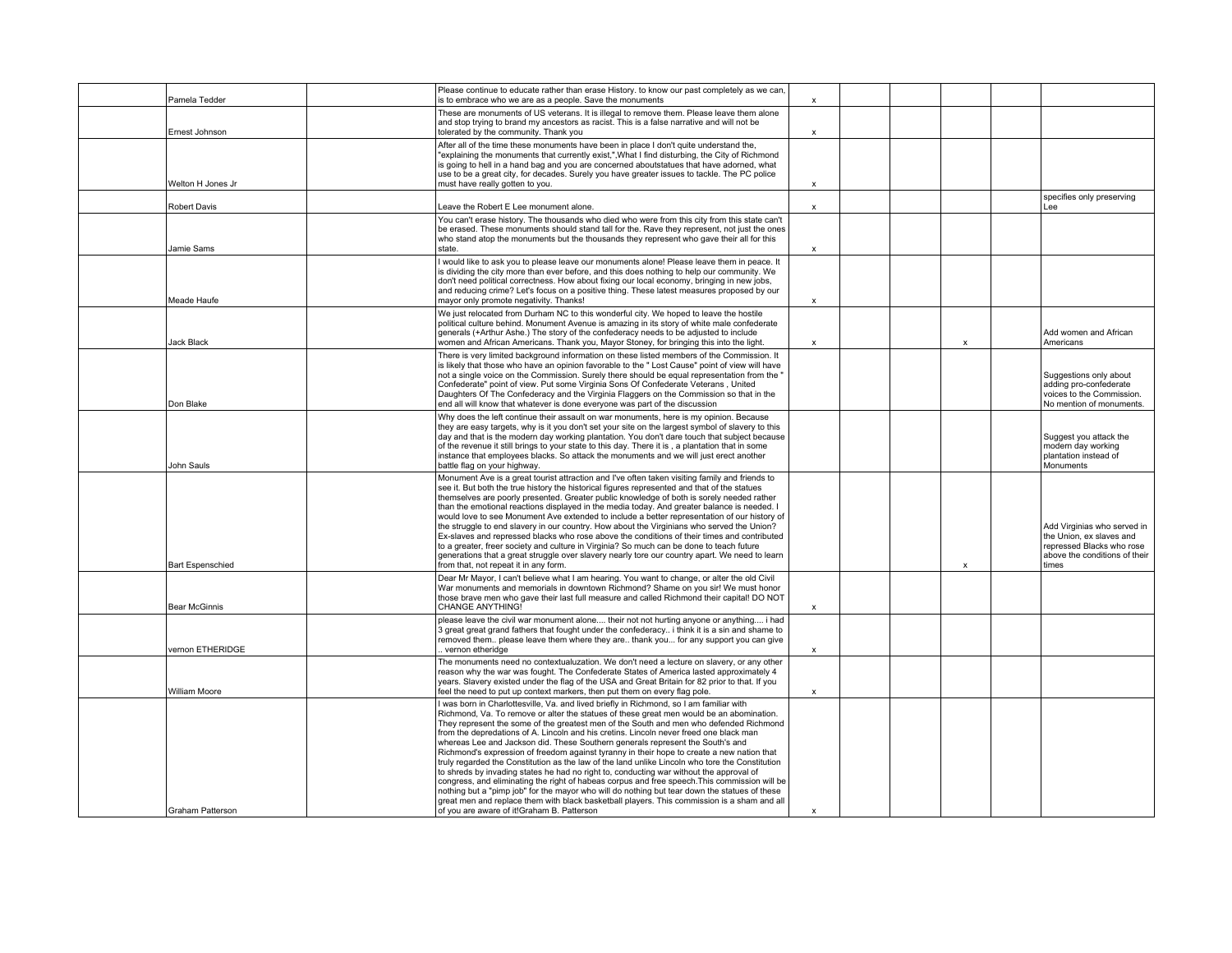| Shane Anderson          | The solution to any imbalance in the memorial landscape is not to alter or tear down existing<br>monuments. It is to add new ones, such as the memorial to Arthur Ashe. The Southerners of<br>over a century ago found the money for their monuments during a time of great poverty for<br>the South. Surely we can do the same in a much more prosperous age. It is mean-spirited<br>and divisive and does nothing to heal when monuments are torn down. Far better to balance<br>the picture.                                                                                                                                                                                                                                                                                                   | $\boldsymbol{\mathsf{x}}$ |  |                           |                                                                                                 |
|-------------------------|---------------------------------------------------------------------------------------------------------------------------------------------------------------------------------------------------------------------------------------------------------------------------------------------------------------------------------------------------------------------------------------------------------------------------------------------------------------------------------------------------------------------------------------------------------------------------------------------------------------------------------------------------------------------------------------------------------------------------------------------------------------------------------------------------|---------------------------|--|---------------------------|-------------------------------------------------------------------------------------------------|
| Shannon Pearson         | My degree is in African American History and I feel that we should just leave them alone.<br>Have you read them. Not one glorifies slavery. Majority of all who fought did not own a slave<br>or could afford one. History is a lesson one should not hide from. We are not in Nazi<br>Germany, we should not hide from our past. How about creating a commission on feeding our<br>hungry kids in the summer or finding a way help the homeless wanders. I fought for this<br>country and those men fought for theirs. Let them rest in peace                                                                                                                                                                                                                                                    | $\mathsf{x}$              |  |                           |                                                                                                 |
| Randy Moore             | Hi, My name is Randy . I am begging you to DO ALL YOU CAN, and PLEASE don't let them<br>do ANYTHING to our Confederate Monuments . All these monuments and been there for so<br>many years and have NOT hurt anyone OR anything . Do NOT give in to the one's that do not<br>know the TRUTH about our great state . Don't turn your back on us ! The NAACP wants to<br>erase ANYTHING to do with our history .PLEASE DO NOT GIVE IN ! Theses men are<br>veteran ! This would be like destroying our vets today headstones . THINK about what you<br>are about to do !!!!!!!!!!!!!                                                                                                                                                                                                                 | $\mathbf x$               |  |                           |                                                                                                 |
| Donna Tocci             | The monuments should stay. Richmond is unique as it was the capital of the confederate<br>states and whether we like it or not that can never be changed. I think the addition of more<br>statues showing a variety of notable persons from Richmond is a great idea. I'm sure there<br>are many to choose from. Adding context to the signage is going to be tricky. I do think it's a<br>good compromise just difficult in the execution. People are going to have to come to the table<br>and have rational, open discussion. As long as everyone respects that a workable solution<br>can be found.                                                                                                                                                                                           | $\boldsymbol{\mathsf{x}}$ |  | $\boldsymbol{\mathsf{x}}$ | <b>Add Richmonders</b>                                                                          |
| <b>Garland Almarode</b> | I would like to add to my previous remarks. Going back and trying to rewrite history just to<br>appease or further political careers is not what We shouldbe doing. Everybody in the US<br>understands what monument ave is about. The people of that era made their history<br>statements. Whether one agrees or disagrees many years later is not what its about. Their<br>history speaks for itself. They made the history. Every place has history. I'm not sure why<br>anvone would try to change history no matter where it"s found.                                                                                                                                                                                                                                                        | $\boldsymbol{\mathsf{x}}$ |  |                           |                                                                                                 |
| <b>VALERIE KELLEY</b>   | Thank you Mayor Stony for the opportunity to comment and for not taking down the<br>monuments. Not only is that expensive and a waste of money - it would not do anything to<br>improve race relations. Put up new monuments by all means - times change but to try and<br>erase history is counterproductive. I don't feel Confederate monuments or Confederate flags<br>are racist symbols and neither should anyone else. Is a Muslim head covering a racist<br>symbol? People need to move beyond this petty nonsense and work on educating our youth<br>and keeping the streets safe from gangs. All this contrived race tension does nothing but<br>keep the people who don't want to take responsibility for themselves victims instead of getting<br>them to act like responsible adults. | $\mathbf x$               |  | x                         |                                                                                                 |
| MarvAnn Morrow          | I suggest adding an ethicist from the Jepson Schhol of Leadership faculty to the commission<br>to facilitate a thorough discussion on the issue of the statues on the avenue. This commission<br>not only needs information but also help with perspective. Volatility needs to be tamped down<br>in discussions.                                                                                                                                                                                                                                                                                                                                                                                                                                                                                 |                           |  |                           | Suggest adding an ethicist<br>from Jepson School of<br>Leadership. No position on<br>monuments. |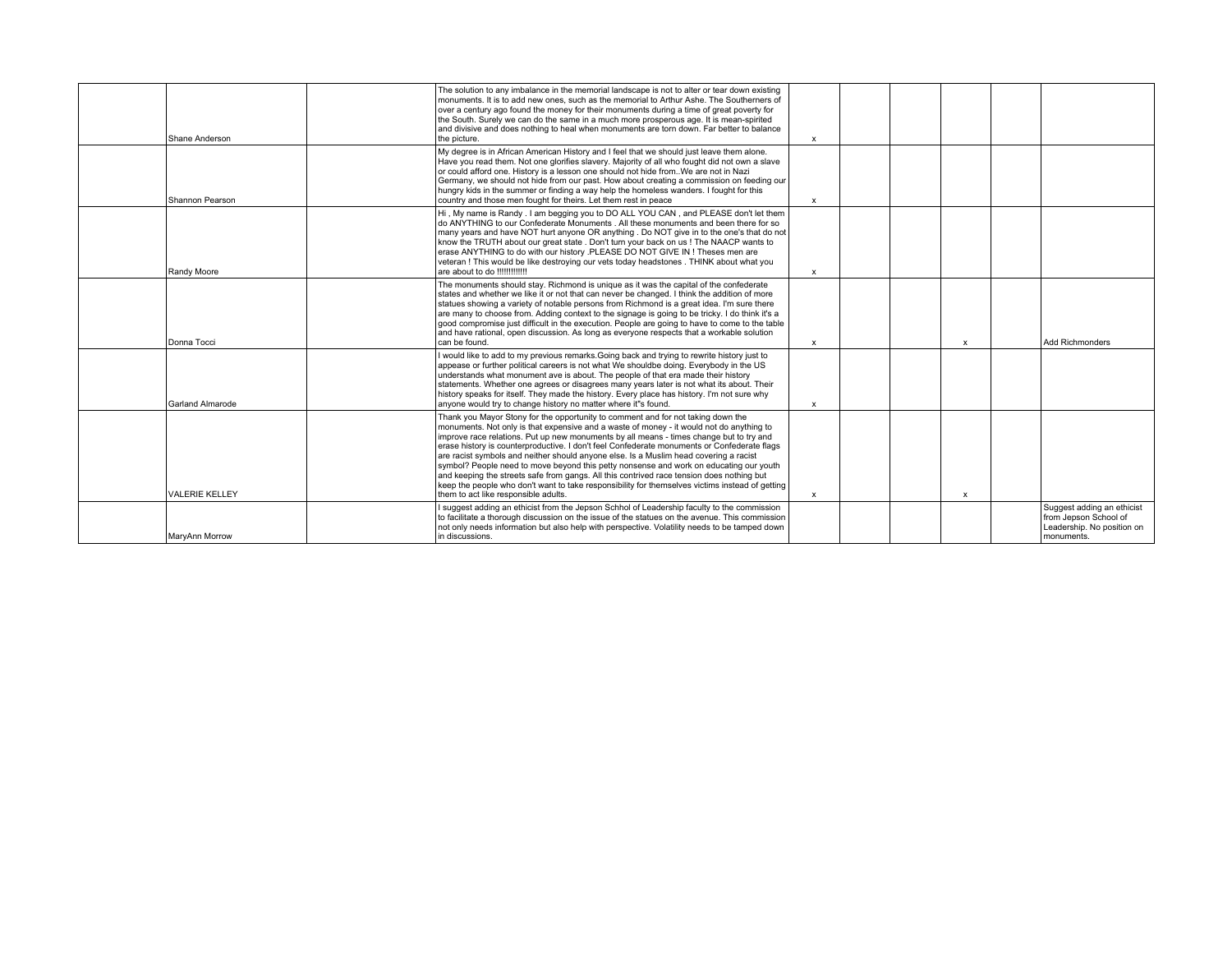|                         | Mayor Stoney's remarks on the Monuments will, no doubt, trigger emotional, ideological and<br>political response far and wide. I am sure the City will also receive pressure from outside the<br>local and surrounding areas to act in one way or another. I hope (though doubtful) that the will<br>of Richmond area residents, and not the pressures of politics will ultimately prevail in the<br>eventual outcome. Whenever I consider the choices made by Virginians to "pick a side" before<br>and during the Civil War, I try toimagine what consequences they had to consider before<br>making that choice. So many Virginians were members of families that spanned the physical<br>and ideological divide. Though many tried, the events unfolding would not allow anyone to<br>abstain from that choice. They literally had to choose a side knowing that one day they may<br>face the unfathomable, split-second decision to kill, or be killed by, their brother, cousin,<br>uncle, neighbor or friend. I believe most decided, by default, to defend their land, their wives<br>and children, their property and their way of life. I pray that I may never have to make such a<br>decision. The men memorialized by the monuments in question were forced to make that<br>dreaded decision. Basedon their own letters and witness accounts, it appears each of them<br>were deeply stressed by having to make the choice. If these men were the staunch<br>"defenders of slavery" as some believe them to have been, I do not believe the choice would<br>have been so hard to make. Unfortunately, I believe these men have been assigned this label<br>by people who prefer to summarize history, rather than analyze and understand it fully and<br>with an open mind. If every mention of slavery and the civil war were removed from the<br>biographies of these men, and if theyhad been allowed to live their lives free of the choice<br>they were forced to make, I believe the monuments would still have been erected. These<br>were highly honorable, respected and intelligent men who were destined for greatness.<br>Anyone who has studied either of these men further than an elementary school textbook<br>understands this. The virtues of these men should grant them respect of the generations that<br>follow. If either of them werealive today, I believe they would be leading the effort to unite<br>those that that are divided by the mere thought of their name or sight of their monument. It is<br>for this reason, I implore the Monument Avenue Commission, the Mayor and the public to<br>leave the monuments as they stand. The institution of slavery is an important part of<br>American history and needs to be told. However, altering the existing monuments or adding<br>what has been deemed the "whole story" will only have the exact opposite effect. Instead of<br>inspiring the observer to learn more about the men depicted in these monuments, the<br>observer will be persuaded to believe these men did not struggle with the decision they were<br>forced into making. Does the world or the City really need another villain? Do we really need<br>another reason to divide? I viewthis issue much as Robert E. Lee viewed the Civil War. It |                           |  |                           |                                                                                                                                                 |
|-------------------------|-------------------------------------------------------------------------------------------------------------------------------------------------------------------------------------------------------------------------------------------------------------------------------------------------------------------------------------------------------------------------------------------------------------------------------------------------------------------------------------------------------------------------------------------------------------------------------------------------------------------------------------------------------------------------------------------------------------------------------------------------------------------------------------------------------------------------------------------------------------------------------------------------------------------------------------------------------------------------------------------------------------------------------------------------------------------------------------------------------------------------------------------------------------------------------------------------------------------------------------------------------------------------------------------------------------------------------------------------------------------------------------------------------------------------------------------------------------------------------------------------------------------------------------------------------------------------------------------------------------------------------------------------------------------------------------------------------------------------------------------------------------------------------------------------------------------------------------------------------------------------------------------------------------------------------------------------------------------------------------------------------------------------------------------------------------------------------------------------------------------------------------------------------------------------------------------------------------------------------------------------------------------------------------------------------------------------------------------------------------------------------------------------------------------------------------------------------------------------------------------------------------------------------------------------------------------------------------------------------------------------------------------------------------------------------------------------------------------------------------------------------------------------------------------------------------------------------------------------------------------------------------------------------------------------------------------------------------------------------------------------------------------------------------------------------------------------------------------------------------------------------------------------------------------------------------------------------------------------------------------------------------------------------------------------------------------|---------------------------|--|---------------------------|-------------------------------------------------------------------------------------------------------------------------------------------------|
| Jason Gill              | was an unnecessary condition of affairs, and might have been avoided if forbearance and<br>wisdom had been practiced on both sides."                                                                                                                                                                                                                                                                                                                                                                                                                                                                                                                                                                                                                                                                                                                                                                                                                                                                                                                                                                                                                                                                                                                                                                                                                                                                                                                                                                                                                                                                                                                                                                                                                                                                                                                                                                                                                                                                                                                                                                                                                                                                                                                                                                                                                                                                                                                                                                                                                                                                                                                                                                                                                                                                                                                                                                                                                                                                                                                                                                                                                                                                                                                                                                              | X                         |  |                           |                                                                                                                                                 |
| <b>Garland Almarode</b> | The commission doest represent me or Virginia. We all know why the monuments are there.<br>They, defended, Virginia against an unrightous invasion. The whole country realizes this, not<br>just the South. Sensationalism in the form of always talking about slavery and race relations<br>in the South is nothing but propaganda. You could have those discussions in any state and<br>world wide. Racism will not end, and the talk of one Richmond is just plain silly. The<br>educational system is a joke, offairy tales. Nothing deep or meaningful. Until the north and its<br>terrible hate and monetary motives are researched. With the verdict being they were wrong.<br>The South needing reparations are researched. The truth you speak of will continue to be a<br>joke. The nation as a whole , realizes the South had a right to secede. Nothing can change<br>the minds that enlightened Americans "now" realize the truth.                                                                                                                                                                                                                                                                                                                                                                                                                                                                                                                                                                                                                                                                                                                                                                                                                                                                                                                                                                                                                                                                                                                                                                                                                                                                                                                                                                                                                                                                                                                                                                                                                                                                                                                                                                                                                                                                                                                                                                                                                                                                                                                                                                                                                                                                                                                                                                   | $\mathbf x$               |  |                           |                                                                                                                                                 |
| <b>Betsy Williams</b>   | I fully support the addition of monuments on Monument Ave to show the plight of the slaves<br>during the civil war. The side of the South is clearly represented in the statues in place. The<br>city needs to magnify the horrible side of history too.                                                                                                                                                                                                                                                                                                                                                                                                                                                                                                                                                                                                                                                                                                                                                                                                                                                                                                                                                                                                                                                                                                                                                                                                                                                                                                                                                                                                                                                                                                                                                                                                                                                                                                                                                                                                                                                                                                                                                                                                                                                                                                                                                                                                                                                                                                                                                                                                                                                                                                                                                                                                                                                                                                                                                                                                                                                                                                                                                                                                                                                          |                           |  | $\boldsymbol{\mathsf{x}}$ | suggest the plight of slavery<br>be shown in additional<br>statues                                                                              |
| Neil Newman             | I would like to see the monuments, the street names and park names to remain the same. I<br>think it is a great place for all kinds of gatherings not necessarily those of the confederate<br>Venue but maybe art shows and things of that nature.                                                                                                                                                                                                                                                                                                                                                                                                                                                                                                                                                                                                                                                                                                                                                                                                                                                                                                                                                                                                                                                                                                                                                                                                                                                                                                                                                                                                                                                                                                                                                                                                                                                                                                                                                                                                                                                                                                                                                                                                                                                                                                                                                                                                                                                                                                                                                                                                                                                                                                                                                                                                                                                                                                                                                                                                                                                                                                                                                                                                                                                                | $\pmb{\mathsf{x}}$        |  |                           |                                                                                                                                                 |
| Jo White                | BRAVO! Finally somebody that said something that made sense. I actually send a letter to<br>the Richmond Times Dispatch asking for the same thing you are suggesting but they didn't<br>see it worthy enough to publish. Yes, if you're going to tell a store, tell the WHOLE STORY!<br>The current monuments only tell half the story, let's get more monuments up that that tell the<br>other half of the story. THANK YOU                                                                                                                                                                                                                                                                                                                                                                                                                                                                                                                                                                                                                                                                                                                                                                                                                                                                                                                                                                                                                                                                                                                                                                                                                                                                                                                                                                                                                                                                                                                                                                                                                                                                                                                                                                                                                                                                                                                                                                                                                                                                                                                                                                                                                                                                                                                                                                                                                                                                                                                                                                                                                                                                                                                                                                                                                                                                                      |                           |  | X                         | add statues that tell the<br>Whole story                                                                                                        |
| David Tatum             | What exactly is the "False Narrative" that is given by the monuments, as they stand ? http:<br>//atrueconfederate.blogspot.com/2017/06/it-wont-stop.html                                                                                                                                                                                                                                                                                                                                                                                                                                                                                                                                                                                                                                                                                                                                                                                                                                                                                                                                                                                                                                                                                                                                                                                                                                                                                                                                                                                                                                                                                                                                                                                                                                                                                                                                                                                                                                                                                                                                                                                                                                                                                                                                                                                                                                                                                                                                                                                                                                                                                                                                                                                                                                                                                                                                                                                                                                                                                                                                                                                                                                                                                                                                                          |                           |  |                           | no stated position                                                                                                                              |
| Carol King              | As an original Virginian I know the truth about the message of the monuments. The message<br>that is carried from the foundation of America. You speak of a flase narritive, You speak of<br>social events that happened after the Civil War. The conrext of today is not true to the 19th<br>Century. The context of today should reference the political groups who are responsible for<br>your claims. My ancestors placed these monuments and I will stand for the truth.                                                                                                                                                                                                                                                                                                                                                                                                                                                                                                                                                                                                                                                                                                                                                                                                                                                                                                                                                                                                                                                                                                                                                                                                                                                                                                                                                                                                                                                                                                                                                                                                                                                                                                                                                                                                                                                                                                                                                                                                                                                                                                                                                                                                                                                                                                                                                                                                                                                                                                                                                                                                                                                                                                                                                                                                                                     | $\mathsf{x}$              |  |                           |                                                                                                                                                 |
| Paul Alexander          | I am a 64 year old, white, fifth-generation native Richmond and believe in the historical value<br>of Monument Avenue. I believe the whole story should be told of the Valiant men who<br>defended Virginia during a time of states rights. I also believe that the full story of slavery<br>needs to be told as is being done in downtown Richmond. I believe Monument Avenue can<br>expand the opportunity to tell more history of more Richmondrs and Virginia's who had a<br>profound effect on the nation's history. I commend mayor Stoney on putting this commission<br>together and hope for the best results of all. Beat regards Paul Alexander                                                                                                                                                                                                                                                                                                                                                                                                                                                                                                                                                                                                                                                                                                                                                                                                                                                                                                                                                                                                                                                                                                                                                                                                                                                                                                                                                                                                                                                                                                                                                                                                                                                                                                                                                                                                                                                                                                                                                                                                                                                                                                                                                                                                                                                                                                                                                                                                                                                                                                                                                                                                                                                         | $\boldsymbol{\mathsf{x}}$ |  |                           | expand Monument Avenue<br>to tell the whole story.<br>Include Richmonders and<br>Virginians who have had a<br>profound effect on US<br>History. |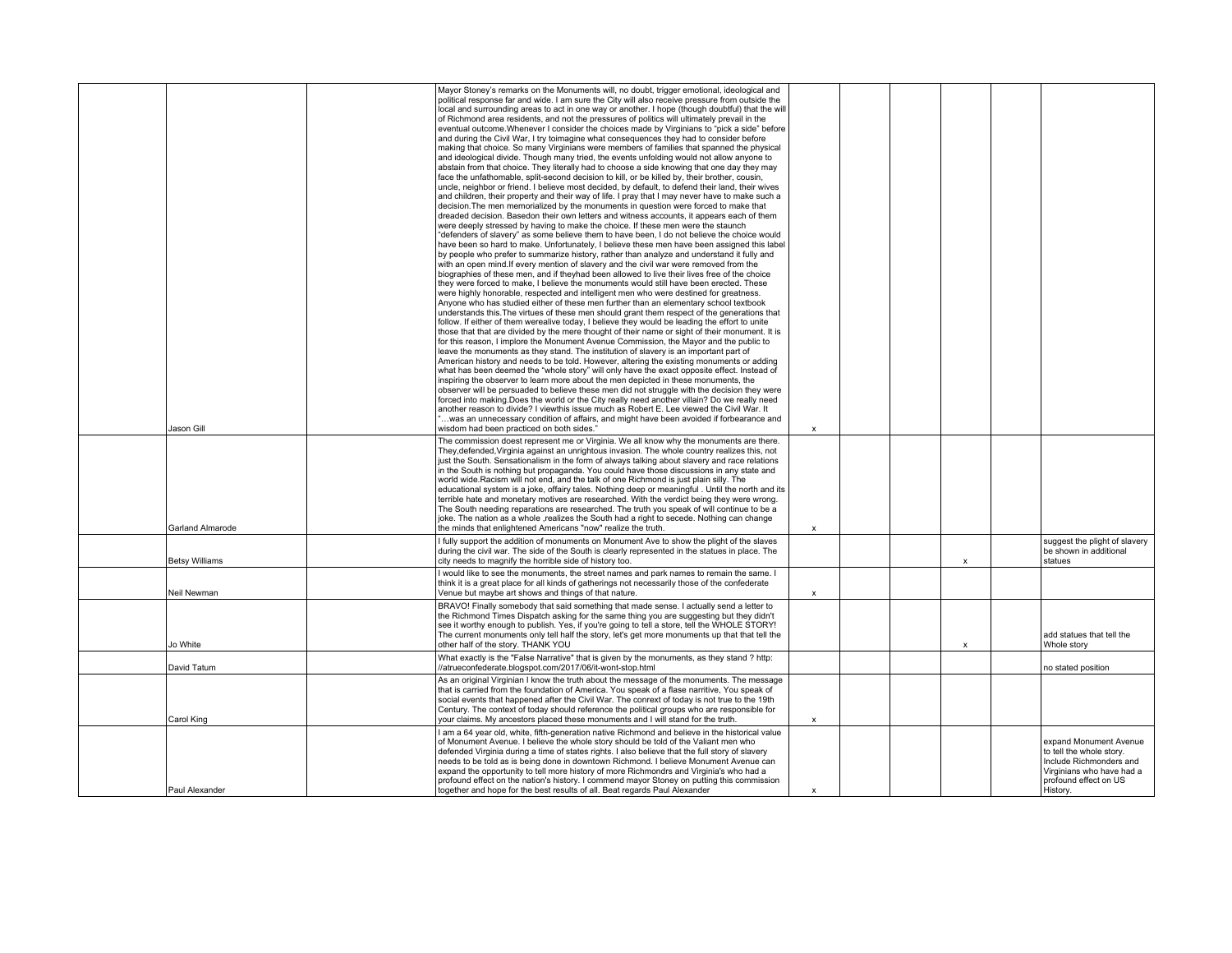| Gregory Gay         | You can't erase history. Why are blacks still playing the race card and slavery? That was<br>152+ years ago. I had an African American history teacher in the 10th grade (1969). This was<br>shortly after desegregation. She informed us that on a test if we put the "Civil War was fought<br>over slavery" we would receive an "F" grade. The war was fought over segregation of states.<br>Of course slavery was an underlying cause. It's time to get over the past and get on with the<br>future. These statues were a sign of "those times". We currently have very different views of<br>equality of all races. I don't see why these statues should offend anyone. Richmond was the<br>Capitol of The Confederacy. You expect these statues to exist here. That should make these<br>statues a non issue. My opinion is people should get over the past and worry about bettering<br>themselves for the future. I had several relatives fight for "The South". Some were wounded<br>and spent upwards of 4 years in a Yankee prison camp. That was then. I didn't know them<br>and it means nothing to me. I don't carry an attitude toward anyone of any race about The<br>War of Northern Aggression as Southerners call it. | $\mathsf{x}$   |                |              |                                                                                                                                           |
|---------------------|-----------------------------------------------------------------------------------------------------------------------------------------------------------------------------------------------------------------------------------------------------------------------------------------------------------------------------------------------------------------------------------------------------------------------------------------------------------------------------------------------------------------------------------------------------------------------------------------------------------------------------------------------------------------------------------------------------------------------------------------------------------------------------------------------------------------------------------------------------------------------------------------------------------------------------------------------------------------------------------------------------------------------------------------------------------------------------------------------------------------------------------------------------------------------------------------------------------------------------------------|----------------|----------------|--------------|-------------------------------------------------------------------------------------------------------------------------------------------|
| Elizabeth Gill      | I want the Monuments to remain as they are. It is a historical landmark that many Americans<br>come to visit each year. It is also a tourist attraction that brings much needed revenue to<br>Richmond. If we continue to remove history we will erase history permenatly. We need to<br>continue to educate our community especially our children on the facts of history not try to<br>change history to appease a few. If tell the truth about our history and not erase it than we will<br>not repeat past sins. Who is going to pay for the new statues or signiage? With all that is<br>wrong in the city and no budget shouldn't the mayor be focusing on more pressing issues like<br>crime and infrastructure on our roads bringing good jobs to our community? We dont have<br>the resources to add signs to the current monuments. We pay the most taxes for the least<br>return. This is a distraction from the real issues of Richmond Va.                                                                                                                                                                                                                                                                                 | $\mathsf{x}$   |                |              |                                                                                                                                           |
| chris landrum       | I was born in richmond and have always been very proud of my city and especially monument<br>ave. I truly feel efforts to remove or modify our history is the wrong thing to do, my feelings are<br>that the soldiers depicted by these statues were brave honorable men who only wanted to<br>defend their home state. I feel like recent efforts by different people is political correctness run<br>wild, most people would realize slavery as the horrible thing that it was as well as the difficult<br>times that followed for people of color, however to state that the statues was some grand plan<br>to keep African Americans in the past is incorrect and quite a reach by Mr stoney. If anything<br>at all would be considered to give differing viewpoints I would say some plaques at either end<br>of the area would be sufficient but they should only state others opinions of fact and not that<br>that's what these brave sons of va represent                                                                                                                                                                                                                                                                      | $\pmb{\times}$ | $\pmb{\times}$ |              | Place plaques at either end<br>of the area to show other<br>oinions of facts and do not<br>alter what these brave sons<br>of VA represent |
| RONALD BEASLEY      | I suggest leaving the monuments alone. This is the USA not ISIS. Removing monuments<br>solves no problems but is a cause for concern and upset. If Richmond would concentrate on<br>black on black crime and education, the city would be better off. My great, great grandfather,<br>George Washington Brooks from Essex county enlisted due to the invasion of the North not<br>slavery. Neither he, nor his family had slaves. He fought and died for Virginia, nothing more. If<br>there is any consideration to remove one statue, than it is only fair to remove all statues<br>including Arthur Ashe.                                                                                                                                                                                                                                                                                                                                                                                                                                                                                                                                                                                                                            | $\mathsf{x}$   |                |              |                                                                                                                                           |
| <b>Bobbi Steele</b> | Men and women for centuries have fought and died to have monuments like these to remind<br>us of past mistakes and hopefully prevent repeats of same. Your plan to remove any<br>monument is a disgrace to men and women of America of all races and religionswho have<br>shed breath and blood to have their descendants be proud and live a better life. Your city, like<br>many others, have made money off these memorials for years. And now that some<br>crybabyhas chosen to say "I am offended", they are being defaced and destroyed. Oh, that<br>was not PC was it?Well this action you are planning OFFENDS ME!Hoping you do not going<br>to do as you originally planned, and do add more respectful memorials to those soto remind<br>us of important Americans who fought against past mistakes and hopefully prevent repeats of<br>same.                                                                                                                                                                                                                                                                                                                                                                                 | $\pmb{\times}$ |                | $\mathbf{x}$ | Suggestion to add respectful<br>statues of important<br>Americans who fought<br>against past mistakes                                     |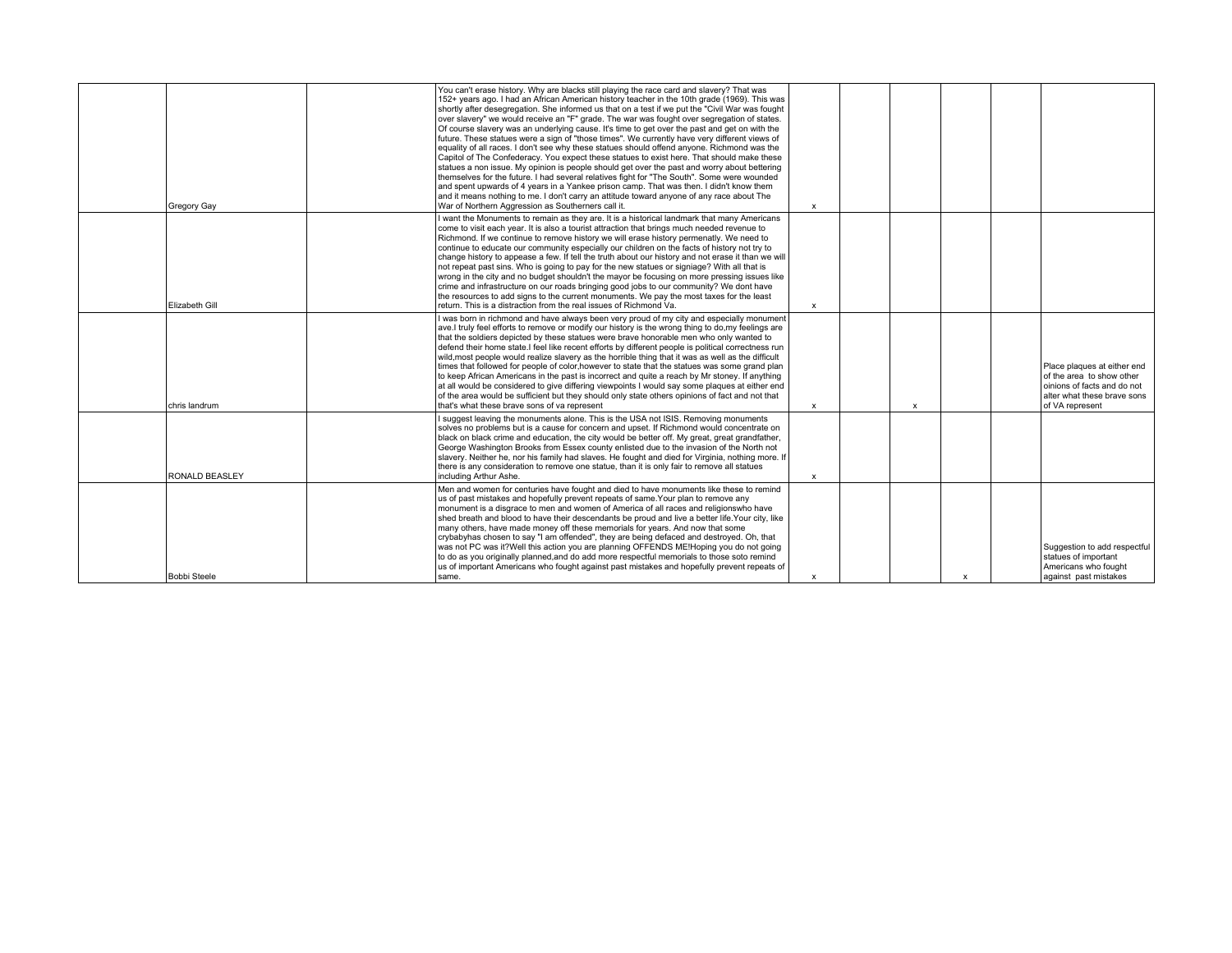| The proper context of history is not one tainted by perspective or framed in a more palatable<br>rendition that supports an agenda but the proper context of history is one of demonstrable<br>and inarguable fact. The men who died in the service of protecting their homeland against a<br>malicious invading army were American veterans. Their service is recognized and honored as<br>equivalent to US veterans by act of congress. The recent campaign to denigrate these men<br>and to reinterpret their motivations is a disservice not only to those who served and the<br>families who sacrificed and suffered, but to future generations. The narrative that the war<br>was fought over and about slavery is easy to dispel with a few simple questions. 1) If the war<br>was fought over or about slavery then one must explain why Lincoln himself stated that it was<br>NOT fought over or about slavery. 2) If the war was fought over or about slavery one must<br>explain the existence of Kentucky, Maryland, Delaware, and Missouri, all slave states that<br>were represented by the union forces. 3) If the war was fought over and about slavery why<br>was the slave state of West Virginia created within the union during the war? 4) If the war was<br>fought over and about slavery why would Lincoln not free the 1 million slaves within his<br>jurisdiction during the war, and why did he explicitly preserve their enslavement within the text<br>of the Emancipation Proclamation? 5) If the war was fought over and about slavery why was<br>the Emancipation Proclamation not issued until 1863? And why was it met with such anger by<br>both officers and enlisted men within the union ranks? 6) If the war was fought over and about<br>slavery why is it impossible to find any quote from any participant on either side to support the<br>claim? 7) If the war was fought over and about slavery why were offers made to forever legally<br>preserve slavery in any state that would be willing to rejoin the union, and why were these<br>offers declined? The answers to all of these questions is that the war was not fought either to<br>free the slaves or to preserve the institution of slavery. Any suggestion otherwise is not<br>supported by facts. This misconception could be cleared up by adding educational markers to<br>counter this popular myth. It is no doubt true that the prospective fear of abrupt emancipation<br>by federal decree was a factor in the secession of the initial states prior to Fort Sumter as it is<br>mentioned in their ordinances of secession,, BUT the same cannot be said for Virginia,<br>Arkansas, North Carolina, and Tennessee, all of which seceded in response to Lincoln's<br>actions following Fort Sumter, not with slavery as their motivating factor. To align the<br>reasoning of these states with those that preceded is intellectually dishonest and is a large<br>disservice to the men of these states who in no way fought for slavery. The thought that men<br>would risk their lives leaving their families behind to defend the right of the 4% of slave<br>owners to maintain their dominion is insultingly asinine. If the goal is unity and harmony quit<br>fanning the flames of division and animosity with inaccurate rhetoric. Maybe erect some<br>memorials to the many black Americans who bravely and willingly served in the confederate<br>army. This effort to frame history to neatly fit in with a politically correct agenda is<br>Suggestion to add markers<br>extraordinary and sad. In your aim to protect the feelings of those who don't know their<br>to dismiss the popular myth<br>history, you are endeavoring to change history to suit their ignorance. It is especially a shame<br>that the Civil War was fought<br>that the mayor seems governed by emotion and timely political opportunity rather than<br>over the issue of slavery.<br>reason. I fear this public invitation to contribute thoughts is only a token gesture precipitating<br>Also erect monument to the<br>another intentional and unnecessary divisive dishonor to these veterans and the families of<br>Blacks who fought willingly<br>for the Confederates.<br>Kenneth Talbert<br>their lineage.<br>X<br>Run the gov't leave our memorials alone, it was put there for a purpose. Gov't has plenty of<br>duties, if someone in government can't see their was clear, I'll send a job description or write<br>one. I'm a proud american and it is certainly not because we destroy the good memory of<br>those who came before us. Daniel Townsend 336 882 5677<br>Daniel Townsend<br>$\boldsymbol{\mathsf{x}}$<br>WHAT'S NEXT ??? I AM A VIRGINIA NATIVE SON AND A G/G/GRANDSON OF A<br>DECORATED CONFEDERATE CAPTAIN, WHO SADLY LOST HIS L/LEG AT THE BATTLE<br>OF GETTYSBURG 3 JULY 1863.HIS SACRIFICE AND SUFFERING FOR OUR BELOVED<br>STATE OF VIRGINIA, SHOULD NOT BE ERASED FROM HISTORY.HE NEVER OWNED<br>SLAVES BUT AFTER BEING SEVERELY WOUNDED HE WAS RELEASED FROM A<br>UNION PRISON CAMP, RETURNED TO HIS HOME BURNED AND DESTROYED, WITH<br>NO TRACE OF FAMILY.ON ONE LEG HE STRUGGLED HIS WAY THROUGH MEN STILL<br>FIGHTING IN GEORGIA, TO BEGIN A NEW LIFE AS A BAPTIST MINISTER IN<br>NORTHERN FLORIDA.ALL THE GOOD HE DID FOLLOWING AND PREACHING OF GOD,<br>ALONG WITH THE OTHER FINE THINGS HE DID IN HIS LONG SUFFERING 90 YEARS<br>DYING IN 1915.I AM THE LAST OF HIS FAMILY TO TELL HIS STORY. WITH THE<br>REMOVAL AND DESTROYING OF THE HISTORY ON MONUMENT AVE. WILL BE MEN<br>LIKE HIM, AND WHEN I PASS, MEN LIKE ME, A VETERAN MARINE OF VIETNAM<br>HAVING NEVER EXISTED. THE PLANS OF MAYOR STONY SHOULD BE STOPPED.<br>BECAUSE "WHAT'S NEXT" MONUMENTS OFGEORGE WASHINGTON, T. JEFFERSON,<br>OR EVEN ABE LINCOLN, BECAUSE SOMEONE DID NOT LIKE WHICH SIDE HE<br>DEFENDED, OR WHY NOT ERASE THE MEMORY OF MY BROTHERS ON THE VIETNAM<br>WAR MEMORIAL WALL BECAUSE IT OFFENDS SOMEONE? THIS SHOULD NOT BE<br>ALLOWED TO HAPPEN FOR ANY PC REASON OR ANY OTHER.I AM PLEADING AND<br>BEGGING YOU WITH TEARS IN MY EYE'S DO NOT ERASE HISTORY. THERE IS A<br>REASON AND A NEED FOR IT TO BE WHERE ALL GENERATIONS IN THE FUTURE,<br>BOTH BLACK AND WHITE TO SEE.I DO NOT BELIEVE BUT FEW WOULD OBJECT TO<br>Suggest additonal statue<br>AN ADDED MONUMENT ON THE AVE. TO LEGITIMATELY AND HONORABLY EXPRESS<br>Legitimately and honorably<br><b>JACK SMITH</b><br>ANOTHER VIEW. Capt. Jack SmithUSMC Retired<br>express another view.<br>$\pmb{\mathsf{x}}$<br>$\boldsymbol{\mathsf{x}}$<br>Why spend money on adding monuments instead of revitalizing the city. It's a waste of<br>money. Leave our heritage and the city as we all know it. We are the South no changing that.<br>How would you feel if another nationality such as hispanic decided we should put up all<br>Mexican statues. No one wants to deny African Americans their right to be a part of America.<br>But the reason visitors come to Richmond is to see history. No changing it. Leave our statues |                |        |                           |  |  |  |
|-----------------------------------------------------------------------------------------------------------------------------------------------------------------------------------------------------------------------------------------------------------------------------------------------------------------------------------------------------------------------------------------------------------------------------------------------------------------------------------------------------------------------------------------------------------------------------------------------------------------------------------------------------------------------------------------------------------------------------------------------------------------------------------------------------------------------------------------------------------------------------------------------------------------------------------------------------------------------------------------------------------------------------------------------------------------------------------------------------------------------------------------------------------------------------------------------------------------------------------------------------------------------------------------------------------------------------------------------------------------------------------------------------------------------------------------------------------------------------------------------------------------------------------------------------------------------------------------------------------------------------------------------------------------------------------------------------------------------------------------------------------------------------------------------------------------------------------------------------------------------------------------------------------------------------------------------------------------------------------------------------------------------------------------------------------------------------------------------------------------------------------------------------------------------------------------------------------------------------------------------------------------------------------------------------------------------------------------------------------------------------------------------------------------------------------------------------------------------------------------------------------------------------------------------------------------------------------------------------------------------------------------------------------------------------------------------------------------------------------------------------------------------------------------------------------------------------------------------------------------------------------------------------------------------------------------------------------------------------------------------------------------------------------------------------------------------------------------------------------------------------------------------------------------------------------------------------------------------------------------------------------------------------------------------------------------------------------------------------------------------------------------------------------------------------------------------------------------------------------------------------------------------------------------------------------------------------------------------------------------------------------------------------------------------------------------------------------------------------------------------------------------------------------------------------------------------------------------------------------------------------------------------------------------------------------------------------------------------------------------------------------------------------------------------------------------------------------------------------------------------------------------------------------------------------------------------------------------------------------------------------------------------------------------------------------------------------------------------------------------------------------------------------------------------------------------------------------------------------------------------------------------------------------------------------------------------------------------------------------------------------------------------------------------------------------------------------------------------------------------------------------------------------------------------------------------------------------------------------------------------------------------------------------------------------------------------------------------------------------------------------------------------------------------------------------------------------------------------------------------------------------------------------------------------------------------------------------------------------------------------------------------------------------------------------------------------------------------------------------------------------------------------------------------------------------------------------------------------------------------------------------------------------------------------------------------------------------------------------------------------------------------------------------------------------------------------------------------------------------------------------------------------------------------------------------------------------------------------------------------------------------------------------------------------------------------------------------------------------------------------------------------------------------------------------------------------------------------------------------------------------------------------------------------------------------------------------------------------------------------------------------------------------------------------------------------------------------------------------------------------------------------------------------------------------------------------------------------------------------------------------------------------------------------------------------------------------------------------------------------------------------------------------------------------------------------------------------------------------------------------------------------------------------------------------------------------------------------------------------------------------------------------------------------------------------------------------------------------------------------------------------------------------------------------------------------------------------------------------------------------------|----------------|--------|---------------------------|--|--|--|
|                                                                                                                                                                                                                                                                                                                                                                                                                                                                                                                                                                                                                                                                                                                                                                                                                                                                                                                                                                                                                                                                                                                                                                                                                                                                                                                                                                                                                                                                                                                                                                                                                                                                                                                                                                                                                                                                                                                                                                                                                                                                                                                                                                                                                                                                                                                                                                                                                                                                                                                                                                                                                                                                                                                                                                                                                                                                                                                                                                                                                                                                                                                                                                                                                                                                                                                                                                                                                                                                                                                                                                                                                                                                                                                                                                                                                                                                                                                                                                                                                                                                                                                                                                                                                                                                                                                                                                                                                                                                                                                                                                                                                                                                                                                                                                                                                                                                                                                                                                                                                                                                                                                                                                                                                                                                                                                                                                                                                                                                                                                                                                                                                                                                                                                                                                                                                                                                                                                                                                                                                                                                                                                                                                                                                                                                                                                                                                                                                                                                                                                                                                                                                                                                                                                                                                                                                                                                                                                                                                                                                                                                                                                             |                |        |                           |  |  |  |
|                                                                                                                                                                                                                                                                                                                                                                                                                                                                                                                                                                                                                                                                                                                                                                                                                                                                                                                                                                                                                                                                                                                                                                                                                                                                                                                                                                                                                                                                                                                                                                                                                                                                                                                                                                                                                                                                                                                                                                                                                                                                                                                                                                                                                                                                                                                                                                                                                                                                                                                                                                                                                                                                                                                                                                                                                                                                                                                                                                                                                                                                                                                                                                                                                                                                                                                                                                                                                                                                                                                                                                                                                                                                                                                                                                                                                                                                                                                                                                                                                                                                                                                                                                                                                                                                                                                                                                                                                                                                                                                                                                                                                                                                                                                                                                                                                                                                                                                                                                                                                                                                                                                                                                                                                                                                                                                                                                                                                                                                                                                                                                                                                                                                                                                                                                                                                                                                                                                                                                                                                                                                                                                                                                                                                                                                                                                                                                                                                                                                                                                                                                                                                                                                                                                                                                                                                                                                                                                                                                                                                                                                                                                             |                |        |                           |  |  |  |
|                                                                                                                                                                                                                                                                                                                                                                                                                                                                                                                                                                                                                                                                                                                                                                                                                                                                                                                                                                                                                                                                                                                                                                                                                                                                                                                                                                                                                                                                                                                                                                                                                                                                                                                                                                                                                                                                                                                                                                                                                                                                                                                                                                                                                                                                                                                                                                                                                                                                                                                                                                                                                                                                                                                                                                                                                                                                                                                                                                                                                                                                                                                                                                                                                                                                                                                                                                                                                                                                                                                                                                                                                                                                                                                                                                                                                                                                                                                                                                                                                                                                                                                                                                                                                                                                                                                                                                                                                                                                                                                                                                                                                                                                                                                                                                                                                                                                                                                                                                                                                                                                                                                                                                                                                                                                                                                                                                                                                                                                                                                                                                                                                                                                                                                                                                                                                                                                                                                                                                                                                                                                                                                                                                                                                                                                                                                                                                                                                                                                                                                                                                                                                                                                                                                                                                                                                                                                                                                                                                                                                                                                                                                             |                |        |                           |  |  |  |
|                                                                                                                                                                                                                                                                                                                                                                                                                                                                                                                                                                                                                                                                                                                                                                                                                                                                                                                                                                                                                                                                                                                                                                                                                                                                                                                                                                                                                                                                                                                                                                                                                                                                                                                                                                                                                                                                                                                                                                                                                                                                                                                                                                                                                                                                                                                                                                                                                                                                                                                                                                                                                                                                                                                                                                                                                                                                                                                                                                                                                                                                                                                                                                                                                                                                                                                                                                                                                                                                                                                                                                                                                                                                                                                                                                                                                                                                                                                                                                                                                                                                                                                                                                                                                                                                                                                                                                                                                                                                                                                                                                                                                                                                                                                                                                                                                                                                                                                                                                                                                                                                                                                                                                                                                                                                                                                                                                                                                                                                                                                                                                                                                                                                                                                                                                                                                                                                                                                                                                                                                                                                                                                                                                                                                                                                                                                                                                                                                                                                                                                                                                                                                                                                                                                                                                                                                                                                                                                                                                                                                                                                                                                             |                |        |                           |  |  |  |
|                                                                                                                                                                                                                                                                                                                                                                                                                                                                                                                                                                                                                                                                                                                                                                                                                                                                                                                                                                                                                                                                                                                                                                                                                                                                                                                                                                                                                                                                                                                                                                                                                                                                                                                                                                                                                                                                                                                                                                                                                                                                                                                                                                                                                                                                                                                                                                                                                                                                                                                                                                                                                                                                                                                                                                                                                                                                                                                                                                                                                                                                                                                                                                                                                                                                                                                                                                                                                                                                                                                                                                                                                                                                                                                                                                                                                                                                                                                                                                                                                                                                                                                                                                                                                                                                                                                                                                                                                                                                                                                                                                                                                                                                                                                                                                                                                                                                                                                                                                                                                                                                                                                                                                                                                                                                                                                                                                                                                                                                                                                                                                                                                                                                                                                                                                                                                                                                                                                                                                                                                                                                                                                                                                                                                                                                                                                                                                                                                                                                                                                                                                                                                                                                                                                                                                                                                                                                                                                                                                                                                                                                                                                             |                |        |                           |  |  |  |
|                                                                                                                                                                                                                                                                                                                                                                                                                                                                                                                                                                                                                                                                                                                                                                                                                                                                                                                                                                                                                                                                                                                                                                                                                                                                                                                                                                                                                                                                                                                                                                                                                                                                                                                                                                                                                                                                                                                                                                                                                                                                                                                                                                                                                                                                                                                                                                                                                                                                                                                                                                                                                                                                                                                                                                                                                                                                                                                                                                                                                                                                                                                                                                                                                                                                                                                                                                                                                                                                                                                                                                                                                                                                                                                                                                                                                                                                                                                                                                                                                                                                                                                                                                                                                                                                                                                                                                                                                                                                                                                                                                                                                                                                                                                                                                                                                                                                                                                                                                                                                                                                                                                                                                                                                                                                                                                                                                                                                                                                                                                                                                                                                                                                                                                                                                                                                                                                                                                                                                                                                                                                                                                                                                                                                                                                                                                                                                                                                                                                                                                                                                                                                                                                                                                                                                                                                                                                                                                                                                                                                                                                                                                             | Connie Gardner | alone. | $\boldsymbol{\mathsf{x}}$ |  |  |  |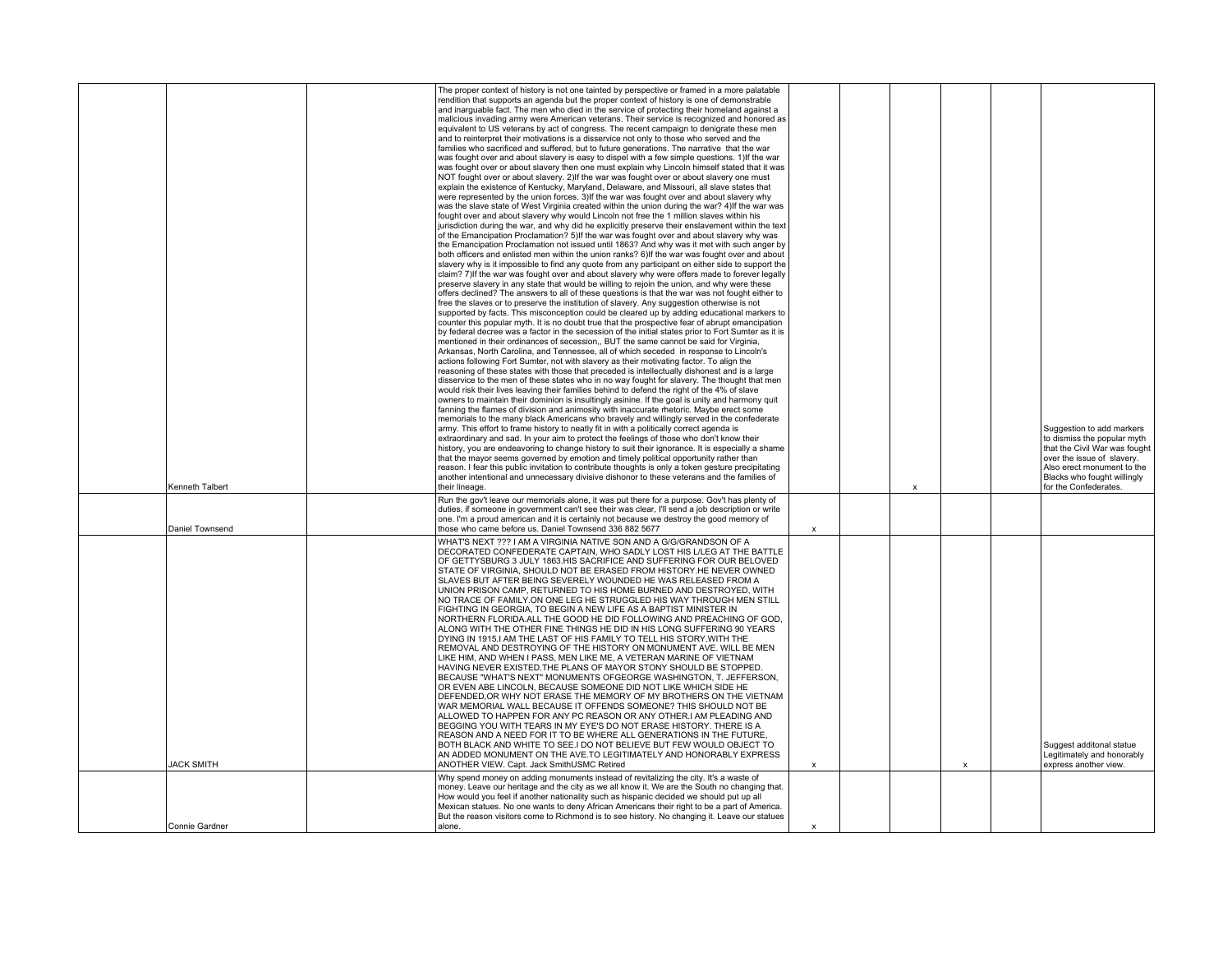|                 |  | Hi, heard Mayor Stoney's remarks on NPR 88.5 this morning. Just wanted to share that the<br>first time I visited Richmond, I was stunned by the statues on Monument Ave. Felt sorry for<br>the local black population especially, and the insensitivity of these statues to them. There<br>they were, poor blacks living within blocks of these statues in houses that probably should<br>have been condemned; sitting on the steps because there was no air conditioning. What a<br>sad legacy. Nonetheless, after careful thought. I think the statues should remain because<br>they serve as a reminder what America should NOT do, and with the Mayor's contextual<br>plaques and additional statues that will tell both sides of the story (ie. both black and white<br>stories, and also how the North shared in this shameful legacy whereby fortunes on both<br>sides were built on the backs of blacks), is a fantastic idea and I hope this will be enacted. By<br>the way. I am white and my grandmother kept a photo of Kennedy and King in her kitchen<br>and always stressed to me that black people needed to be respected, and how we all should<br>follow the examples set by Kennedy and King. Probably due to her influence, this is a subject<br>that has always been close to my heart. Our family left Virginia after the Civil War (some of<br>our ancestors), but others, notably one Confederate General in particular, remained. They all<br>fought on the side of the South and some remained devoted to the "Cause," while others<br>disapproved. Grandmother's ancestors although from the South were against the war and<br>were early advocates of abolishing slavery. Fortunately for me, Grandmother's stories and<br>admonishments designed to protect me from possible influence vis-a-vis hateful rhetoric and |              |                           |              |  |
|-----------------|--|----------------------------------------------------------------------------------------------------------------------------------------------------------------------------------------------------------------------------------------------------------------------------------------------------------------------------------------------------------------------------------------------------------------------------------------------------------------------------------------------------------------------------------------------------------------------------------------------------------------------------------------------------------------------------------------------------------------------------------------------------------------------------------------------------------------------------------------------------------------------------------------------------------------------------------------------------------------------------------------------------------------------------------------------------------------------------------------------------------------------------------------------------------------------------------------------------------------------------------------------------------------------------------------------------------------------------------------------------------------------------------------------------------------------------------------------------------------------------------------------------------------------------------------------------------------------------------------------------------------------------------------------------------------------------------------------------------------------------------------------------------------------------------------------------------------------------------------------------|--------------|---------------------------|--------------|--|
| Katherine Woltz |  | acts stuck! Good luck with this commission.                                                                                                                                                                                                                                                                                                                                                                                                                                                                                                                                                                                                                                                                                                                                                                                                                                                                                                                                                                                                                                                                                                                                                                                                                                                                                                                                                                                                                                                                                                                                                                                                                                                                                                                                                                                                        | $\mathsf{x}$ | $\boldsymbol{\mathsf{x}}$ | $\mathbf{x}$ |  |
| Dave Morin      |  | Please stop being stupid. Half of this town are descendants of Confederate soldiers. I would<br>not tell you how to honor your family please stop trying to tell me how to honor my family. I<br>am proud of Richmond's heritage. All your doing is causing race problems. All of the generals<br>were good Virginia men. We have bigger problems in this town than statues from 100 years<br>ago. The North burned down all of Richmond remember. I LOVE the CONFEDERACY and<br>RICHMOND I am asking you to stop being stupid.                                                                                                                                                                                                                                                                                                                                                                                                                                                                                                                                                                                                                                                                                                                                                                                                                                                                                                                                                                                                                                                                                                                                                                                                                                                                                                                    | $\mathbf{x}$ |                           |              |  |
| Michael hauser  |  | Trying to erase history is the new agenda. Those monuments have been there for ages, with<br>never a problem. Now with the fiasco in New Orleans there seems to be an agenda to<br>remove or destroy all things of our history and heritage. Whether you love it or hate itit's our<br>history, and the men and women who fought in Lincoln's war should be recognized, if not<br>honored for their sacrifices. There's a lot I don't like, but I deal with it. I don't riot, cause<br>destruction, or even whine about it. Theses leftists need to do the same, or just leave, and do<br>evervone a favor!                                                                                                                                                                                                                                                                                                                                                                                                                                                                                                                                                                                                                                                                                                                                                                                                                                                                                                                                                                                                                                                                                                                                                                                                                                        | $\mathsf{x}$ |                           |              |  |
| Charles Moore   |  | Hi, My name is Charles . I am begging you to DO ALL YOU CAN, and PLEASE don't let<br>them do ANYTHING to our Confederate Monuments . All these monuments and been there<br>for so many years and have NOT hurt anyone OR anything. Do NOT give in to the one's that<br>do not know the TRUTH about our great state. Don't turn your back on us! The NAACP<br>wants to erase ANYTHING to do with our history . PLEASE DO NOT GIVE IN ! Theses men<br>are veteran ! This would be like destroying our vets today headstones . THINK about what<br>vou are about to do !!!!!!!!!!!!!                                                                                                                                                                                                                                                                                                                                                                                                                                                                                                                                                                                                                                                                                                                                                                                                                                                                                                                                                                                                                                                                                                                                                                                                                                                                  | $\mathsf{x}$ |                           |              |  |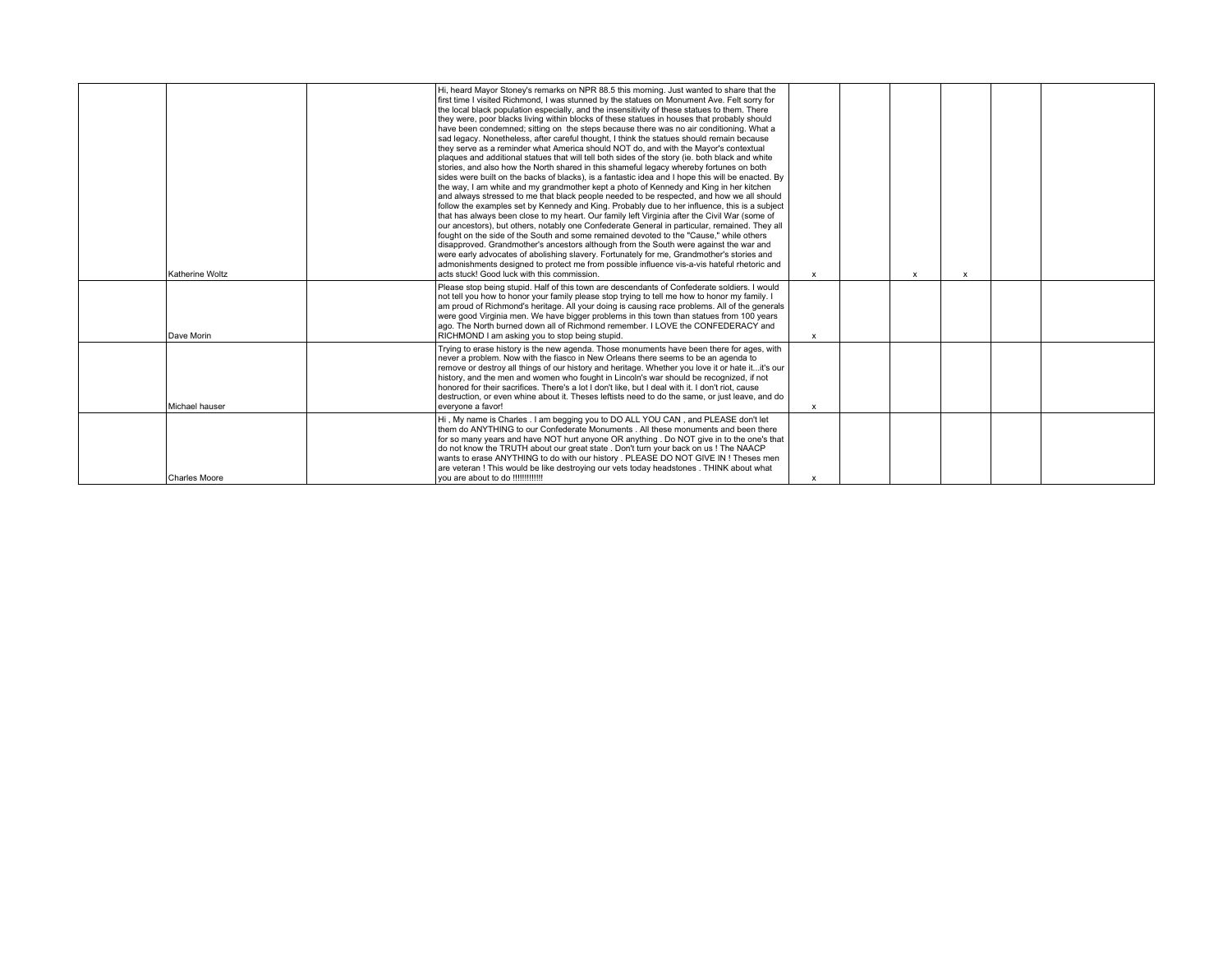|  | A Commentary on Slavery and the War of 1861<br>Challenging the Propaganda of the Victorious                                                                                                        |  |  | A commentary on the<br>American Civil War. |
|--|----------------------------------------------------------------------------------------------------------------------------------------------------------------------------------------------------|--|--|--------------------------------------------|
|  | By H. V. Traywick, Jr.                                                                                                                                                                             |  |  |                                            |
|  | www.hvtraywickjr.com<br>To assert the dogma that slavery caused the war of the 1860s sanctifies the North, vilifies the                                                                            |  |  |                                            |
|  | South, glorifies the Blacks, and mythologizes the war. This dogma has been thrown out there                                                                                                        |  |  |                                            |
|  | as an unchallenged "given" for a hundred and fifty years to put the South on the guilty                                                                                                            |  |  |                                            |
|  | defensive and keep her there, but it all collapses with one question: How? How, exactly, did<br>slavery cause the war?                                                                             |  |  |                                            |
|  | Slavery did not cause the war. The North itself admitted it in the New York Times (quoted in                                                                                                       |  |  |                                            |
|  | the Richmond Whig of April 9, 1861):<br>"Slavery has nothing whatever to do with the tremendous issues now awaiting decision. It has                                                               |  |  |                                            |
|  | disappeared almost entirely from the political discussions of the day. No one mentions it in                                                                                                       |  |  |                                            |
|  | connection with our present complications. The question which we have to meet is precisely                                                                                                         |  |  |                                            |
|  | what it would be if there were not a negro slave on American soil" [emphasis theirs]<br>Yet Lincoln insisted it was the cause, when he issued his Second Inaugural:                                |  |  |                                            |
|  | "All knew that this interest (slavery) was, somehow, the cause of the war."                                                                                                                        |  |  |                                            |
|  | "Somehow!"                                                                                                                                                                                         |  |  |                                            |
|  | He attempts to explain precisely how by going on to say:<br>"To strengthen, perpetuate, and extend this interest was the object for which the insurgents                                           |  |  |                                            |
|  | would rend the Union, even by war, while the Government claimed no right to do more than to                                                                                                        |  |  |                                            |
|  | restrict the territorial enlargement of it Neither (party) anticipated that the cause of the<br>conflict might cease with, or even before, the conflict itself should cease."                      |  |  |                                            |
|  | That was because that which ceased was not the cause. What caused the conflict was United                                                                                                          |  |  |                                            |
|  | States imperialism, and it did not cease with the Surrender at Appomattox. A moment's                                                                                                              |  |  |                                            |
|  | reflection will show the fallacy of Lincoln's remarks. In the first place, when the Southern<br>States peacefully seceded from the Union, these so-called "insurgents" could not have been         |  |  |                                            |
|  | seceding to extend and strengthen slavery, for their very acts of secession automatically                                                                                                          |  |  |                                            |
|  | restricted it. With their secession from the Union they not only renounced all claims to the                                                                                                       |  |  |                                            |
|  | Union's territories, they renounced all other claims to any rights under the Constitution. They<br>were simply no longer a part of the Union of which that Constitution was the Charter. In short, |  |  |                                            |
|  | all of the issues so wrangled over in the National Councils before the war evaporated with the                                                                                                     |  |  |                                            |
|  | secession of the Southern States.                                                                                                                                                                  |  |  |                                            |
|  | As for "rending" the Union "even by war," the record shows that the South bent over<br>backwards to avoid war. She had nothing to gain by inaugurating war with the industrial                     |  |  |                                            |
|  | colossus to the North of her, and everything to lose. She merely asked to be left alone.                                                                                                           |  |  |                                            |
|  | Finally, regarding Lincoln's assertion that the Federal Government only claimed to "restrict"<br>the territorial enlargement" of slavery, that issue, too, had suddenly been settled -at least as  |  |  |                                            |
|  | far as those so-called "Slave States" that had seceded were concerned. Slavery there was not                                                                                                       |  |  |                                            |
|  | only contained, but contained peacefully outside of the                                                                                                                                            |  |  |                                            |
|  | Form Submission -Contact -Slavery and the War<br>Tuesday, August 1, 2017                                                                                                                           |  |  |                                            |
|  | 9:51 AM                                                                                                                                                                                            |  |  |                                            |
|  | MAC -Commentary Page 111                                                                                                                                                                           |  |  |                                            |
|  | United States -an even better deal than what Lincoln claimed he wanted! Except for one sad                                                                                                         |  |  |                                            |
|  | thing: Lincoln refused to let the South go in peace. Why?                                                                                                                                          |  |  |                                            |
|  | As soon as Lincoln took office he summarily dismissed all diplomatic overtures offered by the<br>South for a peaceful resolution of all issues in question, launched an armada against South       |  |  |                                            |
|  | Carolina, and broke the three-month-long truce that South Carolina had bent over backwards                                                                                                         |  |  |                                            |
|  | to maintain by provoking her into firing the first shot for self-defense against the imminent                                                                                                      |  |  |                                            |
|  | threat of military subjugation by this US Naval Task Force Lincoln had sent.<br>Why did Lincoln do this? He did it in order to stoke the fires of the North for a war to drive the                 |  |  |                                            |
|  | South back into the Union and under the North's political and economic control. It was a war                                                                                                       |  |  |                                            |
|  | of conquest and it succeeded. But it destroyed the Federated Republic of sovereign States                                                                                                          |  |  |                                            |
|  | that had been created by the Founders and turned it into a centralized, majority-ruled Empire<br>under the control of the Northern sectional majority -precisely the sort of thing the             |  |  |                                            |
|  | industrialized, mercantile North wanted and precisely what the Federative nature of the                                                                                                            |  |  |                                            |
|  | Constitution had been designed to avoid.<br>Well, then, did slavery cause secession? That point can be argued, but it might be more                                                                |  |  |                                            |
|  | accurate to say that Radical Abolition caused secession. Slavery is as old as the Book of                                                                                                          |  |  |                                            |
|  | Genesis, and it existed in all the Thirteen Colonies in 1776, whereas abolition only appeared                                                                                                      |  |  |                                            |
|  | as a growing political force in the 1830s. But in either case, where is it written that secession<br>-for whatever reason -must cause war, especially in a nation that had its very birth in       |  |  |                                            |
|  | secession in 1776, and had the voluntary association of sovereign States enshrined                                                                                                                 |  |  |                                            |
|  | (specifically stated in Article VII) in the founding Charter of its being?<br>An objective look at the facts shows it was neither Southern slavery nor Northern abolition,                         |  |  |                                            |
|  | but rather the act of Southern secession itself that provoked the North into inaugurating war                                                                                                      |  |  |                                            |
|  | against the Southern States, just as secession provoked England to inaugurate war against                                                                                                          |  |  |                                            |
|  | the thirteen Colonies. Lincoln said so himself. He said he was fighting to "save the Union."<br>What he neglected to add for the history books was that he was fighting to save the Union for      |  |  |                                            |
|  | Northern financial and industrial interests -just as George III was fighting to save the Empire                                                                                                    |  |  |                                            |
|  | for England's mercantile interests.                                                                                                                                                                |  |  |                                            |
|  | Thomas Prentiss Kettell, in his Southern Wealth and Northern Profits (New York: 1860, p. 19)<br>wrote that after the War for Independence, New England inherited the same relationship             |  |  |                                            |
|  | towards her sister States that England had enjoyed towards her Colonies before the war. The                                                                                                        |  |  |                                            |
|  | industrializing North -with her growing sectional majority -was turning the Southern States<br>into her agricultural Colonies, but the stubborn Southern States, with their insistence on          |  |  |                                            |
|  | maintaining the Federative nature of the Union (yes, the much-derided States'Rights) as                                                                                                            |  |  |                                            |
|  | guaranteed by the Constitution, balked. She had been there before with Old England, and                                                                                                            |  |  |                                            |
|  | she was not about to do it again with New England. Thus the South was becoming a political<br>nuisance and a stumbling block to the North's centralizing ambitions.                                |  |  |                                            |
|  | But economically, the South had the cotton that the North needed for her mills, the markets                                                                                                        |  |  |                                            |
|  | that she needed for her manufactures, the supply of the majority of tariff revenues the North<br>needed to protect her industries from established British competition, and control of the         |  |  |                                            |
|  | mouth of the Mississippi that drained the heartland of the North. Without these things, the                                                                                                        |  |  |                                            |
|  | North would have to go back to cod fishing for a living or delivering sermons to each other,                                                                                                       |  |  |                                            |
|  | while the South would prosper in dealing with free-trade England. The North could not afford<br>to let the South go in peace -and Lincoln was their man!                                           |  |  |                                            |
|  | p -beyond all the lofty rhetoric -we find the Truth by following the dollar. In Truth, the North                                                                                                   |  |  |                                            |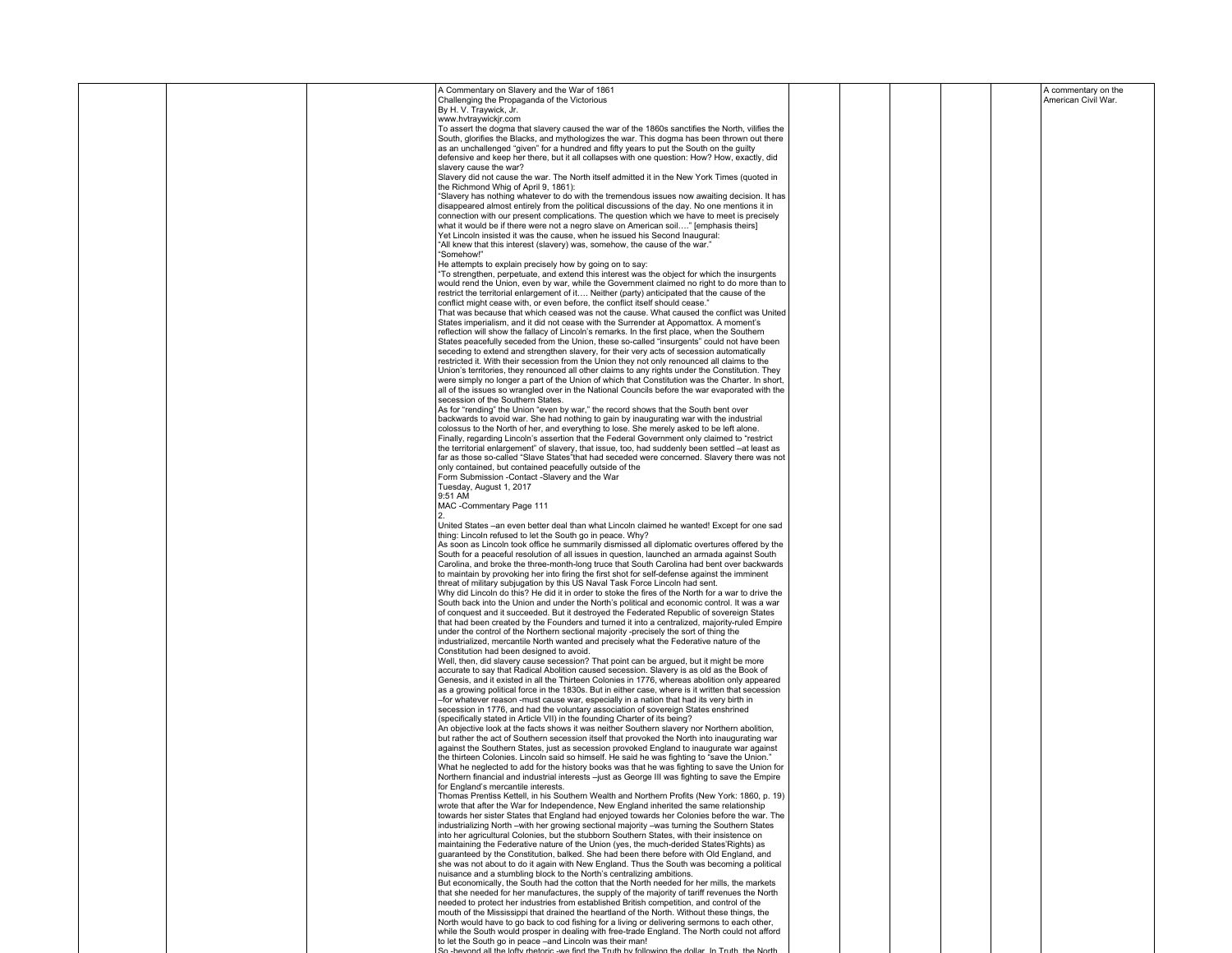|  | CONFEDERATE MONUMENTS                                                                             |  |  |  |
|--|---------------------------------------------------------------------------------------------------|--|--|--|
|  | By H. V. Traywick, Jr.                                                                            |  |  |  |
|  | The latest Crusade of the Progressives and other Politically Correct to remove all                |  |  |  |
|  | Confederate monuments from the face of the earth reminds me of a recent article by one            |  |  |  |
|  |                                                                                                   |  |  |  |
|  | Patricia Sullivan from the Washington Post concerning the Confederate statue in Alexandria,       |  |  |  |
|  | Virginia, and the Alexandria City Council's unanimous vote to relocate it. The article also       |  |  |  |
|  | noted that others spoke with passion about the need for Alexandria to own up to its past. One     |  |  |  |
|  | assumes they were referring to Southern slavery. No one denies that fact, for which the           |  |  |  |
|  | South is being eternally castigated and is never allowed to forget. What more is there for the    |  |  |  |
|  | South to do? Roll in the dust? Rend her garments? Wear sackcloth and ashes? Sit upon              |  |  |  |
|  | stools of everlasting repentance? Beg forgiveness from the Black Caucus and the New               |  |  |  |
|  |                                                                                                   |  |  |  |
|  | <b>England Pharisees?</b>                                                                         |  |  |  |
|  | Alexis de Tocqueville -an impartial observer of Democracy in America in the 1830s -did not        |  |  |  |
|  | blame the slaveholders as much as he did the slave traders who brought them into the New          |  |  |  |
|  | World in the first place, and who were like the drug dealers to the drug addicts today. Who       |  |  |  |
|  | were these dealers in the African Slave-trade? In ancient times, Eqyptians pushed                 |  |  |  |
|  | southwards up the Nile into the Sudan ("Land of the Blacks") for slaves, and the Hebrews          |  |  |  |
|  | practiced slavery and Slave-trading under their Slave Code found in Leviticus, Chapter 25.        |  |  |  |
|  |                                                                                                   |  |  |  |
|  | Later, Muslim Arab slavers pushed into the interior of Africa for slaves. At the beginning of the |  |  |  |
|  | Age of Exploration, the Portuguese -pushing down the west coast of Africa -found slave            |  |  |  |
|  | markets already in operation. In his book Anthropology: The Study of Man, the Anthropologist      |  |  |  |
|  | E. Adamson Hoebel gives figures showing that even in the twentieth century Africa was still       |  |  |  |
|  | the home of slavery, with it being practiced in two-thirds of the cultures south of the Sahara.   |  |  |  |
|  | Perhaps it is time for the Jews, the Muslims and the Africans to own up to their past -and/or     |  |  |  |
|  | present, as the case may be!                                                                      |  |  |  |
|  | The pious New Englanders got in on it early. They had tried enslaving the Native Americans,       |  |  |  |
|  |                                                                                                   |  |  |  |
|  | but with poor success, so they sold them into the Caribbean -but thereby discovered the           |  |  |  |
|  | profits to be had in Slave-trading. When slavery proved unprofitable in the industrial North,     |  |  |  |
|  | they sold their slaves South before their Abolition Laws went into effect -prohibiting not only   |  |  |  |
|  | Black slavery but in some cases Black residency there as well. But they did not give up           |  |  |  |
|  | African Slave-trading. According to the noted Black educator W. E. B. DuBois, in his book         |  |  |  |
|  | The Suppression of the African Slave-trade to the United States, the first slave ship in the      |  |  |  |
|  | thirteen colonies was built in Boston around 1635. According to the January 1862 issue of the     |  |  |  |
|  |                                                                                                   |  |  |  |
|  | New York Journal of Commerce, Boston and New York were the largest African Slave-trading          |  |  |  |
|  | ports in the world, trading with Cuba and Brazil. According to the book Complicity: How the       |  |  |  |
|  | North Promoted, Prolonged, and Profited from Slavery, (written by three writers from the          |  |  |  |
|  | Hartford Courant), the founder of Brown University, when criticized about his African Slave-      |  |  |  |
|  | trading, is reported to have said that there was no more crime in bringing off a cargo of slaves  |  |  |  |
|  | than in bringing off a cargo of                                                                   |  |  |  |
|  | Form Submission -Contact -Truth vs. Marxist Political Correctness                                 |  |  |  |
|  |                                                                                                   |  |  |  |
|  | Tuesday, August 1, 2017                                                                           |  |  |  |
|  | 9:51 AM                                                                                           |  |  |  |
|  | MAC -Commentary Page 114                                                                          |  |  |  |
|  | have said that there was no more crime in bringing off a cargo of slaves than in bringing off a   |  |  |  |
|  | cargo of jackasses. Isn't it about time for sanctimonious New England to own up to its past?      |  |  |  |
|  |                                                                                                   |  |  |  |
|  | In the 1930s, near Mobile, Alabama, the noted Black anthropologist Zora Neale Hurston             |  |  |  |
|  |                                                                                                   |  |  |  |
|  | interviewed Cudjo Lewis, the last known living individual to have arrived in the United States    |  |  |  |
|  | aboard a slave ship -smuggled into a swamp along the Gulf Coast just before the war. The          |  |  |  |
|  | account is found in her book Dust Tracks on a Road, pages 206-12. Lewis told how when he          |  |  |  |
|  | was a young man his African village had been raided by Black slavers and fierce Amazon            |  |  |  |
|  | women warriors from the Kingdom of Dahomey. They killed all the old people and cut off their      |  |  |  |
|  | heads as trophies, while the rest were shackled into coffles and marched to the barracoons        |  |  |  |
|  | on the beach for sale. Along the way, the severed heads started to rot, so the slavers stopped    |  |  |  |
|  | to smoke and dry the heads over a fire. Upon their arrival on the coast, they found the           |  |  |  |
|  |                                                                                                   |  |  |  |
|  | compound of the King of Dahomey surrounded by a wall of skulls, and with skulls stuck on          |  |  |  |
|  | the tops of the posts of the enclosing barricade. Arrangements for sale were made with a          |  |  |  |
|  | slave ship that was anchored offshore, and Cudjo and the other slaves were loaded aboard          |  |  |  |
|  | for the dreadful "Middle Passage."                                                                |  |  |  |
|  | Zora Neale Hurston said that the shocking story dispelled her illusions. In her growing up, she   |  |  |  |
|  | had believed the tales told that white slavers arrived on the African coast, waved a red          |  |  |  |
|  | handkerchief, and captured the curious Africans who came out on the beach to see. She said        |  |  |  |
|  | she was shocked and dismayed to discover that Africans were captured and sold into slavery        |  |  |  |
|  | by her own people. Perhaps it is time for African-Americans to own up to this part of their past  |  |  |  |
|  |                                                                                                   |  |  |  |
|  | as well.                                                                                          |  |  |  |
|  | It was reported in the aforementioned Washington Post article that eighteen speakers              |  |  |  |
|  | testified in a chamber where a portrait of Robert E. Lee hangs opposite one of George             |  |  |  |
|  | Washington. Let us hold that thought, for it is a perfect justification of Alexandria's -and the  |  |  |  |
|  | South's -Confederate heritage, and a perfect indictment of those who would condemn it, for if     |  |  |  |
|  | the truth be known, both Lee and the Confederate soldiers commemorated on our                     |  |  |  |
|  | monuments were defending their country from invasion, conquest and coerced political              |  |  |  |
|  | allegiance -just as Washington and their fathers had done when the thirteen slaveholding          |  |  |  |
|  |                                                                                                   |  |  |  |
|  | Colonies seceded from the British Empire.                                                         |  |  |  |
|  | Secession had many causes, but the war had only one. The historian Barbara Tuchman                |  |  |  |
|  | noted accurately and succinctly -somewhere in her book The March of Folly, from Troy to           |  |  |  |
|  | Vietnam -that it was "The North's War against the South's Secession."With the agricultural        |  |  |  |
|  | South out of the Union the industrial North would suffer financial bankruptcy. It was therefore   |  |  |  |
|  | decided in Northern financial councils that to drive the Southern States back into the Union at   |  |  |  |
|  | the point of the bayonet in the bloodiest war in the history of the Western Hemisphere would      |  |  |  |
|  | be preferable to the loss of a Yankee dollar. However, one will not hear anything about this,     |  |  |  |
|  | because it repudiates our secessionist heritage of 1776 and puts the portrait of Abraham          |  |  |  |
|  |                                                                                                   |  |  |  |
|  | Lincoln on the wall alongside of George III. This, then, is the real reason these Confederate     |  |  |  |
|  | Monuments must come down: They speak Truth to Power.                                              |  |  |  |
|  | H. V. Travwick, Jr. 804-241-5415                                                                  |  |  |  |
|  | PO Box 9086 hytraywickir@ooutlook.com                                                             |  |  |  |
|  | Richmond, Virginia 23225 www.hvtraywickjr.com                                                     |  |  |  |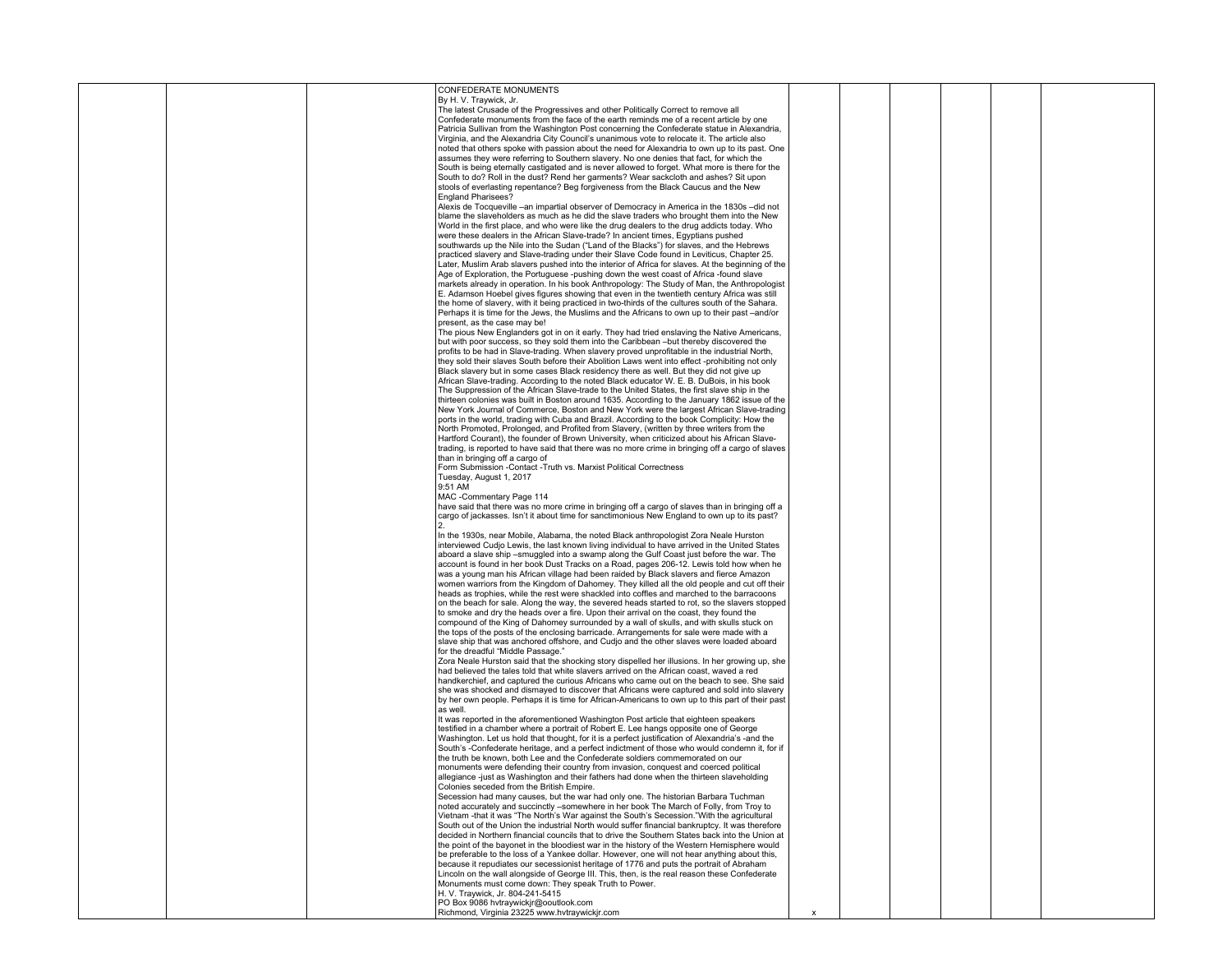|  |  | The further a society drifts from the Truth, the more it will hate those who speak it." -George                                                                                                 |  |  |  |
|--|--|-------------------------------------------------------------------------------------------------------------------------------------------------------------------------------------------------|--|--|--|
|  |  | Orwell                                                                                                                                                                                          |  |  |  |
|  |  | Secession had many causes, but the War had only one, which was Lincoln's determination to<br>"save the Union", by driveing the "Cotton Kingdom" back into the Union and back under the          |  |  |  |
|  |  | heel of the North's "Mercantile Kingdom," in the bloodiest war in the history of the Western                                                                                                    |  |  |  |
|  |  | Hemisphere rather than risk the loss of a Yankee dollar. Virginia voted to remain in the Union,                                                                                                 |  |  |  |
|  |  | but warned Lincoln that any attempt at coercion of the seceded States would mean war.                                                                                                           |  |  |  |
|  |  | Lincoln did not listen to "The Mother of States and of Statesmen." Instead, he rebuffed all<br>diplomatic efforts by the Confederate envoys and invaded Charleston Harbour to provoke the       |  |  |  |
|  |  | South into firing the first shot. When he got the war he wanted, he then called for troops to                                                                                                   |  |  |  |
|  |  | subiugate the "Cotton States." Virginia refused, indicted Lincoln for inaugurating civil war, and                                                                                               |  |  |  |
|  |  | immediately seceded.                                                                                                                                                                            |  |  |  |
|  |  | Virginia and the Confederacy fought to defend themselves from invasion, conquest, and                                                                                                           |  |  |  |
|  |  | coerced political allegiance, just as the thirteen slaveholding colonies did when they seceded<br>from the British Empire in 1776. But that puts Abraham Lincoln in the shoes of George III, so |  |  |  |
|  |  | the Truth must be buried under the incidental war measure of emancipation. Slavery? That                                                                                                        |  |  |  |
|  |  | inefficient labour system was dying a natural death all over the industrializing world without                                                                                                  |  |  |  |
|  |  | warfare, and it was dying across the South as well, and would have died out without the                                                                                                         |  |  |  |
|  |  | legacy of political animosity that political demagogues agitated and created for their own<br>political fortunes -and continue to create to this very day with such agitation as we are seeing  |  |  |  |
|  |  | here. But Union at the point of the bayonet is slavery, and selling our own children into                                                                                                       |  |  |  |
|  |  | involuntary servitude with a twenty trillion dollar national debt is also slavery. If you want to                                                                                               |  |  |  |
|  |  | put Monument Avenue in context, tell THAT Truth, not the Marxist "propaganda of the                                                                                                             |  |  |  |
|  |  | victorious"!<br>Please see below Virginia's honorable stance. Let us tell THAT Truth, as well!                                                                                                  |  |  |  |
|  |  | VIRGINIA'S DECISION IN 1861                                                                                                                                                                     |  |  |  |
|  |  | By H. V. Traywick, Jr.                                                                                                                                                                          |  |  |  |
|  |  | "If the Union were to undertake to enforce by arms the allegiance of the confederate[d] States                                                                                                  |  |  |  |
|  |  | by military means, it would be in a position very analogous to that of England at the time of<br>the War of Independence." -Alexis de Tocqueville, from Democracy in America.                   |  |  |  |
|  |  | On January 7, 1861, Virginia's Governor John Letcher convened the Virginia General                                                                                                              |  |  |  |
|  |  | Assembly in extra session because of the extraordinary situation of the secession from the                                                                                                      |  |  |  |
|  |  | Union of the State of South Carolina (followed by six others in the Deep South) at the election                                                                                                 |  |  |  |
|  |  | of Abraham Lincoln to the Presidency -a<br>Form Submission -Contact -The Truth vs. The Politically Correct                                                                                      |  |  |  |
|  |  | Tuesday, August 1, 2017                                                                                                                                                                         |  |  |  |
|  |  | 9:51 AM                                                                                                                                                                                         |  |  |  |
|  |  | MAC -Commentary Page 117                                                                                                                                                                        |  |  |  |
|  |  | Carolina (followed by six others in the Deep South) at the election of Abraham Lincoln to the<br>Presidency -a lawyer and railroad lobbyist, and the candidate of a strictly sectional Northern |  |  |  |
|  |  | political party. In the evening session of that same date, delegate Wyndham Robertson, who                                                                                                      |  |  |  |
|  |  | had once served as Governor of Virginia, presented to the House of Delegates what came to                                                                                                       |  |  |  |
|  |  | be known as the Anti-Coercion Resolution. The following is recorded in the Journal of the                                                                                                       |  |  |  |
|  |  | House of Delegates of the State of Virginia for the Extra Session, 1861 (Richmond: William F.<br>Ritchie, Public Printer, 1861) pp. 9-10, found in the Special Collection of the Library of     |  |  |  |
|  |  | Virginia:                                                                                                                                                                                       |  |  |  |
|  |  | "Mr. Robertson, from the committee to whom was referred so much of the governor's                                                                                                               |  |  |  |
|  |  | message as relates to the coercion of a state by the general government, presented the                                                                                                          |  |  |  |
|  |  | following resolutions:<br>"Resolved by the general assembly of Virginia, that the Union being formed by the assent of                                                                           |  |  |  |
|  |  | the sovereign states respectively, and being consistent only with freedom and the republican                                                                                                    |  |  |  |
|  |  | institutions quaranteed to each, cannot and ought not to be maintained by force.                                                                                                                |  |  |  |
|  |  | "Resolved, that the government of the Union has no power to declare or make war against                                                                                                         |  |  |  |
|  |  | any of the states which have been its constituent members.<br>"Resolved, that when any one or more of the states has determined or shall determine, under                                       |  |  |  |
|  |  | existing circumstances, to withdraw from the Union, we are unalterably opposed to any                                                                                                           |  |  |  |
|  |  | attempt on the part of the federal government to coerce the same into reunion or submission,                                                                                                    |  |  |  |
|  |  | and that we will resist the same by all the means in our power.                                                                                                                                 |  |  |  |
|  |  | "On motion of Mr. Seddon, the vote was recorded as follows: Ayes: 112; Noes: 5."<br>When the secession crisis arose, Virginia called a Peace Conference of all States to try to                 |  |  |  |
|  |  | resolve the differences between the two sections and to hold the Union together. But Virginia                                                                                                   |  |  |  |
|  |  | told the Lincoln Administration in no uncertain terms that, while she thought the secession of                                                                                                  |  |  |  |
|  |  | the seven "Cotton States" was a mistake and unnecessary, they were fully within their rights,                                                                                                   |  |  |  |
|  |  | and she would not condone any coercion of those States by his administration to force them<br>to return to the Union, warning him that any such attempt would lead to war.                      |  |  |  |
|  |  | Lincoln did not listen to the counsel of "The Mother of States and of Statesmen." He listened                                                                                                   |  |  |  |
|  |  | instead to the constituents of the industrializing North who had gotten him elected, and whose                                                                                                  |  |  |  |
|  |  | interests would suffer or even collapse if the agricultural South -and particularly the "Cotton<br>Kingdom"-were allowed to leave the Union and out from under the control of their "Mercantile |  |  |  |
|  |  | Kingdom."Lincoln, therefore, rebuffed all Southern overtures of diplomacy, and instead sent a                                                                                                   |  |  |  |
|  |  | heavily-armed armada to Charleston to provoke the South into firing the first shot and get the                                                                                                  |  |  |  |
|  |  | war he wanted. After the success of his plan, he wrote to the commander of the expedition,                                                                                                      |  |  |  |
|  |  | Capt. C. V. Fox: "You and I both anticipated that the cause of the country would be advanced                                                                                                    |  |  |  |
|  |  | by making the attempt to provision Ft. Sumter, even if it should fail; and it is no small<br>consolation now to feel that our anticipation is justified by the result."(Tilley, John Shipley.   |  |  |  |
|  |  | Lincoln Takes Command [Chapel Hill: UNC Press, 1941] pg. 267.)                                                                                                                                  |  |  |  |
|  |  | Lincoln then called for a quota of troops from each of the respective States -without the                                                                                                       |  |  |  |
|  |  | consent of Congress -to drive the "Cotton States" back into the Union at the point of the<br>bayonet. When Virginia received Lincoln's demand for troops, Governor Letcher was                  |  |  |  |
|  |  | astonished and he emphatically refused to comply. A copy of his response may be found in                                                                                                        |  |  |  |
|  |  | the Richmond Enquirer, April 18, 1861:                                                                                                                                                          |  |  |  |
|  |  | <b>Executive Department</b>                                                                                                                                                                     |  |  |  |
|  |  | Richmond, Va. April 16th, 1861<br>Hon. Simon Cameron, Secretary of War.                                                                                                                         |  |  |  |
|  |  | Sir: I received your telegram of the 15th, the genuineness of which I doubted. Since that time                                                                                                  |  |  |  |
|  |  | I have received your communication, mailed the same day, in which I am requested to detach                                                                                                      |  |  |  |
|  |  | from the militia of the State of Virginia "the quota designated in a table," which you append,                                                                                                  |  |  |  |
|  |  | "to serve as infantry or riflemen for the period of three months, unless sooner discharged."<br>In reply to this communication, I have only to say, that the militia of Virginia will not be    |  |  |  |
|  |  |                                                                                                                                                                                                 |  |  |  |
|  |  |                                                                                                                                                                                                 |  |  |  |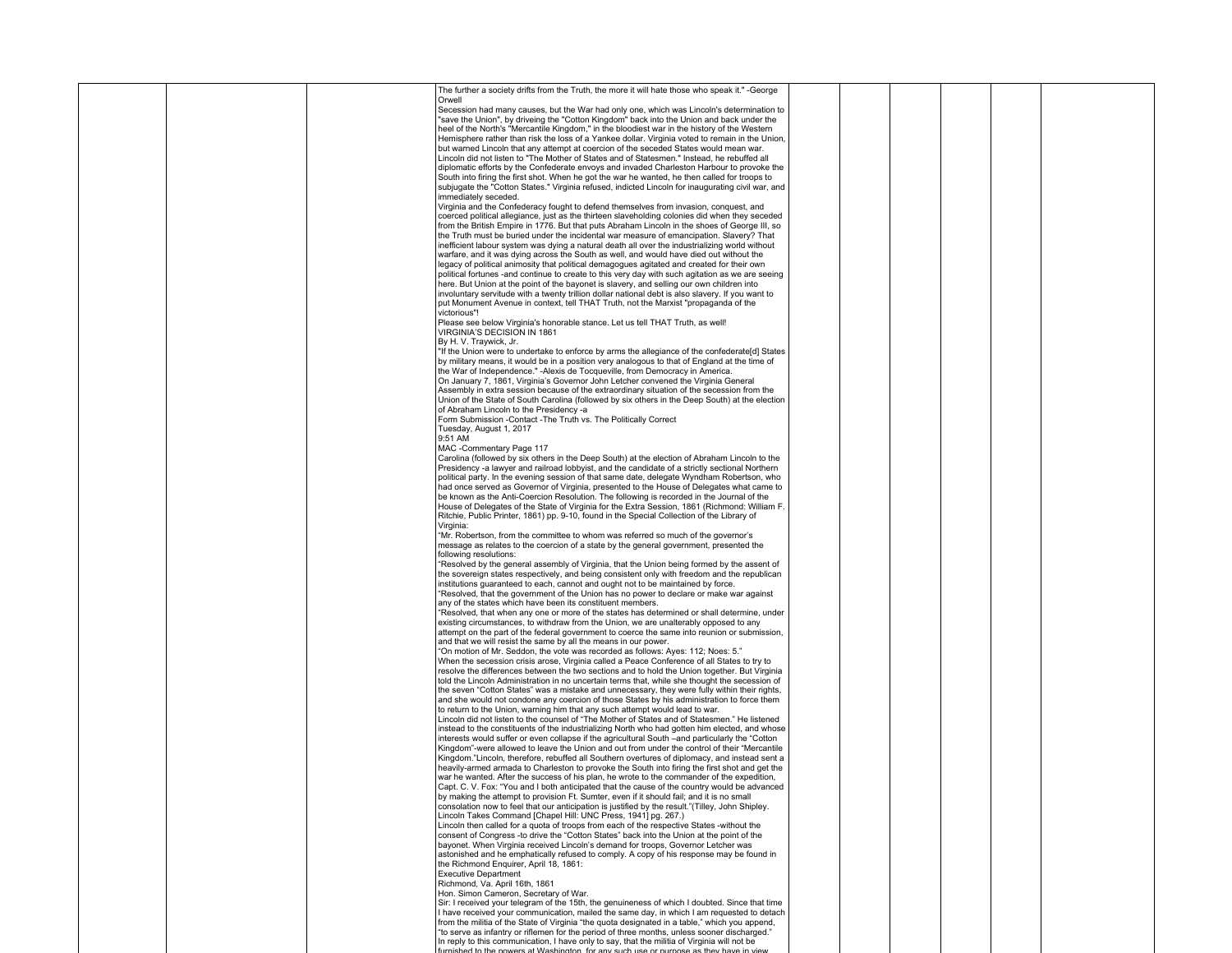|                      |          | As a resident of Richmond all my life, I feel that the monuments are part of the history of this<br>great City and state as are those of any other person or time in the past. You don't see any<br>questions in regards to statues of Martin Luther King, Maggie Walker or any other African<br>American who all were great people of our history. I admire them all for fighting and working<br>on a cause they believed in. To many African Americans today feel this country owes them<br>something for the fact there ancestors were slaves, but remember they were sold into slavery<br>by there very own tribe chiefs. They feel they were the only race that was ever bonded into<br>slavery. Whites and just about every other race had ancestors who were indentured servants<br>or slaves. These great people, Lee, Jackson, Jefferson Davis all believed in a cause that<br>states rights mattered. To add any "signage" to dishonor these people is to forget the<br>accurate part of history. If man would learn from these great people and there time in history<br>we could be assured we would not be doomed to relive it again. The key thought here is to<br>learn from all of our history whether it be black or white and honor all who gave up freedom to<br>fight for a cause they believed in. One last note, in 1957 Confederate Soldiers were granted                                                                                                                                             |                           |              |                           |                                                                                                                                                                                                                                                                                                         |
|----------------------|----------|------------------------------------------------------------------------------------------------------------------------------------------------------------------------------------------------------------------------------------------------------------------------------------------------------------------------------------------------------------------------------------------------------------------------------------------------------------------------------------------------------------------------------------------------------------------------------------------------------------------------------------------------------------------------------------------------------------------------------------------------------------------------------------------------------------------------------------------------------------------------------------------------------------------------------------------------------------------------------------------------------------------------------------------------------------------------------------------------------------------------------------------------------------------------------------------------------------------------------------------------------------------------------------------------------------------------------------------------------------------------------------------------------------------------------------------------------------------------------------------------------------------------------|---------------------------|--------------|---------------------------|---------------------------------------------------------------------------------------------------------------------------------------------------------------------------------------------------------------------------------------------------------------------------------------------------------|
| George Lee           |          | by Congress status as American soldiers. To void these monuments by adding "signage"<br>would be a grave mistake.                                                                                                                                                                                                                                                                                                                                                                                                                                                                                                                                                                                                                                                                                                                                                                                                                                                                                                                                                                                                                                                                                                                                                                                                                                                                                                                                                                                                            | $\mathbf{x}$              |              |                           | Do not add signage to Lee,<br>Jackson, and Davis.                                                                                                                                                                                                                                                       |
| Dan Boyette          |          | My family travels every year to Richmond, staying 3/5 days touring America's city. We enjoy<br>the Olde buildings and monuments! Do not destroy or deface or defame these monuments!<br>Virginia has a very strict monument protection act, that forbids you or anyone else to destroy<br>any portion of, or any monument! Mayor, you are not the final word in anything in this city!<br>Your or anyone else's interpretation of anything in this city during the 18 or 19 century is none<br>of your business or concern! The people that erected these monuments are long dead and<br>pass! You do not have the right or authority to mutilate these or anything else in this city, that<br>you have not helped to build! You say that Richmond Va. is an "All "Inclusive City", but what<br>you really mean is inclusive of only the things that The Liberal every changing mind says is<br>inclusive! You will not succeed in your hate of Richmond and her citizens!                                                                                                                                                                                                                                                                                                                                                                                                                                                                                                                                                   | $\mathbf{x}$              |              |                           |                                                                                                                                                                                                                                                                                                         |
| Lemuel Ashberry      |          | LEAVE THE CIVIL MONUMENTS ALONE !!!!!!!                                                                                                                                                                                                                                                                                                                                                                                                                                                                                                                                                                                                                                                                                                                                                                                                                                                                                                                                                                                                                                                                                                                                                                                                                                                                                                                                                                                                                                                                                      | x                         |              |                           |                                                                                                                                                                                                                                                                                                         |
| David Irvin          |          | Please stop your efforts to alter history, it is what it was, leave the truth for future generation<br>to know where we were. Thank you                                                                                                                                                                                                                                                                                                                                                                                                                                                                                                                                                                                                                                                                                                                                                                                                                                                                                                                                                                                                                                                                                                                                                                                                                                                                                                                                                                                      | $\pmb{\mathsf{x}}$        |              |                           |                                                                                                                                                                                                                                                                                                         |
| Lisa Bradford        |          | Leave the monuments alone. You can't erase history                                                                                                                                                                                                                                                                                                                                                                                                                                                                                                                                                                                                                                                                                                                                                                                                                                                                                                                                                                                                                                                                                                                                                                                                                                                                                                                                                                                                                                                                           | $\pmb{\mathsf{x}}$        |              |                           |                                                                                                                                                                                                                                                                                                         |
| Teresa Lam           |          | The monuments do not need any reinterpretation. The men they represent were God fearing<br>Christians and answered the call to defend their homeland (the state of Virginia) when asked<br>to do so. Stop this PC nonsense and leave our history alone. Politicians who try to change or<br>erase history in Virginia learn that their careers take a negative turn, Bob Fenwick in<br>Charlottesville is but one example.                                                                                                                                                                                                                                                                                                                                                                                                                                                                                                                                                                                                                                                                                                                                                                                                                                                                                                                                                                                                                                                                                                   | $\pmb{\mathsf{x}}$        |              |                           |                                                                                                                                                                                                                                                                                                         |
| Me Stillme           |          | http://www.politifact.com/virginia/statements/2016/jun/06/levar-stoney/levar-stoney-wrongly-<br>traces-virginia-felon-voting-/                                                                                                                                                                                                                                                                                                                                                                                                                                                                                                                                                                                                                                                                                                                                                                                                                                                                                                                                                                                                                                                                                                                                                                                                                                                                                                                                                                                               |                           |              |                           | Link to politifact. No stated<br>position on the monuments.                                                                                                                                                                                                                                             |
| Colin Wilson         |          | The monuments bring a great piece of history that nobody else has. I've driven by these<br>monuments very often while in town and always love seeing them. Every time I'm back in<br>Richmond I go to see them because I know it might be my last time and they mean so much<br>to me. Those figures are my heros, those heros fought to defend Richmond. Do not judge<br>those figures by 21 st century standards, what good does that do anybody. Or to rewrite the<br>inscriptions on them, you change the whole meaning of it. Please leave the monuments where<br>they are.1LT Wilson, ColinUS ArmyVMI Class of 2015                                                                                                                                                                                                                                                                                                                                                                                                                                                                                                                                                                                                                                                                                                                                                                                                                                                                                                    | $\boldsymbol{\mathsf{x}}$ |              |                           |                                                                                                                                                                                                                                                                                                         |
| <b>Bruce Bayless</b> | history. | The majority of the 270,000 men who died fighting for the South had no slaves and were<br>fighting for states rights and independence. I think these monuments honor these men and<br>not slavery and need to stay. I don't think an explanation is needed for the monuments since<br>most people already know this. If someone wants the monuments to be more inclusive they<br>can add monuments. I don't think there is any basis or justification to try to erase or rewrite                                                                                                                                                                                                                                                                                                                                                                                                                                                                                                                                                                                                                                                                                                                                                                                                                                                                                                                                                                                                                                             | $\boldsymbol{\mathsf{x}}$ |              |                           |                                                                                                                                                                                                                                                                                                         |
| Danielle Kulas       |          | This is an overall message about the statues in general. I applaud Mayor Stoney's creation of<br>this commission and think that it is long overdue! Richmond is a greatcity but it has a long<br>way to go to properly address it's history. I drive down Monument every day on my commute<br>and can't stand the reverent nature of the confederate statues. At the very least there need to<br>be more statues of African American men and women, and other people of color, added to<br>Monument Ave.Monument Ave is an iconic Richmond street and thus needs to be more<br>inclusive, if this city is to embody inclusiveness. Figuring out how to add context to the existing<br>statues would be awesome; I'd honestly be fine with themall coming down (minus Arthur<br>Ashe of course) but I realize that would anger a lot of folks who think that their southern<br>'heritage' is more important than human decency. Regardless, as those folks will say, you<br>can't erase history, so telling a more fair and accurate depiction of the story seems the right<br>thing to do. Richmond needs to acknowledge EVERYTHING that those people did, especially<br>in regards to slavery and human rights violations. Thank you for creating this website and<br>taking comments, this is a contentious issue and you have yourwork cut out for you! I've been<br>trying to find the right words for how I feel about the confederate statues, and Mayor Stoney<br>nailed it with 'nostalgia masquerading as history.' |                           | $\mathsf{x}$ | $\boldsymbol{\mathsf{x}}$ | This is a suggestion to<br>remove all the monuments<br>except Ashe. If the statues<br>are not removed, the writer<br>suggests the addition of<br>statues of African Americans<br>to Monument Avenue                                                                                                     |
| MICHAEL HICKEY       |          | THE MONUMENTS SPEAK FOR THEMSELVES. THEY ARE REPRESENTATIVE OF MEN<br>WHO STOOD UP FOR WHAT THEY BELIEVED TO BE RIGHT, ATTHE TIME. (INCLUDING<br>A TENNIS PLAYER WHO DIED FROM HIV). NO ATTEMPT OF CULTURAL RELATIVISM<br>BY ADDING SOME SORT OF POLITICALLY CORRECT VERBIAGE IS NECESSARY. IF<br>SO HERE IS AN IDEA " THIS MAN, ESSENTIALLY RAISED IN A SINGLE PARENT HOME,<br>WENT TO TO ATTEND ONE OF THE PREMIER INSTITUTE OF LEARNING IN OUR<br>COUNTRY AND SERVED THAT COUNTRY IN WAR, BEFORE GOING ON TO A CAREER<br>AT A PREMIER INSTITUTE OF MILITARY EDUCATION."                                                                                                                                                                                                                                                                                                                                                                                                                                                                                                                                                                                                                                                                                                                                                                                                                                                                                                                                                   | $\boldsymbol{\mathsf{x}}$ |              |                           | Suggested verbage for<br>plaques:"This man<br>essentially raised in a single<br>parent home, went on to<br>attend one of the premier<br>institute[sic] of learning and<br>went on the serve that<br>country in war, before going<br>on to a career at a premier<br>institute of military<br>education." |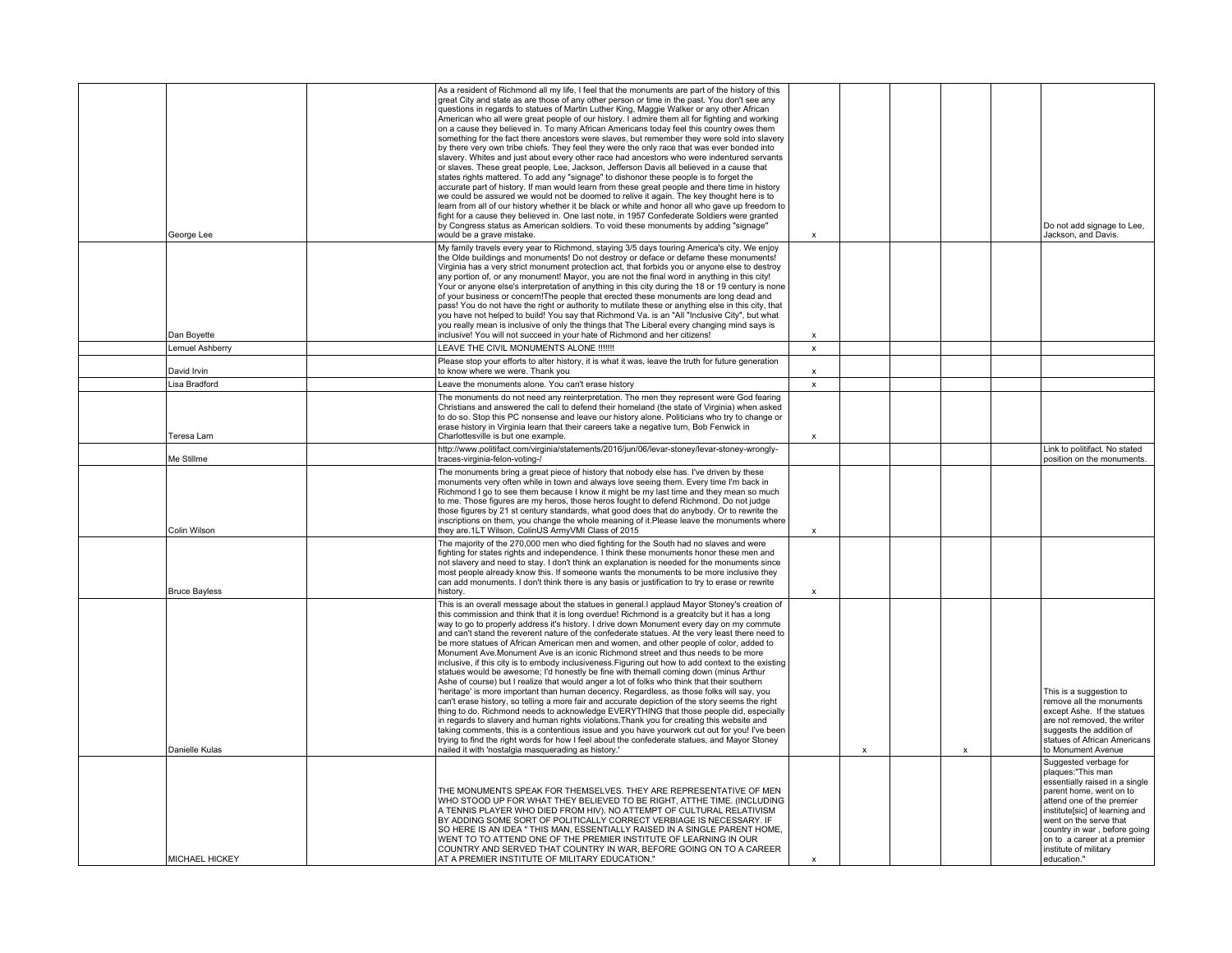| Donnie Martin             | These statues are to commemorate the AMERICAN soldiers who died for this country. Their<br>service and the sacrifices they made are for the same principles and values that the<br>AMERICAN soldiers of the Revolutionary war died for. Do not erase my history because<br>someone feelings are hurt. To destroy history makes you no better than Hitler, the taliban and<br>isis, they did the same thing. We learn form history, to erase it, the future generations will<br>make the same mistake.                                                                                                                                                                                                                                                                                                                                                                                                                                                                            | $\boldsymbol{\mathsf{x}}$ |  |              |                                                                                                     |
|---------------------------|----------------------------------------------------------------------------------------------------------------------------------------------------------------------------------------------------------------------------------------------------------------------------------------------------------------------------------------------------------------------------------------------------------------------------------------------------------------------------------------------------------------------------------------------------------------------------------------------------------------------------------------------------------------------------------------------------------------------------------------------------------------------------------------------------------------------------------------------------------------------------------------------------------------------------------------------------------------------------------|---------------------------|--|--------------|-----------------------------------------------------------------------------------------------------|
| William kinsey            | Keep the Confederate monuments and statues where they are, they are very important war<br>memorials. Do not kiss up to the leftwing leftists liberal tyrannical federal union political<br>system. Don't be a fool.                                                                                                                                                                                                                                                                                                                                                                                                                                                                                                                                                                                                                                                                                                                                                              | x                         |  |              |                                                                                                     |
| Kevin Legg                | Ladies and Gentelman of Richmond ,#1The Confederate Monuments should stay in place on<br>monument row . No "added context" is needed nor should alterations be made to the<br>monuments plaques .#2I don't have any ideas on who or what should be added but I'm sure<br>the citizens can come up with something .I would commend the City on not removing the<br>Confederate monuments like the City of N.O La. did . There are literally millions of<br>descendants of Confederate veterans alive today who see these as memorials to their<br>ancestors and to take them down would be a travesty of epic proportions. Taking down one<br>groups monuments and memorials to appease another is a bad idea and would only cause<br>animosity between people . It will never bring people together .I am however all for building<br>additional monuments/ memorials to tell the the story of other great Virginians , historic and<br>national heroes .Sincerely, Kevin L Legg | $\boldsymbol{\mathsf{x}}$ |  | X            | Add monuments that tell the<br>story of other great<br>Virginians, historic and<br>national heroes. |
| <b>Ernest Mooney</b>      | For a nakedly ambitious politician like our Mayor, the Monuments present an opportunity for<br>publicity that can't be bought. First prove to us that you can cut grass, fix potholes and restore<br>fiscal responsibility to City Hall. Once you have demonstrated your leadership abilities, then<br>tackle these nebulous causes that will only worsen race relations as those who choose to<br>rewrite history run roughshod over our liberties, our history and our traditions.                                                                                                                                                                                                                                                                                                                                                                                                                                                                                             | $\mathbf{x}$              |  |              |                                                                                                     |
| Mark Jones                | Please just knock it off. This city has real problems with jobs infrastructure etc. monument<br>ave is not any part of this. The radical movement against confederacy and heritage is only<br>empowering the GOP. get back on task and abandon this waste Of taxpayer money. Or just<br>resign from office for personal reasons                                                                                                                                                                                                                                                                                                                                                                                                                                                                                                                                                                                                                                                  | $\boldsymbol{\mathsf{x}}$ |  |              |                                                                                                     |
| <b>Anthony Pilgrim</b>    | To insult the millions of Confederate descendants by forming this Commision is political<br>pandering at its worst. Leave the Monuments alone. They do not need context by a self-<br>righteous horde meant to defame and belittle our Ancestors.                                                                                                                                                                                                                                                                                                                                                                                                                                                                                                                                                                                                                                                                                                                                | $\boldsymbol{\mathsf{x}}$ |  |              |                                                                                                     |
| John Pippin               | I go to Richmond once a year to visit the monuments, leave them alone !!                                                                                                                                                                                                                                                                                                                                                                                                                                                                                                                                                                                                                                                                                                                                                                                                                                                                                                         | $\pmb{\mathsf{x}}$        |  |              |                                                                                                     |
| Michael Herring           | Having visited Monument avenue twice in my life I came away with extreme pride and<br>admiration of the monuments which honor our Southern heroes. These works of art should<br>endure forever and no contemporary readjusting regarding the message they represent.<br>Southen Pride and Honor.                                                                                                                                                                                                                                                                                                                                                                                                                                                                                                                                                                                                                                                                                 | $\pmb{\times}$            |  |              |                                                                                                     |
| Tamara Yahley             | The Confederate Memorials on Monument Avenue are PERFECT just as they are. Leave the<br>monuments alone. Confederate Lives Matter. TRUE Confederate History Matters. Stop giving<br>attention to the lies of the NAACP and SPLC, who have promoted the false narrative that our<br>monuments and memorials are somehow tied to "racism", slavery or Jim Crowthat is a<br>narrative of LIES! Leave our Confederate Monuments alone!                                                                                                                                                                                                                                                                                                                                                                                                                                                                                                                                               | $\boldsymbol{\mathsf{x}}$ |  |              |                                                                                                     |
| Dennis Boettcher          | Dear SirPLEASE allow the Confederate monuments to remain on their avenue. I have visited<br>and photographed themon numerous occasions. They are our heritage and harm no one.<br>Respectfully, Dennis Boettcher                                                                                                                                                                                                                                                                                                                                                                                                                                                                                                                                                                                                                                                                                                                                                                 | x                         |  |              |                                                                                                     |
| <b>Edward Sturdivant</b>  | strongly urge you to leave the monuments as they are. Politocal correctness, trying to erase<br>or cjanhe history os insanity and those who try and do are no better than fascists who burn<br>books. Our history is what it is and no o e can change it. All we can do is learn from it. Leave<br>our monuments and our heritage alone.                                                                                                                                                                                                                                                                                                                                                                                                                                                                                                                                                                                                                                         | $\boldsymbol{\mathsf{x}}$ |  |              |                                                                                                     |
| Paula Litton              | I don't live in the city of Richmond. I have lived in the area since birth over 50 years ago and I<br>do work in Richmond. I understand that the Civil War is a topic that is not popular with African<br>Americans anywhere especially in Rchmond but there were many African Americans who<br>fought for the south so, why not honor them?While I do not have any examples as I write this.<br>I am certain someone on the committee can find some. Monument Avenue should have<br>statues dedicated to Richmonders who have helped to shape the city no matter what color<br>skin.                                                                                                                                                                                                                                                                                                                                                                                            | $\boldsymbol{\mathsf{x}}$ |  | $\mathsf{x}$ | This is a suggestion to add<br>African Americans who<br>fought for the South.                       |
| Mike Clifton              | I respectfully ask that you do not alter or remove any confederate monuments. As a proud<br>southerner I love to visit the capital of the confederacy. If there's any change to these<br>monuments, myself and many others will no longer desire to visit this city. True historians<br>know the war between the states wasn't because of slavery. Anybody that thinks so has been<br>brain washed by a false narrative and should do their own research instead of accepting what<br>the PC people want others to believe. Thanks for your attention to this matter.                                                                                                                                                                                                                                                                                                                                                                                                            | $\pmb{\chi}$              |  |              |                                                                                                     |
| <b>Howard Bareford Jr</b> | if you are going to all this trouble will you include Arthur Ash, Bo Jangles, and all the statue<br>on the governs ground. and will you re name everything with Martin Luther King on it. come<br>on mayor, my grandmother told me if you stick a stick in shit a steer it up it will stink. I am not<br>a rebel minded with man, I am just sick of hearing I owe the blacks something. Irish and<br>Chinese were slaves, we stole the land from the native American's. I can keep both eyes and<br>ears open if you would place me on the commission.                                                                                                                                                                                                                                                                                                                                                                                                                           |                           |  |              | No stated position on the<br>statues. Also an offer to<br>serve on the commission                   |
| George Overstreet         | The way it sounds you will be joining the ranks of history Vandals with the likes of ISIS. They<br>destroy historical monuments just like you propose to.                                                                                                                                                                                                                                                                                                                                                                                                                                                                                                                                                                                                                                                                                                                                                                                                                        |                           |  |              | No stated position on the<br>statues.                                                               |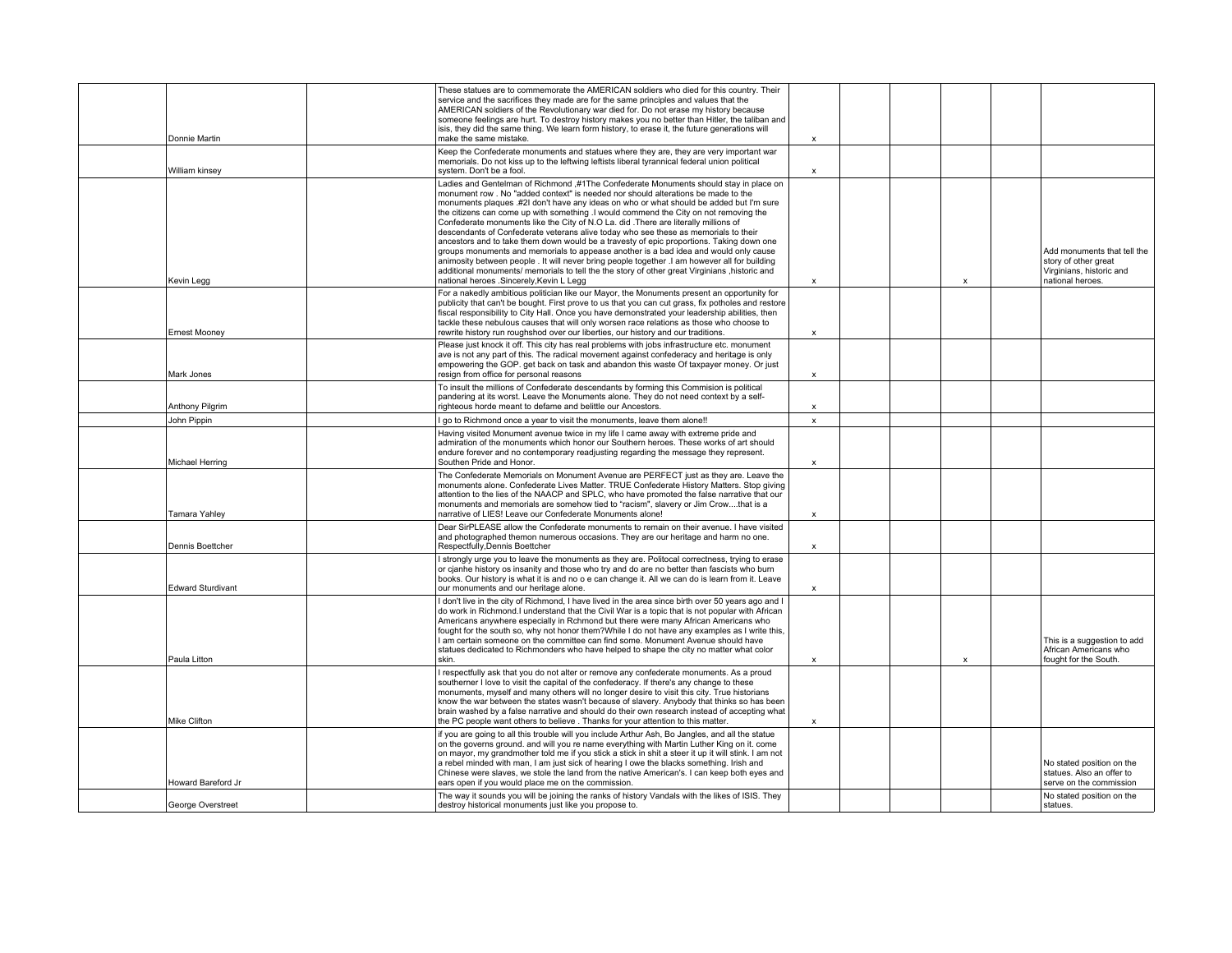|                     | It is my hope that the commission will not simply be a political tool to brand monument<br>avenue as a tribute to racism. As a lifelong resident and a decendent of generations of<br>Richmonders I ask that you take a scholarly appoach to your mission. I know the outcome will<br>not please the extreme on either side. Monument is one of the grandest boulevards in<br>America. Please Keep it that way Keep in mind that good decent people put these up long<br>ago and good decent people admire them today. Monument is a jewel. Please keep it that                                                                                                                                                                                                                                                                                                                                                                                                                                                                                                                                                                                                                                                                                                                                                                                                                                                                                                                                                                                        |                           |  |                           |                                                                                                                                                                                               |
|---------------------|--------------------------------------------------------------------------------------------------------------------------------------------------------------------------------------------------------------------------------------------------------------------------------------------------------------------------------------------------------------------------------------------------------------------------------------------------------------------------------------------------------------------------------------------------------------------------------------------------------------------------------------------------------------------------------------------------------------------------------------------------------------------------------------------------------------------------------------------------------------------------------------------------------------------------------------------------------------------------------------------------------------------------------------------------------------------------------------------------------------------------------------------------------------------------------------------------------------------------------------------------------------------------------------------------------------------------------------------------------------------------------------------------------------------------------------------------------------------------------------------------------------------------------------------------------|---------------------------|--|---------------------------|-----------------------------------------------------------------------------------------------------------------------------------------------------------------------------------------------|
| Scott Williams      | way.                                                                                                                                                                                                                                                                                                                                                                                                                                                                                                                                                                                                                                                                                                                                                                                                                                                                                                                                                                                                                                                                                                                                                                                                                                                                                                                                                                                                                                                                                                                                                   | $\boldsymbol{\mathsf{x}}$ |  |                           |                                                                                                                                                                                               |
| Pam P.              | Your idea was fine until you said AFRICAN AMERICAN. We are all AMERICANS. How did<br>most slaves get here? Sold into slavery by their own people? Remember the southerners<br>fought for what they brlieved in. Thomas Jefferson is memorialized in DC, owned slaves, and<br>had false teeth made from his slaves teeth. Not white, not black, not asian, not diverse -- we<br>are one now. It could start with youBut I guess we will always be looking back. So sad<br>when we can move forward.                                                                                                                                                                                                                                                                                                                                                                                                                                                                                                                                                                                                                                                                                                                                                                                                                                                                                                                                                                                                                                                     |                           |  |                           | No state position on the<br>statues.                                                                                                                                                          |
| Nancy Kelsey        | Please leave the monuments as they are. This is a part of our heritage and honors our<br>ancestors.                                                                                                                                                                                                                                                                                                                                                                                                                                                                                                                                                                                                                                                                                                                                                                                                                                                                                                                                                                                                                                                                                                                                                                                                                                                                                                                                                                                                                                                    | $\mathsf{x}$              |  |                           |                                                                                                                                                                                               |
| Jonathan Varnell    | Stop using history for political gain. Focus on making the city a better place and not making a<br>distraction to cover up the ills that inept leadership has made.                                                                                                                                                                                                                                                                                                                                                                                                                                                                                                                                                                                                                                                                                                                                                                                                                                                                                                                                                                                                                                                                                                                                                                                                                                                                                                                                                                                    |                           |  |                           | No stated position on the<br>statues.                                                                                                                                                         |
| tamara zaccagnino   | Our monuments and memorials need no new "narrative" or "context" added to them,<br>especially one based on the PC false narrative of the NAACP and SPLC. Their meaning is<br>carved in stone and has absolutely nothing to do with "racism, slavery, Jim Crow, or white<br>supremacy", and everything to do with honoring men who answered the call of the<br>Commonwealth to defend hearth and home from invasion. Do not add, change or desecrate<br>any Confederate Monument on Monument Ave. Do NOT add any more statues either! Deo<br>Vindice.                                                                                                                                                                                                                                                                                                                                                                                                                                                                                                                                                                                                                                                                                                                                                                                                                                                                                                                                                                                                   | $\boldsymbol{\mathsf{x}}$ |  |                           |                                                                                                                                                                                               |
|                     |                                                                                                                                                                                                                                                                                                                                                                                                                                                                                                                                                                                                                                                                                                                                                                                                                                                                                                                                                                                                                                                                                                                                                                                                                                                                                                                                                                                                                                                                                                                                                        |                           |  |                           |                                                                                                                                                                                               |
| Douglas Leake       | I'm a supporter to keeping the confederate monuments. I'm also a supporter for adding more<br>statues to the Blvd. Like the gentleman that went up to take communion in St Paul's Church<br>as a free man. General Lee went up with him. That showed how this city can set aside our<br>difference between each other and to come together. I don't like the mayor saying that Ash is<br>the only winner. Once the truth about the reasons for the monuments come out, he might<br>stop looking at one side only. That's the lesson that Lee and that black man showed on that<br>Sunday morning.                                                                                                                                                                                                                                                                                                                                                                                                                                                                                                                                                                                                                                                                                                                                                                                                                                                                                                                                                      |                           |  | $\boldsymbol{\mathsf{x}}$ |                                                                                                                                                                                               |
| George Crabb        | This is a waste of tax payer money. The great heros on our monuments fought against<br>tyranny and oppression. I feel great shame with how far our society has fallen that we can't<br>understand these wonderful men, and the host of heros they lead. Nothing needs to be<br>changed, except for people caving to idiot Marxist agitation.                                                                                                                                                                                                                                                                                                                                                                                                                                                                                                                                                                                                                                                                                                                                                                                                                                                                                                                                                                                                                                                                                                                                                                                                           | $\mathbf{x}$              |  |                           |                                                                                                                                                                                               |
| Fred C Wilhite      | Thomas Landess writing in the Abbeville Institute said it as well as anyone I have read.----<br>Fred C https://www.abbevilleinstitute.org/blog/the-real-reason-confederate-symbols-are-<br>attacked/                                                                                                                                                                                                                                                                                                                                                                                                                                                                                                                                                                                                                                                                                                                                                                                                                                                                                                                                                                                                                                                                                                                                                                                                                                                                                                                                                   |                           |  |                           | No stated position on the<br>statues. Also a link to a blog<br>article that says the statue<br>contraversy is a stunt b the<br>NAACP and SCLC to drive<br>donations for their large<br>staff. |
| Ray Schmitt         | This politically correct bullshit has got to stop. Quit kissing the butts of everyone who takes<br>offense at the slightest little thing.                                                                                                                                                                                                                                                                                                                                                                                                                                                                                                                                                                                                                                                                                                                                                                                                                                                                                                                                                                                                                                                                                                                                                                                                                                                                                                                                                                                                              | $\mathsf{x}$              |  |                           |                                                                                                                                                                                               |
| Mary Jones          | The monuments should remain untouched. As a civil war student and history major from<br>William and Mary, I am familiar with the greatness of Robert E. Lee. While his cause was<br>wrong, his intentions were honorable and above reproach. There are scores of young black<br>men who could learn a few lessons from his sense of integrity and honor. Add context?<br>Anyone who knows who the history of these men knows what I stated in the aboveparagraph.<br>If you add context or even tear them down, will that end the complaints of BLM or white<br>supremacy? I think we all know that answer to that. The mayor and black leaders of our city<br>need to look within their own hearts to see if they can get past racism and bigotry. How about<br>addressing the poverty, homelessness, failing schools, and other ills that plague Richmond?<br>This is a huge waste of time, effort, and money. If removed or altered, neither I nor my family<br>will venture into the city again and spend a dime to supportyour tax base. Right or wrong,<br>those men fought for what they believed, and you will be saying that all of the confederate<br>dead in Hollywood Cemetery died in vain - despite the sacrifice of their lives. You might as<br>well tear down the Virginia War Memorial because I am sure their are some bigots, racists,<br>and other hate groups represented there by the memorial. I fear you will awaken the sleeping<br>giant if you proceed with any venture to remove or replace any items on Monument Avenue. | $\mathbf{x}$              |  |                           |                                                                                                                                                                                               |
| <b>Drew Blanton</b> | NOTHING should be added or changed with any of these monuments, and frankly you should<br>be ashamed of yourself for even suggesting it. It's against state law to alter these historical<br>monuments in any way, and I have no doubt you and your city are going to have a lawsuit<br>slapped on you as soon as you try it. I can tell you this me and my family have visited<br>Richmond and the surrounding area numerous times, just to see the rich history there -- all of<br>it Civil War history. I can promise you that if you try and alter or remove these monuments, or<br>any of the history related items involving our history we will never spend another penny in<br>Richmond. You're playing with fire and catering to the wrong crowd. You need to be<br>concentrating on other more pressing problems like your crime rate.                                                                                                                                                                                                                                                                                                                                                                                                                                                                                                                                                                                                                                                                                                       | $\mathbf{x}$              |  |                           |                                                                                                                                                                                               |
| John Pigg           | Please leave the monuments alone. Some one needs to read the real history why the Civil<br>War was fought. Thanks                                                                                                                                                                                                                                                                                                                                                                                                                                                                                                                                                                                                                                                                                                                                                                                                                                                                                                                                                                                                                                                                                                                                                                                                                                                                                                                                                                                                                                      | $\mathbf{x}$              |  |                           |                                                                                                                                                                                               |
| Kenneth Harris      | I would ask that the Mayor and the Monument Ave. Commission please leave our<br>Confederate Monuments alone, and why are they trying to erase history!?                                                                                                                                                                                                                                                                                                                                                                                                                                                                                                                                                                                                                                                                                                                                                                                                                                                                                                                                                                                                                                                                                                                                                                                                                                                                                                                                                                                                | $\boldsymbol{\mathsf{x}}$ |  |                           |                                                                                                                                                                                               |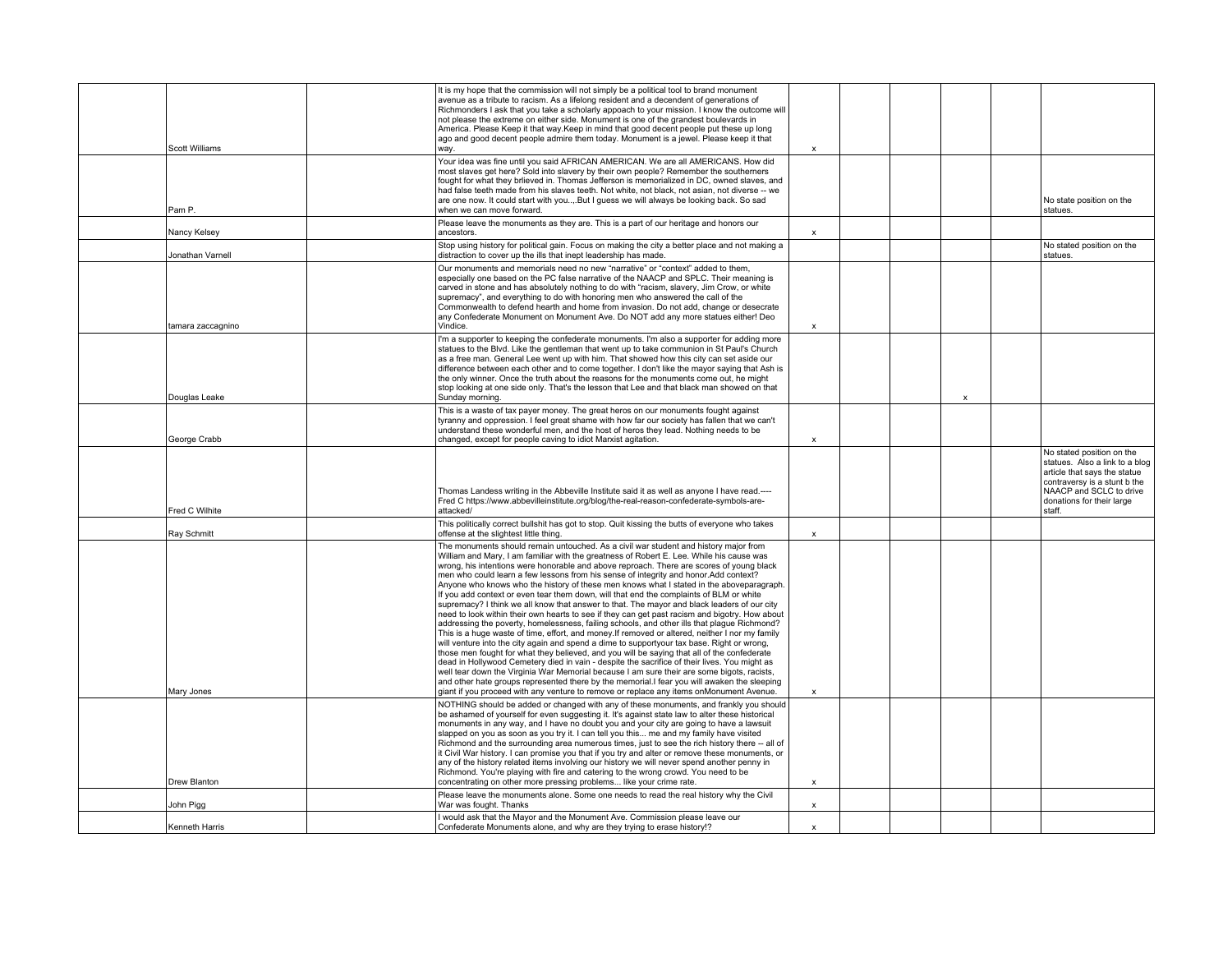|                          | With sadnesses I have heard that the new mayor has considered the statues as racist.<br>Richmond has had a grand tradition of not falling into this type of foolishness. The war<br>between the states was fought for independence. Such organizations who try to undermine<br>the true history have their own political points they are trying to score and try to devide the<br>races. The people of RichmonRichmond know better and will not be fooled into this. Keep the                                                                                                                                                                                                                                                                                                                                                                                                                                                                                                                                                                                                                                                        |                           |  |   |  |
|--------------------------|--------------------------------------------------------------------------------------------------------------------------------------------------------------------------------------------------------------------------------------------------------------------------------------------------------------------------------------------------------------------------------------------------------------------------------------------------------------------------------------------------------------------------------------------------------------------------------------------------------------------------------------------------------------------------------------------------------------------------------------------------------------------------------------------------------------------------------------------------------------------------------------------------------------------------------------------------------------------------------------------------------------------------------------------------------------------------------------------------------------------------------------|---------------------------|--|---|--|
| <b>CLarence Magruder</b> | Monuments left alone and let history stand.                                                                                                                                                                                                                                                                                                                                                                                                                                                                                                                                                                                                                                                                                                                                                                                                                                                                                                                                                                                                                                                                                          | $\boldsymbol{\mathsf{x}}$ |  |   |  |
|                          | Leave Monument Ave alone .Your motivations are pure hatred and envy because down deep<br>you know that these Monuments you hate so much represent the greatest constellation of<br>heroes of any people anywhere in the world. In truth its the manhood, honor and chivalry that<br>you hate . Leave our heroes alone or better yet study them and see the love and patriotism<br>they felt for this state. Also know that they are still deeply loved and cherished by a majority of<br>Virginians today. It would greatly benefit the character of all Virginians as well as Americans<br>to study, understand and emulate the Christian manhood, patriotism and honor that these<br>monuments represent. What you are attempting to do will set race relations back 100 years<br>and create much strife. Its time for all right thinking Virginians to rise up and stop this                                                                                                                                                                                                                                                      |                           |  |   |  |
| Tony Lundy               | politically correct madness.                                                                                                                                                                                                                                                                                                                                                                                                                                                                                                                                                                                                                                                                                                                                                                                                                                                                                                                                                                                                                                                                                                         | X                         |  |   |  |
| Madison Porterfield      | I think adding to monument avenue is completely acceptable but to even consider removing<br>the capital of the confederacy's monuments that are decades old doesn't change history and<br>if you think tearing them down will promote unity you're a fool. We need to acknowledge the<br>past to grow from it and tearing them down would make a lot of people who appreciate the<br>history of this city livid. There would be riots and even more issues with race if you tore down<br>our monuments and replaced them with new modern ones. Once they're taken down they are<br>gone for good and that's a disgusting thing to do to the people of Richmond. You already<br>painted over Deadrock, the city is filled with heroin overdoses, crack and cocaine issues and<br>your worry and money will be going towards destruction of history? That is PATHETIC and<br>you all are horrible representatives of the people you're supposed to protect. Your negligence<br>to listen to what the people who live here have to say and want is repulsive and you're all<br>slowly proving how corrupt and horrid our government is. | $\boldsymbol{\mathsf{x}}$ |  | × |  |
|                          | I am from the Shenandoah Valley and Richmond is known for its beautiful Monument                                                                                                                                                                                                                                                                                                                                                                                                                                                                                                                                                                                                                                                                                                                                                                                                                                                                                                                                                                                                                                                     |                           |  |   |  |
| <b>Floyd Campbell</b>    | Avenue. I think it would be a shame if they were altered in anyway for the purpose of (<br>political correctness) because they in no way represent slavery but rather the Valor and<br>courage of our men from Virginia. Do the right thing and not try to alter or erase our Virginia<br>history.                                                                                                                                                                                                                                                                                                                                                                                                                                                                                                                                                                                                                                                                                                                                                                                                                                   | X                         |  |   |  |
|                          | At your meeting would you please find a way to contact Rome Italy and have them tear down                                                                                                                                                                                                                                                                                                                                                                                                                                                                                                                                                                                                                                                                                                                                                                                                                                                                                                                                                                                                                                            |                           |  |   |  |
| Melissa Hyberger         | the Colosseum. I'm a devout Christian and I'm very offended at how many Christians Nero<br>had eaten alive there by wild animals. They can place a marker at the spot where the<br>Colosseum stood so people will know why it was torn down.                                                                                                                                                                                                                                                                                                                                                                                                                                                                                                                                                                                                                                                                                                                                                                                                                                                                                         | $\boldsymbol{\mathsf{x}}$ |  |   |  |
|                          | I would like to see something other than the removal of our past history. The past is what                                                                                                                                                                                                                                                                                                                                                                                                                                                                                                                                                                                                                                                                                                                                                                                                                                                                                                                                                                                                                                           |                           |  |   |  |
| Kathy Davis              | should help us to change the future, but we cannot and should not change our history.<br>Monument Avenue statues were put there for a tribute to the people who fought for what ever<br>reason for their country and should not be silenced or removed because of residents of this<br>area not being comfortable with what it represents. The past should change our future - we<br>cannot change our past. I will definitely be sounding off more if it comes to the removal of the<br>civil ware statues. Find another place in the big city of Richmond for the other monuments.                                                                                                                                                                                                                                                                                                                                                                                                                                                                                                                                                 | $\boldsymbol{\mathsf{x}}$ |  |   |  |
| Dan Saul                 | Hello, It Makes Me Completely Sick That These Libs and America Haters Want To Take<br>Down Our War Memorials Especially Our Confederate Monuments. These Men Who Fought<br>Are Americans and Should Be Honored As Such You Libs Who Are Haters Should Leave<br>This Country and Never Come Back You Clowns Are The Ones Who Have Caused All These<br>Problems Going On Today! Why Don't We Take All Black Monuments Down and Especially<br>MLK Monuments No More Black Monuments Either!! This Is All Total Nonsense 20 Years<br>Ago None Of This Was Being Talked About, Now The Little Snowflakes Who Have No Clue<br>About History or Take The Time To Educate Themselves, They Listen To These Lib<br>Professors Who Are Haters As Well And Teach The Wrong Stuff. Well To All True Patriotic<br>Americans Who Love History and Heritage We Need To Fight To Keep These Monuments<br>Up and The History Alive.                                                                                                                                                                                                                   | $\boldsymbol{\mathsf{x}}$ |  |   |  |
|                          | Are not J.E.B. Stuart's remains at base of the memorial to him? I have a feeling SOME will                                                                                                                                                                                                                                                                                                                                                                                                                                                                                                                                                                                                                                                                                                                                                                                                                                                                                                                                                                                                                                           |                           |  |   |  |
| Ronald Ammons            | not be satisfied until they destroy the sculpture and exhume his remains, to be turned over to<br>a relative later not consequential in the mayor's eye                                                                                                                                                                                                                                                                                                                                                                                                                                                                                                                                                                                                                                                                                                                                                                                                                                                                                                                                                                              | $\mathbf{x}$              |  |   |  |
| Robert Bauer             | Monument Ave is a National Historic Landmark. Virginia and Richmond called those men to<br>duty! Leave them alone!Soldiers answer the call of duty. We must never condemn soldiers or<br>their memorials for the sins of theirgovernment, for history has no unstained banners.                                                                                                                                                                                                                                                                                                                                                                                                                                                                                                                                                                                                                                                                                                                                                                                                                                                      | x                         |  |   |  |
| Jamie Withrow            | It's a sad day when you want to erase history or change it to suit you. Those brave men and<br>their families believed and fought for FREEDOM FROM GOVERNMENT !!!!!!!!! It had<br>NOTHING to do with SLAVERY !!!! As far as having the first black man who won a stupid<br>tennis game on the same street as them is not only disrespectful but ashame. No wonder this<br>world is the way it is. Backward thinking people and history is bound to repeat itself!!!!! Y'ALL<br>need to turn back to GOD!!!! GOD please help these people see their mistakes and change<br>their hearts toward you oh LORD.                                                                                                                                                                                                                                                                                                                                                                                                                                                                                                                           | x                         |  |   |  |
|                          | I visit Richmond as recently as last Thursday. I do business with the city parking and the<br>hotels, most recently the Hilton Downtown. If anyone dares do harm of any kind to these<br>monuments to US VETERANS (by law, both state and Federal) I will immediately cease<br>doing all hotel, dining, and leisure (Carpenter & Altria Theaters) spending in Richmond. If I<br>have business in the city I will bring my food and do my lodging in Amelia or another location<br>outside the city limits. In addition to stopping my considerable hotel business (approx. \$200<br>per night) I will also be researching the individual members of the commission for their political<br>biases and statements and will be sharing such information with the public.Leave the                                                                                                                                                                                                                                                                                                                                                       |                           |  |   |  |
| <b>Todd Woodall</b>      | monuments alone.                                                                                                                                                                                                                                                                                                                                                                                                                                                                                                                                                                                                                                                                                                                                                                                                                                                                                                                                                                                                                                                                                                                     | $\boldsymbol{\mathsf{x}}$ |  |   |  |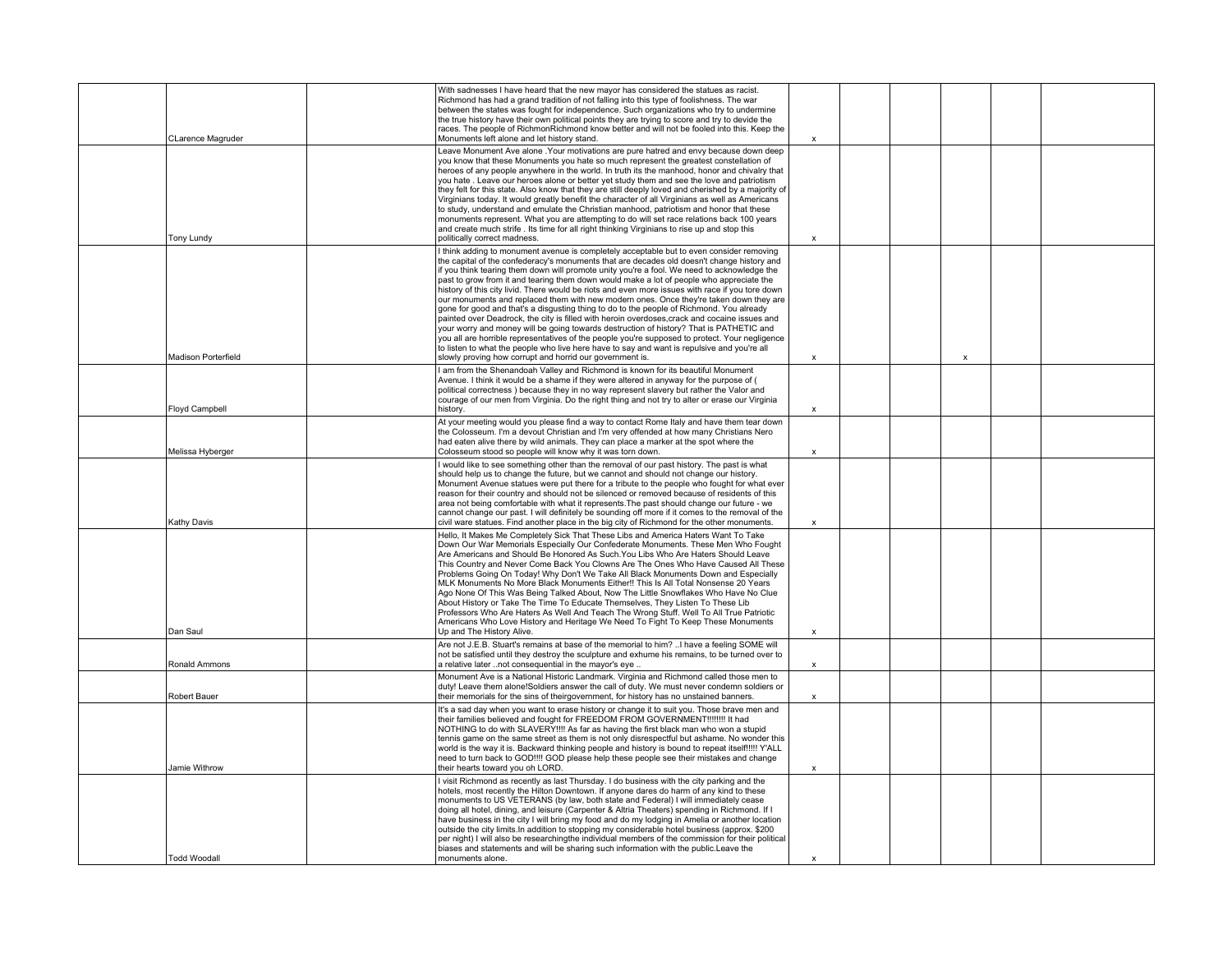| Sharon Popa          | Richmond VA has a rich history and layers of diversity. Ever changing and growing, but we<br>MUST NOT give up the heritage history. I stand with the VA Flaggers and support them-The<br>monuments are not to the war but to the men and their honor. You CANNOT REWRITE<br>HISTORY. The Virginia Flaggers stand ready to vigorously defend these monuments, and the<br>men they represent, from any and all destruction, removal, and/or alteration, and support for<br>our Cause gains momentum with every petty attempt like this one where a politician looks to<br>make a name for himself and gain political points with a very small percentage of their<br>electorate. Don't waste tax payer \$\$\$\$\$ to disrespect Richmond's history.                                                                                                           | $\boldsymbol{\mathsf{x}}$ |                           |                           |                                    |
|----------------------|-------------------------------------------------------------------------------------------------------------------------------------------------------------------------------------------------------------------------------------------------------------------------------------------------------------------------------------------------------------------------------------------------------------------------------------------------------------------------------------------------------------------------------------------------------------------------------------------------------------------------------------------------------------------------------------------------------------------------------------------------------------------------------------------------------------------------------------------------------------|---------------------------|---------------------------|---------------------------|------------------------------------|
| Debra Weidman        | Leave the monuments alone. You can not judge one era by the standards of a different era.<br>Please do not try to 'sanitize' our southern heritage. Please do not surrender to the PC<br>terrorists NAACP and SPLC.                                                                                                                                                                                                                                                                                                                                                                                                                                                                                                                                                                                                                                         | x                         |                           |                           |                                    |
| Carolyn Foran        | I grew up in Richmond and even though I no longer reside there, I feel it's still my home.<br>Getting rid of monuments of historical value (whether good or bad) is not teaching us how to<br>love in the future. We need to learn how to live for the future while dealing with everyone's<br>feelings of the past.I like the Mayor's ideas of writing descriptions of the information as to how<br>they came to be. In the future add additional monuments that will be pleasing to the public<br>along with descriptions to go along with them. We can't or shouldn't try to erase history - just<br>explain the best we can as why it happened.                                                                                                                                                                                                         | x                         | $\boldsymbol{\mathsf{x}}$ | $\boldsymbol{\mathsf{x}}$ |                                    |
| Arron Thompson       | I don't understand why you would waste time creating a committee to change the propaganda<br>of the confederate statues that line down Monument Ave when commitees should be created<br>to address the increasing crime rate and teenage mortality that Richmond has seen within the<br>past year. Why not use that time, man power and money to create programs to keep the<br>children out of the streets or put the money back into the failing school system. No the<br>statues should not be removed, however there are museums where people can learn about<br>the confederacy. You can not change history, you can not change what the confederacy<br>stood for so why waste time. Why continue to glorify sore losers.                                                                                                                              | $\boldsymbol{\mathsf{x}}$ |                           |                           |                                    |
| <b>Trevlin Utz</b>   | Of all the foolish things to waste time and money on, you pick this?!? Do you really want<br>what's happening in Charlottesville and New Orleans to happen here? I quarantee it will!Quit<br>your historically ignorant virtue-signalling and empty pandering and stop trying to rewrite<br>history toyour satisfaction! You will reap the whirlwind with this nonsense - LEAVE OUR<br><b>HISTORY ALONE!</b>                                                                                                                                                                                                                                                                                                                                                                                                                                                | $\boldsymbol{\mathsf{x}}$ |                           |                           |                                    |
| <b>Frank Krawiec</b> | Leave the monuments alone!                                                                                                                                                                                                                                                                                                                                                                                                                                                                                                                                                                                                                                                                                                                                                                                                                                  | $\mathsf{x}$              |                           |                           |                                    |
| Roxanne Norford      | I was born and raised in Illinois, and when I moved here I found the statues on Monument<br>Ave. beautiful, and to have them removed in a manner to HIDE from history reminds me of<br>ISIS. So you are an ISIS-like group of terrorist working to erase our history. DO YOU GET<br>THAT ISIS does this, oh wait you democrats want ISIS to take over the world, no matter who<br>suffers. ISIS you are ISIS you resemble, and ISIS is what you are SHAME on all of you, and<br>you are looking for a HUGE fight on this one, WE WILL NOT GO QUIETLY INTO THE<br>NIGHT. ISIS commission. We are tired of your hate filled groups erasing our history, good or<br>bad it is our history and WE ARE NOT ISISI will be there to fight this, as a YANKEE and<br>history lover. I am sick of your hateISIS lovers each and every one of you SHAME SHAME<br>SHAME | $\mathsf{x}$              |                           |                           |                                    |
| John Sawyer          | Leave the monuments alone!                                                                                                                                                                                                                                                                                                                                                                                                                                                                                                                                                                                                                                                                                                                                                                                                                                  | $\mathbf{x}$              |                           |                           |                                    |
| Raymond Harris       | Leave the Confederate monuments alone!!                                                                                                                                                                                                                                                                                                                                                                                                                                                                                                                                                                                                                                                                                                                                                                                                                     | $\mathsf{x}$              |                           |                           |                                    |
| Carlton Mansfield    | I'm not from Virginia, but I vacation there regularly. What draws me to Virginia is the history,<br>from Jamestown through the American Civil War. My family often visits Jamestown,<br>Yorktown, Williamsburg, Monticello, and numerous Civil War battlefields, including those in<br>and around Richmond. If Richmond starts hiding, removing or relocating all the landmarks to<br>history, I will no longer visit and no longer spend my money there. I have already placed New<br>Orleans on my list of places I will never go again. Please don't push me to include Richmond<br>on that list.                                                                                                                                                                                                                                                        | $\boldsymbol{\mathsf{x}}$ |                           |                           |                                    |
| John Fox             | History is history and it should be left alone. Trying to even form a group to look into removing<br>the statues on Monument Avenue is divisive! please stop and find another way to spend the<br>tax dollars. Thank you                                                                                                                                                                                                                                                                                                                                                                                                                                                                                                                                                                                                                                    | $\mathsf{x}$              |                           |                           |                                    |
| Brenda Canada        | Please leave monuments alone. They mean a lot to the city & draw tourists to area. They are<br>not intended to be racist.                                                                                                                                                                                                                                                                                                                                                                                                                                                                                                                                                                                                                                                                                                                                   | $\mathsf{x}$              |                           |                           |                                    |
| Mary Rayes           | LEAVE THE MONUMENTS ALONE. THIS DISGRACEFUL ASSAULT ON HISTORY AND<br>FALLEN ANCESTORS HAS TO STOP. I THINK THE SOUTH HAS LOST ALL REASON IN<br>ITS RUSH TO FALL IN LINE WITH THE POLITICALLY CORRECT TERRORISTS.                                                                                                                                                                                                                                                                                                                                                                                                                                                                                                                                                                                                                                           | $\boldsymbol{\mathsf{x}}$ |                           |                           |                                    |
| <b>Shirley Slack</b> | Please leave the monuments and the avenue alone. The history is factual and your<br>commission is wrong to try and rewrite the history.                                                                                                                                                                                                                                                                                                                                                                                                                                                                                                                                                                                                                                                                                                                     | x                         |                           |                           |                                    |
| <b>Brian Clark</b>   | I'm a lifelong area resident that has lived in the city, Henrico and now Midlothian. Do not<br>remove the statues. You can add others such as Maggie Walker but do not disturb the rest of<br>them on this National Historic Landmark.                                                                                                                                                                                                                                                                                                                                                                                                                                                                                                                                                                                                                      | x                         |                           | $\boldsymbol{\mathsf{x}}$ | Suggest Maggie Walker be<br>added. |
| Ann Hardin           | I don't want to see anything added or taken away from Monument Ave. It's great the way it is.<br>Leave it be.                                                                                                                                                                                                                                                                                                                                                                                                                                                                                                                                                                                                                                                                                                                                               | $\mathbf{x}$              |                           |                           |                                    |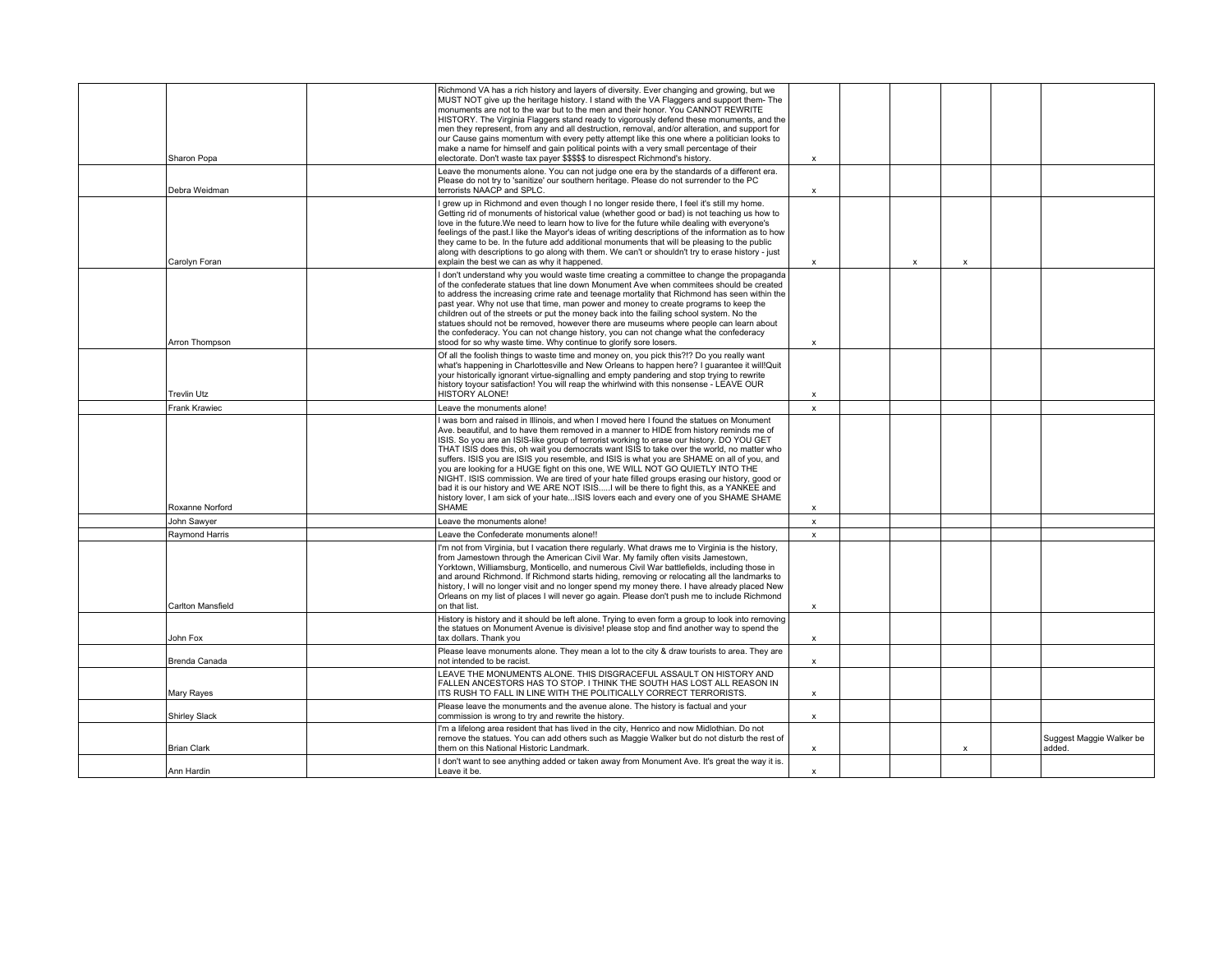|                                     | Angela Howerton       |                                                                            | I AM OUTRAGED!!! History is history and you CANNOT change it. LEAVE Monument ave<br>alone! Do REAL business for the city. Quit wasting tax payers money on these ridiculous<br>endeavors. We're not stating that time was right or wrong, we're just trying to keep art from<br>centuries ago alive. But also history shows more than what people seem to forgot about the<br>war. It wasn't just about slavery.A Ashe is not the only real hero out there. For their side in the<br>war they were to someone at the time period a hero. Richmond is full of stuff from that time<br>period so just quit trying to change it. It is what it is. Go on and move forward with REAL CITY<br>BUSINESS. There's a lot of crime out there from today, why not spend money looking into<br>that.                                                                                                                                                                                                                                                                                                                                                                                                                                                                                                                                                                                                                                                                                                                                                                                                                                                                                                                                                                                                                                                                                                                                                                           | $\boldsymbol{\mathsf{x}}$ |                           |                           |                           |                                                                                                      |
|-------------------------------------|-----------------------|----------------------------------------------------------------------------|---------------------------------------------------------------------------------------------------------------------------------------------------------------------------------------------------------------------------------------------------------------------------------------------------------------------------------------------------------------------------------------------------------------------------------------------------------------------------------------------------------------------------------------------------------------------------------------------------------------------------------------------------------------------------------------------------------------------------------------------------------------------------------------------------------------------------------------------------------------------------------------------------------------------------------------------------------------------------------------------------------------------------------------------------------------------------------------------------------------------------------------------------------------------------------------------------------------------------------------------------------------------------------------------------------------------------------------------------------------------------------------------------------------------------------------------------------------------------------------------------------------------------------------------------------------------------------------------------------------------------------------------------------------------------------------------------------------------------------------------------------------------------------------------------------------------------------------------------------------------------------------------------------------------------------------------------------------------|---------------------------|---------------------------|---------------------------|---------------------------|------------------------------------------------------------------------------------------------------|
|                                     | <b>Robert Nichols</b> |                                                                            | How do you expect to have context if you remove the statues of J.E.B. Stuart, Stonewall<br>Jackson, and Robert E. Lee? They are a huge part of the context. You could put statues with<br>roundabouts up of Lincoln, Tubman, General Grant, etc.; but we can't have an honest<br>conversation about the world, where it's been and where it's going, by removing all<br>remembrances of our history (be it good or bad). You can't improve the context of the men<br>shown by removing them. You won't improve the understanding of history by revising it<br>because it wasn't perfect. I can still have respect for their [Stuart, Jackson, Lee] leadership<br>and military knowledge while understanding that I wouldn't accept all or any of their reasons<br>for the side they fought for. Acknowledging and understanding history does not mean<br>endorsement for it. Just as those statues do not mean that Richmond still supports the<br>Confederate cause. It simply is part of the knowledge of history. You can't add context by<br>subtracting. Add more statues of Civil War heroes (Union AND Confederate). Tell the history<br>of the Civil War from the historical point of Richmond. You can teach every single person who<br>travels Monument Avenue the profound impact the Civil War had on the development of our<br>nation, and the pivotal role that Richmond played.Also, please remove that horrible Arthur<br>Ashe statue. It doesn't have context on Monument Avenue. Also, when you move it, make it<br>so it doesn't look like he is beating children with books and a tennis racket. He does deserve<br>better than that monstrosity. You could move his statue in front of the Arthur Ashe Jr. Center,<br>make it a grand spectacle that draws the attention of those attending the Center or baseball<br>games in the area. That would be more contextually powerful and an opportunity to give<br>Arthur Ashe a proper monument. | $\boldsymbol{\mathsf{x}}$ |                           |                           |                           | Suggestion to add more war<br>heroes Union and<br>Confederate. Request to<br>remove the Ashe statue. |
|                                     | Gary Levine           |                                                                            | Is this really the most pressing priority facing Richmond right now? Schools are literally<br>crumbling. City murders are at an all time high. And the answer to those issues is remove<br>Monument Avenue statutes? Good luck with that.                                                                                                                                                                                                                                                                                                                                                                                                                                                                                                                                                                                                                                                                                                                                                                                                                                                                                                                                                                                                                                                                                                                                                                                                                                                                                                                                                                                                                                                                                                                                                                                                                                                                                                                           |                           |                           |                           |                           | No stated position on the<br>statues.                                                                |
|                                     | Ann McMillan          |                                                                            | Thanks to Mayor Stoney for soliciting input in an organized fashion, and for selecting Christy<br>Coleman and Gregg Kimball to serve as co-chairs of the committee. They are extremely<br>knowledgeable and fair-minded people                                                                                                                                                                                                                                                                                                                                                                                                                                                                                                                                                                                                                                                                                                                                                                                                                                                                                                                                                                                                                                                                                                                                                                                                                                                                                                                                                                                                                                                                                                                                                                                                                                                                                                                                      |                           |                           |                           |                           | Compliment to Ms. Coleman<br>and Mr. Kimball. No stated<br>position on the statues.                  |
|                                     | <b>Henry Phillips</b> |                                                                            | The old saying; "If you don't teach history, you are bound to repeat its mistakes." I quess<br>since schools DON'T teach history anymore we WILL repeat mistakes. Democrats have<br>evisorated the City of Richmond for close to 100 years. It has become the Little Chicago of<br>the South. Murders and multiple murders are almost daily events. My wife and I DO NOT step<br>one inch into the city. Richmond is a dying city. ZERO infrastructure, high taxes. Richmond<br>will NEVER change. It is on a crash course to its ECONOMIC DEATH. Adious Richmond.                                                                                                                                                                                                                                                                                                                                                                                                                                                                                                                                                                                                                                                                                                                                                                                                                                                                                                                                                                                                                                                                                                                                                                                                                                                                                                                                                                                                  |                           |                           |                           |                           | No stated position on the<br>statues.                                                                |
|                                     | Candace Thompson      |                                                                            | I'm so excited to hear that Richmond is considering adding more diversity to monument<br>avenue! I fully support the effort and I hope the group will focus on the needs, thoughts and<br>feelings of rva residents. Please ensure that Richmond city residents' views are prioritized<br>over the opinions of those who have fled the city for 'safer', white suburban areas.                                                                                                                                                                                                                                                                                                                                                                                                                                                                                                                                                                                                                                                                                                                                                                                                                                                                                                                                                                                                                                                                                                                                                                                                                                                                                                                                                                                                                                                                                                                                                                                      |                           | X                         |                           |                           |                                                                                                      |
|                                     | Maureen Mahaney       |                                                                            | I don't actually reside in the city but do own a home there that my sons lives in. So, I<br>frequently spend time there. I am all in favor of 'changing the narrative ' around slavery and<br>Richmonds horrific past. There is shame in placing proponents of slavery on a pedestal and<br>slapping it in the face of those who suffered. I'm ready to join the cause! Things need to<br>change to honor the dignity of ALL. Thanks or the opportunity to comment.                                                                                                                                                                                                                                                                                                                                                                                                                                                                                                                                                                                                                                                                                                                                                                                                                                                                                                                                                                                                                                                                                                                                                                                                                                                                                                                                                                                                                                                                                                 |                           |                           | X                         |                           |                                                                                                      |
|                                     | Marysue Hall          |                                                                            | I have lived in Richmond, VA all of my life. I regard all of the monuments as part of history. To<br>consider removing them or altering them in any manner would be a disgrace and is going to<br>result in bringing unwanted attention to our city and our state. They have been where they are<br>for years and should stay there forever. Whatever occurred years ago is in the past and<br>should stay in the past. These monuments are works of art to be recognized as such.My<br>suggestion is to leave them alone and let them stay where they are. If the decision is to take<br>other action prepare yourself for the strong reaction that is definitely going to occur and result<br>in potential violence and hatred.                                                                                                                                                                                                                                                                                                                                                                                                                                                                                                                                                                                                                                                                                                                                                                                                                                                                                                                                                                                                                                                                                                                                                                                                                                   | x                         |                           |                           |                           |                                                                                                      |
|                                     | Joellen Scheid        |                                                                            | Leave them as is and develop more to memorialize non confederates yet famous Virginians                                                                                                                                                                                                                                                                                                                                                                                                                                                                                                                                                                                                                                                                                                                                                                                                                                                                                                                                                                                                                                                                                                                                                                                                                                                                                                                                                                                                                                                                                                                                                                                                                                                                                                                                                                                                                                                                             | $\boldsymbol{\mathsf{x}}$ |                           |                           | $\boldsymbol{\mathsf{x}}$ |                                                                                                      |
|                                     | Sonny Williams        |                                                                            | The removal of the Confederate Monuments will only hurt the rich History of our city. A city<br>that is built on a very diverse history but it is our History and people come to see this History.<br>To remove the statues would be detrimental to the economic growth in tourism. The statues<br>are of Virginia men proud and true men who sacrificed everything to the preservation of<br>Virginia. Virginia has always been a leader among states lets not start being a follower. There<br>are always different paths we can take that will continue to lead Virginia a state among states.<br>I am very concern over the future of our city and I can only hope that the scenic landscape of<br>Monument Avenue will be safe for everyone to enjoy                                                                                                                                                                                                                                                                                                                                                                                                                                                                                                                                                                                                                                                                                                                                                                                                                                                                                                                                                                                                                                                                                                                                                                                                           | $\boldsymbol{\mathsf{x}}$ |                           |                           |                           |                                                                                                      |
|                                     | James Morrissey       |                                                                            | Take these statues down. All the other respectable cities of the South have done so or are<br>planning to do do. Charlottesville is brave enough to stand against the KKK - is RVA? Or will<br>we forever consign ourselves to the ignorance of being on the wrong side of history. Do the<br>right thing.                                                                                                                                                                                                                                                                                                                                                                                                                                                                                                                                                                                                                                                                                                                                                                                                                                                                                                                                                                                                                                                                                                                                                                                                                                                                                                                                                                                                                                                                                                                                                                                                                                                          |                           | $\boldsymbol{\mathsf{x}}$ |                           |                           |                                                                                                      |
| 10/09/2017 14:41:24 Christie Bieber |                       | Add context to the monuments.<br>Add more monuments to<br>Monument Avenue. | The city can't move most of the monuments without permission from the General Assembly.<br>The Republican controlled House of Delegates is never going to approve their removal. Add<br>more context and add more monuments for the time being. This is a political fight that can not<br>be won today.                                                                                                                                                                                                                                                                                                                                                                                                                                                                                                                                                                                                                                                                                                                                                                                                                                                                                                                                                                                                                                                                                                                                                                                                                                                                                                                                                                                                                                                                                                                                                                                                                                                             |                           |                           | $\boldsymbol{\mathsf{x}}$ | $\boldsymbol{\mathsf{x}}$ |                                                                                                      |
|                                     |                       |                                                                            |                                                                                                                                                                                                                                                                                                                                                                                                                                                                                                                                                                                                                                                                                                                                                                                                                                                                                                                                                                                                                                                                                                                                                                                                                                                                                                                                                                                                                                                                                                                                                                                                                                                                                                                                                                                                                                                                                                                                                                     |                           |                           |                           |                           |                                                                                                      |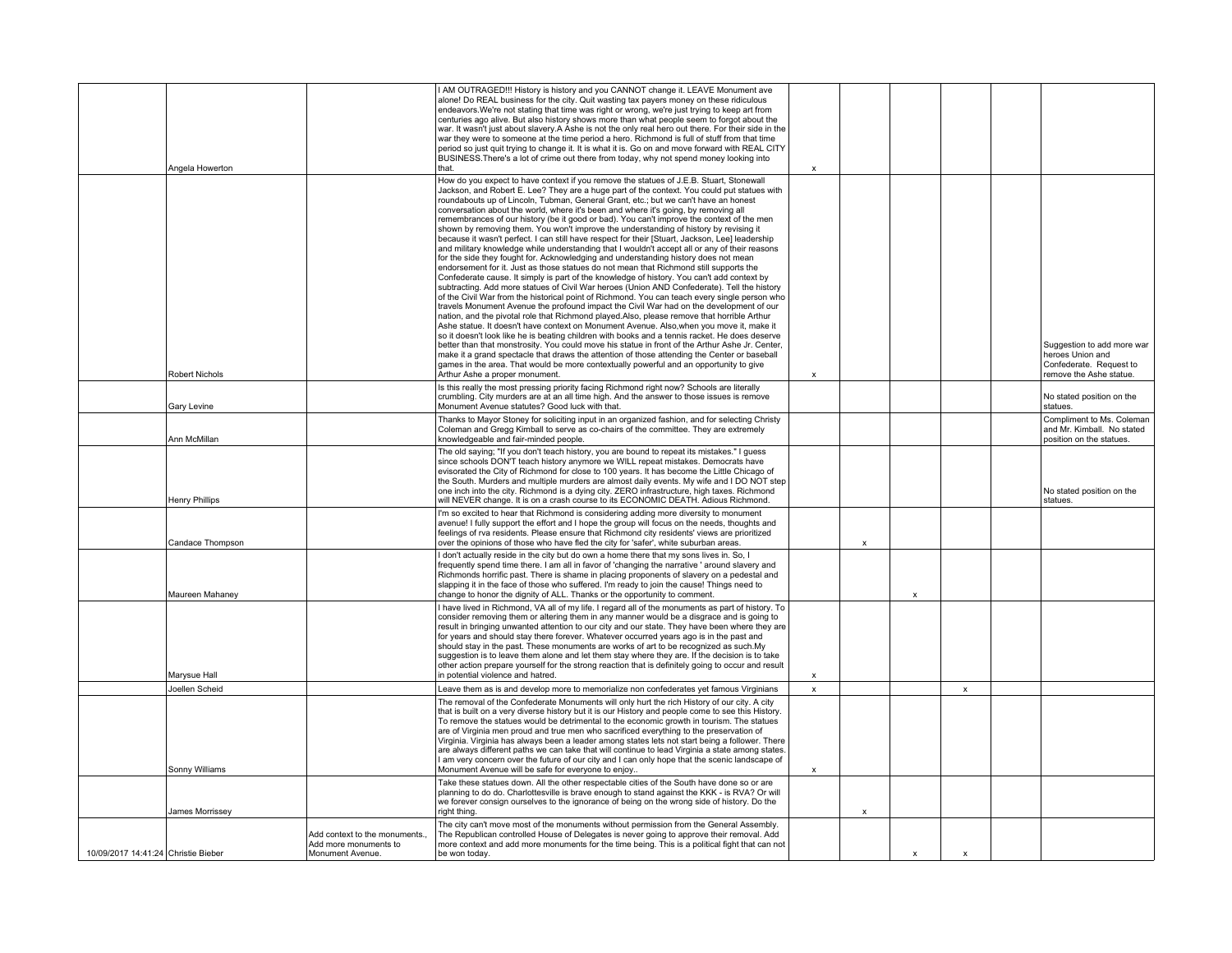| Wayne West        | I agree that compromise would go a long way to show Richmond can help resolve the<br>emotions both sides of this issue feel. Richmond is indeed in a unique position. I also<br>remember when the monuments were green. Monument Boulevard is such a stately route<br>with beautiful homes and roundabouts. As you look down Monument between the trees a<br>monument is framed. Each season adds fresh beauty. You cannot help but reflect back on<br>the old cobblestone (now gone) road when carriages scurried to town. Monument lost a bit of<br>its charm once the road was paved. I would imagine that change was required for safety<br>sake. I do hope any additional changes to Monument do not involve removing statues. Arthur<br>Ashe was a great ambassador for all Richmonders. I would have preferred that the Boulevard<br>been renamed for him and his statue placed at Boulevard and Monument intersection and<br>moving confederate general to another intersection on Monument. How about moving the<br>Bojangles monument onto Monument? I am all for compromise. Richmond needs to keep the<br>nicknane City of Monuments. The history is wide and diverse and all needs to be on display<br>for this proud city.                                                                                                                                                                                                                                                                   | $\pmb{\times}$ |                           |                           |                           | $\mathsf{x}$ | A different intersection of<br>Boulevard, moving the<br>Bojangles monument to<br>Monument.             |
|-------------------|------------------------------------------------------------------------------------------------------------------------------------------------------------------------------------------------------------------------------------------------------------------------------------------------------------------------------------------------------------------------------------------------------------------------------------------------------------------------------------------------------------------------------------------------------------------------------------------------------------------------------------------------------------------------------------------------------------------------------------------------------------------------------------------------------------------------------------------------------------------------------------------------------------------------------------------------------------------------------------------------------------------------------------------------------------------------------------------------------------------------------------------------------------------------------------------------------------------------------------------------------------------------------------------------------------------------------------------------------------------------------------------------------------------------------------------------------------------------------------------------------------|----------------|---------------------------|---------------------------|---------------------------|--------------|--------------------------------------------------------------------------------------------------------|
| Mary Lou Rickey   | The monuments are beautiful works of art. Who were the artists? Who paid for the design<br>and construction? Consider our outrage when antiquities were destroyed in the Middle East.<br>Most of us didn't consider the religious or political significance of those statues but only the<br>fact that culture was being lost. I put this in the same context. Yes, add context. Yes, add<br>monuments to others who define our history. Perhaps more women?                                                                                                                                                                                                                                                                                                                                                                                                                                                                                                                                                                                                                                                                                                                                                                                                                                                                                                                                                                                                                                               | $\pmb{\times}$ |                           | $\boldsymbol{\mathsf{x}}$ | $\pmb{\times}$            |              | Perhaps add more women<br>statues                                                                      |
| Kyle O'Hara       | 1) Those who forget history are doomed to repeat it. 2) Add a statue of native Richmonder<br>and founding member of Widespread Panic, Dave Schools.                                                                                                                                                                                                                                                                                                                                                                                                                                                                                                                                                                                                                                                                                                                                                                                                                                                                                                                                                                                                                                                                                                                                                                                                                                                                                                                                                        |                |                           |                           | $\pmb{\times}$            |              | Add a statue of Dave<br>Schools                                                                        |
| Martha Klein      | Although I do not live in Richmond, I was a long time Virginian, who was very excited to hear<br>of Mayor Stoney's decision to add context to the monuments. In addition to adding plaques,<br>why not add a statue of courageous Richmonder, Civil War spy and heroine Mary Jane<br>Richards Bowser? In addition to repeatedly risking her life during the war. Bowser went to<br>become a noted educator.                                                                                                                                                                                                                                                                                                                                                                                                                                                                                                                                                                                                                                                                                                                                                                                                                                                                                                                                                                                                                                                                                                |                |                           | $\boldsymbol{\mathsf{x}}$ | $\boldsymbol{\mathsf{x}}$ |              | Add Mary Jane Richards<br>Bowser, Courageous<br>Richmonders.                                           |
| Stephanie Arduini | I want to suggest a couple of people for possible additions to Monument Avenue. My<br>personal favorites are Katherine Johnson (computer at NASA Langley, as included in the<br>book/movie "Hidden Figures") and Henrietta Lacks (woman whose cells were controversially<br>harvested without her consent, but have resulted in incredible contributions to countless<br>medical advancements). Both women (also both were Black), were born in/live in Virginia,<br>and made incredible contributions to science and society that still impact our lives today. The<br>stories of both are not as widely known as others, though have become increasingly popular<br>through recent books. The stories of two black American women making crucial contributions<br>to society through science (in which women, especially women of color, continue to be<br>crucially underrepresented) would be a strong complement to the existing statues on<br>Monument Ave. and showcase two remarkable Virginians. Other suggestions of Virginians<br>whose lives represent the larger arc toward justice include (and don't currently have a<br>commemorative statue elsewhere), the Lovings and Elizabeth Van Lew. As a woman, it'd be<br>great to have more specific women represented on Richmond's commemorative landscape.<br>In addition to added signage, it would be excellent to add more statues to the avenue to send<br>a larger message about the fuller story of Virginia's contribution to history. |                |                           |                           | $\boldsymbol{\mathsf{x}}$ |              | Add Katherine Johnson.<br>Henrietta Lacks, The<br>Lovings, Elizabeth Van Lew.                          |
| George Munford    | Instead of arguing, why not put up statues of Black Congederate heroes for the truth to come<br>out. The people who believe in heritage are not going to go lightly                                                                                                                                                                                                                                                                                                                                                                                                                                                                                                                                                                                                                                                                                                                                                                                                                                                                                                                                                                                                                                                                                                                                                                                                                                                                                                                                        |                |                           |                           | $\boldsymbol{\mathsf{x}}$ |              | Add Black confederate<br>heroes                                                                        |
| Yewell Thompson   | Let's keep the monuments we have and add monuments to heroes from the Union side:<br>Lincoln, Grant, Sherman, Harriet Tubman, Nat Turner, Elizabeth Van Lew, Winfield Scott, to<br>name a few. A Monument Ave. focussed exclusively on the Civil War will, I believe, draw<br>more tourists and add the context many of us crave. Of course, the Arthur Ashe statue will<br>have to be relocated. Perhaps it can change places with AP Hill.                                                                                                                                                                                                                                                                                                                                                                                                                                                                                                                                                                                                                                                                                                                                                                                                                                                                                                                                                                                                                                                               | $\mathsf{x}$   |                           |                           | $\boldsymbol{\mathsf{x}}$ |              | Add Lincoln, Sherman,<br>Harriet Tubman, Nat Turner,<br>Elizabeth Van Lew and<br><b>Winfield Scott</b> |
| Jennifer Lawhorne | These statues were erected to terrorize African Americans during Jim Crow and the Civil<br>Rights Movement. We must rectify the injustices of the past and honor the history of African<br>Americans by removing these statutes. Recontextualizing them is not enough as their<br>presence looms over our city. I would like to see a statue of Elizabeth Van Lew on the<br>avenue.                                                                                                                                                                                                                                                                                                                                                                                                                                                                                                                                                                                                                                                                                                                                                                                                                                                                                                                                                                                                                                                                                                                        |                | $\boldsymbol{\mathsf{x}}$ |                           | $\boldsymbol{\mathsf{x}}$ |              | Add Elizabeth Van Lew                                                                                  |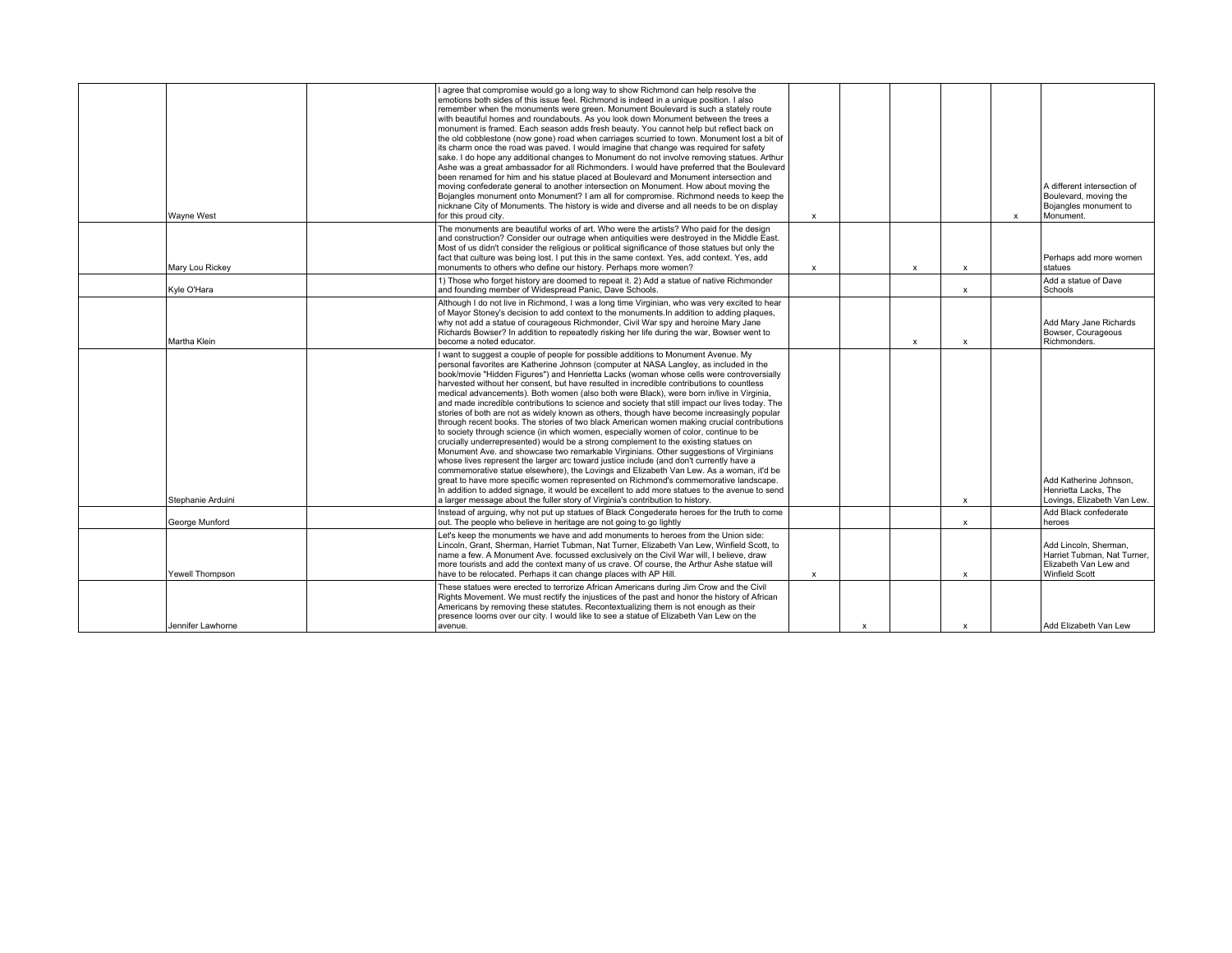|                       | Ann Drury Wellford | My great great aunt Mary McDonald was married to the developer Otway Allen. They, along<br>with my great grandparents, Beverly Randolph Wellford and Jeannie McDonald, built the<br>houses at 1631 and 1633 Monument Avenue. They were not horrible white supremacist<br>nazis. They were real people who had survived the ravages of a terrible war followed by the<br>ravages of Reconstruction. To suggest otherwise is an insult to this whole city. The<br>monuments were put up as a part of the development of Monument Avenue, which was a<br>successful endeavor and is considered one of the shining points of Richmond's streetscapes.<br>If you remove them you destroy a beautiful avenue and beautiful art work. 1&2) The generals<br>and former U.S. senator of U.S. war department head represented were American military<br>heroes. They were all graduates of West Point. Lee, Jackson and Davis served with honor in<br>the Mexican War. Lee was a superintendent of West Point. Jackson a professor at VMI.<br>Davis a U.S. Secretary of War who oversaw the construction of the dome at the U.S. Capitol<br>Building, the drinking fountain system in Washington and the foundation of the Smithsonian<br>Institute. Their monuments should be complimented with monuments to Nat Turner and<br>Gabriel Prosser, to Pocahontas and to Chief Powhatan. If, however, you are going to call<br>Lee, Jackson, Davis and Stuart white supremacists who were only interested in suppressing<br>slaves, which is embarrassingly stupid to say, then be sure you say Powhatan and Nat<br>Turner were murderers, because they technically were. You can either honor history, or turn it<br>into a joke. Also, please remove Arthur Ashe's statue. He deserves better. He hated<br>Richmond, and he would probably prefer something more tasteful and more realistic near the<br>only place he truly cared about here, the tennis courts. 2) Please remove Christy Coleman<br>from your panel. She is in no way credentialed to speak authoritatively on any of this. She<br>has neither the education nor the background. She is just power hungry and angry, and not to<br>be trusted. It is incumbent upon you to put legitimate scholars and artists on this panel, not<br>some creepy psycho who just likes to see her name in print. Nothing good will come from<br>having her anywhere near this process. | x           |   |   |                                                                                                   |
|-----------------------|--------------------|-------------------------------------------------------------------------------------------------------------------------------------------------------------------------------------------------------------------------------------------------------------------------------------------------------------------------------------------------------------------------------------------------------------------------------------------------------------------------------------------------------------------------------------------------------------------------------------------------------------------------------------------------------------------------------------------------------------------------------------------------------------------------------------------------------------------------------------------------------------------------------------------------------------------------------------------------------------------------------------------------------------------------------------------------------------------------------------------------------------------------------------------------------------------------------------------------------------------------------------------------------------------------------------------------------------------------------------------------------------------------------------------------------------------------------------------------------------------------------------------------------------------------------------------------------------------------------------------------------------------------------------------------------------------------------------------------------------------------------------------------------------------------------------------------------------------------------------------------------------------------------------------------------------------------------------------------------------------------------------------------------------------------------------------------------------------------------------------------------------------------------------------------------------------------------------------------------------------------------------------------------------------------------------------------------------------------------------------------------------------------------------------------------------------------------|-------------|---|---|---------------------------------------------------------------------------------------------------|
|                       |                    |                                                                                                                                                                                                                                                                                                                                                                                                                                                                                                                                                                                                                                                                                                                                                                                                                                                                                                                                                                                                                                                                                                                                                                                                                                                                                                                                                                                                                                                                                                                                                                                                                                                                                                                                                                                                                                                                                                                                                                                                                                                                                                                                                                                                                                                                                                                                                                                                                               |             |   |   |                                                                                                   |
|                       | Katherine Weber    | I understand the argument for keeping the statues on Monument Avenue. I offer the idea to<br>keep them there, but demote their positions. Not just move them to less prominent spots on<br>the street, but at the circles where they are currently located, remove them from their<br>elevated positions and lay them on the ground on their sides. I also agree that some form of<br>context should be added. But I think it is hard to take context seriously when they are so<br>grand and elevated as they currently are. But if they are essentially "demoted", it will really<br>drive the message of the context home. I think it could be a way to meet in the middle by<br>keeping the statues there, but then adding new, truly monument worthy Virginians to the<br>elevated spots. If the statues are kept elevated and context added, cars will fly by and the<br>message will be lost. This way, you will have to walk and experience the monument and<br>context close up, and really absorb the words to take the message in. And I believe this idea<br>will cause more people to actually take the time to stop and look. As far as who or what<br>should be put in their place, I don't have specific ideas. But Virginians who made a positive<br>impact on history would be a good place to start.                                                                                                                                                                                                                                                                                                                                                                                                                                                                                                                                                                                                                                                                                                                                                                                                                                                                                                                                                                                                                                                                                                       | X           | x |   |                                                                                                   |
|                       |                    | I'd like to see a monument of BOOKER T. WASHINGTON on Monument Avenue. He was<br>great American with Virginia roots, born and educated in Virginia. As for the Confederate<br>monuments, I think it's important to note that most who fought for the Confederacy were the                                                                                                                                                                                                                                                                                                                                                                                                                                                                                                                                                                                                                                                                                                                                                                                                                                                                                                                                                                                                                                                                                                                                                                                                                                                                                                                                                                                                                                                                                                                                                                                                                                                                                                                                                                                                                                                                                                                                                                                                                                                                                                                                                     |             |   |   | Suggested that Booker T.                                                                          |
| Mark Cardona          |                    | poor, who had little real understanding of the issues, as with most wars,                                                                                                                                                                                                                                                                                                                                                                                                                                                                                                                                                                                                                                                                                                                                                                                                                                                                                                                                                                                                                                                                                                                                                                                                                                                                                                                                                                                                                                                                                                                                                                                                                                                                                                                                                                                                                                                                                                                                                                                                                                                                                                                                                                                                                                                                                                                                                     |             |   | X | Washington to be added.                                                                           |
| <b>Richard Ledger</b> |                    | It is my belief that the ultimate goal of this commission is to remove all evidence of the brave<br>soldiers who gave their lives fighting in the civil war and to make their losses irrelevant. If your<br>ultimate goal is such I would suggest you contact Shelby Foote and people of his ilk to in<br>effect place these on hallowed ground; in national battlefield areas where, unmolested by<br>revisionists, can then be appreciated and held in respect for what they represent. This is my<br>humble and thoughtful position on this matter. I await any opinions on the matter.                                                                                                                                                                                                                                                                                                                                                                                                                                                                                                                                                                                                                                                                                                                                                                                                                                                                                                                                                                                                                                                                                                                                                                                                                                                                                                                                                                                                                                                                                                                                                                                                                                                                                                                                                                                                                                    | $\mathbf x$ |   |   |                                                                                                   |
| Jon Jewett            |                    | Does the request for a Richmond home or work address mean that the Commission will only<br>consider comments submitted by people who live or have a work address within the<br>Richmond city limits?                                                                                                                                                                                                                                                                                                                                                                                                                                                                                                                                                                                                                                                                                                                                                                                                                                                                                                                                                                                                                                                                                                                                                                                                                                                                                                                                                                                                                                                                                                                                                                                                                                                                                                                                                                                                                                                                                                                                                                                                                                                                                                                                                                                                                          |             |   |   | Inquiry regarding people<br>invited to opine on this issue.                                       |
| James Coleman         |                    | My Coleman ancestor moved to Richmond from Gloucester in 1730. Two of my great<br>grandfather's brothers were killed in Pickett's Charge. Needless to say I was raised a<br>southern cause sympathizer. However it's been over 150 years since the end of the Civil War<br>and I believe with all my heart that it's time for Monument Ave. statues to stop glorifying the<br>old southern cause. If the statues of Confederate generals cannot be removed, and I would<br>like for them to be removed, at least I agree the message conveyed by these statues needs<br>to change. One of my great great great grandfathers owned 2,000 slaves in Lunenburg<br>County. The reason he had so many was because he wouldn't break up families. When the<br>war ended he gave each family land of their own. He was a man of conscience who was in<br>some measure a victim of the slave system himself. I'm sure he was happy to see the end of<br>it. Perhaps there might be some way to portray slave holders who cared about all people as<br>being also victimized by a morally unsound system. So what I am saying is, it would be wrong<br>to go in the direction of vilifying slave owners: instead, the focus should be on the slave<br>system itself as being harmful to all mankind. Thank you for the opportunity to express my<br>views. I would be happy to speak with board members if that might be helpful.                                                                                                                                                                                                                                                                                                                                                                                                                                                                                                                                                                                                                                                                                                                                                                                                                                                                                                                                                                                                      |             | x |   |                                                                                                   |
|                       |                    | Personally I would like to see us add and expand on the statues on Monument Ave instead of                                                                                                                                                                                                                                                                                                                                                                                                                                                                                                                                                                                                                                                                                                                                                                                                                                                                                                                                                                                                                                                                                                                                                                                                                                                                                                                                                                                                                                                                                                                                                                                                                                                                                                                                                                                                                                                                                                                                                                                                                                                                                                                                                                                                                                                                                                                                    |             |   |   |                                                                                                   |
| Dustin Kline          |                    | removing statues. Why not add statues of Dredd Scott, Booker T. Washington or Mary<br>Bowser to tell help tell the whole story. We could also look at expanding the focus of<br>monuments beyond the Civil War to celebrate and honor famous Virginians from all eras of<br>our history.                                                                                                                                                                                                                                                                                                                                                                                                                                                                                                                                                                                                                                                                                                                                                                                                                                                                                                                                                                                                                                                                                                                                                                                                                                                                                                                                                                                                                                                                                                                                                                                                                                                                                                                                                                                                                                                                                                                                                                                                                                                                                                                                      |             |   | x | Add Dredd Scott, Booker T<br>Washington, Mary Bouser<br>and famous Virginians from<br>all eras.   |
|                       |                    | Let's add some statues to Monument Ave of prominent African-American leaders (MLK Jr.,<br>Malcolm X, etc.) holding guns pointed at all of the Confederate leaders. Right next to the<br>Confederate leaders erect statues of Klan leaders to illustrate to the world how racist the                                                                                                                                                                                                                                                                                                                                                                                                                                                                                                                                                                                                                                                                                                                                                                                                                                                                                                                                                                                                                                                                                                                                                                                                                                                                                                                                                                                                                                                                                                                                                                                                                                                                                                                                                                                                                                                                                                                                                                                                                                                                                                                                           |             |   |   | Add MLK, Malcolm X<br>pointing guns towards<br>confederate leaders. Klan<br>monuments next to the |
| Matt Kindig           |                    | Confederacy was.                                                                                                                                                                                                                                                                                                                                                                                                                                                                                                                                                                                                                                                                                                                                                                                                                                                                                                                                                                                                                                                                                                                                                                                                                                                                                                                                                                                                                                                                                                                                                                                                                                                                                                                                                                                                                                                                                                                                                                                                                                                                                                                                                                                                                                                                                                                                                                                                              |             |   | X | confederate ones.                                                                                 |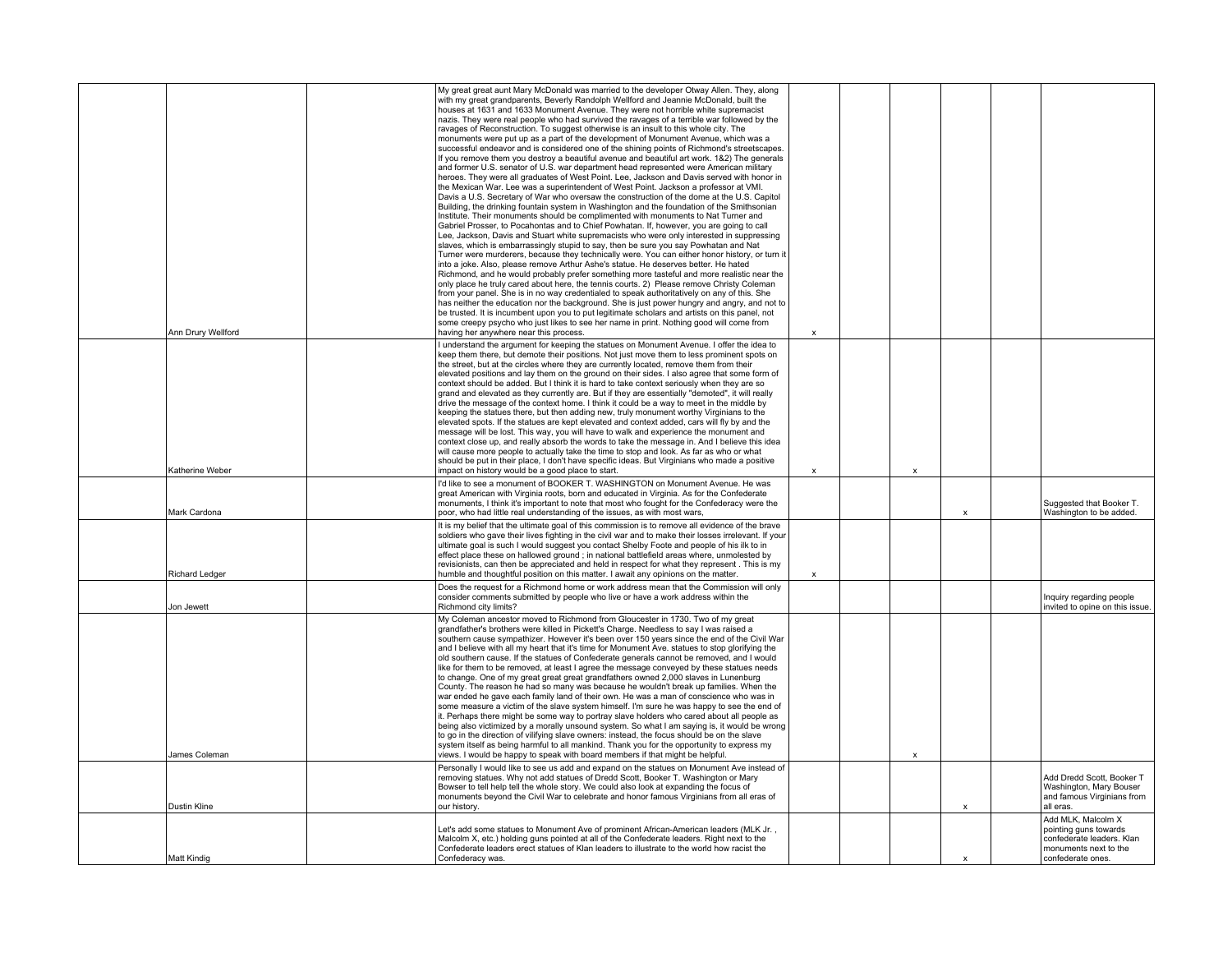| Steven P. Booth     | Move the Arthur Ashe monument to Byrd Park near the tennis courts and in a prominent<br>place where the Boulevard meets Blanton Ave. This is where it should always have been. Mr.<br>Ashe was certainly a world class athlete and citizen, but Monument Ave. is not the correct<br>context for this monument. 2) In place of his monument (and in exactly the same place on<br>Monument Ave.) there could be a an appropriately scaled monument to black federal troops<br>who fought around Richmond and were part of the occupying Federal forces. There should<br>be specific photographic evidence of such troops and their likenesses (in heroic scale, as with<br>the other monuments) could be reproduced exactly. To me, this would add the strong<br>"context" currently sought for Monument Ave. The free blacks and liberated/escaped slaves<br>who fought on the front lines (and died in substantial numbers) were courageous and deserve<br>this measure of respect and "context."                                                                                                                                                                                                                                                                                                                                                                                                                                                                                                                                                                                                                                                                                                                                                                                                                                                                                                                                     |              |                           |                           |              | $\mathsf{x}$ | Relocate Ash monument to<br>Boulevard and Blanton Ave.<br>In his spot put up black<br>federal troops who fought<br>around Richmond. |
|---------------------|---------------------------------------------------------------------------------------------------------------------------------------------------------------------------------------------------------------------------------------------------------------------------------------------------------------------------------------------------------------------------------------------------------------------------------------------------------------------------------------------------------------------------------------------------------------------------------------------------------------------------------------------------------------------------------------------------------------------------------------------------------------------------------------------------------------------------------------------------------------------------------------------------------------------------------------------------------------------------------------------------------------------------------------------------------------------------------------------------------------------------------------------------------------------------------------------------------------------------------------------------------------------------------------------------------------------------------------------------------------------------------------------------------------------------------------------------------------------------------------------------------------------------------------------------------------------------------------------------------------------------------------------------------------------------------------------------------------------------------------------------------------------------------------------------------------------------------------------------------------------------------------------------------------------------------------|--------------|---------------------------|---------------------------|--------------|--------------|-------------------------------------------------------------------------------------------------------------------------------------|
| Clemmie Gilpin      | I am a retired professor of African American Studies at Penn State University at Harrisburg<br>with an undergraduate degree in History from Virginia State University. I attended Hanover<br>County Public Schools. I have been a long time promoter of the Richmond area. A couple of<br>years ago I organized at bus trip for students from my university to tour historical sites relating<br>to the African American experience in Richmond. I have included a number of books focusing<br>on area history, especially covering the Civil War era, in a library. Last year I visited the<br>African American Civil War in Washington, DC. Near the museum stands an impressive<br>memorial to USCT. I would very much like to see a similar recognition in Richmond. On a<br>personal note, my 105 year old great aunt who is a long-term resident informed me that her<br>father served in the USCT during the Civil War.                                                                                                                                                                                                                                                                                                                                                                                                                                                                                                                                                                                                                                                                                                                                                                                                                                                                                                                                                                                                        |              |                           |                           | X            |              | Add USCT monuments                                                                                                                  |
| Robert Brown        | These statues don't represent what Richmond is. A better use of them would be to<br>recontextualize them by incorporating true heroes of Richmond: GWAR. I'd love to see<br>Oderus take on Stonewall Jackson.                                                                                                                                                                                                                                                                                                                                                                                                                                                                                                                                                                                                                                                                                                                                                                                                                                                                                                                                                                                                                                                                                                                                                                                                                                                                                                                                                                                                                                                                                                                                                                                                                                                                                                                         |              |                           |                           | $\mathsf{x}$ |              | Add GWAR lead singer<br>Oderus monument                                                                                             |
| Scott Murrah        | 1) tear them down and replace them with something memorializing the millions of lives lost<br>through the trans Atlantic slave trade and the civil war so that black children, adults, and<br>sensible people don't have to walk near these beacons of fear-mongering. 2) John Brown and<br>Harriet Tubman only after the current ones are torn down because, without that, it is still an<br>outright refusal to come to terms with America's past.                                                                                                                                                                                                                                                                                                                                                                                                                                                                                                                                                                                                                                                                                                                                                                                                                                                                                                                                                                                                                                                                                                                                                                                                                                                                                                                                                                                                                                                                                  |              | X                         |                           | X            |              | Add monuments of the lives<br>lost in the trans Atlantic<br>slave trade, John Brown and<br>Harriet Tubman                           |
| Robert Wood         | 1) These monuments were erected as a testament to white supremacy 2) More monuments<br>not erected to celebrate the subjugation of black Americans P.S. idk maybe just slap<br>"Honorary Americans" or "You Tried, Traitors" in big bronze letters on the front of all but<br>Ashe.                                                                                                                                                                                                                                                                                                                                                                                                                                                                                                                                                                                                                                                                                                                                                                                                                                                                                                                                                                                                                                                                                                                                                                                                                                                                                                                                                                                                                                                                                                                                                                                                                                                   |              | $\boldsymbol{\mathsf{x}}$ | $\boldsymbol{\mathsf{x}}$ |              |              | Add a plaque to all but Ash<br>saying, "Honorary<br>Americans" or "You Tried,<br>Traitors"                                          |
| Flora Joyner        | While much of the Monument Ave. developement was planned to honor the Confederate<br>Generals and their history, A. P. Hill statue was originally placed in a corn field. When friends<br>and family come to visit me in Hampton Roads, I always plan a trip to Richmond, so that they<br>can enjoy seeing beautiful works of art for free. My question for you, the commission<br>members is this: Do you intend to vilify these men, to focus strictly on the topic of slavery, or<br>will you remember Jackson's work to educate blacks, Lee's heroics in the Mexican War, or<br>Jefferson Davis's accomplishments in Congress?                                                                                                                                                                                                                                                                                                                                                                                                                                                                                                                                                                                                                                                                                                                                                                                                                                                                                                                                                                                                                                                                                                                                                                                                                                                                                                    |              |                           | $\mathbf x$               |              |              | Add beneficial context to<br>Jackson, Lee and Davis.                                                                                |
| Christy Lantz       | My overarching reaction to our monuments on Monument Ave. was actually felt while visiting<br>Rome. Enjoying the great history of that city included many monuments of not so pleasant<br>events in their history. My heart broke viewing the once dark dank corridors of the Colliseum<br>where innocent animals and Christians were led to their slaughter for the entertainment of the<br>Roman public. As horrific as the memory of this part of Rome's history what would have<br>happened if they had covered it up? Would that historical event have been forgotten? Only<br>accessible in books? Less poignant to me? Yes. Having the opportunity to see with my own<br>eyes burned the story in my mind to never be forgotten and to be a part of MY experience. I<br>don't believe anyone visiting our city sees our Monuments as a group of men WE in our<br>contemporary lives admire. I only wish there were more "monuments" that could support the<br>WHOLE story.                                                                                                                                                                                                                                                                                                                                                                                                                                                                                                                                                                                                                                                                                                                                                                                                                                                                                                                                                     |              |                           |                           | $\mathbf{x}$ |              | Add more monuments in<br>general to support the<br><b>WHOLE history</b>                                                             |
|                     | I live about 3 blocks from Monument Ave. and walk the Avenue almost every morning,<br>including by the Robert E. Lee statue. To me the Confederate monuments are a part of our<br>history, good or bad, and they should stay where they are within the context of the Fan. I<br>don't think they need signage near them, but a city brochure or website could provide a<br>contextual story for the monuments on Monument Ave. as well as for those in other city<br>locations. As a design history person, and one who had ancestors who fought in the<br>American Revolution, the Civil War, the War of 1812, and World War I & II, I feel STRONGLY<br>that we must preserve and protect our history for now and for those generations who follow. I<br>have lots of family in Louisiana, and what New Orleans did in taking down monuments is<br>totally wrong. From what I understand, no experts were called in to discuss all the various<br>aspects or alternatives, including options for diversity in monuments. As a retired VCU<br>Professor, it is also important that there is diversity on Monument Ave. so that our non-white<br>population sees those representations. Perhaps a monument to a famous VA slave, black<br>Civil Rights leader, black judge, a woman's rights advocate, or similar types of people could<br>be added to various places along Broad St., Jackson Ward, Shochoe Bottom, the Boulevard,<br>or near the Arthur Ashe monument. I don't feel that they all need to be clustered together, but<br>just that these kind of representations are included in prominent parts to the city. Richmond is<br>much more sophisticated in its understanding of diversity than New Orleans and the city<br>should NOT follow the its lead in removal or destruction. We as a city have the opportunity to<br>show other cities what we can do in explaining history, context, diversity, and appropriate |              |                           |                           |              |              | Have brochuers for context.<br>Add monuments of a famous                                                                            |
| <b>Buie Harwood</b> | representations. We are a state with important people, places, and history and we can serve<br>as a role model for the rest of the country if we do it right! Ed Ayers is a great addition to the<br>commission, and I am sure he will do a wonderful job addressing my points herein.                                                                                                                                                                                                                                                                                                                                                                                                                                                                                                                                                                                                                                                                                                                                                                                                                                                                                                                                                                                                                                                                                                                                                                                                                                                                                                                                                                                                                                                                                                                                                                                                                                                | $\mathbf{x}$ |                           | $\boldsymbol{\mathsf{x}}$ | $\mathbf{x}$ |              | VA slave, black civil rights<br>leaders, black judge, a<br>woman's rights advocate                                                  |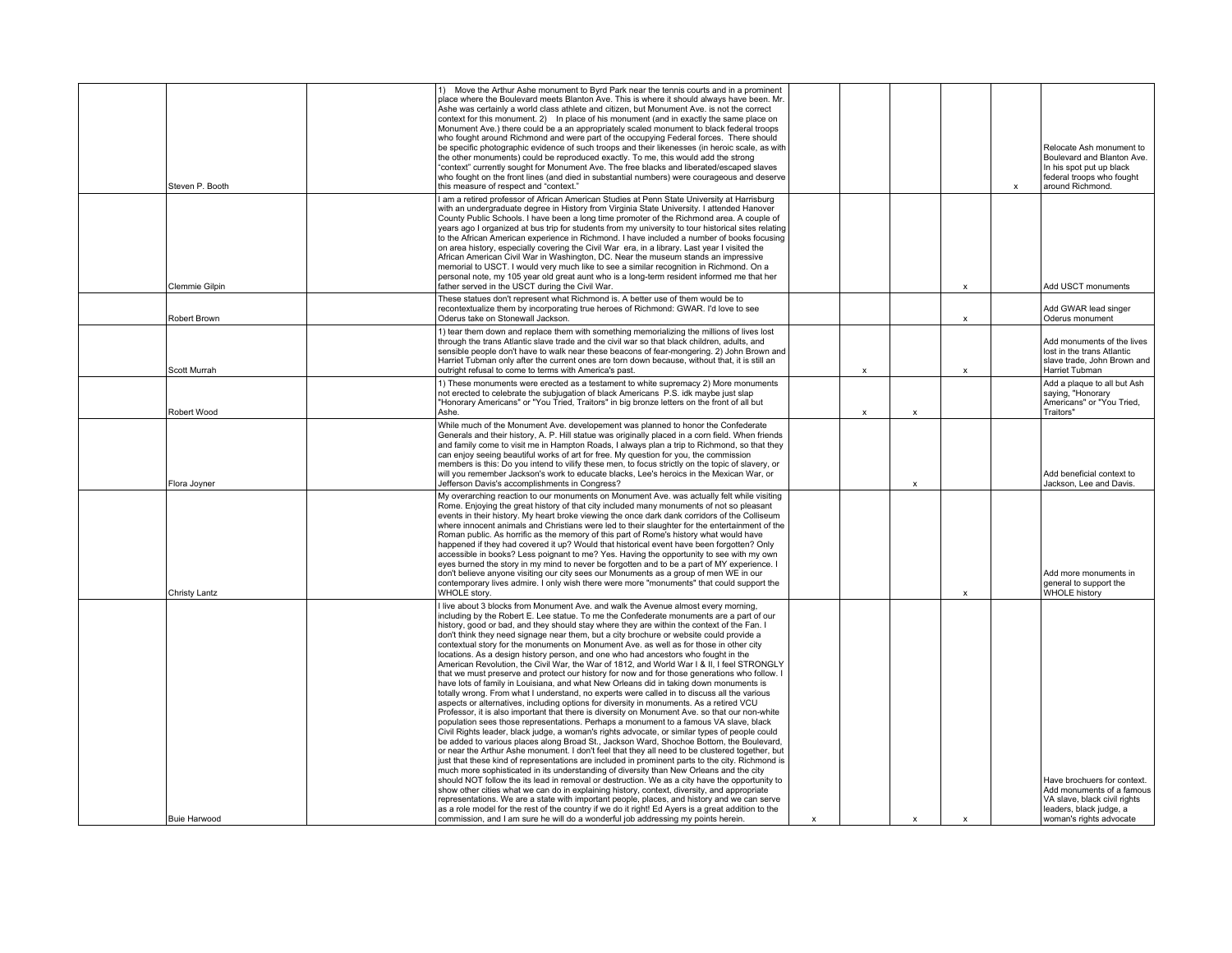| Linda Shelton           | First off, I think Mayor Stony hit all the right marks with his statement about the symbolism,<br>the truth of history, Richmond's history, our future and how we need to continue to educate<br>children and adults about our diverse population. The culture of our community and economic<br>welfare of Richmond is at stake. Pride in our city is important but not at the sacrifice of our<br>integrity for all citizens. How about creating a huge open book with a historic truth of<br>monument ave and a list of famous or infamous citizens of Richmond or Virginia of African<br>Americans, Asians, Spanish, & people's contributions that have made thiis city what it is<br>today and hopefully what it will be tomorrow, such as the Ucrops & Saurs. Maybe it could be<br>interactive (technology is a wonderful thing) that provides other locations within the city of<br>historic noteworthiness. I would love to see Governor Wilder honored in some manner on<br>Monument.                                                                                                                                                                                                    |   |                           |                           | Add an interactive technical<br>way to learn about more<br>famous people from<br>richmond. Including famous<br>and infamous citizens of<br>Richmond or virginia of<br>african americans, asians,<br>spanish, & peoples<br>contributions. |
|-------------------------|--------------------------------------------------------------------------------------------------------------------------------------------------------------------------------------------------------------------------------------------------------------------------------------------------------------------------------------------------------------------------------------------------------------------------------------------------------------------------------------------------------------------------------------------------------------------------------------------------------------------------------------------------------------------------------------------------------------------------------------------------------------------------------------------------------------------------------------------------------------------------------------------------------------------------------------------------------------------------------------------------------------------------------------------------------------------------------------------------------------------------------------------------------------------------------------------------|---|---------------------------|---------------------------|------------------------------------------------------------------------------------------------------------------------------------------------------------------------------------------------------------------------------------------|
| Helene Negler           | I support Mayor Stoney's initiative to increase the diversity of Monument Avenue and place<br>the monuments already there in historical context. In addition to the possible monuments<br>mentioned in his remarks, I would suggest examination of additional monuments without<br>political connotation - perhaps a monument to a leading doctor at MCV, famous artist, and/or<br>other Virginia leaders who contributed to the vibrant life of our city. I would like Monument<br>Avenue to celebrate the great diversity of contribution and talent that formed our community,<br>and that we enjoy today.                                                                                                                                                                                                                                                                                                                                                                                                                                                                                                                                                                                    |   | $\boldsymbol{\mathsf{x}}$ | $\boldsymbol{\mathsf{x}}$ | Add a monument to leading<br>doctor at MCV, famous<br>artist, and or other Virginian<br>leaders.                                                                                                                                         |
| Jefferson Harris        | I believe that the Jackson Ward and Carver communities deserve more respect and credit for<br>the economic, social and cultural advancements that have been granted to the Richmond<br>City. With the Eggleston Plaza Apartments now in place of the former Eggleston Hotel, (a<br>popular spot for Black travelers to the city), I feel that a monument in dedication of<br>Richmond's hospitality and creative culture should be put in place, for future generations to<br>understand how vibrant of a community these historic neighborhoods used to be.                                                                                                                                                                                                                                                                                                                                                                                                                                                                                                                                                                                                                                     |   | $\boldsymbol{\mathsf{x}}$ |                           | Add monument in dedication<br>of Richmond's hospitality<br>and creative culture.                                                                                                                                                         |
| Robert Nelson           | In my opinion, the memorial to Davis is singularly and particularly objectionable. I can't see<br>how any signage is adequate to balance the impressive monumentality of the Davis site.<br>What chance does the Richmond community have to achieve racial equity and justic when<br>we continue to memorialize the leader of a state created to perpetuate and aggressively<br>expand a regime of slavery. I would urge the committee to recommend removing the Davis<br>statue and moving it to a museum like the Civil War Center. That rather than a Monument<br>Avenue seems a far more appropriate site to contextualize both Davis and the Lost Cause.                                                                                                                                                                                                                                                                                                                                                                                                                                                                                                                                    | x |                           |                           | Remove the Davis Statue                                                                                                                                                                                                                  |
| <b>Anthony Bessette</b> | Monuments only tell the viewer one thing: At the time, and in the place they were erected,<br>enough people admired the man or woman depicted. As long as we insist on seeing a<br>monument's continued existence as the city's continued approval, episodes like this are<br>bound to repeat. For the same reason, we have to be careful that our efforts to contextualize<br>don't one day seem just as misquided as the original monument building spree. If more<br>context is needed than the simple "date of erection" on each monument - which tells a lot -<br>then consider a simple plaque, either per statue or one for all of Monument Avenue, that tells<br>the story of how the monuments came to be there. Trying to tell the whole story of the Civil<br>War in monuments was shortsighted then, and it's shortsighted now. The history of the Cult of<br>the Lost Cause itself, and of that period when all those monuments were put up, is a big<br>enough task, and just as worth remembering.                                                                                                                                                                                |   | $\boldsymbol{\mathsf{x}}$ |                           |                                                                                                                                                                                                                                          |
| <b>Bill Chapman</b>     | Monument Avenue should become a mile-long conversation about history, race, legacy, and<br>public memory. At a minimum, outdoor signage and kiosks should tell the story of the time,<br>and the people who erected these monuments and ask challenging questions, such as:<br>Should we judge people based on the standards of their time or ours? A bigger vision would<br>be for an underground interpretive museum in the median. For a real statement, plant Kudzu<br>around the Lee Monument and let nature take its course. I believe that adding other<br>monuments will confuse the issueit's either an avenue of heroes or not. It can't be both.<br>Finally, if other monuments are added (and I don't believe they should be), they must be up to<br>snuff artistically. Arthur Ashe deserves so much better than what he got                                                                                                                                                                                                                                                                                                                                                        |   |                           |                           |                                                                                                                                                                                                                                          |
| Jerry Veneziano         | Please consider a new monument, one long overdue, to one of Richmond's lesser known<br>heroes. Mr. Gilbert Hunt. Mr. Hunt was born a slave in 1780, trained as a blacksmith. He is<br>credited with helping to save several lives during the great theater fire of 1811. More<br>information can be found here: http://www.richmond.com/special-section/black-<br>history/article 86021295-                                                                                                                                                                                                                                                                                                                                                                                                                                                                                                                                                                                                                                                                                                                                                                                                      |   |                           | X                         | Suggested that a new<br>monument dedicateed to a<br>"lesser known" hero, Gilbert<br>Hunt. Hunt save several<br>lives during the 1811<br>Richmond Theatre fire.                                                                           |
| <b>Elly Lewis</b>       | I wonder why a staff member from the Museum of the Confederacy is not included in the list.<br>It seems to me that the information found in the archives and the library of the MOC would be<br>helpful to gaining a better understanding of motives for building the statues in the first place.<br>Or why isn't there a staff member from the Virginia Historical Society included? I think you are<br>leaving untapped important sources of information.                                                                                                                                                                                                                                                                                                                                                                                                                                                                                                                                                                                                                                                                                                                                      |   |                           |                           | No stated position on the<br>statues.                                                                                                                                                                                                    |
| Beverley Woodson        | I am in favor of putting explanations at each of the Monuments. I would like the Commission<br>to put all of the reasons for the Civil War at these statues. Yes slavery was one of the<br>reasons, but history has been distorted to make it the only reason. Anyone who has a<br>background in history, will tell you there were five reasons for the war: slavery, economy,<br>Federal versus State rights, Abraham Lincoln becoming president and the Battle of Fort<br>Sumter. We must acknowledge that slavery was a dark time in our history, but we must also<br>make sure that the full story is told. Please do not make the explanations at the monuments<br>the full story of the South leaving the Union. As person of mixed race, both sides of my story<br>should be told. My white ancestors had a farm in South Richmond and the slaves on their<br>farm became sharecroppers in the 1840's before the Civil War began. There are many stories<br>of this in VA, my family and the other Woodson's on their farm fought in the War because of<br>the economy and taxation not because of slavery. All stories should be told. This also will<br>stop some of the racial divide. |   | $\boldsymbol{\mathsf{x}}$ |                           |                                                                                                                                                                                                                                          |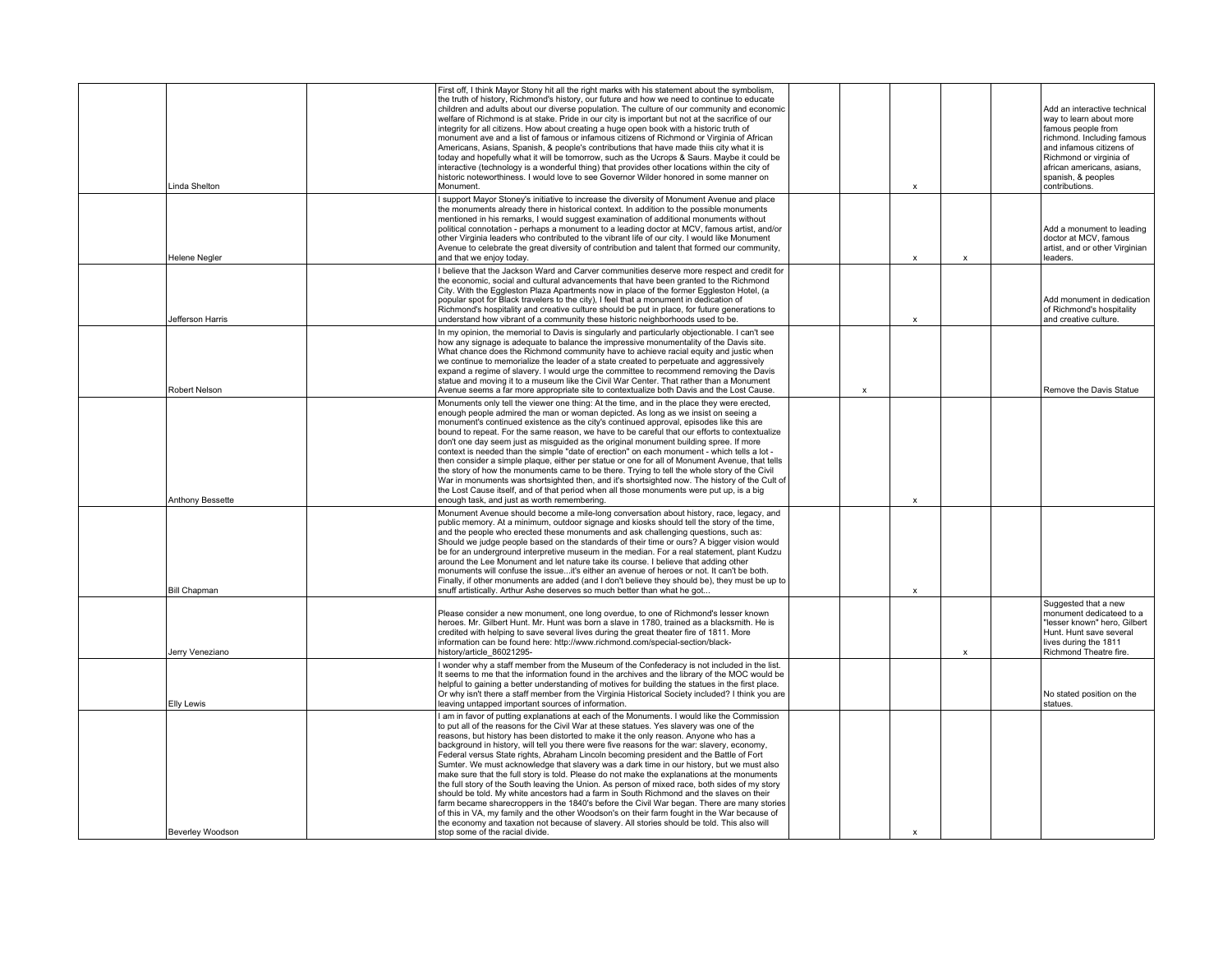| Alex Davis             | Richmond should think of the revitalization of Monument Avenue as an opportunity to<br>enhance the city's collective memory AND represent it self nationally as a center for art. I<br>propose inviting Kehinde Wiley back to Richmond, and commissioning him to produce a large<br>scale bronze sculpture for Monument Avenue, not unlike the work on display at his 2016<br>VMFA show. Surely, the success of that show proves there is a large, receptive audience in<br>Richmond to work that challenges historical narrative and uses his art "to remedy the<br>historical invisibility of black men and women." https://ideastations.<br>org/sites/default/files/storage/secondary-images/e201606 ds 0116.jpg                                                                                                                                                                                                                                                                                                                                                                                                                                                                                                                                                                                                                                                                                                                                                             |              |              | $\boldsymbol{\mathsf{x}}$ |              | Suggested that the city<br>should invite Kehinde Wilev<br>back to Richmond, and<br>commissiom him to produce<br>a large scale bronze<br>sculpture for Monument<br>Avenue.    |
|------------------------|---------------------------------------------------------------------------------------------------------------------------------------------------------------------------------------------------------------------------------------------------------------------------------------------------------------------------------------------------------------------------------------------------------------------------------------------------------------------------------------------------------------------------------------------------------------------------------------------------------------------------------------------------------------------------------------------------------------------------------------------------------------------------------------------------------------------------------------------------------------------------------------------------------------------------------------------------------------------------------------------------------------------------------------------------------------------------------------------------------------------------------------------------------------------------------------------------------------------------------------------------------------------------------------------------------------------------------------------------------------------------------------------------------------------------------------------------------------------------------|--------------|--------------|---------------------------|--------------|------------------------------------------------------------------------------------------------------------------------------------------------------------------------------|
| <b>Bob Swisher</b>     | The Confederate statues on Monument Avenue are important cultural artifacts and works of<br>art so it's good that the plan is to keep them. (It would be a crime to remove them.) If there<br>are to be explanatory plaques in front of the statues on each plaque mention the Lost Cause<br>and that it was a nostalgia for the Confederacy. Do not use inflammatory statements about<br>"white supremacy," "racism," "oppression," etc. Such provocative language would only invite<br>vandalism. The addition of a new monument, with an African-American theme, might be<br>appropriate. The public sculpture erected in Richmond in modern times is all second-rate.<br>from an artistic standpoint. (This includes the Ashe monument, though the subject is worthy.)<br>So, rather than a string of mediocre new statues on Monument Avenue what about one really<br>outstanding new piece of sculpture? The U.S. Colored Troops would an excellent subject.<br>Conduct a national fund-raising campaign to attract the best possible sculptor. Hold an<br>international competition for the best design. I am writing to you as a private citizen but my<br>job is tour quide at the Virginia Capitol. We get visitors from all over the world. Many of them<br>come for the Civil War history. I can tell you from experience that Monument Avenue with its<br>Confederate statues is one of the top attractions for both foreign and American visitors to<br>Richmond. | $\mathsf{x}$ | $\mathsf{x}$ | $\boldsymbol{\mathsf{x}}$ |              | Suggests not to use<br>inflamatory language on<br>contextual panels (to avoid<br>vandalism). Suggests adding<br>African American<br>monument, such as to<br>USCTs.           |
| Elizabeth Reilly-Brown | I am not sure how to add context that clearly shows how the sculptures are bi-products of the<br>Jim Crow era and the oppression of African Americans. But, I would love to see sculptures<br>added to Monument Avenue that celebrate and glorify black culture. The beautiful artwork of<br>Kehinde Wiley comes to mind. Lets create larger than life artworks that show the beauty of<br>African American culture and celebrate that diversity. The other, sad, old monuments will pale<br>in comparison.                                                                                                                                                                                                                                                                                                                                                                                                                                                                                                                                                                                                                                                                                                                                                                                                                                                                                                                                                                     |              |              | $\boldsymbol{\mathsf{x}}$ |              | Suggested that they would<br>love to see sculptures added<br>to Monument Ave that<br>"celebrate and glorify black<br>culture."Also suggests the<br>artwork of Kehinde Wilev. |
| Laura Lattimer         | To help contextualize the statues, I wonder about moving them to Hollywood Cemetery or<br>somewhere similar and putting up new statues of on Monument Avenue itself. In terms of<br>events or people to add to Monument Avenue, Douglas Wilder or Tim Kaine would be fitting. I<br>would also love to see artists (not just elected officials or activists) be considered for this list.<br>$A$ group of people in the abstract, rather than just one person, would also be welcome.                                                                                                                                                                                                                                                                                                                                                                                                                                                                                                                                                                                                                                                                                                                                                                                                                                                                                                                                                                                            |              |              |                           | $\mathsf{x}$ |                                                                                                                                                                              |
| William Woiohn         | 1) Add historical markers with an academic explanation of the background of their installment.<br>Have Civil Rights statues "Facing Off" with the Jefferson Davis monument, which is the only<br>non-military figure on monument from the civil war era. 2) The Lovings would be a very<br>appropriate statue.                                                                                                                                                                                                                                                                                                                                                                                                                                                                                                                                                                                                                                                                                                                                                                                                                                                                                                                                                                                                                                                                                                                                                                  |              | $\mathbf{x}$ |                           |              |                                                                                                                                                                              |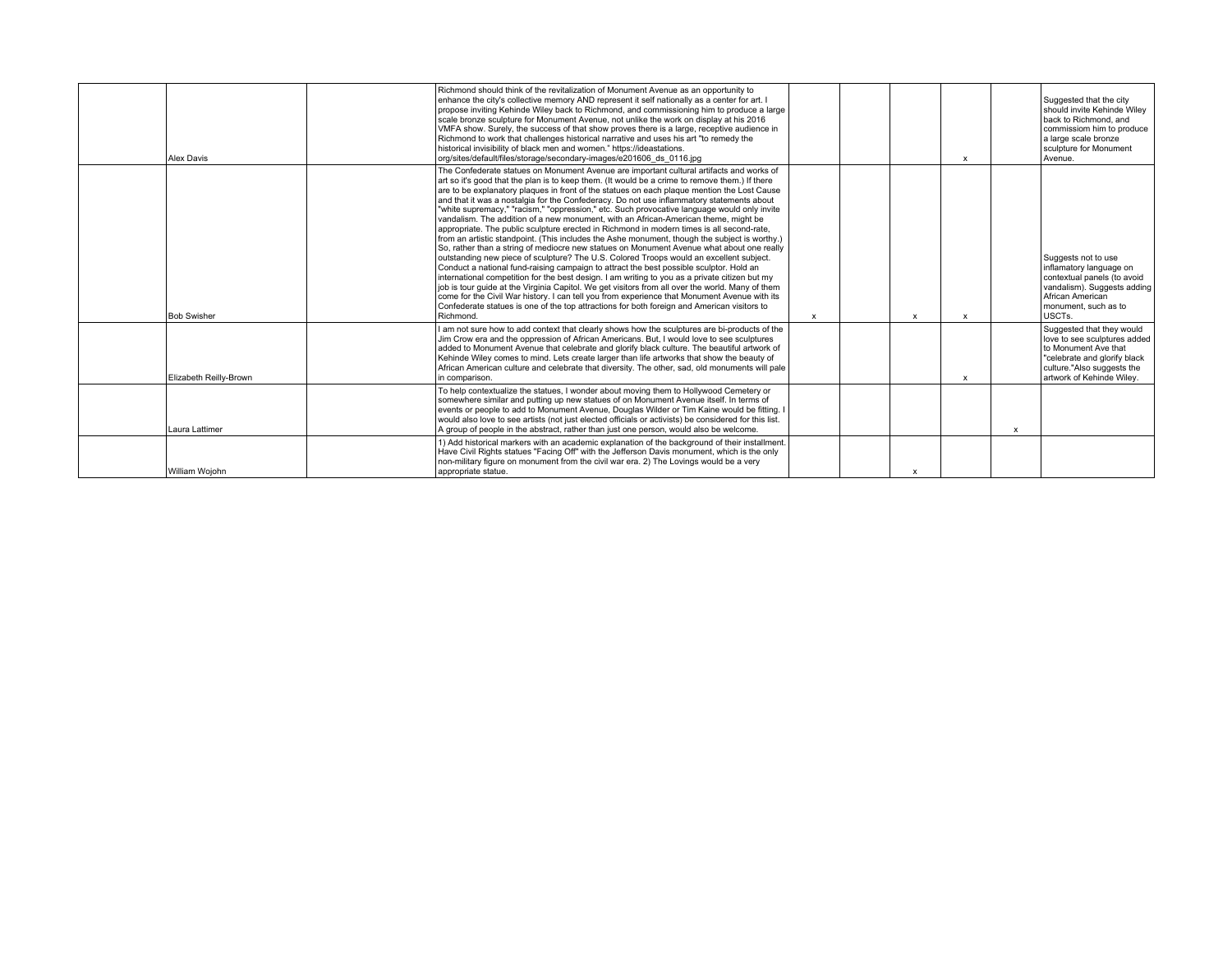| Barbara Glakas              | Dear Mayor Stoney, I live in Herndon, Virginia. I have read it in the news how you have<br>elected to keep the Confederate statues along Monument Drive and how you have appointed<br>a commission to study the accurate history about these figures with the aim of correcting any<br>false narratives. I have visited Richmond many times and I have always thought that it would<br>be nice if Monument Drive reflected both sides of the Civil War. Although Virginians like<br>Robert E. Lee and J.E.B. Stuart may have found it a difficult decision to abandon the U.S.<br>Army in order to serve their state, there were also many other Virginia service members who<br>chose to abandon their state in order to serve their country. Certainly this story could also be<br>told, as well as - and most importantly - the hardship of Virginia slaves. The below website<br>says that "40% of Virginia's officers in the United States military when the war started stayed<br>and fought for the Union." If you scroll down part of the way of this website you will see a list<br>of some notable Union Civil War leaders from Virginia https://en.wikipedia.<br>org/wiki/Virginia in the American Civil War#Virginians in the Civil War Although this<br>would be a more expensive endeavor, I hope your commission can look into the possibility of<br>erecting some other statues along Monument Drive that honor Union Virginians. Hopefully<br>such projects could be funded from a variety of sources - e.g., a combination of private<br>donations, and public grants, supported by a variety of non-profits. Below is a short list of<br>some worthy (mostly Virginian) people who served the Union during the Civil War. Sincerely,<br>Barbara Glakas Herndon, VA > Gen. Alexander Brydie Dyer - Born in Richmond, VA.<br>Attended West Point. Was an ordinance officer. Commander of Federal Armory in Springfield<br>Massachusetts at the beginning of the Civil War. Later was the Chief of Ordinance at<br>Washington D.C. Buried in Arlington National Cemetery. >Sgt. William H. Carney - An African<br>American born as a slave in Norfolk, VA. He ultimately escaped slavery and joined the 54th<br>Massachusetts Volunteer Infantry. He was awarded the Medal of Honor for his actions<br>involving the attack on Fort Wagner in South Carolina. >Elizabeth Van Lew - Born In<br>Richmond, VA. During the Civil War she worked in Libby Prison, caring for wounded soldiers.<br>She aided prisoners in escape attempts and passed them information about safe houses,<br>sometimes hiding escapees in her out house. She operated a spy ring called the "Richmond"<br>Underground," helping the Union. >Gen. Winfield Scott - Born in Dinwiddie County, VA,<br>Famous Virginia Army General who had 53-year career, starting with service in War of 1812<br>and served briefly in Civil War. He served on active duty as a General longer than any other<br>person in American history. He asked Robert E. Lee to serve as the Union Commander at the<br>beginning of the Civil War. >Adm. David Farragut - Born in Tennessee but lived in Norfolk,<br>Virginia, for a while. His wife was a Virginian. An Admiral, probably the most famous Navy<br>man of his time, of "Damn the torpedoes full speed ahead" fame. An illustrious career. About<br>the Civil War he thought succession was treasonous. >Gov. Francis Harrison Pierpoint -<br>Born in Morgantown (then part of Virginia). Governor of the Union-controlled part of Virginia<br>during the Civil War. Gen. Philip St. George Cooke - Born in Leesburg, VA. Was a career<br>Army cavalry officer for 50 years. Considered the "Father of the U.S. Cavalry." Was also the<br>father-in-law of J.E.B. Stuart. >General William Hays - Born in Richmond, VA. Career Army<br>man who graduated from West Point. In the Civil War he participated in the Battle of<br>Antietam. He was wounded and captured and spent some time as a prisoner at<br>Chancellorsville. He was later exchanged and sent to Ft. Monroe, rejoined his unit and<br>participated in Gettysburg. |   |              | $\mathsf{x}$              |                           | Suggests Virginians who<br>fought for the US during the<br>Civil War, Includes a<br>detailed list of Virginians in<br>the Union from Wikipedia as<br>possible suggestions. |
|-----------------------------|------------------------------------------------------------------------------------------------------------------------------------------------------------------------------------------------------------------------------------------------------------------------------------------------------------------------------------------------------------------------------------------------------------------------------------------------------------------------------------------------------------------------------------------------------------------------------------------------------------------------------------------------------------------------------------------------------------------------------------------------------------------------------------------------------------------------------------------------------------------------------------------------------------------------------------------------------------------------------------------------------------------------------------------------------------------------------------------------------------------------------------------------------------------------------------------------------------------------------------------------------------------------------------------------------------------------------------------------------------------------------------------------------------------------------------------------------------------------------------------------------------------------------------------------------------------------------------------------------------------------------------------------------------------------------------------------------------------------------------------------------------------------------------------------------------------------------------------------------------------------------------------------------------------------------------------------------------------------------------------------------------------------------------------------------------------------------------------------------------------------------------------------------------------------------------------------------------------------------------------------------------------------------------------------------------------------------------------------------------------------------------------------------------------------------------------------------------------------------------------------------------------------------------------------------------------------------------------------------------------------------------------------------------------------------------------------------------------------------------------------------------------------------------------------------------------------------------------------------------------------------------------------------------------------------------------------------------------------------------------------------------------------------------------------------------------------------------------------------------------------------------------------------------------------------------------------------------------------------------------------------------------------------------------------------------------------------------------------------------------------------------------------------------------------------------------------------------------------------------------------------------------------------------------------------------------------------------------------------------------------------------------------------------------------------------------------------------------------------------------------------------------------------------------------------------------------------------------------------------------------------------------------------------------------------------------------------------------------------------------------------------------------------------------------------------------------------------------------------------------------------------------------------------------|---|--------------|---------------------------|---------------------------|----------------------------------------------------------------------------------------------------------------------------------------------------------------------------|
| <b>Tricia Stauffer</b>      | I do support the removal and replacement of the confederate monuments on Monument Ave.<br>However, if they are not removed, other monuments I'd like to see added include:<br>Pocahontas, Thomas Jefferson, Patrick Henry, Edgar Allan Poe, Meriwether Lewis & William<br>Clark, and/or the many other American presidents.                                                                                                                                                                                                                                                                                                                                                                                                                                                                                                                                                                                                                                                                                                                                                                                                                                                                                                                                                                                                                                                                                                                                                                                                                                                                                                                                                                                                                                                                                                                                                                                                                                                                                                                                                                                                                                                                                                                                                                                                                                                                                                                                                                                                                                                                                                                                                                                                                                                                                                                                                                                                                                                                                                                                                                                                                                                                                                                                                                                                                                                                                                                                                                                                                                                                                                                                                                                                                                                                                                                                                                                                                                                                                                                                                                                                                                      | x |              | $\boldsymbol{\mathsf{x}}$ |                           |                                                                                                                                                                            |
| Mary Katherine Gomez Nelson | I would like to see statues added to the western end of Monument Ave. I further believe they<br>should be representative of Richmond's history post-civil war. Maggie Walker could be the<br>next to follow Arthur Ashe and perhaps Ellen Glasgow. I do not think removing statues from<br>our history is the right thing. History, whether it depicts pride or shame, should be related<br>truthfully for future generations to understand and learn from the success and not be destined<br>to repeat the wrongs. Thank you for examining this issue and for considering all ideas.<br>Collaboration and communication are the keys to determining the path forward.                                                                                                                                                                                                                                                                                                                                                                                                                                                                                                                                                                                                                                                                                                                                                                                                                                                                                                                                                                                                                                                                                                                                                                                                                                                                                                                                                                                                                                                                                                                                                                                                                                                                                                                                                                                                                                                                                                                                                                                                                                                                                                                                                                                                                                                                                                                                                                                                                                                                                                                                                                                                                                                                                                                                                                                                                                                                                                                                                                                                                                                                                                                                                                                                                                                                                                                                                                                                                                                                                           |   |              | X                         | $\boldsymbol{\mathsf{x}}$ |                                                                                                                                                                            |
| Jon Moore                   | Oliver Hill and L. Douglas Wilder are the two most prominent figures I think that should be<br>added to the monuments on that street. Possibly even one of Gabriel, the executed slave. Or<br>one of the Native American chief Black Hawk who was interned here as punishment after the<br>BlackHawk War in the 1830s. Or of Chief Powhatan or Pocahontas, the two most well known<br>of the early Virginia natives. William Byrd II would also be deserving as the founder of<br>Richmond. I look forward to the process. Thank you.                                                                                                                                                                                                                                                                                                                                                                                                                                                                                                                                                                                                                                                                                                                                                                                                                                                                                                                                                                                                                                                                                                                                                                                                                                                                                                                                                                                                                                                                                                                                                                                                                                                                                                                                                                                                                                                                                                                                                                                                                                                                                                                                                                                                                                                                                                                                                                                                                                                                                                                                                                                                                                                                                                                                                                                                                                                                                                                                                                                                                                                                                                                                                                                                                                                                                                                                                                                                                                                                                                                                                                                                                            |   |              | $\boldsymbol{\mathsf{x}}$ |                           |                                                                                                                                                                            |
| Lillian Dunn                | Thanks for tackling this in such a thoughtful and inclusive way, thanks for providing a simple<br>tool for we the people to share our opinions, and thank you for taking the time to read through<br>all of these! 1.) Context. I only recently learned that the statues on Monument Avenue were<br>erected as a sort of Jim Crow era Berlin Wall/propaganda technique - this single fact really<br>smacked it into me how horrible their symbolism is. It also made me realize how sad it is that<br>they aren't presented in this context more often. If any of the Confederate figures remain, I<br>feel that the Jim Crow context should be presented very prominently. 2.) Persons - As a<br>native who adores this city and often stumbles across fascinating stories from our intricate<br>history, I think it would be nice if the new statues focused on celebrating Richmonders. I also<br>feel an effort should be made to include some women on the Avenue. I once read that out of<br>thousands of monuments to historical figures in the U.S., something like only 7% depict<br>female figures. Elizabeth Van Lew would be a great candidate. Her story is so fascinating and<br>relatively unknown.                                                                                                                                                                                                                                                                                                                                                                                                                                                                                                                                                                                                                                                                                                                                                                                                                                                                                                                                                                                                                                                                                                                                                                                                                                                                                                                                                                                                                                                                                                                                                                                                                                                                                                                                                                                                                                                                                                                                                                                                                                                                                                                                                                                                                                                                                                                                                                                                                                                                                                                                                                                                                                                                                                                                                                                                                                                                                                                                               |   | $\mathbf{x}$ | $\mathbf{x}$              |                           |                                                                                                                                                                            |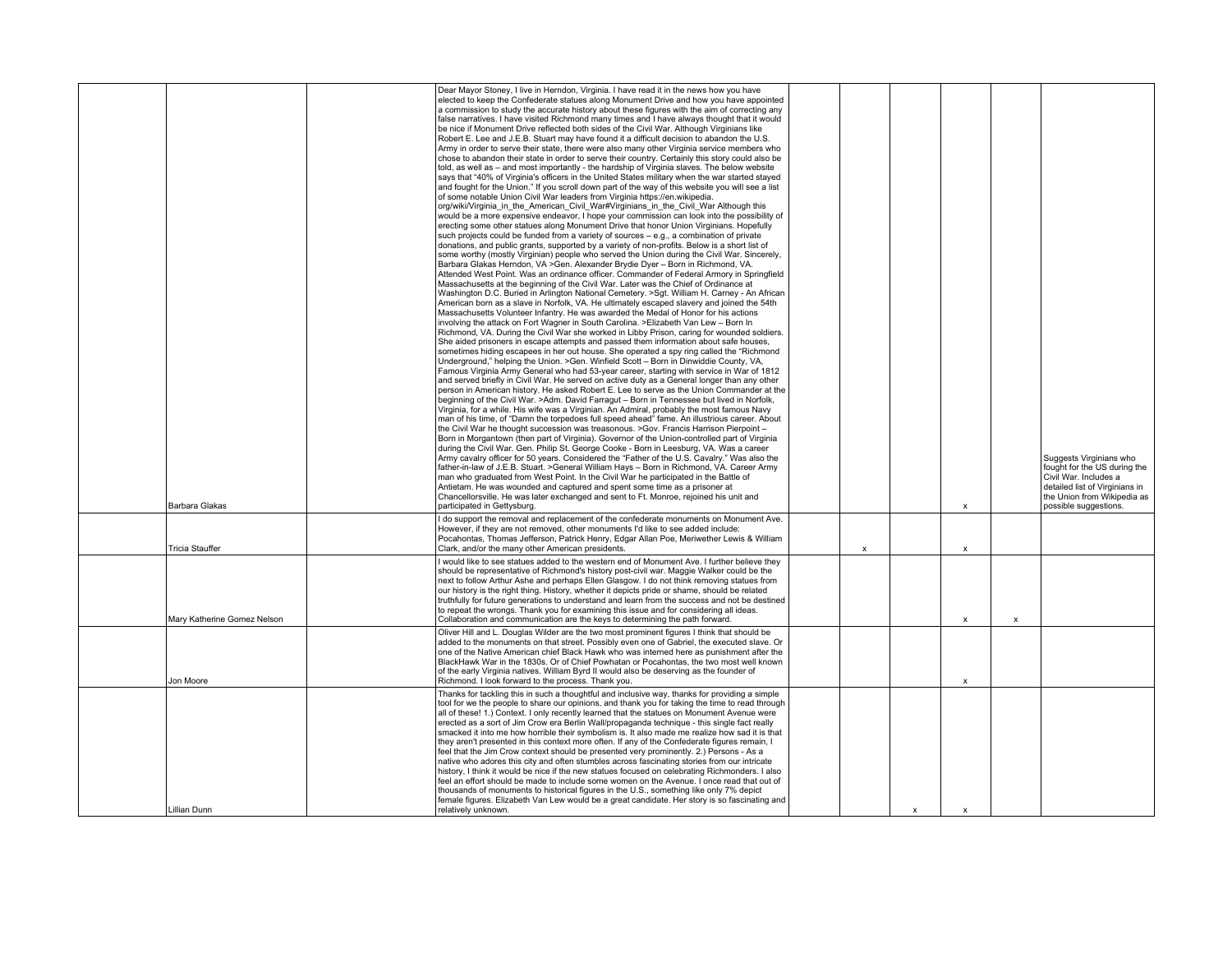|                   |                         | As a southern-born man raised by northerners, I have no sympathy for current confederate<br>sympathizers, and hold more to the position that the generals and leaders of the Confederacy<br>were traitors that should have been treated as such. While I hold that view personally, I<br>strongly disagree with any notion that bringing the statues down will somehow help cure the<br>pains of our history. Thank you to Mayor Stoney and his team for not offering that option.<br>Whitewashing and ignoring our history will go nowhere toward the healing we still need. Stay                                                                                                                                                                                                                                                                                                                                                                                                                                                                                                                                                                                                                                                                                                                                                                                                                                                                                                                                                                                                                                                                                                                                                                                                                                                                                                                                                                                                                                                                                                                                                                |                                                                                                                  |
|-------------------|-------------------------|---------------------------------------------------------------------------------------------------------------------------------------------------------------------------------------------------------------------------------------------------------------------------------------------------------------------------------------------------------------------------------------------------------------------------------------------------------------------------------------------------------------------------------------------------------------------------------------------------------------------------------------------------------------------------------------------------------------------------------------------------------------------------------------------------------------------------------------------------------------------------------------------------------------------------------------------------------------------------------------------------------------------------------------------------------------------------------------------------------------------------------------------------------------------------------------------------------------------------------------------------------------------------------------------------------------------------------------------------------------------------------------------------------------------------------------------------------------------------------------------------------------------------------------------------------------------------------------------------------------------------------------------------------------------------------------------------------------------------------------------------------------------------------------------------------------------------------------------------------------------------------------------------------------------------------------------------------------------------------------------------------------------------------------------------------------------------------------------------------------------------------------------------|------------------------------------------------------------------------------------------------------------------|
|                   | <b>William Phillips</b> | strong in this.<br>x<br>I wonder if there might be a way to develop and approach that is both physical and digital. To<br>provide context, you could pull primary source historical documents and bring them to life<br>through quotes and photos. It might be nice to have a digital component that would be                                                                                                                                                                                                                                                                                                                                                                                                                                                                                                                                                                                                                                                                                                                                                                                                                                                                                                                                                                                                                                                                                                                                                                                                                                                                                                                                                                                                                                                                                                                                                                                                                                                                                                                                                                                                                                     |                                                                                                                  |
|                   |                         | accessible via mobile device. I also wonder whether there might be a forum that enables<br>people to have discussions about the meaning of the monuments themselves? I realize a<br>forum like that may need some ground rules (and perhaps some moderation?), but something<br>worth considering. There's an interesting Reddit page called "Change My View" where they                                                                                                                                                                                                                                                                                                                                                                                                                                                                                                                                                                                                                                                                                                                                                                                                                                                                                                                                                                                                                                                                                                                                                                                                                                                                                                                                                                                                                                                                                                                                                                                                                                                                                                                                                                          |                                                                                                                  |
| <b>Blaine Lay</b> |                         | establish ground rules for conversation. Some inspiration worth taking a look at. https://www.<br>reddit.com/r/changemyview/<br>X                                                                                                                                                                                                                                                                                                                                                                                                                                                                                                                                                                                                                                                                                                                                                                                                                                                                                                                                                                                                                                                                                                                                                                                                                                                                                                                                                                                                                                                                                                                                                                                                                                                                                                                                                                                                                                                                                                                                                                                                                 |                                                                                                                  |
|                   |                         |                                                                                                                                                                                                                                                                                                                                                                                                                                                                                                                                                                                                                                                                                                                                                                                                                                                                                                                                                                                                                                                                                                                                                                                                                                                                                                                                                                                                                                                                                                                                                                                                                                                                                                                                                                                                                                                                                                                                                                                                                                                                                                                                                   | Suggested that statues on<br>Monument Ave should be<br>more inclusive and that there<br>should be a monument for |
| D Foust           |                         | Suggestions for inclusion: Elizabeth Van Lew<br>X                                                                                                                                                                                                                                                                                                                                                                                                                                                                                                                                                                                                                                                                                                                                                                                                                                                                                                                                                                                                                                                                                                                                                                                                                                                                                                                                                                                                                                                                                                                                                                                                                                                                                                                                                                                                                                                                                                                                                                                                                                                                                                 | Elizabeth Van Lew.                                                                                               |
|                   |                         | I would love to see additional art pieces/monuments that sort of surround the existing ones. I<br>don't know what this would look like, but I'm thinking you could definitely do something bold<br>AROUND each one that makes people pause and realize we don't intend to deify these<br>people. Maybe cultivating greenery on or around parts of a monument? I'm sure actual artists<br>can come up with something great (and this has the added benefit of supporting local artists                                                                                                                                                                                                                                                                                                                                                                                                                                                                                                                                                                                                                                                                                                                                                                                                                                                                                                                                                                                                                                                                                                                                                                                                                                                                                                                                                                                                                                                                                                                                                                                                                                                             |                                                                                                                  |
|                   | Samantha Guss           | and signaling our status as an art-supporting city).<br>X                                                                                                                                                                                                                                                                                                                                                                                                                                                                                                                                                                                                                                                                                                                                                                                                                                                                                                                                                                                                                                                                                                                                                                                                                                                                                                                                                                                                                                                                                                                                                                                                                                                                                                                                                                                                                                                                                                                                                                                                                                                                                         |                                                                                                                  |
|                   |                         | I have actually been thinking on this issue for some time and had an idea regarding the<br>statues. Putting historical markers or signs giving additional history to the monuments would<br>only have impact on those who walk up to the statues to read the additional signs. Have you<br>ever tried to walk up to the base of the statues? Super dangerous! So - my thought was that<br>the impact should be visible to everyone - pedestrians and drivers - as they pass by. I love<br>the statues - not because of who they represent - but because they are beautifully crafted<br>pieces of art. Bronzes of that quality are almost impossible to find in modern sculpture today.<br>However, the bases are mostly bare, save for engravings or mounted dedications. Why not<br>use all that negative space for a positive message? A ring of bronze cut-outs can be installed                                                                                                                                                                                                                                                                                                                                                                                                                                                                                                                                                                                                                                                                                                                                                                                                                                                                                                                                                                                                                                                                                                                                                                                                                                                              |                                                                                                                  |
|                   | Nancy Waldman           | to ring the bases of these statues to give context to the whole. Using the bases of the statues<br>to illustrate the historical foundation of what those statues represented is one direction.<br>Another would be to use the bases to illustrate not only the history of slavery in Richmond.<br>but the future of the city that has chosen to embrace and not hide from that history. Metal cut<br>outs ringing the bases (as mentioned before) - or light installations that cast images onto the<br>bases, or a combination of both? Anyway - that's the idea: use the marble bases as the<br>canvas on which to place new art that gives historical and civic context to these monuments.<br>Make it visible to all who pass by, and not just those close enough to read a printed sign.<br>Make it bold. Make it powerful. Make it start conversations that have been avoided for too<br>long. For every white man immortalized on Monument Avenue, show us men and women of<br>color who also gave to this city, and to this country, a sense of pride in not just who we think<br>we are, but who we hope we can become. I love Richmond. I know we can do better by the<br>history of this place. Instead of knocking those old heroes off their pedestals, let the pedestals<br>ring with the history of its people - as a city, and as a nation.<br>x                                                                                                                                                                                                                                                                                                                                                                                                                                                                                                                                                                                                                                                                                                                                                                                  |                                                                                                                  |
|                   |                         | 1. I think moving them is a way to pat ourselves on the backs with our virtuousness, I may<br>have made up the word, without dealing with the actual problems caused by Jim Crow. Let's<br>actually spend money and work on dealing with the real aftermath of segregation and then we<br>can make a better decision about the statues. In fact, I don't think there's a better place in<br>Richmond to actually talk about Jim Crow, and if they are torn down then we're losing an<br>opportunity to actually face that history rather than white wash it. I do feel that to use them as<br>the story of Jim Crow in Richmond is important and to move them "into the shadows" of a<br>museum or out of the way park would also be a kind of white washing. Let's add signage to<br>put things into the perspective of oppression, and not civil war history- since that's not what<br>these are- and then make way in the medians for different art in Richmond, inclusive art. Let's<br>change the story of Monument Avenue. Take the power back in the place where it was most<br>meant to intimidate. Then let's stop talking about public art and get the schools in Richmond<br>more integrated. Let's work on poverty and education. I really think people get hung up on the<br>"visible symbols" but aren't making enough noise about the real legacy of "the moonlight and<br>magnolias" South. Let's roll up our sleeves and make some changes here. There are much<br>bigger problems than what to do with some statues. And I say that mostly because a new<br>solution for the statues would take money, money that could be spent making a real<br>difference! Put me to work! This is a chance to actually do something in Richmond that might<br>be revolutionary. Let's hope we don't mess it up. 2. I would like to see Nora Houston on<br>Monument Ave. I would like to see other women, people of color, and people who engaged in<br>generating change in RVA. I am glad that Maggie Walker will be somewhere in town. Let<br>have a statue to Loving v Virginia! Let's have competitions for RVA/Virginia artists to win |                                                                                                                  |
| Emily Cruz        |                         | commissions to create works to grace monument ave. Get public involvement in the<br>selections!<br>$\mathbf{x}$<br>$\mathbf{x}$<br>x                                                                                                                                                                                                                                                                                                                                                                                                                                                                                                                                                                                                                                                                                                                                                                                                                                                                                                                                                                                                                                                                                                                                                                                                                                                                                                                                                                                                                                                                                                                                                                                                                                                                                                                                                                                                                                                                                                                                                                                                              |                                                                                                                  |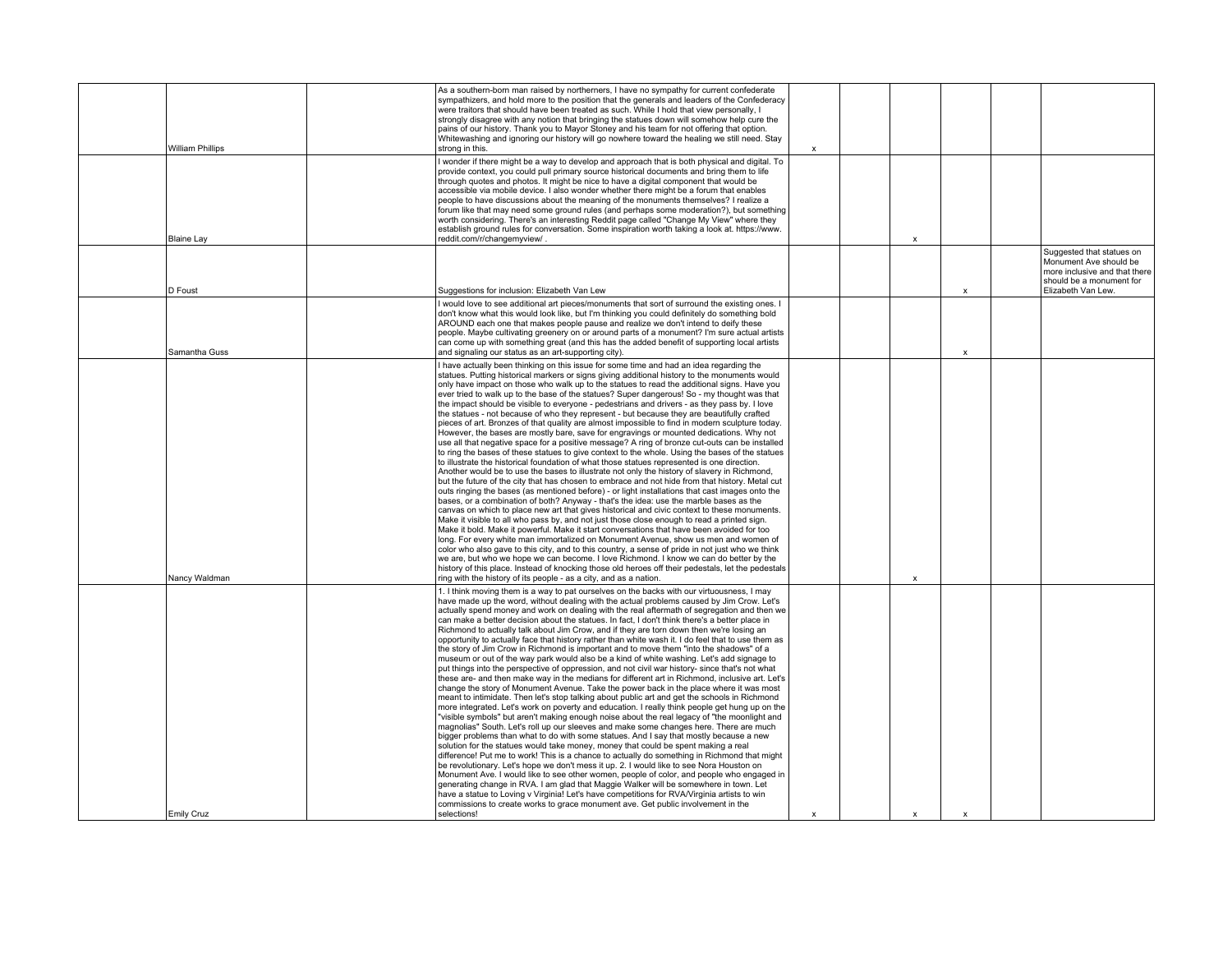| Carrie Rose Pace               | 1) It is my understanding that the area that became Monument Ave was farmland, even after<br>the War. I am curious to know if that farmland during and before the Civil War was operated<br>by enslaved labor. If so, wouldn't it be appropriate to acknowledge the literal landmark of the<br>area as being enslaved land that developed over time into residential housing and Monument<br>Ave? There are precedents for landmarks, of course, elsewhere in Richmond. For example,<br>there are markers at some of the "outer defenses" of Richmond (there are mounds preserved<br>today in Windsor Farms with historic markers). Some highly visible acknowledgement just like<br>the scale of the monuments should be present on that stretch explaining the history of the<br>land and its people, whether enslaved or free. 2) Tell me the stories of the enslaved people<br>who lived, worked and died in Richmond. If Monument Ave is about "extraordinary people,"<br>tell me who are the extraordinary enslaved individuals history overlooked or hid. Tell me also<br>the stories of those who rose from the Civil War in freedom and led all free people forward in<br>bettering Richmond. Show me diversity of race, gender, and age. Show me the complete<br>picture of building a truly free Commonwealth in the free United States of America,<br>understanding it was ugly then and the tension remains active even today.                                                                                                                           |                    |                           | $\boldsymbol{\mathsf{x}}$ |                           |                                                                                                                                                                                                                                    |
|--------------------------------|-----------------------------------------------------------------------------------------------------------------------------------------------------------------------------------------------------------------------------------------------------------------------------------------------------------------------------------------------------------------------------------------------------------------------------------------------------------------------------------------------------------------------------------------------------------------------------------------------------------------------------------------------------------------------------------------------------------------------------------------------------------------------------------------------------------------------------------------------------------------------------------------------------------------------------------------------------------------------------------------------------------------------------------------------------------------------------------------------------------------------------------------------------------------------------------------------------------------------------------------------------------------------------------------------------------------------------------------------------------------------------------------------------------------------------------------------------------------------------------------------------------------------------------------------------------------------|--------------------|---------------------------|---------------------------|---------------------------|------------------------------------------------------------------------------------------------------------------------------------------------------------------------------------------------------------------------------------|
| Ashby Bland Crowder            | After the commission has discussed the issues, I hope it will charge Ed Ayres to create the<br>texts for the historical markers to accompany the statues on Monument Avenue. He will<br>assure consistency, objectivity, clarity, and , above all, historical accuracy. If the commission<br>as a whole tries to compose, the result is bound to be a mere collection of various viewpoints.<br>Might I recommend that the members of the commission read and discuss William<br>Humphrey's novel The Ordways, which grapples with how the South deals with its past. This<br>novel is available in paperback from Louisiana State University Press.                                                                                                                                                                                                                                                                                                                                                                                                                                                                                                                                                                                                                                                                                                                                                                                                                                                                                                                  |                    |                           | x                         |                           |                                                                                                                                                                                                                                    |
| Dewi Smith                     | I believe the current monuments should be removed and kept in an outdoor museum in<br>Richmond with appropriate context given through plagues or similar. It is not right for them to<br>be kept up as these regal monuments on the main thoroughfare when they fought against<br>everything Richmond stands for today. Yes, historical times change, but it is through how we<br>interpret past events that dictate how they permeate our society today. As far as adding other<br>people to Monument Avenue I would be interested in seeing a statue built for Gabriel<br>Prosser, Maggie Walker, & Virginia Randolph. I especially think Gabriel Prosser of Gabriel's<br>Rebellion is not given enough recognition in the Richmond area and, if not put on Monument<br>Avenue, deserves a monument somewhere.                                                                                                                                                                                                                                                                                                                                                                                                                                                                                                                                                                                                                                                                                                                                                      |                    | $\boldsymbol{\mathsf{x}}$ |                           | $\boldsymbol{\mathsf{x}}$ |                                                                                                                                                                                                                                    |
| Derald McMillan                | After listening to your message, I feel you think the cause of the War was slavery. This is Not<br>the cause of the War. Please do research on this and you will find that taxes passed by a<br>Northern controlled Congress was the cause. Have you read any of the papers about<br>President Lincoln? If so you will find out the he said the taxes that were passed to [punish the<br>South were the cause. Have you read any of the information relating to Fort Sumter and<br>South Carolina State? Please do so.                                                                                                                                                                                                                                                                                                                                                                                                                                                                                                                                                                                                                                                                                                                                                                                                                                                                                                                                                                                                                                                |                    |                           |                           |                           | No stated position on<br>monuments.                                                                                                                                                                                                |
| Nathanael Rudney               | As a resident of Richmond over the last 15 years who has worked for the city as a social<br>worker with RDSS and continues to be active in community social justice, I am ecstatic to see<br>this commission formed as a first step towards correcting the myths of the Confederacy. I<br>recently visited the new Museum of African American History in DC and I cannot stress<br>enough the impact that monuments or museums can have in telling history and forming a<br>complete world view. I would like to see the monuments taken down because all signage or<br>historical plaques will be overshadowed by the romaticized deified statues. What we are<br>seeing in New Orleans should be our goal for Richmond as there is no more important place<br>to tell the real and complete history of slavery and the Civil War. Until those statues come<br>down, the false narratives and glorified view or the Confederacy will remain. In the statues'<br>place, I would prefer to see monuments to overlooked figures that contributed to this city's<br>history like Grace Arents or Maggie Walker. The city is lacking monuments to important<br>women in Richmond's history but I certainly would not object to a monument to African<br>American Union troops or Oliver Hill. Another idea, would a monument to Gabriel who led a<br>slave rebellion and was executed. This would be a brave and substantial statement about the<br>real history of slavery in Richmond as well as a memorial to a courageous man that many<br>people know nothing about. | $\pmb{\mathsf{x}}$ |                           |                           | $\boldsymbol{\mathsf{x}}$ |                                                                                                                                                                                                                                    |
| Cheryl Pallant                 | Thank you for looking into this and welcoming input. Keep the monuments but add text that<br>better explains them. I would like a more complete history of Richmond as well. Richmond is<br>not only about the Civil War. Show that Richmond also lives in the 20thand 21st century. Why<br>not the historic, interracial couple, the Loving's, folks with whom Richmond can show pride.<br>Women, often excluded from history, need to be represented. Theresa Pollak?                                                                                                                                                                                                                                                                                                                                                                                                                                                                                                                                                                                                                                                                                                                                                                                                                                                                                                                                                                                                                                                                                               | $\pmb{\mathsf{x}}$ |                           | $\pmb{\mathsf{x}}$        | $\boldsymbol{\mathsf{x}}$ |                                                                                                                                                                                                                                    |
| Lt Col Al Bruner, USAF retired | Richmond is the Capitol of the South. The monuments belong to all Southerners.<br>Recommend you simply post a graceful marker that displays the entire keynote dedication<br>speech of each monument. That would reflect the truest context of why they were erected.                                                                                                                                                                                                                                                                                                                                                                                                                                                                                                                                                                                                                                                                                                                                                                                                                                                                                                                                                                                                                                                                                                                                                                                                                                                                                                 |                    |                           | $\boldsymbol{\mathsf{x}}$ |                           | Suggested that Richmond<br>should post a graceful<br>marker that displays the<br>entire keynote dedication<br>speech of each monument.<br>Also, suggested that it would<br>reflect the truest context of<br>why they were erected. |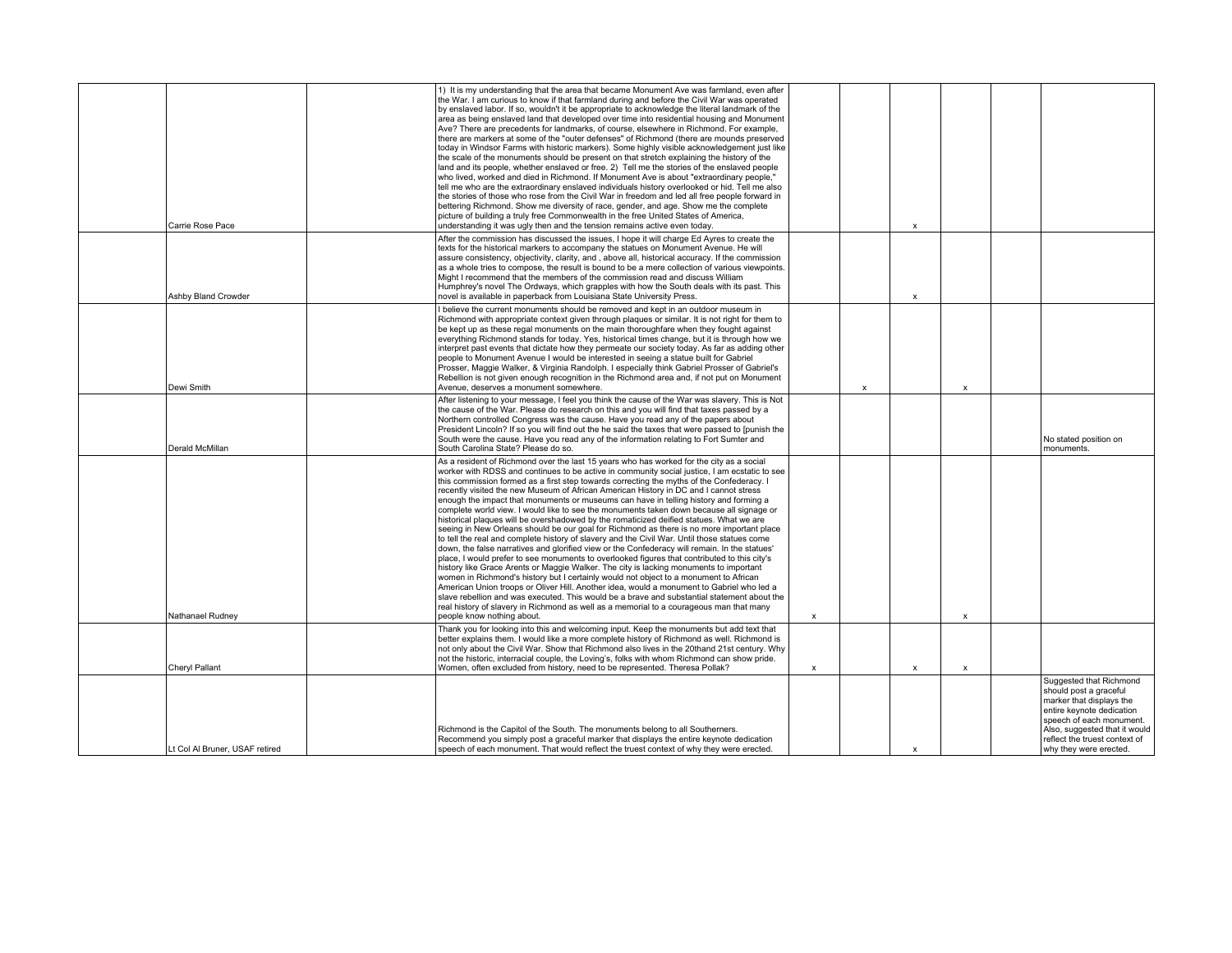| David Conmy                     | Thank you very much for engaging the citizens of Richmond on this topic. While I've always<br>enjoyed the beauty of Monument Avenue, its juxtaposition with glorifying some of the wrong<br>sides of history is unbalanced and short-sighted. To me, Monument Avenue should continue<br>the trend of adding more recent, modern Richmond heroes to its corridor such as the addition<br>of Arthur Ashe, which I believe occurred in the 1990s. In doing so, Monument Avenue could<br>become an evolving representation of the rich, living history of Richmond. As it stands now, it<br>only tells a short but significant and biased side of Richmond's history. We're so much better<br>than that! I can think of countless Richmond heroes who should have the honor of being part<br>of the new Monument Avenue: Elizabeth Van Lew, Edgar Allen Poe, Gabriel Prosser, the<br>Valentines, Pochahontas and Chief Powhatan, Lewis Ginter, Mary Wingfield Scott, and, yes,<br>even more modern heroes such as Dave Brockie from Gwar and David Martin, founder of the<br>Martin Agency. Chronologically, from Arthur Ashe forward, Monument Avenue could then<br>become Richmond's way of bestowing its highest posthumous honor upon the citizens who<br>have made it into the wonderful, unique place we all cherish so much. Furthermore, because<br>its a public space, perhaps new proposed additions to Monument Avenue could be decided<br>upon via a voter referendum. This would lead to better engagement of the community in<br>helping to tell our story going forward and also create more significant buy-in by Richmond<br>citizens in supporting the future of a Monument Avenue of which we could all be proud. From<br>a practicality standpoint, I see no issue with locating additional monuments in the corridor's<br>grassy median, surrounding existing monuments such as General Lee, or on significant cross<br>streets intersecting Monument Avenue such as Allen Avenue and Davis Avenue. |                           |              |                           | $\boldsymbol{\mathsf{x}}$ |   |  |
|---------------------------------|----------------------------------------------------------------------------------------------------------------------------------------------------------------------------------------------------------------------------------------------------------------------------------------------------------------------------------------------------------------------------------------------------------------------------------------------------------------------------------------------------------------------------------------------------------------------------------------------------------------------------------------------------------------------------------------------------------------------------------------------------------------------------------------------------------------------------------------------------------------------------------------------------------------------------------------------------------------------------------------------------------------------------------------------------------------------------------------------------------------------------------------------------------------------------------------------------------------------------------------------------------------------------------------------------------------------------------------------------------------------------------------------------------------------------------------------------------------------------------------------------------------------------------------------------------------------------------------------------------------------------------------------------------------------------------------------------------------------------------------------------------------------------------------------------------------------------------------------------------------------------------------------------------------------------------------------------------------------------------------------------------------------|---------------------------|--------------|---------------------------|---------------------------|---|--|
| Eric Rohnacher                  | I applaud the Mayor for forming this commission. I think the moderate approach of NOT<br>taking down the existing statues and adding new monuments will be well received by the<br>majority of Richmonders. Well done! I would recommend the following additions/changes:<br>Add John Jasper, add Maggie Walker, and update/change Arthur Ashe. I think Ashe should<br>stay, but the current design is not very appealing.                                                                                                                                                                                                                                                                                                                                                                                                                                                                                                                                                                                                                                                                                                                                                                                                                                                                                                                                                                                                                                                                                                                                                                                                                                                                                                                                                                                                                                                                                                                                                                                           | $\pmb{\times}$            |              |                           | $\mathsf{x}$              |   |  |
|                                 | Suggestion: remove the figures from the horses, leave the horses and replace the plagues<br>with ones that truthfully discuss the war. There were horses in the war on both sides and they                                                                                                                                                                                                                                                                                                                                                                                                                                                                                                                                                                                                                                                                                                                                                                                                                                                                                                                                                                                                                                                                                                                                                                                                                                                                                                                                                                                                                                                                                                                                                                                                                                                                                                                                                                                                                           |                           |              |                           |                           |   |  |
| Virginia Tyack<br>Carter Tucker | can represent all who suffered and died, military or civilian, black and white.<br>My hope is that the changes to Monument Avenue will be a reflection of a new, forward<br>looking and united Richmond that is positive in its message and promotes healing rather than<br>division. I believe Richmond has made significant progress as a city in the past few years<br>and, consequently, is now viewed much more favorably by its citizens and outsiders than it<br>used to be. I hope this momentum can be continued. I would suggest a new monument on<br>Monument Avenue that shows the progress that African Americans have made since the end<br>of the Civil War. A monument that shows slaves breaking the bonds of slavery and then, with<br>their new-found freedom, producing great business and political leaders, educators,<br>scientists, physicians, clergy, etc. is the type of thing I would like to see. I would be opposed<br>to monuments or signage that unreasonably deepens long-simmering divisions. Now is the<br>time for healing and uniting, and I hope this committee will move Richmond in that direction<br>with its decisions about Monument Avenue. Thank you for your consideration of my<br>comments.                                                                                                                                                                                                                                                                                                                                                                                                                                                                                                                                                                                                                                                                                                                                                                         |                           | $\mathsf{x}$ |                           | $\boldsymbol{\mathsf{x}}$ |   |  |
| Jeannette Glasheen              | Having grown up in Richmond and always being aware of its history, I think leaving the<br>current statues where they are, BUT adding the additional information as suggested by Mayor<br>Stoney, is a wonderful idea. We have become a city known country wide for its location,<br>history, and welcoming approach to ALL. That should continue and with the additional<br>information near the statues, it will strongly support the feeling that we are aware of our<br>background and want to correct any thoughts that are producing negative ideas about<br>Richmond. Of course, we should recognize the contributions of others whose statues are not<br>yet available. Monument Ave. is named for the fact that so many statues are there. But<br>Richmond has many other locations available and that being true would support visitation by<br>locals and visitors to see those monuments. Please use your influence to help Richmond<br>remain the wonderful city it is and to make it even more so by adding recognition to those<br>whose lives changed all of us to be better people.                                                                                                                                                                                                                                                                                                                                                                                                                                                                                                                                                                                                                                                                                                                                                                                                                                                                                                                  | x                         |              | $\boldsymbol{\mathsf{x}}$ |                           |   |  |
| Gabrielle McClure               | I am very excited to learn that our mayor is willing to address the issues with the Confederate<br>monuments on Monument Avenue. I think it is very important to dig into their history and<br>really tell the whole story about how they came to be. It is my belief, however, that leaving<br>these statues on Monument Avenue will only continue to serve as symbols of pride for many<br>people, and that any signage explaining their history will only get lost among the hustle and<br>bustle of this busy street and possibly further anger the folks who want to keep these statues<br>in public view. Since it's main form of use is to be driven on, I think it would be more effective<br>to move the statues to a more appropriate space, say Tredegar Ironworks, where people can<br>really take the time to read their full history in a relevant historical site and replace the statues<br>on Monument with important figures of history from the entire state of Virginia. Richmond is<br>the capital of Virginia after all. I am certain there is no shortage of amazing Virginians we can<br>celebrate on beautiful Monument Avenue that would agree with everyone and lift our fair city<br>up even more for the world to see.                                                                                                                                                                                                                                                                                                                                                                                                                                                                                                                                                                                                                                                                                                                                                                  |                           |              |                           |                           | x |  |
| <b>Brian Creery</b>             | I think the Arthur Ashe statute should be moved and placed at Bryd Park entrance by the<br>tennis court at the start of the 'Boulevard'. Then consider renaming the 'boulevard' to 'Arthur<br>Ashe Boulevard'. I also believe Doug Wilder has earned a statute on Monument Ave.                                                                                                                                                                                                                                                                                                                                                                                                                                                                                                                                                                                                                                                                                                                                                                                                                                                                                                                                                                                                                                                                                                                                                                                                                                                                                                                                                                                                                                                                                                                                                                                                                                                                                                                                      |                           |              |                           | X                         |   |  |
| Jane Newcomb                    | All the present statues need to remain!! I believe there should be new statues added, at every<br>block, to further enhance one of America's most beautiful avenues. So many to pick from--<br>James Armistead Lafayette, Revolutionary War Hero; L. Douglas Wilder, Virginia's First<br>African-American Governor; Ella Fitzgerald, World-Class Entertainer, and many more.                                                                                                                                                                                                                                                                                                                                                                                                                                                                                                                                                                                                                                                                                                                                                                                                                                                                                                                                                                                                                                                                                                                                                                                                                                                                                                                                                                                                                                                                                                                                                                                                                                         | $\boldsymbol{\mathsf{x}}$ |              |                           |                           |   |  |
|                                 |                                                                                                                                                                                                                                                                                                                                                                                                                                                                                                                                                                                                                                                                                                                                                                                                                                                                                                                                                                                                                                                                                                                                                                                                                                                                                                                                                                                                                                                                                                                                                                                                                                                                                                                                                                                                                                                                                                                                                                                                                      |                           |              |                           |                           |   |  |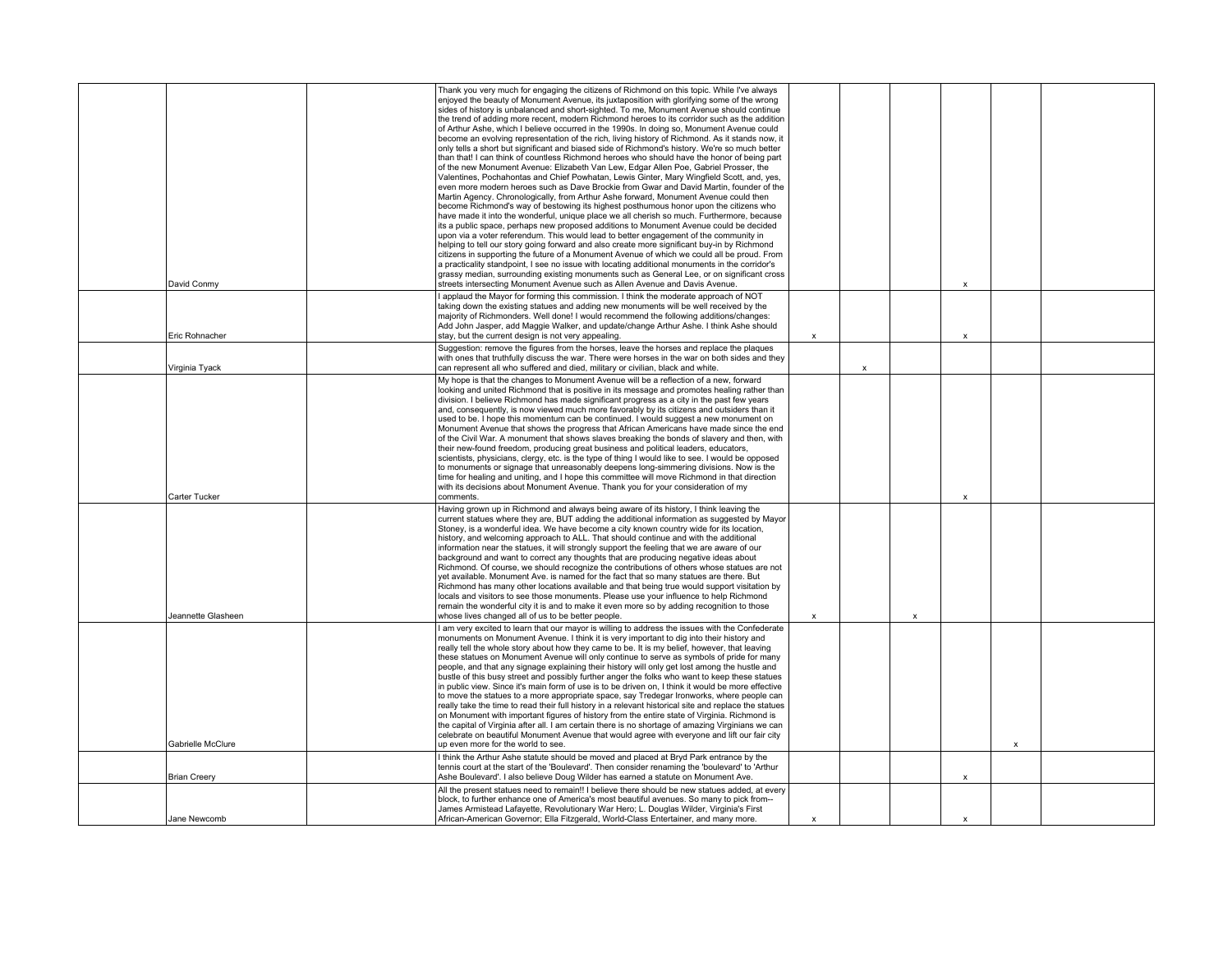| Scott McDowell        | I believe it would be wrong to tear down these statues. It is not our place to try and rewrite<br>history. The Civil War was not just about slavery(even though a lot of it was), but the question<br>of state's rights. The men honored were Virginians, protecting Virginia's rights. I do believe<br>that an additional sign could be erected, that shows the dedication to Virginia by these men. I<br>also believe that we should erect other statues, honoring people that have made Virginians<br>proud, people like Maggie Walker, Booker T. Washington, or James Armistead Lafayette.<br>Finally, maybe we can redistribute the locations of these statues, showing that Virginians<br>honor people for their deeds, regardless of Race, Sex, or Religious beliefs, as our great<br>country, the United States of America defines itself.                                                                                                                                                                                                                                                                                                                                                                                                                                                          | $\boldsymbol{\mathsf{x}}$ | $\mathsf{x}$              | X                         |   |                                                                                                                                                                                                                                                                                                                                                                                                                                                                                                     |
|-----------------------|-------------------------------------------------------------------------------------------------------------------------------------------------------------------------------------------------------------------------------------------------------------------------------------------------------------------------------------------------------------------------------------------------------------------------------------------------------------------------------------------------------------------------------------------------------------------------------------------------------------------------------------------------------------------------------------------------------------------------------------------------------------------------------------------------------------------------------------------------------------------------------------------------------------------------------------------------------------------------------------------------------------------------------------------------------------------------------------------------------------------------------------------------------------------------------------------------------------------------------------------------------------------------------------------------------------|---------------------------|---------------------------|---------------------------|---|-----------------------------------------------------------------------------------------------------------------------------------------------------------------------------------------------------------------------------------------------------------------------------------------------------------------------------------------------------------------------------------------------------------------------------------------------------------------------------------------------------|
| Ross Bailey           | Monument Avenue should be diversified or the street name should be changed to<br>Confederate Avenue. It's also likely the law, the U.S. Supreme Court has ruled that it is illegal<br>to fly the Confederate Battle Flag, out of context, on government owned property like<br>courthouses. Monument Avenue is government taxpayer owned property. Also Monument<br>Avenue receives first class maintenance by the City of Richmond, separate locations are not<br>equal. Richmond's history also includes it's history pre-dating the Civil War and it's history<br>since. Here are a few ideas to consider. What would a visitor touring Richmond think? The<br>statue at the intersection of Boulevard and Monument should be of Richard and Mildred<br>Loving ("Loving v. Virginia") showing Richmond has evolved into the 21st Century. Instead of<br>completely removing existing statues, relocate them so every other statue is diverse. Maybe<br>have statues of Katherine Johnson (movie: Hidden Figures), Governor Wilder, Oliver Hill,<br>Wendell Scott, etc. Another idea is that at least partial funding could be from individual private<br>donors, my wife and I are founding members of the Martin Luther King, Jr Memorial on the<br>National Mall - financed entirely by private money. |                           |                           | x                         | X |                                                                                                                                                                                                                                                                                                                                                                                                                                                                                                     |
| <b>Rick Carr</b>      | If not already familiar please take a look at the works by James Loewen on this very subject.<br>In his book "Lies Across America" one of the main points I took away from reading it is that<br>there are three time frames associated with monuments and historical markers. The time<br>being commenorated, the time the monument was constructed and the time we are viewing it.<br>For example this may be 1865, 1930 and 2017 for a statue on Monument Avenue. Please<br>consider this approach to adding context to the monuments. I personally do not think the<br>statues should be removed but they sorely need something like the above. If the community<br>decides to remove them then I would support that. Many thanks for your dedication to this<br>project. We the people of the RVA metropolitan area have another unique opportunity here to<br>help the USA make steps toward recognition and reconcillation for some of our worst history.                                                                                                                                                                                                                                                                                                                                            | $\boldsymbol{\mathsf{x}}$ | $\boldsymbol{\mathsf{x}}$ |                           |   |                                                                                                                                                                                                                                                                                                                                                                                                                                                                                                     |
| Jillian Paterson      | Patrick Henry!!!                                                                                                                                                                                                                                                                                                                                                                                                                                                                                                                                                                                                                                                                                                                                                                                                                                                                                                                                                                                                                                                                                                                                                                                                                                                                                            |                           |                           | $\boldsymbol{\mathsf{x}}$ |   |                                                                                                                                                                                                                                                                                                                                                                                                                                                                                                     |
| <b>Arthur Brill</b>   | started a facebook group in 2015 to explore some ideas on how to add context. I think just<br>using signage would fall far short of the goals of adding context. Visuals must be met with<br>visuals.https://www.facebook.com/Update-the-Civil-War-Monuments-in-Richmond-<br>1647423188827903/ Here is an example of an idea I photoshopped together. Says far more<br>than a sign ever could. (Not that signage should be excluded: https://www.facebook.<br>com/1647423188827903/photos/a.1647428902160665.1073741828.16474231888<br>27903/1647514225485466/?type=3&theater                                                                                                                                                                                                                                                                                                                                                                                                                                                                                                                                                                                                                                                                                                                               |                           | $\pmb{\chi}$              |                           |   |                                                                                                                                                                                                                                                                                                                                                                                                                                                                                                     |
| <b>Betty Caldwell</b> | I do not think any monuments should be taken down; however, I do believe it is time to tell the<br>whole truth of slavery. And clearly add monuments to people of color. Involve the sculpture<br>department at VCU with a competition to develop new monuments to add to monument<br>avenue. Let's honor all people. Though Richmond was once the capital of the confederacy,<br>we have the potential to model true racial healing.                                                                                                                                                                                                                                                                                                                                                                                                                                                                                                                                                                                                                                                                                                                                                                                                                                                                       | х                         |                           |                           |   |                                                                                                                                                                                                                                                                                                                                                                                                                                                                                                     |
| Anne Forrester        | I am very happy to hear of the mayor's plans to add context to the confederate statues. I think<br>it is critically important to understand the duality of history, especially in such situation as this<br>one. One way this could be done with the confederate statues would be to offer more context<br>and a more truthful understanding of each person erected on Monument, specifically the<br>confederate generals. If when viewing the statues, the viewer was prompted to physically<br>walk across the lawn reading information, maybe in a north to south trajectory, the viewer<br>could read different facts, quotes and perspectives of the person. This would allow the viewer<br>to focus on the truth of the person, both good and bad, while also allowing for a better<br>understanding as to the mindset and ideas that individuals in both the North and South held<br>of the the other during the war and even today still.                                                                                                                                                                                                                                                                                                                                                           |                           | $\boldsymbol{\mathsf{x}}$ |                           |   |                                                                                                                                                                                                                                                                                                                                                                                                                                                                                                     |
| Jonathan Wyss         | I am no longer a Richmonder, but I was born and raised in Henrico and attended VCU for<br>undergraduate and graduate degrees. I also was an intern at the American Civil War Museum<br>during Summer 2008. What Monument Avenue needs more than anything else is a<br>monument to reconciliation. I'd like to see a two statutes: one of a white Confederate soldier<br>and another of an black Union soldier shaking hands with Lincoln's words emblazoned<br>beneath them: "We are not enemies, but friends. We must not be enemies. Though passion<br>may have strained, it must not break our bonds of affection. The mystic chords of memory will<br>swell when again touched, as surely they will be, by the better angels of our nature."                                                                                                                                                                                                                                                                                                                                                                                                                                                                                                                                                            |                           | $\boldsymbol{\mathsf{x}}$ | $\boldsymbol{\mathsf{x}}$ |   | Suggested that there should<br>be two statues added. One<br>of a white Confederate<br>solider and another of a<br>black Union soldier shaking<br>hands with Lincoln's words<br>emblazoned beneath them.<br>"We are not enemies, but<br>friends. We must not be<br>enemies. Though passion<br>may have strained, it must<br>not break our bonds of<br>affection. The mystic chords<br>of memory will swell when<br>again touched, as surely<br>they will be, by the better<br>angels of our nature." |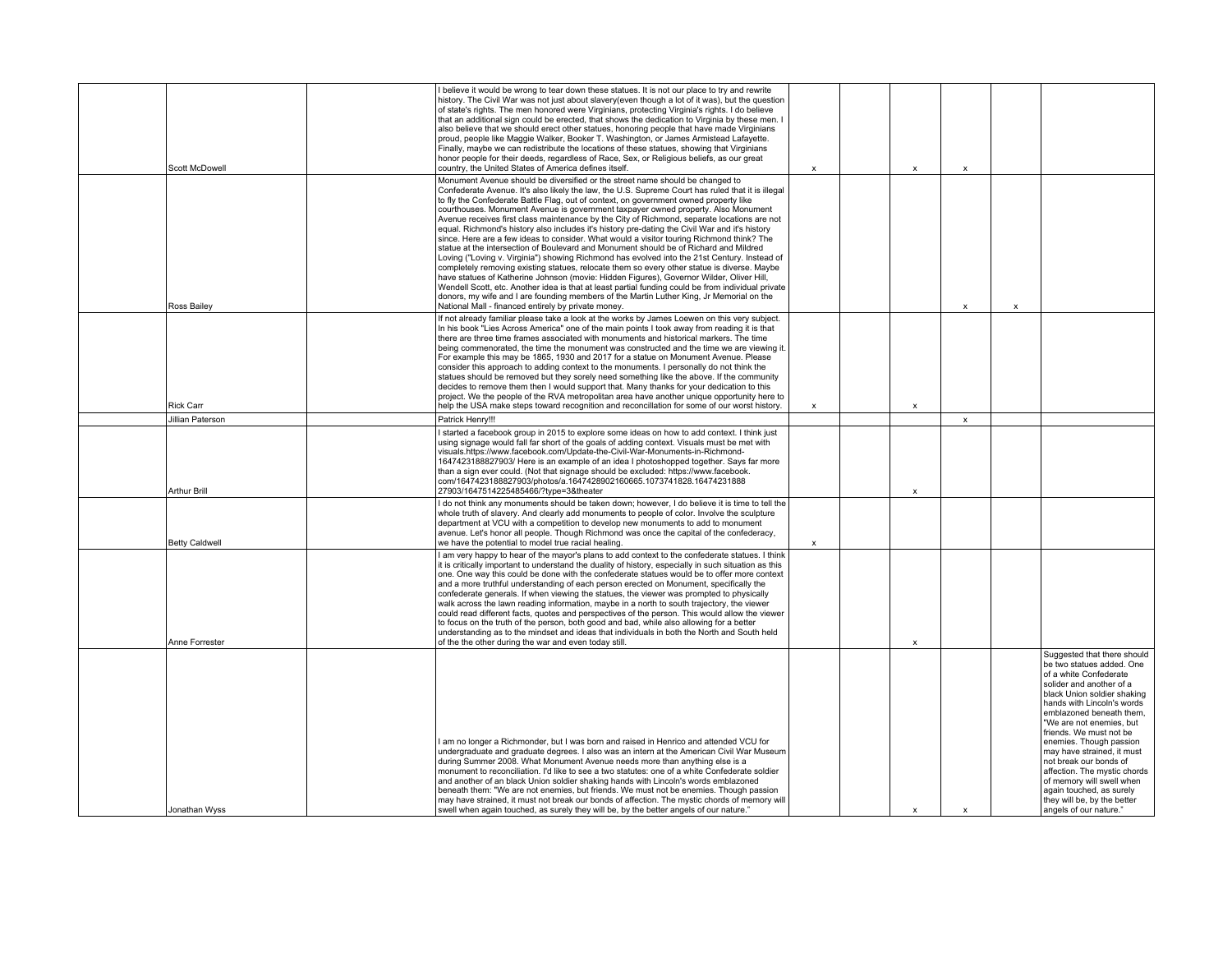| Janet White                   | YES! We need more monuments on Monument Ave! In a way, I wish Maggie Walker's<br>monument had been placed here. Let's tell a more complete story of RVA by celebrating<br>more representatives from diverse populations, NOT by tearing down history. Examples to<br>get you started: Elizabeth Van Lew and Mary Bowser, Women Civil War Soldiers, Virginia<br>Minor, etc.                                                                                                                                                                                                                                                                                                                                                                                                                                                                                                                                                                                                                                                   | $\boldsymbol{\mathsf{x}}$ | $\boldsymbol{\mathsf{x}}$ | $\boldsymbol{\mathsf{x}}$ |                                                                                                                             |
|-------------------------------|------------------------------------------------------------------------------------------------------------------------------------------------------------------------------------------------------------------------------------------------------------------------------------------------------------------------------------------------------------------------------------------------------------------------------------------------------------------------------------------------------------------------------------------------------------------------------------------------------------------------------------------------------------------------------------------------------------------------------------------------------------------------------------------------------------------------------------------------------------------------------------------------------------------------------------------------------------------------------------------------------------------------------|---------------------------|---------------------------|---------------------------|-----------------------------------------------------------------------------------------------------------------------------|
| <b>Brad Scaggs</b>            | I commend Mayor Stoney's approach. Those who forget history are doomed to repeat it.<br>Removal of these statues would do more harm than good. Instead tell the whole story with<br>context from both sides of the argument, include the confederate defeat, emancipation, and<br>civil rights struggle. Let these monuments tell our past, celebrate the work we've done<br>together, and provide hope for a united people in the future. There is an opportunity to have<br>dialoque here. As for monuments to add, Booker T Washington, Rosa Parks, Martin Luther<br>King, Malcolm X, and James Farmer come to mind. These people all played an important role<br>in laying the ground work for discussions of equity and social justice.                                                                                                                                                                                                                                                                                 | $\boldsymbol{\mathsf{x}}$ | $\boldsymbol{\mathsf{x}}$ | $\mathsf{x}$              |                                                                                                                             |
| kenneth trimmer               | would like to see all 8 presidents who came from va to be added. and a w.o.t memorial. and<br>a city peace memorial or something like that. lastly a STOP VIOLENCE memorial if the city<br>would ever incorporate stop violence into the communities. I think that would cut to many<br>police man hours and cut crime possibly 44%. arm former criminals with information not<br>police officers with warrants, ok I sorry im off track or looking towards the future, but these are<br>all good ideas                                                                                                                                                                                                                                                                                                                                                                                                                                                                                                                      |                           |                           | X                         |                                                                                                                             |
| Marissa Mancini               | Thank you for doing this. If we can't remove the existing monuments. I echo the sentiment to<br>add context with monuments to Gabriel, the underground railroad, and will support anything<br>like-minded vocally and with volunteer hours if helpful. Thank you again.                                                                                                                                                                                                                                                                                                                                                                                                                                                                                                                                                                                                                                                                                                                                                      |                           | $\boldsymbol{\mathsf{x}}$ |                           |                                                                                                                             |
| Panayotis Giannakouros, Ph.D. | While I am not a Richmond resident, I have been presenting research on the Readjuster<br>movement of the 1880s and am interested in learning from and sharing in your process. The<br>Readjuster movement which governed Virginia for four years threatened the foundations of<br>white supremacy. Erasing its memory and the example it set was a key goal of the monument<br>movement.                                                                                                                                                                                                                                                                                                                                                                                                                                                                                                                                                                                                                                     |                           |                           |                           | No stated position on the<br>statues.                                                                                       |
| <b>Emily Bates</b>            | It would be nice to see a memorial to the Lovings. Also a civil rights memorial would be<br>lovely, too. Finally, markers to explain the existing monuments should be added.                                                                                                                                                                                                                                                                                                                                                                                                                                                                                                                                                                                                                                                                                                                                                                                                                                                 |                           | $\boldsymbol{\mathsf{x}}$ | $\mathsf{x}$              | Suggested that it would be<br>nice to see a memorial to<br>Richard and Mildred Loving.<br>Also, a Civil Rights<br>Memorial. |
| <b>Andrew Reid</b>            | So I've been in Richmond for about 4 years now-- came here for VCU-- and I've been<br>wondering myself what could be done to add context to the confederate monuments on<br>Monument Ave. Taking down the statues seems like not enough-- it feels like an attempt to<br>erase the history, which has never served for betterment. Then I thought "what if they added<br>statues lining Monument Ave, between each of the monuments of enslaved peoples with their<br>names, and even a sample of their story?" Enough of these statues could give a hint to the<br>gravity of the fact that these human beings existed, and that they were treated as property or<br>even livestock, but that they were indeed human.                                                                                                                                                                                                                                                                                                       |                           |                           | $\boldsymbol{\mathsf{x}}$ |                                                                                                                             |
| Chris Tignor                  | Adding context including what these men did after the Civil War to better the country (if<br>anything) would be helpful. Also showing why they served for the Confederates (slavery,<br>states rights, etc) - not all of these men were pro-slavery and why they served is still a<br>mystery to man of us. As for other statues, I'd suggest: Doug Wilder, Jimmy Dean, John J<br>Jasper, Alden Aaroe, Patricia Cornwell, David Baldacci, Warren Beatty, Lucy Goode Brooks,<br>James Branch Cabbell, Walter F. Turnage. so many great richmonders i could go on for days!                                                                                                                                                                                                                                                                                                                                                                                                                                                    |                           | $\boldsymbol{\mathsf{x}}$ | X                         |                                                                                                                             |
| Glenn Robinson                | My opinion is to add monuments all the way past the Squirrels Stadium. There are hundreds<br>of leaders from Richmond or related to Virginia that are deserving of a monument. John<br>Marshall, Patrick Henry, many more. Please do not remove these statues. Thank you                                                                                                                                                                                                                                                                                                                                                                                                                                                                                                                                                                                                                                                                                                                                                     |                           |                           | X                         |                                                                                                                             |
| <b>Brandon Powell</b>         | Most of the monuments to the Confederate a generals have enough space around them to<br>add additional granite plinths detailing their lives and context to show how the statue came<br>about and the role the person played in the South. I also believe that we should add<br>additional statues to monument Avenue depicting famous people from Richmond and Virginia<br>such as Supreme Court Justice Louis Powell, Admiral Byrd and the monument that Salvador<br>Dali designed for Confederate women although I believe we should alter it to make it a<br>monument to the women of Richmond. Additionally monuments should be placed to<br>memorialize slavery such as a monument to the slaves sold in the city at the slave auctions<br>and shockoe bottom as well as abolitionist movements and heroes from Virginia and that<br>came through the city as well monument Avenue is a very long street there are quite a few<br>intersections the can add statues can be added to to enhance the culture of our city | $\boldsymbol{\mathsf{x}}$ | X                         | X                         |                                                                                                                             |
| Patti Kilcullen               | I would like to see statues of Pocahontas and Maggie Walker added to Monument Avenue<br>The statues should be viewed in the context of the times they were erected. The Confederate<br>monuments were put up after the War which makes sense. Arthur Ashe was added after his<br>death since he was a great Virginian. I think statutes of Pocahontas and Maggie Walker<br>would send a message about the Avenue being inclusive rather than exclusive and they were<br>also two great Virginians.                                                                                                                                                                                                                                                                                                                                                                                                                                                                                                                           |                           |                           | $\boldsymbol{\mathsf{x}}$ |                                                                                                                             |
| Lorraine Henicheck            | Virginia is full of historical significance. I would include history that has impacted all<br>generations including the Lovings, Maggie Walker, Governor Wilder and others                                                                                                                                                                                                                                                                                                                                                                                                                                                                                                                                                                                                                                                                                                                                                                                                                                                   |                           |                           | x                         | Suggested that the Lovings,<br>Maggie Walker, and Gov.<br>Wilder to all be added to<br>Monument Ave.                        |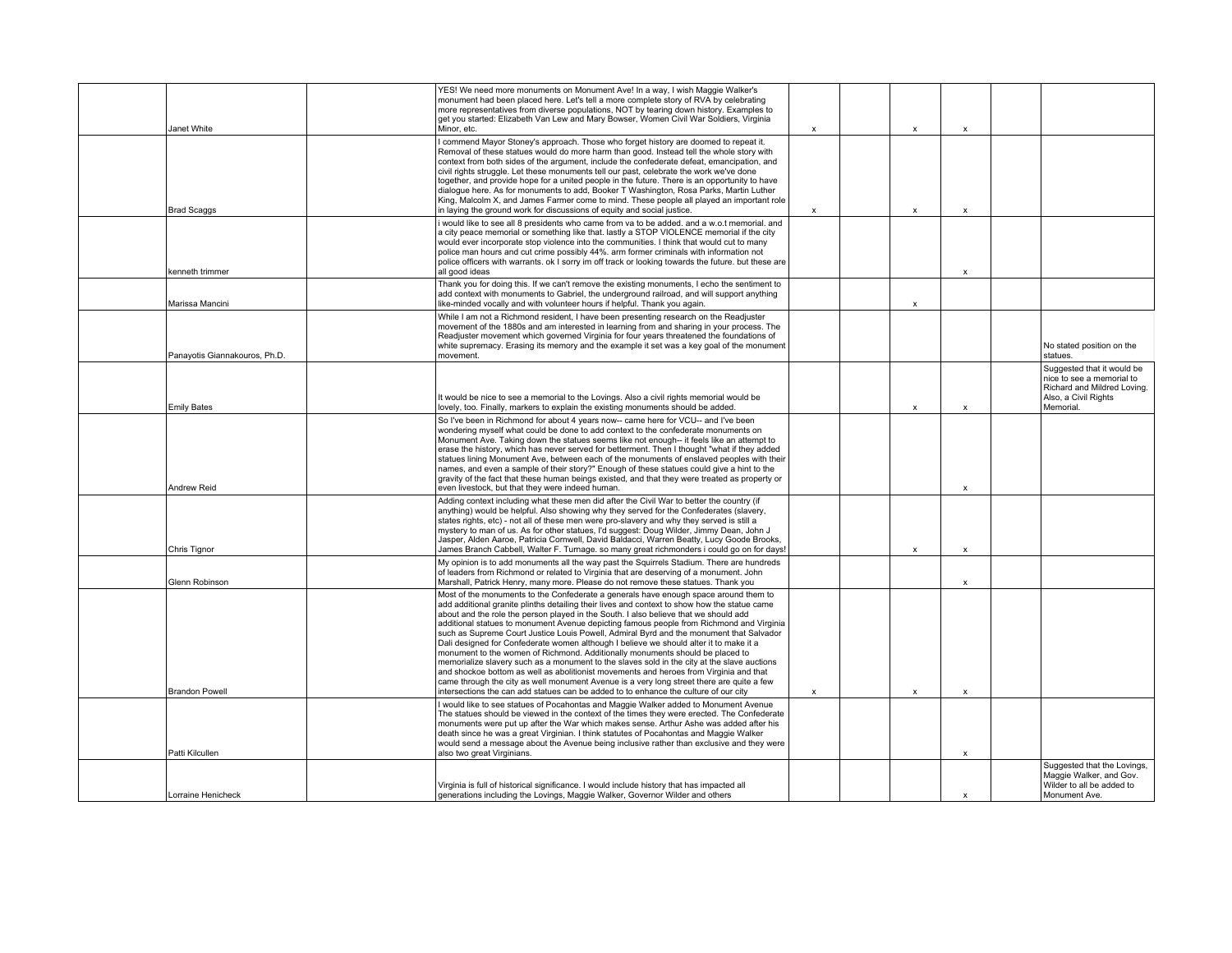| Paul Jez            | i think the idea of providing context to each statue is an improvement. I would hope it not<br>become a politically correct endeavor but deal with facts of the time period when they were<br>added and constructed. Clearly good people today with have differing opinions of the events<br>100+ years ago so let's not make it a debate over current opinions. I would strongly urge the<br>city of richmond get out of the statue business - we don't need more statues to increase cost,<br>complicate traffic and cause divisions in our communities. find ways to honor other great<br>Richmond's by naming schools or courthouses or other important public facilities . tx for the<br>opportunity to comment and good luck with your efforts                                                                                                                                                                                                                                                                                                                                                                                                                                                                                                                                                                                                                                                                                                                                                                                                                                                                                                                                                                                                                                                                                                                                                                                                                                                                                                                                                                                                                                                                                                                                                                                           |                           |                           | $\mathbf{x}$              |                           |                           |                                                                                                                                                                                                          |
|---------------------|------------------------------------------------------------------------------------------------------------------------------------------------------------------------------------------------------------------------------------------------------------------------------------------------------------------------------------------------------------------------------------------------------------------------------------------------------------------------------------------------------------------------------------------------------------------------------------------------------------------------------------------------------------------------------------------------------------------------------------------------------------------------------------------------------------------------------------------------------------------------------------------------------------------------------------------------------------------------------------------------------------------------------------------------------------------------------------------------------------------------------------------------------------------------------------------------------------------------------------------------------------------------------------------------------------------------------------------------------------------------------------------------------------------------------------------------------------------------------------------------------------------------------------------------------------------------------------------------------------------------------------------------------------------------------------------------------------------------------------------------------------------------------------------------------------------------------------------------------------------------------------------------------------------------------------------------------------------------------------------------------------------------------------------------------------------------------------------------------------------------------------------------------------------------------------------------------------------------------------------------------------------------------------------------------------------------------------------------|---------------------------|---------------------------|---------------------------|---------------------------|---------------------------|----------------------------------------------------------------------------------------------------------------------------------------------------------------------------------------------------------|
| JoAnn Anderson      | I suggest adding famous African American Civil War heros. Dr. Robertson, the retired VA<br>Tech Professor, would certainly be able to assist in selecting additions to Monument Ave.                                                                                                                                                                                                                                                                                                                                                                                                                                                                                                                                                                                                                                                                                                                                                                                                                                                                                                                                                                                                                                                                                                                                                                                                                                                                                                                                                                                                                                                                                                                                                                                                                                                                                                                                                                                                                                                                                                                                                                                                                                                                                                                                                           |                           |                           |                           | $\boldsymbol{\mathsf{x}}$ |                           | Suggested that African<br>American Civil War heroes<br>should be added to<br>Monmument Ave.                                                                                                              |
| Lara Coggin         | Please remove all Confederate military statues, and all statues of slaveowners from<br>Monument Avenue immediately. It is a human rights disgrace to glorify their white<br>supremacist ideology. We have ample local figures to highlight, ideally without resorting to<br>giant bronze and stone objects. There are local floral, fauna, and temporary art installation<br>opportunities that will crop up once we make space for them to appear. We need to rethink<br>the idea of a monument, and make sure this space reflects the Richmond we want to<br>become, not the Richmond we have been.                                                                                                                                                                                                                                                                                                                                                                                                                                                                                                                                                                                                                                                                                                                                                                                                                                                                                                                                                                                                                                                                                                                                                                                                                                                                                                                                                                                                                                                                                                                                                                                                                                                                                                                                          |                           | $\boldsymbol{\mathsf{x}}$ |                           |                           |                           |                                                                                                                                                                                                          |
| Nathanael Rudney    | I just wanted to add a suggestion to my initial comments regarding the need to take down the<br>monuments vs. proposed ineffectual efforts to contextualize them. I suggest that the<br>monuments be taken down and placed in their rightful places in some of Virginia's Civil War<br>National Battlefields. This is a proper context for the monuments and could receive some<br>bipartisan support as those who support the monuments want those Civil War figures to be<br>remembered for the military prowess and roles before and after the war. The Civil War<br>Battlefields regularly hold reenactments and historical education events garnering attendance<br>from both Union and Confederate history devotees . This could be a good opportunity to<br>place them in their context of the War and allow those devotees of both sides to have public<br>access to them with educational opportunities to learn about the complete history of those<br>figures and others in both the Confederacy and Union.                                                                                                                                                                                                                                                                                                                                                                                                                                                                                                                                                                                                                                                                                                                                                                                                                                                                                                                                                                                                                                                                                                                                                                                                                                                                                                                         |                           | X                         |                           |                           | $\boldsymbol{\mathsf{x}}$ |                                                                                                                                                                                                          |
| Patricia Williams   | I am praying the city will keep the monuments. You cannot erase history. Most tourists that<br>visit want to see them. I know this because I am from Pittsburgh and have hosted many out of<br>town quests. I have also taken the trolley tour numerous times, and I see the reaction of the<br>tourists as the tour goes past the Monuments. They help make our city special and the<br>Avenue unique. The cities that are removing monuments have a lot of strife and violence<br>happening. Let's not go there. I agree with Mayor Stoney's idea of adding context. This could<br>be done using tasteful stone plagues. Also, think of the money required in moving the<br>statutes. I believe they are also protected by federal law. Personally, if the statues are moved,<br>I will no longer consider Richmond a place to eat, work or shop. I live in Henrico but close to<br>the city. I will no longer spend a dime in the city if the decision is made to erase history. I<br>thinking adding more monuments is a wonderful idea. Black, white, men, women.                                                                                                                                                                                                                                                                                                                                                                                                                                                                                                                                                                                                                                                                                                                                                                                                                                                                                                                                                                                                                                                                                                                                                                                                                                                                         | $\boldsymbol{\mathsf{x}}$ |                           |                           | $\boldsymbol{\mathsf{x}}$ |                           |                                                                                                                                                                                                          |
| <b>Felix Gostel</b> | 1. Why would we waste tax money to remove art? While at the same time losing one of<br>RVA's tourist draws & then, wasting more tax dollars to replace them. Our school system is in<br>crisis, our public transportation is laughable, and our roads & public housing are literally<br>falling apart. We should prioritize our public funding to address real, everyday problems.<br>2. Recently, it occurred to me that we should utilize the sidewalks that surround each of the<br>monuments (engrave/mold the message into the slabs of concrete). Dependent on font size,<br>we could have a whole lot of commentary/contextualization that everyone could read as they<br>walked around each of the monuments, and I think it would look great.3. Why not add more<br>diverse historical figures of RVA/VA (James Armistead Lafayette, Dred Scott, Joseph Jenkins<br>Roberts, Mary Elizabeth Bowser, Booker T, Washington, Oliver Hill, the Lovings, etc)? I think<br>it would be pretty cool to be able to drive out of the city and see a physical testament to our<br>evolution as a society. It should be noted that I wanted to see Maggie Walker's statue on<br>Monument, but I can understand the rationale behind the chosen location.4. I recognize the<br>nefarious intent behind our monuments, but to that I say, "Why not take that intent out from<br>under them?". Take the monuments that were intended to idolize these figures and make<br>them stand for what they truly are - Grave reminders of one of the darkest periods in our<br>history that help to insure that we never make the same mistakes again.5. Where does<br>removal of art for the sake of offense end? Will we go on to remove every public reference to<br>historical figures that committed terrible acts? If that is the case, then we will need to remove<br>many of our Founding Fathers' and former Presidents, as many were quilty and/or complicit in<br>some form of hegemony, terrorism, genocide, discrimination, etc. People will get offended in<br>life. That is one of its few quarantees.As a lifelong resident of RVA, I never perceived our<br>monuments as honoring the figures. I have always looked at them as historical markers,<br>helping to insure that the unforgivable mistakes of our ancestors are never repeated. |                           |                           | $\boldsymbol{\mathsf{x}}$ | $\boldsymbol{\mathsf{x}}$ |                           | Suggests carving context<br>into sidewalk. Suggests<br>adding James Lafayette,<br>Dred Scott, Joseph Jenkins<br>Roberts, Mary Elizabeth<br>Bowser, Booker T.<br>Washington, Oliver Hill, the<br>Lovings. |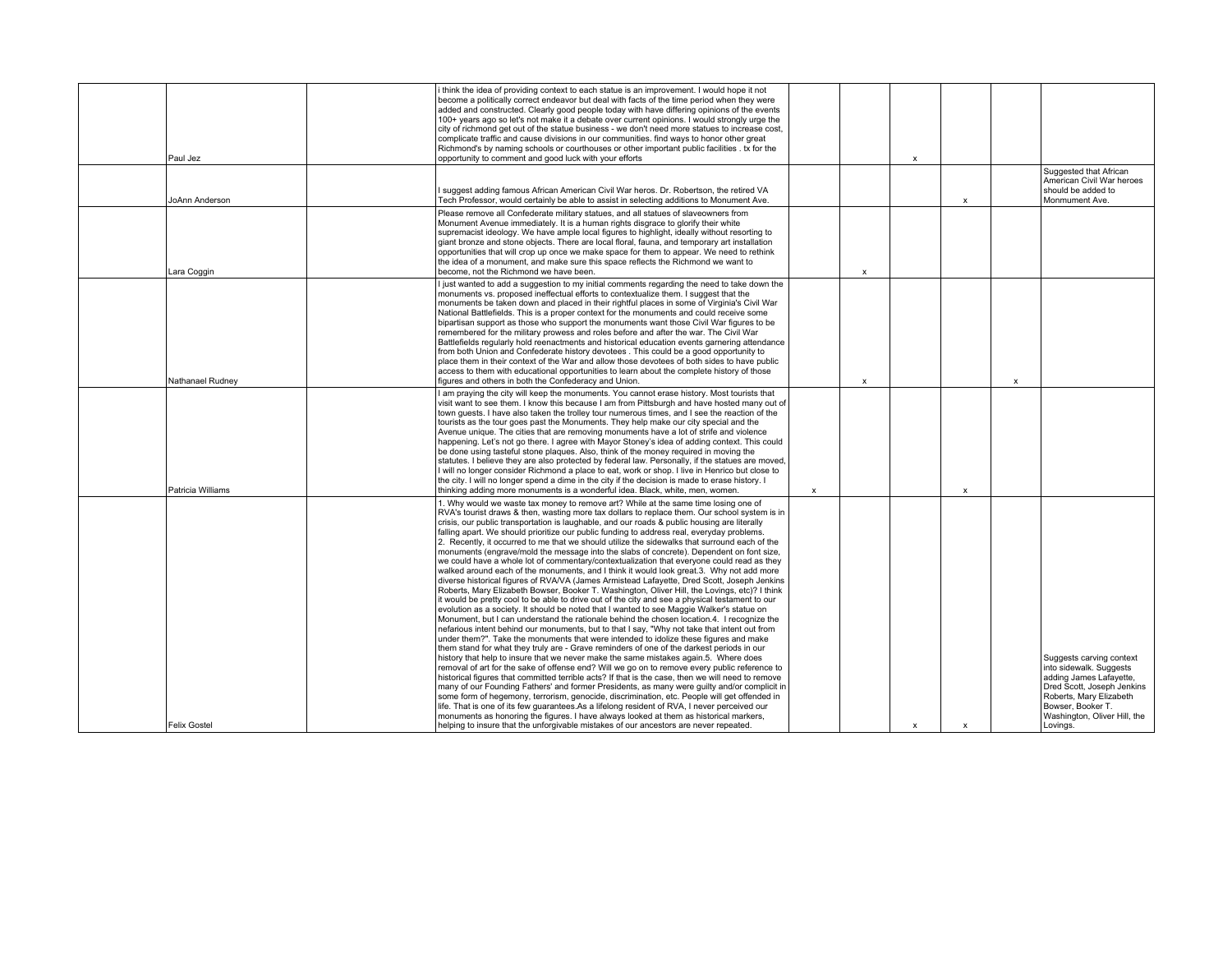|                     | I suggest that we look at the Commonwealth Avenue Mall in Boston as a model for expanding<br>I public access to tell a more inclusive story on Monument Avenue. There, a pedestrian path<br>though the center of the median, shaded and overlooked by houses on either side.<br>incorporates statuary in a series of small gathering spaces to tell a multi-faceted story of<br>Boston. Statues along this mall include:1.Alexander Hamilton, co-author of The Federalist<br>Papers, sculpted by William Rimmer. The first statue placed on the mall, 1865.2. John Glover.<br>Revolutionary War soldier, sculpted by Martin Milmore. 1875.3. Patrick Andrew Collins, former<br>mayor of Boston, sculpted by Henry Hudson Kitson and Theo Alice Ruggles Kitson. Moved in<br>1966.4. The Vendome Memorial, which honors nine firefighters killed in the 1972 Hotel<br>Vendome fire, sculpted by Theodore Clausen with landscape architect Peter White. 1997.5.<br>William Lloyd Garrison, abolitionist and journalist, sculpted by Owen Levi Warner. 6.Samuel<br>Eliot Morison, naval historian and writer, sculpted by Penelope Jencks. 1982.7. The Boston<br>Women's Memorial, with statues of Abigail Adams, Lucy Stone, and Phillis Wheatley,<br>sculpted by Meredith Bergmann. 2003.8.Domingo Sarmiento, former president of Argentina,<br>sculpted by Yvette Compagnion. 1973. A gift of the Argentine government in 1913, the statue<br>arrived in Boston sixty vears later.9. Leif Ericson, first European discoverer of Newfoundland.<br>sculpted by Anne Whitney. 1887. Generally, I would like to bring the conversation along<br>Monument Avenue to pedestrian/bicycle scale. This might mean taking the confederate<br>statues down from their pedestals. Then we could place ourselves, or our surrogates in the<br>form of other statues or plaques, in a position to have a direct conversation with these men -<br>and the people who erected the monuments. For example, John Mitchell speaking about the<br>erection of the Lee statue in 1890. I support Mayor Stoney's wish to tell a broader and more                                                                                                                  |              |                           |                           | Suggests looking at<br>Commonwealth Avenue Mall<br>in Boston as example of<br>public space with expanded<br>narrative via<br>commemoration. Suggest<br>removing from pedestals to<br>bring to human scale and<br>direct communication with<br>statue figures. Suggests |
|---------------------|--------------------------------------------------------------------------------------------------------------------------------------------------------------------------------------------------------------------------------------------------------------------------------------------------------------------------------------------------------------------------------------------------------------------------------------------------------------------------------------------------------------------------------------------------------------------------------------------------------------------------------------------------------------------------------------------------------------------------------------------------------------------------------------------------------------------------------------------------------------------------------------------------------------------------------------------------------------------------------------------------------------------------------------------------------------------------------------------------------------------------------------------------------------------------------------------------------------------------------------------------------------------------------------------------------------------------------------------------------------------------------------------------------------------------------------------------------------------------------------------------------------------------------------------------------------------------------------------------------------------------------------------------------------------------------------------------------------------------------------------------------------------------------------------------------------------------------------------------------------------------------------------------------------------------------------------------------------------------------------------------------------------------------------------------------------------------------------------------------------------------------------------------------------------------------------------------------------------------------------------|--------------|---------------------------|---------------------------|------------------------------------------------------------------------------------------------------------------------------------------------------------------------------------------------------------------------------------------------------------------------|
| Madge Bemiss        | inclusive story of our city. I would not limit the interventions to the story of Monument Avenue.                                                                                                                                                                                                                                                                                                                                                                                                                                                                                                                                                                                                                                                                                                                                                                                                                                                                                                                                                                                                                                                                                                                                                                                                                                                                                                                                                                                                                                                                                                                                                                                                                                                                                                                                                                                                                                                                                                                                                                                                                                                                                                                                          |              | $\mathbf{x}$              | $\boldsymbol{\mathsf{x}}$ | adding John Mitchell                                                                                                                                                                                                                                                   |
| Karen Andrews       | When I drive or walk down Monument Avenue, I see a piece of Richmond's and Virginia's<br>History. While some people laud or revile the celebrity of the historical markers. I simply see a<br>Diece of history frozen in time. We cannot change the past or how our ancestors thought or<br>what they did. What we can do is continue to present a picture of our current society for future<br>generations. In so doing, we should not change what our predecessors have chosen to<br>express. We should add our own story to the picture. As we do this, the view of the entire<br>Avenue will tell the story of our progress. I personally had hoped that the Maggie Walker<br>Statue would be put on Monument Ave. She has always been an inspiration for me to exceed<br>all expectation using all means at my disposal and to make Lemonade out of the Lemons I<br>may have been given by my circumstances. I can't argue that the statues placement is not<br>appropriate. It absolutely is, But I would have placed it on the Avenue that our City has<br>designed to recognize it's residents who stand apart. I believe that by continuing to use<br>Monument Avenue for what it was designed for will tell out story like nothing else can. The<br>oood parts and the bad parts. Each will have it's own meaning for each of our citizens now<br>and in the future. We cannot measure how far we have come without seeing where we have<br>been. Virginia's starting point was 1607. We should want to know our history, the bright and<br>the dark, so that we understand how far we have come and how far we have to go.I would<br>like to see monuments to the first Virginians as well as the Black Soldiers who fought on both<br>sides of the civil war to gain their freedom. Lewis and Clark were also from Virginia. Virginia is<br>the mother of presidents. Virginia's history is integral to our nations history. We are at the<br>forefront of our nations formation and development. We must remember that we cannot hold<br>18th and 19th century people or societies accountable to 21st century ideals. If we could do<br>that with any success, it would mean that we ourselves are not making much progress. | $\mathsf{x}$ |                           | $\boldsymbol{\mathsf{x}}$ |                                                                                                                                                                                                                                                                        |
| <b>Jeb Midvette</b> | Hello Monument Avenue Commision. I had an incredible "ah, ha" moment as I read this<br>morning's AP article about the Monument Avenue problem. I think Mayor Stoney's words and<br>the silhouette of the J.E.B. Stuart monument awoke me. Why not bring the statues off of their<br>pedestals, down to ground level literally (and figuratively) so that when a citizen gazed across<br>Monument Avenue, he or she would see a man or a man on a horse At Ground Level,<br>brought down to earth, another citizen caught up in the sweep of history--and not an<br>untouchable god of false moral perfection? What a sight! And what a reminder of the reality of<br>that conflict!In addition, why not open the monument circles to pedestrians--if safely possible.<br>perhaps a history walk down the Monument Avenue Median--where we all could get a close-<br>up look at the statues, walk among them, touch them even, and where historians might add<br>markers or other ground level statues/monuments with contextual information about the war,<br>the times and the people of 19th century Virginia, putting everyone on equal footing with<br>equal access to the full story of the Civil War?In this way, the monuments would remain in<br>place, not even an inch from where they have always stood, but a million miles from what<br>they have always stood for. And this plan would change the profile of Monument Avenue and<br>Richmond for generations to come.                                                                                                                                                                                                                                                                                                                                                                                                                                                                                                                                                                                                                                                                                                                                                        |              | $\boldsymbol{\mathsf{x}}$ | $\boldsymbol{\mathsf{x}}$ | Suggests removing from<br>pedestals and putting at<br>ground level for symbolism<br>and pedestrian access.                                                                                                                                                             |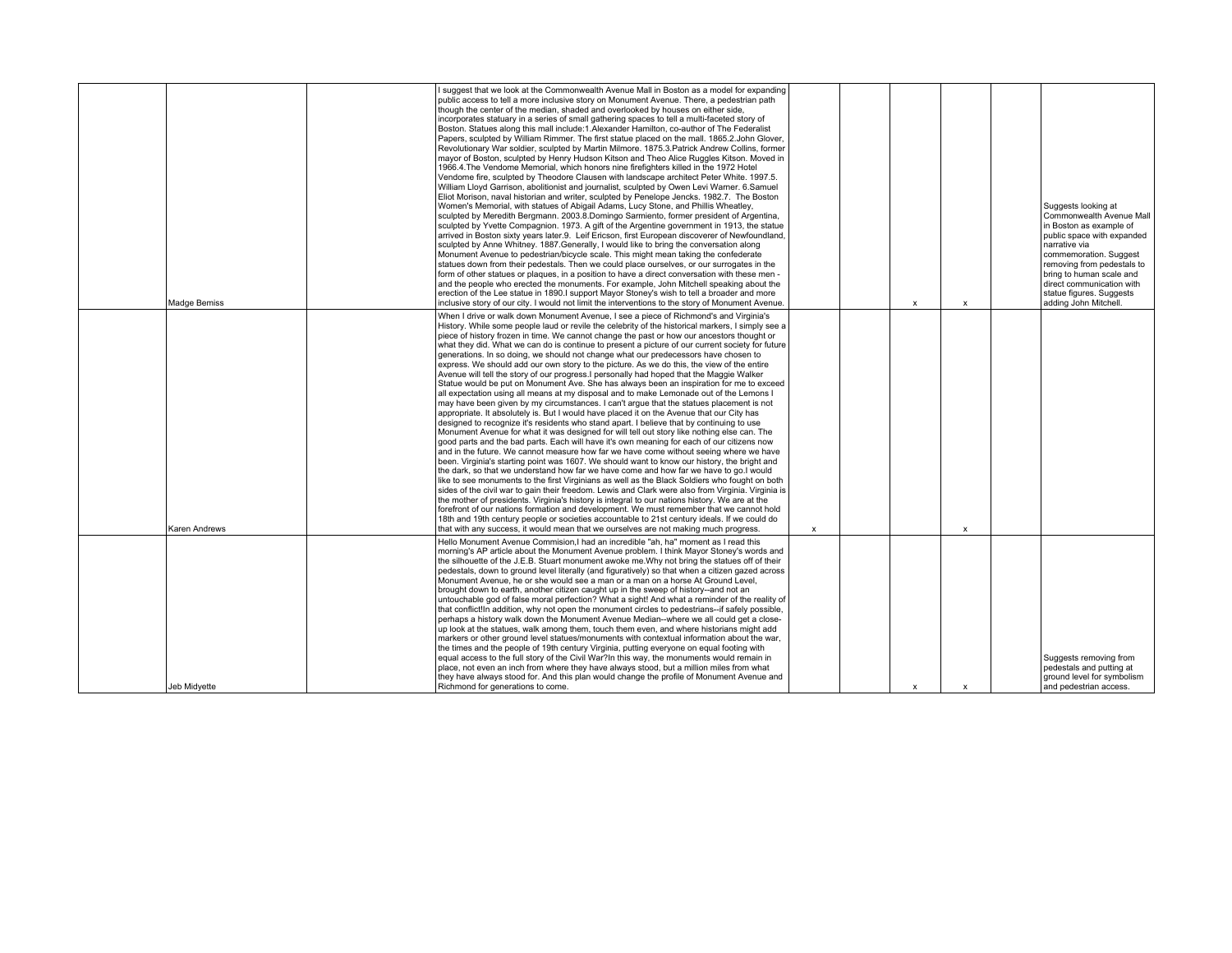|               | Dear Sir or Madam, When looking at the future contextualization of Monument Avenue, there<br>should be waysides somewhere near the statues of Stuart, Lee, Davis, Jackson, Maury, and<br>Ashe. These waysides should be visually tasteful, in harmony with the late Victorian and<br>Edwardian aesthetic of the neighborhood, but also informative regarding their subjects. There<br>are many good examples of waysides and panels in the Richmond area that deal with Civil<br>War, Reconstruction, and Civil Rights topics. The waysides provided by the National Park<br>Service at Richmond National Battlefield Park and the Maggie L. Walker National Historic Site<br>are positive models to follow, as they are simple, informative, and apolitical. They state the<br>facts about individuals and events, while allowing the visitor to draw their own conclusions<br>about the history presented. The Virginia Historical Society also provides excellent<br>interpretative panels for the Memorial Military Murals at the former Battle Abbey building. The<br>panels highlight the history, creation, and purpose of the Charles Hoffbauer murals, and<br>state, rightly so, the artistic importance of the paintings, although popular understanding of<br>the Confederacy may have changed since they were completed in 1920. The information<br>presented by the National Park Service and the Virginia Historical Society in their public<br>spaces doesn't make a moral judgement on the Union or Confederacy, or on those long-dead<br>individuals who served on either side of the Civil War. Nor do they pass judgement on a<br>previous era of history using contemporary standards. The waysides and panels explain<br>historical perspectives, leaving it up to the viewer to create their own perspective.As far as<br>future monuments that may be added to Monument Avenue, there are several Virginians who<br>have not been properly memorialized in our capital city's public spaces. Among them are<br>important literary figures such as Ellen Glasgow, James Branch Cabell, Douglas Southall |  |  | Suggests adding tasteful<br>waysides with apolotical                                                                                |
|---------------|-------------------------------------------------------------------------------------------------------------------------------------------------------------------------------------------------------------------------------------------------------------------------------------------------------------------------------------------------------------------------------------------------------------------------------------------------------------------------------------------------------------------------------------------------------------------------------------------------------------------------------------------------------------------------------------------------------------------------------------------------------------------------------------------------------------------------------------------------------------------------------------------------------------------------------------------------------------------------------------------------------------------------------------------------------------------------------------------------------------------------------------------------------------------------------------------------------------------------------------------------------------------------------------------------------------------------------------------------------------------------------------------------------------------------------------------------------------------------------------------------------------------------------------------------------------------------------------------------------------------------------------------------------------------------------------------------------------------------------------------------------------------------------------------------------------------------------------------------------------------------------------------------------------------------------------------------------------------------------------------------------------------------------------------------------------------------------------------------------------------------------|--|--|-------------------------------------------------------------------------------------------------------------------------------------|
|               | Freeman, and Virginius Dabney. Several other individuals with roots in Virginia could also be<br>added, among them Booker T. Washington, William Mahone, and Lewis Ginter.Naturally, as<br>the first statues on Monument Avenue were originally financed by private donations, the City<br>of Richmond should not spend taxpayer dollars on creating new memorials until other more<br>pressing city projects are properly funded and managed. Funding for public utilities,                                                                                                                                                                                                                                                                                                                                                                                                                                                                                                                                                                                                                                                                                                                                                                                                                                                                                                                                                                                                                                                                                                                                                                                                                                                                                                                                                                                                                                                                                                                                                                                                                                                  |  |  | content. Suggests adding<br>James Branch Cabell.<br>Douglas Southall Freeman,<br>Virginius Dabney, Booker T.<br>Washington, William |
| Patrick Clark | education, and safety ought to come before funding for public art.                                                                                                                                                                                                                                                                                                                                                                                                                                                                                                                                                                                                                                                                                                                                                                                                                                                                                                                                                                                                                                                                                                                                                                                                                                                                                                                                                                                                                                                                                                                                                                                                                                                                                                                                                                                                                                                                                                                                                                                                                                                            |  |  | Mahone, and Lewis Ginter.                                                                                                           |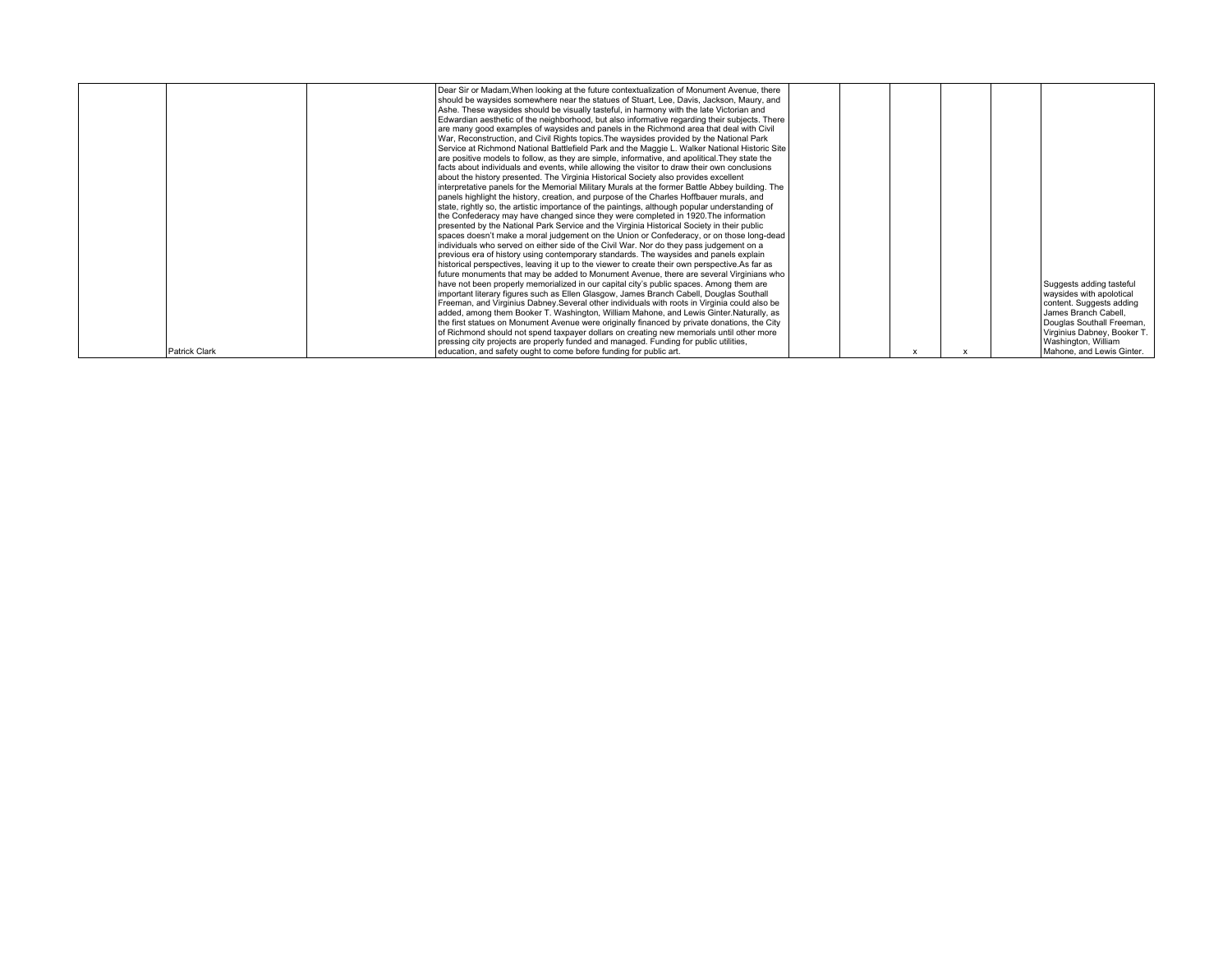|  | I am writing to submit comments on the work of the Commission, which can represent a             |  |  |  |
|--|--------------------------------------------------------------------------------------------------|--|--|--|
|  | wiseresponse to the conflicting views being offered about Monument Avenue's statues. The         |  |  |  |
|  | process of finding common ground will be challenging, but an outcome worthy of your efforts      |  |  |  |
|  | must do exactly that—find common ground. Common ground can be based on the fact that             |  |  |  |
|  | there are no shades of gray when it comes to slavery, racism, bigotry, and intolerance. They     |  |  |  |
|  |                                                                                                  |  |  |  |
|  | are just plain wrong. My comments are based on a few simple principles—getting the history       |  |  |  |
|  | correct, providing an understanding of the people who have been honored with the statues,        |  |  |  |
|  | and using the Monument Avenue statues as a means of teaching civility, tolerance, and the        |  |  |  |
|  | great harm caused by bigotry, racism, and intolerance. I suspect that those in the African-      |  |  |  |
|  | American community who are advocating removal of the statues are motivated by the pain           |  |  |  |
|  | they see and feel because of today's bigotry and racism. Taking down the statues will not        |  |  |  |
|  | change those behaviors. Pretending that it will does more harm than good. The history of the     |  |  |  |
|  |                                                                                                  |  |  |  |
|  | times leading up to and including the Civil War cannot be changed. What is important is to       |  |  |  |
|  | make sure that it is accurately understood and not biased by political correctness or            |  |  |  |
|  | revisionism. Why did otherwise honorable people believe that slavery was acceptable and not      |  |  |  |
|  | inconsistent with either the Declaration of Independence, the Constitution, or fundamental       |  |  |  |
|  | Christian principles? Slavery has a long history, going back to ancient Egypt, Rome, and         |  |  |  |
|  | Greece. African slavery goes back to the 15th century and it was not until the 18th century      |  |  |  |
|  | that public opinion in Europe began to turn against it. It was not abolished in the British      |  |  |  |
|  | Empire until 1833. Many Americans assumed that slavery in the U.S. would die out with the        |  |  |  |
|  |                                                                                                  |  |  |  |
|  | passage of our Constitution. The passage of time did not produce that outcome among most         |  |  |  |
|  | states and, as a result, our nation suffered the loss of over 600,000 lives. The tragedy of the  |  |  |  |
|  | Civil War is a sobering experience that can serve today as a stark reminder of the               |  |  |  |
|  | consequences of failing to resolve differences peacefully. Those who have been most vocal in     |  |  |  |
|  | demanding that the statues be taken down accuse the individuals they commemorate.                |  |  |  |
|  | including Robert E. Lee, of being traitors. Statements along those lines reveal how ill-         |  |  |  |
|  | informed the advocates for removal are. Whether or not they are pursuing an undisclosed          |  |  |  |
|  |                                                                                                  |  |  |  |
|  | agenda, it is clear that they are not well-informed about the complexity of secession.           |  |  |  |
|  | Recently, columnist and economist Walter Williams wrote an enlightening opinion piece in the     |  |  |  |
|  | Richmond Times-Dispatch that explained how different the relationship between states and         |  |  |  |
|  | the federal government in the 19th century was from what it now is. As he explained, "The U.     |  |  |  |
|  | S. Constitution would never have been ratified — and a union never created — if the people       |  |  |  |
|  | of those 13 "free sovereign and Independent States" did not believe that they had the right to   |  |  |  |
|  | secede." During the ratification process, Virginia delegates as well as those from New York      |  |  |  |
|  | and Rhode Island expressed the view that "The powers granted under the Constitution being        |  |  |  |
|  | derived from the people of the United States may be resumed by them whensoever the same          |  |  |  |
|  |                                                                                                  |  |  |  |
|  | shall be perverted to theirinjury or oppression." The history of the times shows that the        |  |  |  |
|  | allegiance of Americans was first to their states and then to the union. That perspective helps  |  |  |  |
|  | to explain Lee's comment in declining to lead Union forces against the Confederate states.       |  |  |  |
|  | He could not raise his sword against "my home, my family, and my native state of Virginia."In    |  |  |  |
|  | spite of leading Confederate forces, Lee did not favor either slavery or secession. After the    |  |  |  |
|  | war, he wrote to a Confederate veteran, "I believe it to be the duty of everyone to unite in the |  |  |  |
|  | restoration of the country and the reestablishment of peace and harmony." His efforts at         |  |  |  |
|  | reconciliation were widely recognized in both the north and south, making him a symbol of a      |  |  |  |
|  |                                                                                                  |  |  |  |
|  | nation trying to heal. An understanding of Lee the man justifies his statue and the reverence    |  |  |  |
|  | in which his memory is still held. Monument Avenue is an integral and unique part of             |  |  |  |
|  | Richmond and its history. Its designation as a historical landmark provides a justification for  |  |  |  |
|  | preserving that history and also for adding to it by building statues recognizing people like    |  |  |  |
|  | Maggie Walker and Sarah Garland Jones. Monument Avenue can become living history. The            |  |  |  |
|  | context suggested by Mayor Stoney can be provided by a close linkage with the Civil War          |  |  |  |
|  | Museum and by Richmond related educational efforts that can promote civility and genuine         |  |  |  |
|  | acceptance that "all men are created equal." am writing to submit comments on the work of        |  |  |  |
|  | the Commission, which can represent a wise response to the conflicting views being offered       |  |  |  |
|  | about Monument Avenue's statues. The process of finding common ground will be                    |  |  |  |
|  |                                                                                                  |  |  |  |
|  | challenging, but an outcome worthy of your efforts must do exactly that-find common              |  |  |  |
|  | ground. Common ground can be based on the fact that there are no shades of gray when it          |  |  |  |
|  | comes to slavery, racism, bigotry, and intolerance. They are just plain wrong. My comments       |  |  |  |
|  | are based on a few simple principles—getting the history correct, providing an understanding     |  |  |  |
|  | of the people who have been honored with the statues, and using the Monument Avenue              |  |  |  |
|  | statues as a means of teaching civility, tolerance, and the great harm caused by bigotry,        |  |  |  |
|  | racism, and intolerance. I suspect that those in the African-American community who are          |  |  |  |
|  | advocating removal of the statues are motivated by the pain they see and feel because of         |  |  |  |
|  | today's bigotry and racism. Taking down the statues will not change those behaviors.             |  |  |  |
|  | Pretending that it will does more harm than good. The history of the times leading up to and     |  |  |  |
|  |                                                                                                  |  |  |  |
|  | including the Civil War cannot be changed. What is important is to make sure that it is          |  |  |  |
|  | accurately understood and not biased by political correctness or revisionism. Why did            |  |  |  |
|  | otherwise honorable people believe that slavery was acceptable and not inconsistent with         |  |  |  |
|  | either the Declaration of Independence, the Constitution, or fundamental Christian principles?   |  |  |  |
|  | Slavery has a long history, going back to ancient Egypt, Rome, and Greece. African slavery       |  |  |  |
|  | goes back to the 15th century and it was not until the 18th century that public opinion in       |  |  |  |
|  | Europe began to turn against it. It was not abolished in the British Empire until 1833. Many     |  |  |  |
|  | Americans assumed that slavery in the U.S. would die out with the passage of our                 |  |  |  |
|  | Constitution. The passage of time did not produce that outcome among most states and, as a       |  |  |  |
|  | result, our nation suffered the loss of over 600,000 lives. The tragedy of the Civil War is a    |  |  |  |
|  | sobering experience that can serve today as a stark reminder of the consequences of failing      |  |  |  |
|  |                                                                                                  |  |  |  |
|  | to resolve differences peacefully. Those who have been most vocal in demanding that the          |  |  |  |
|  | statues be taken down accuse the individuals they commemorate, including Robert E. Lee, of       |  |  |  |
|  | being traitors. Statements along those lines reveal how ill- informed the advocates for          |  |  |  |
|  | removal are. Whether or not they are pursuing an undisclosed agenda, it is clear that they are   |  |  |  |
|  | not well-informed about the complexity of secession. Recently, columnist and economist           |  |  |  |
|  | Walter Williams wrote an enlightening opinion piece in the Richmond Times-Dispatch that          |  |  |  |
|  | explained how different the relationship between states and the federal government in the        |  |  |  |
|  | 19th century was from what itnow is. As he explained, "The U.S. Constitution would never         |  |  |  |
|  | have been ratified — and a union never created — if the people of those 13 "free sovereign       |  |  |  |
|  | and Independent States" did not believe that they had the right to secede." During the           |  |  |  |
|  |                                                                                                  |  |  |  |
|  | ratification process, Virginia delegates as well as those from New York and Rhode Island         |  |  |  |
|  | expressed the view that "The powers granted under the Constitution being derived from the        |  |  |  |
|  | people of the United States may be resumed by them whensoever the same shall be                  |  |  |  |
|  | perverted to theirinjury or oppression." The history of the times shows that the allegiance of   |  |  |  |
|  |                                                                                                  |  |  |  |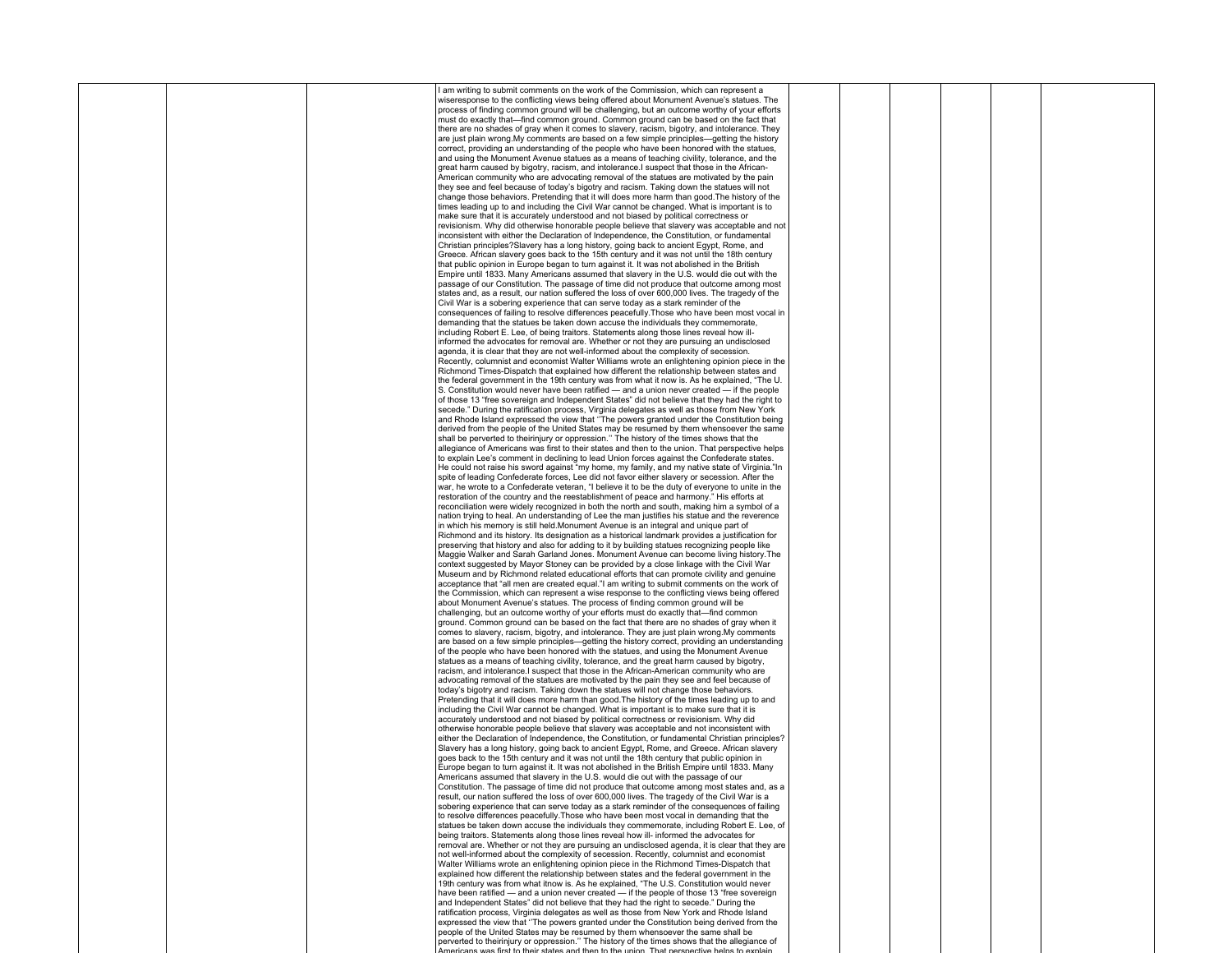| Laura Cameron       | Interpretation: signs add more clutter to already awful clutter around Lee and Maury in<br>particular. Only the very best designers should get this asSIGNment. Apps would great, as<br>long as they are free. Don't worry about extremes of balancing opinion--we've been extreme<br>in the Lost Cause propaganda way too long. Scholars like Ed Ayers, Christy Coleman, Drew<br>Faust and Charles Bryan are great, but include radicals. Language from secession<br>documents is a must. Adding statues: All for it, but not without an endowment for their care.<br>Otherwise Mr. Lee, so beautifully tended by the Commonwealth, will outsparkle everyone<br>else. Have a massive PR campaign by Christy Coleman, calling attention to how much more<br>diverse Richmond's public and private collection is: Maggie Walker, Arthur Ashe, Bojangles,<br>the Batteaumen, the Civil Rights memorial, Box Brown, Reconciliation.My nominees for new<br>statues: Elizabeth Van Lew, Gen. George Thomas, Gabriel "Prosser", John Mitchell, Henry<br>Marsh, first woman mayor, Theresa Pollak--founder of VCU and UofR art programs, Would<br>rather have Wilder on state property. Don't rule out altering a statue or two. James Loewen of<br>"Lies My Teacher Told Me" suggests putting slaves behind the bars on either side of<br>Jefferson Davis.Call attention to VCU's "General Demotion, General Devotion." Thank you for<br>this effort.                                                                                                                                                                                                                                                                                                                                                                                                                                                                                                                                                                                                                                                                                                                                                                                                                                                                                                                                                                                                                                                                                                                                                                                                     |  | x | <b>s</b>     | Suggests requiring language<br>from secession documents<br>and endowments for care of<br>new statues. Suggests<br>adding Elizabeth Van Lew.<br>George Thomas, Gabriel<br>Prosser, John Mitchell.<br>Henry Marsh, and Theresa<br>Pollak. |
|---------------------|-----------------------------------------------------------------------------------------------------------------------------------------------------------------------------------------------------------------------------------------------------------------------------------------------------------------------------------------------------------------------------------------------------------------------------------------------------------------------------------------------------------------------------------------------------------------------------------------------------------------------------------------------------------------------------------------------------------------------------------------------------------------------------------------------------------------------------------------------------------------------------------------------------------------------------------------------------------------------------------------------------------------------------------------------------------------------------------------------------------------------------------------------------------------------------------------------------------------------------------------------------------------------------------------------------------------------------------------------------------------------------------------------------------------------------------------------------------------------------------------------------------------------------------------------------------------------------------------------------------------------------------------------------------------------------------------------------------------------------------------------------------------------------------------------------------------------------------------------------------------------------------------------------------------------------------------------------------------------------------------------------------------------------------------------------------------------------------------------------------------------------------------------------------------------------------------------------------------------------------------------------------------------------------------------------------------------------------------------------------------------------------------------------------------------------------------------------------------------------------------------------------------------------------------------------------------------------------------------------------------------------------------------------|--|---|--------------|-----------------------------------------------------------------------------------------------------------------------------------------------------------------------------------------------------------------------------------------|
|                     | The Monument Avenue monuments are not only priceless pieces of public art and part of<br>Richmond's vibrant and diverse history, they provide some excellent teaching opportunities<br>going forward. Perhaps it is indeed time to contemplate adding interpretive signage. We<br>might even consider adding unobtrusive kiosks with on-demand video clips of costumed living<br>historians discussing the story behind the construction of these monuments — and the<br>different views about them - in first person. However, if interpretive signage or something<br>similar is added, we should NOT make the tragic mistake of replacing one perceived bias with<br>another in a misquided attempt to right old wrongs. Instead of swinging the pendulum to the<br>other extreme, let's try to find a balance. In order to be fair and truly inclusive, for example, the<br>descendants of the people who actually erected those monuments — including members of<br>the United Daughters of the Confederacy and Sons of Confederate Veterans - should be<br>among those contacted for their views. I don't believe they are represented on the monument<br>commission at present, but they are the keepers of many of the original records pertaining to<br>these monuments. They know best why their ancestors erected these statues, and their input<br>should certainly be considered when deciding how best to tell the monuments' story. It seems<br>to me that many of the monuments' most ardent critics have been too quick to embrace 21st<br>century "hindsight bias" and scream "white supremacy" when it comes to anything related to<br>Confederate history (which, it's important to remember, is American history). This is sadly<br>simplistic and short-sighted, and any attempts to rewrite, edit or "cherry-pick" history do not<br>speak well of our progress — our evolution, if you will — as a culture. The truth of Richmond's<br>history—and indeed, the Civil War itself—is much more complex than that, and we owe it to<br>future generations to try to step back, take a deep breath and address everything that these<br>monuments have meant to different people in an honest and compassionate way. Let's start<br>by seeking input from all sides at several town halls or hearings. After this, I would suggest<br>that the proposed text or dialogue for each interpretive effort be submitted to Richmond city<br>residents for consideration, and then again, for a final vote. I feel that future monuments<br>should be erected to whomever Richmond residents decide, by vote, is worthy. Our city has |  |   |              |                                                                                                                                                                                                                                         |
| <b>Laurel Scott</b> | been in the process of erecting other relevant monuments to the memory of other important<br>people for years now, which is much to our credit and should not be ignored. However, each<br>monument or memorial should be carefully considered and researched, reputable sculptors<br>hired and the locations adequately scouted before being voted upon by city residents.Our<br>Monument Avenue has been called one of the most beautiful avenues in the world: let's keep<br>that in mind and continue that great tradition for the sake of our beautiful city and its many<br>residents, both past and present.                                                                                                                                                                                                                                                                                                                                                                                                                                                                                                                                                                                                                                                                                                                                                                                                                                                                                                                                                                                                                                                                                                                                                                                                                                                                                                                                                                                                                                                                                                                                                                                                                                                                                                                                                                                                                                                                                                                                                                                                                                 |  | X | $\mathbf{x}$ | Suggests open public<br>process for panel text<br>comment and selecting<br>subjects of new monuments.                                                                                                                                   |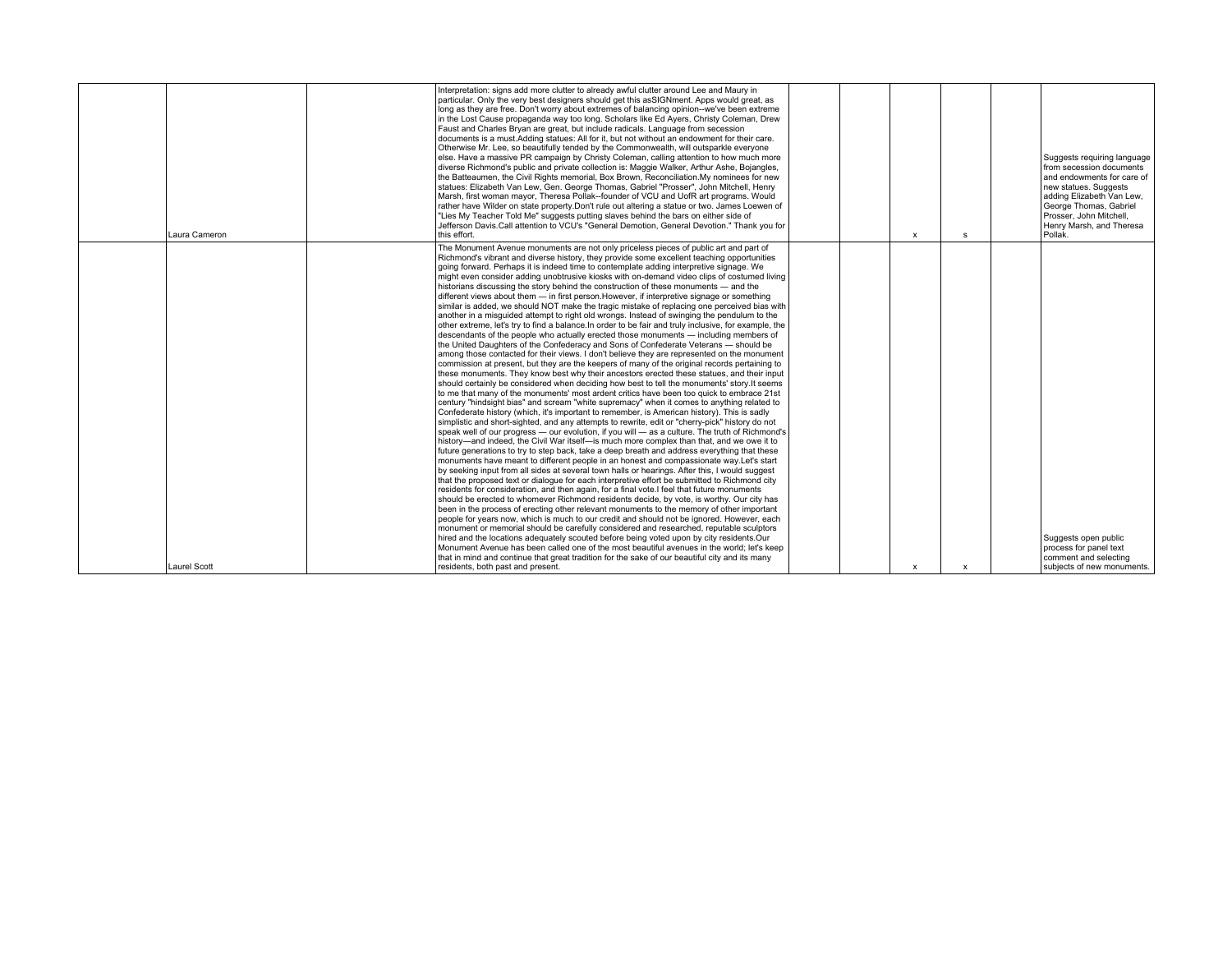| Commission members: appreciate your service on a commission intended to address the<br>contentious subject of the monuments to Jefferson Davis and various Confederate officers<br>that are prominently displayed on Monument Ayenue. I'll try to keep my comments brief and<br>to the point: I think signage offering historical context to the statues is reasonable. I would<br>urge that political rhetoric making specious comparisons between President Trump and the<br>leaders of the Confederacy be avoided when this new signage is unveiled/discussed. I think it<br>is reasonable to contemplate removing some of the statues, but not all of the statues. Why<br>would I recommend this? Because our city in general, and Monument Avenue in particular,<br>are strongly connected to commemorating the Civil War. I suggest the following:* Keep the<br>statues of Robert E. Lee and Jefferson Davis, but with significant signage explaining the<br>history of the statues.* Replace the statue of Stonewall Jackson with a monument to the U.S.<br>Colored Troops participating in the liberation of Richmond. This idea of having a monument to<br>the U.S. Colored Troops has been discussed by others and it strikes me as a great<br>replacement for the Jackson statue that would give long overdue recognition to black troops.<br>Replace the statue of J.E.B. Stuart with a statue of Confederate General James Longstreet<br>and rename Stuart Circle to Longstreet Circle). Why replace one controversial statue with a<br>statue honoring a different Confederate General? Partly because Longstreet deserves the<br>positive recognition, but even more because a monument to Longstreet should be<br>surrounded by signage that explores an important question: Why would the general thought<br>by many to be the Civil War's finest tactician not be honored by a place on Monument Avenue<br>when the other statues were erected? The answer of course is that it was well known to "Lost<br>Causers" who viewed Longstreet as the Reconstruction Period's great "Scalawag." After the<br>conclusion of the Civil War, Longstreet supported Reconstruction and the Republican Party.<br>Indeed he famously commanded black troops in New Orleans during Reconstruction.<br>Longstreet's embrace of Reconstruction merits praise and including him on the Avenue would<br>help maintain the Avenue's Civil War emphasis while serving a positive education purpose.<br>* Replace the statue of Admiral Maury with one honoring former Governor L. Douglas Wilder.<br>Surely as the nation's first elected African-American governor Wilder deserves a place of<br>genuine honor in the city. I think Monument Avenue is appropriate, but I can see a case for<br>having him replace Sen. Byrd on the grounds of the state capitol too. Regardless, Admiral<br>Maury needs to go.* Other thoughts on the possibility of additional new monuments: I don't<br>have any specificrecommendations for new locations for statues on Monument Avenue. But I<br>agree with those who think that statues honoring Oliver Hill and Spotswood Robinson might<br>be appropriate. I know there is a new statue of Maggie L. Walker why not have it on<br>Monument Avenue?Hopefully my suggestions are helpful. I do hope you succeed in the<br>difficult task of revamping Monument Avenue so that we do real honor to our Civil War<br>Matt McGuire<br>heritage by telling the truth about it more frankly.<br>$\mathsf{x}$<br>$\mathsf{x}$<br>$\boldsymbol{\mathsf{x}}$<br>In an ideal world, we would decide together to remove public monuments to the Confederacy<br>or it's key leaders, and that is my first and best hope. However, if we can't do that, perhaps<br>we can build on to existing monuments so that they can only be experienced in an<br>appropriate historical context. For inspiration, we can look to this World War I memorial in<br>Hamburg, Germany: http://denkmalhamburg.de/kriegerdenkmal-an-der-st-<br>ohanniskirche/Constructed in the '20s as a monument/memorial to German soldiers, in the<br>'90s images of suffering, starving people were added to it, re-contextualizing the existing<br>monument in light of the anguish of civilian and military victims of the two world wars and the<br>Holocaust. So, we could surround the statues of Jackson and Jefferson Davis with pictures of<br>slaves or slave auctions, and of victims of post-war racial violence, such as lynching victims.<br>That way, visitors would both literally and figuratively view Confederate leaders through the |  |                                                                                          |  |  |                                                                                                                                                                                                                                                                                          |
|---------------------------------------------------------------------------------------------------------------------------------------------------------------------------------------------------------------------------------------------------------------------------------------------------------------------------------------------------------------------------------------------------------------------------------------------------------------------------------------------------------------------------------------------------------------------------------------------------------------------------------------------------------------------------------------------------------------------------------------------------------------------------------------------------------------------------------------------------------------------------------------------------------------------------------------------------------------------------------------------------------------------------------------------------------------------------------------------------------------------------------------------------------------------------------------------------------------------------------------------------------------------------------------------------------------------------------------------------------------------------------------------------------------------------------------------------------------------------------------------------------------------------------------------------------------------------------------------------------------------------------------------------------------------------------------------------------------------------------------------------------------------------------------------------------------------------------------------------------------------------------------------------------------------------------------------------------------------------------------------------------------------------------------------------------------------------------------------------------------------------------------------------------------------------------------------------------------------------------------------------------------------------------------------------------------------------------------------------------------------------------------------------------------------------------------------------------------------------------------------------------------------------------------------------------------------------------------------------------------------------------------------------------------------------------------------------------------------------------------------------------------------------------------------------------------------------------------------------------------------------------------------------------------------------------------------------------------------------------------------------------------------------------------------------------------------------------------------------------------------------------------------------------------------------------------------------------------------------------------------------------------------------------------------------------------------------------------------------------------------------------------------------------------------------------------------------------------------------------------------------------------------------------------------------------------------------------------------------------------------------------------------------------------------------------------------------------------------------------------------------------------------------------------------------------------------------------------------------------------------------------------------------------------------------------------------------------------------------------------------------------------------------------------------------------------------------------------------------------------------------------------------------------------------------------------------------------------------------------------------------------------------------------------------------------------------------------------------------------------------------------------------------------------------------------------------------------------------------------------------------------------------------------------------------------------------------------------------------------------------------------------------------------|--|------------------------------------------------------------------------------------------|--|--|------------------------------------------------------------------------------------------------------------------------------------------------------------------------------------------------------------------------------------------------------------------------------------------|
|                                                                                                                                                                                                                                                                                                                                                                                                                                                                                                                                                                                                                                                                                                                                                                                                                                                                                                                                                                                                                                                                                                                                                                                                                                                                                                                                                                                                                                                                                                                                                                                                                                                                                                                                                                                                                                                                                                                                                                                                                                                                                                                                                                                                                                                                                                                                                                                                                                                                                                                                                                                                                                                                                                                                                                                                                                                                                                                                                                                                                                                                                                                                                                                                                                                                                                                                                                                                                                                                                                                                                                                                                                                                                                                                                                                                                                                                                                                                                                                                                                                                                                                                                                                                                                                                                                                                                                                                                                                                                                                                                                                                                                                         |  |                                                                                          |  |  | Keep Lee and Davis with<br>significant signage. Replace<br>Jackson, Stuart, and Maury<br>with USCTs enterina<br>Richmond, James<br>Longstreet, and Douglas<br>Wilder. Suggests adding<br>Oliver Hil and Spottswood<br>Robinson, and possibly<br>moving Maggie Walker to<br>Monument Ave. |
| situated next to Confederate monuments, of people like John Brown, Nat Turner, and Medgar<br>James Goodwin<br>Evers.<br>$\boldsymbol{\mathsf{x}}$<br>$\boldsymbol{\mathsf{x}}$                                                                                                                                                                                                                                                                                                                                                                                                                                                                                                                                                                                                                                                                                                                                                                                                                                                                                                                                                                                                                                                                                                                                                                                                                                                                                                                                                                                                                                                                                                                                                                                                                                                                                                                                                                                                                                                                                                                                                                                                                                                                                                                                                                                                                                                                                                                                                                                                                                                                                                                                                                                                                                                                                                                                                                                                                                                                                                                                                                                                                                                                                                                                                                                                                                                                                                                                                                                                                                                                                                                                                                                                                                                                                                                                                                                                                                                                                                                                                                                                                                                                                                                                                                                                                                                                                                                                                                                                                                                                          |  | lens of black oppression. Finally, we could add new statues to Monument Ave, prominently |  |  | Suggests adding John<br>Brown, Nat Turner, and<br>Medgar Evers.                                                                                                                                                                                                                          |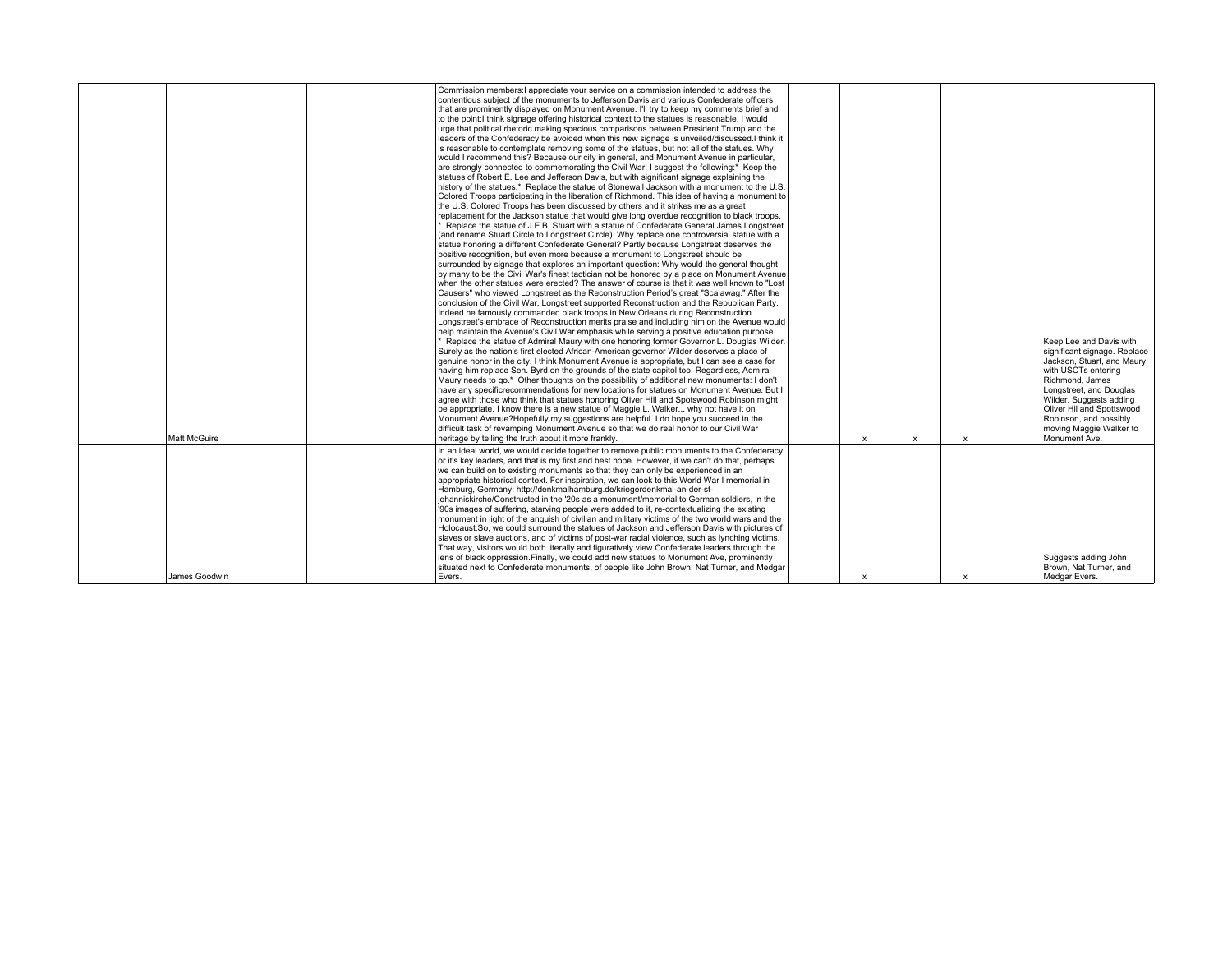|              | The creation of monuments have been around since the beginning of time that represents an                        |  |
|--------------|------------------------------------------------------------------------------------------------------------------|--|
|              | event or a person. How sad that people do not understand the contributions of these men to                       |  |
|              | American history. There are people who cannot understand the beauty of the artwork or that                       |  |
|              | it is about honoring their memory. Perhaps they should look at the financial implications of                     |  |
|              | these statues. People come from all over the world to see these memorials. Visitors to                           |  |
|              | Richmond need to eat, buy and perhaps stay in Richmond. It is revenue for the city and for                       |  |
|              | the Commonwealth of Virginia. If you cannot honor these men, then think of the bottom line.                      |  |
|              | There is no need to reinterpret these monuments, but what if you made the decision to do it,                     |  |
|              | would you include: Robert E. Lee graduated from the United States Military Academy and                           |  |
|              | spent over 30 years serving as an Engineer which included changing the course of the                             |  |
|              | Mississippi River, Superintendent at West Point, and that military schools around the world                      |  |
|              | study the strategies of the Army of Northern Virginia. Will you mention that Lee signed the                      |  |
|              | manumission document that freed the slaves at Arlington, Romancoke and White House                               |  |
|              | which had force of law, unlike the Emancipation Proclamation that freed no one?Jefferson                         |  |
|              | Davis' household in Richmond consisted of Free People of Color, slaves and immigrants. Will                      |  |
|              | you mention that the ex-slaves kept in touch with the Davis family after the war? Will you let                   |  |
|              | everyone know Mrs. Varina Davis gave the valet and coachman, James Henry Jones one of                            |  |
|              | her husband's walking cane? She had it inscribed "to my friend James Jones". This was a big                      |  |
|              | deal because of the status it gave him since he was a Man of Color. The cane is at the North                     |  |
|              | Carolina Museum of History. Will you let the public know that General Thomas Jonathan                            |  |
|              | "Stonewall" Jackson broke Virginia's law by having a Sunday school for slaves and Free                           |  |
|              | People of Color? This is a slippery slope. Why? Because you will apply 21st century                              |  |
|              | judgement on history. Will this be the beginning? Will there be a reinterpretation of Lincoln's                  |  |
|              | statue, Christopher Columbus, Bill Robinson, or any other monument or memorial in the city?                      |  |
|              | How will you explain to the Richmond taxpayers that their taxes are going to go up because                       |  |
|              | of your reinterpretation due to the fact that city will stop being a tourist destination?Ms.                     |  |
|              | Coleman, the documents that I mentioned are at the former Museum of Confederacy now                              |  |
|              | known as the American Civil War Museum. Perhaps you should take some time and read                               |  |
|              | these documents if they have not be shipped to the Virginia Historical Society. I am a Woman                     |  |
|              | of Color, born and raised in Richmond. The Confederate monuments have never kept me<br>No stated position on the |  |
| Teresa Roane | from moving forward in life.<br>statues.                                                                         |  |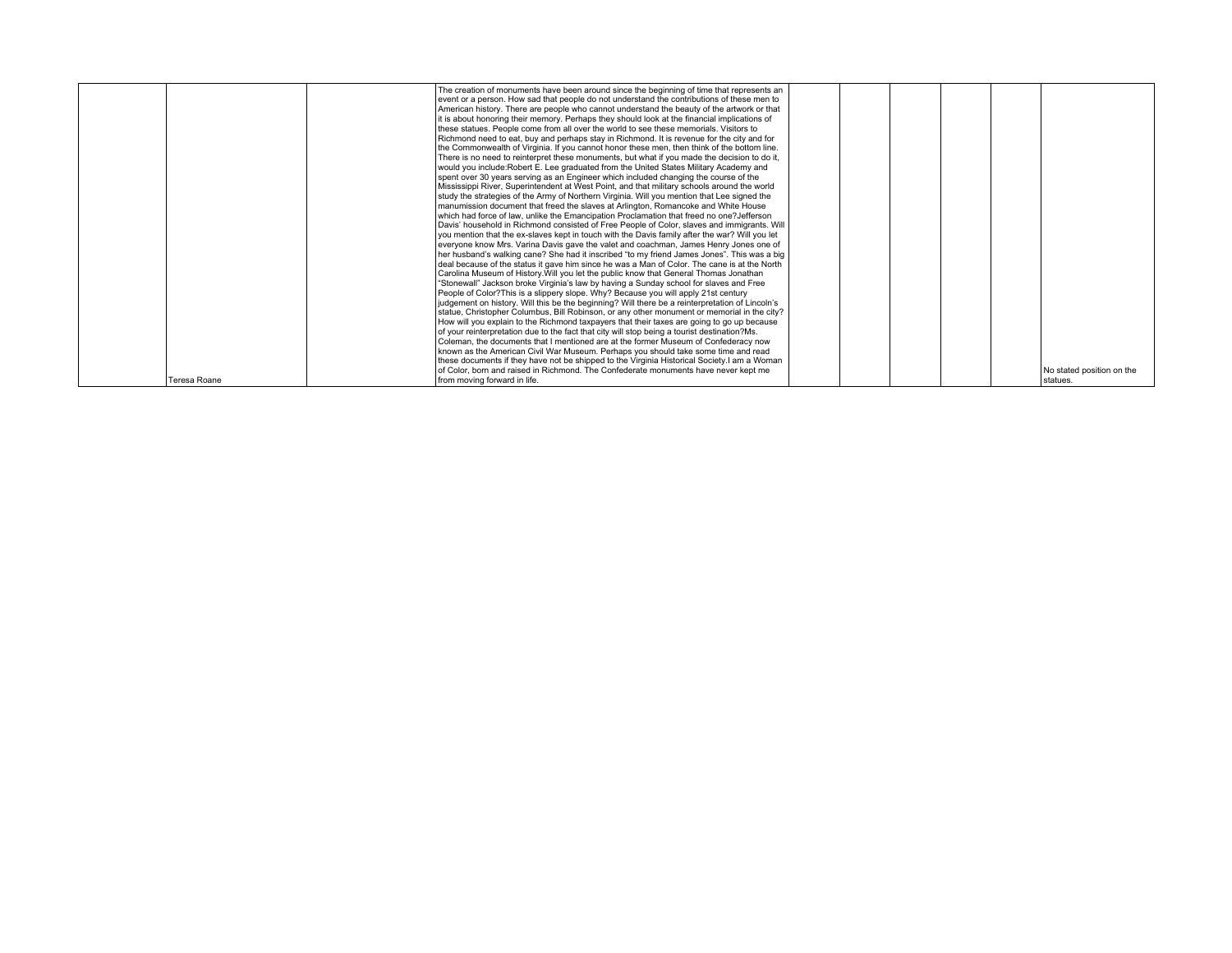|               | My thanks to Mayor Stoney and the Monument Avenue Commission for offering the public<br>this opportunity to offer their collective thoughts and perspectives on the history of this great<br>city and its lasting legacy. As communities across the country begin the difficult conversations<br>about their identity and their ideals, I believe Richmond has taken a bold step forward in<br>addressing not just the presence or non-presence of public displays of Lost Cause ideology,<br>but why and how this narrative was allowed to take hold in the south. I live across the road<br>from the Jefferson Davis monument. Each morning and each afternoon I walk by it, and more<br>often than not, I find myself wondering about its place in this neighborhood and this city. As<br>an employee in the world of local public history, I tackle daily the challenge of interpreting our<br>American history and how our understanding of historical events can be shaped by our<br>environments. The towering edifice, topped with Vindicatrix and bearing the motto of the<br>Confederacy was proudly touted as, "the emblem of those martyred principles for which the<br>Lost Cause suffered." It honors a man who fought to create a nation based on the ideals of<br>racial hatred and unspeakable cruelty, and one who worked after the war to mythologize the<br>history of the south and create a false narrative endearing his cause to futuregenerations.<br>This monument was not intended to preserve or teach us history- still, along with many others<br>in Virginia and the United States, I do not think this or any of the currently standing<br>monuments should be removed. To remove them is to erase history, but not the true and<br>unbiased history of the Civil War. Richmond is simply no longer the bastion of racial inequity<br>and Lost Cause rhetoric that it once was- our understanding of our history is changing, most<br>effectively and boldly lead by our own American Civil War Museum: no longer the shrine to<br>Davis and Confederate figures it once was, but instead a thoughtful preservation and<br>evaluation of the symbols of the Confederacy. To move forward as a society, I feel we must<br>have open and frank discussion about history and historiography, to explore why we are<br>taught what we are taught, and how that history shapes our current social and political<br>landscapes. Because of this, I believe the monuments should be preserved (perhaps in an<br>altered state- does Vindicatrix still deserve a place overlooking and casting her judgement on<br>the city?), but with additional statues and signage to add context to their placement. The<br>changes and additions to Monument Ave and to statuary throughout the city of Richmond will<br>be a long conversation and a long process, and will continue to evolve and change their<br>emphasis and interpretations for generations to come. I do, however, have some<br>suggestions. To me, my neighborhood monument stands in representation of the subjugation<br>and abuse of millions of human beings, thedestruction of families, lives and dignity, and offers<br>no apology for its subject's hateful rhetoric. Directly opposing the Davis statue, I propose<br>installing a monument to the families who suffered under the institution of slavery and those<br>who experienced liberation at the defeat of the man who the monument currently honors. This<br>monument could consist of a four person family unit, standing in defiance of the Davis statue<br>in the spirit of the Fearless Girl statue of Wall Street. Embodying a spirit of resiliency and<br>defiance, the signage associated with this installation should highlight the triumph of the<br>American spirit and the American people, the defeat of the Confederacy and why and by<br>whom the Davis monument was erected. In addition, I would support a monument to the<br>United States Colored Troops who marched into Richmond and well as to any strong figures<br>who helped shape our local history and culture. Monument Avenue could be an inspiring<br>outdoor museum documenting the full histories of our city and our state, and this influence<br>can and should spread throughout the city. I believe the proposed Maggie Walker monument<br>on Broad Street is an excellent step in the right direction. Currently, Christopher Columbus<br>stands honored on Boulevard despite the violent and troubling history associated with his<br>arrival, but no monument documents the history of the Native population who pre and post-<br>dated him. As our country stands divided and questioning its national identity and<br>consciousness. Citizens and cities across the country and are asking themselves what<br>community means, and how best to define ourselves. I believe we have taken the first step<br>towards answering this question in our capital city- by inviting the city to discuss this for |             |   |              | Suggest keeping but<br>possibly altering statues.<br>Suggests adding statues of<br>emancipated slave families<br>in direct opposition to Davis<br>statue. Add statues to<br>USCTs entering Richmond,                                                                                                                                          |
|---------------|----------------------------------------------------------------------------------------------------------------------------------------------------------------------------------------------------------------------------------------------------------------------------------------------------------------------------------------------------------------------------------------------------------------------------------------------------------------------------------------------------------------------------------------------------------------------------------------------------------------------------------------------------------------------------------------------------------------------------------------------------------------------------------------------------------------------------------------------------------------------------------------------------------------------------------------------------------------------------------------------------------------------------------------------------------------------------------------------------------------------------------------------------------------------------------------------------------------------------------------------------------------------------------------------------------------------------------------------------------------------------------------------------------------------------------------------------------------------------------------------------------------------------------------------------------------------------------------------------------------------------------------------------------------------------------------------------------------------------------------------------------------------------------------------------------------------------------------------------------------------------------------------------------------------------------------------------------------------------------------------------------------------------------------------------------------------------------------------------------------------------------------------------------------------------------------------------------------------------------------------------------------------------------------------------------------------------------------------------------------------------------------------------------------------------------------------------------------------------------------------------------------------------------------------------------------------------------------------------------------------------------------------------------------------------------------------------------------------------------------------------------------------------------------------------------------------------------------------------------------------------------------------------------------------------------------------------------------------------------------------------------------------------------------------------------------------------------------------------------------------------------------------------------------------------------------------------------------------------------------------------------------------------------------------------------------------------------------------------------------------------------------------------------------------------------------------------------------------------------------------------------------------------------------------------------------------------------------------------------------------------------------------------------------------------------------------------------------------------------------------------------------------------------------------------------------------------------------------------------------------------------------------------------------------------------------------------------------------------------------------------------------------------------------------------------------------------------------------------------------------------------------------------------------------------------------------------------------------------------------------------------------------------------------------------------------------------------------------------------------------------------------------------------------------------------------------------------------------------------------------------------------------------------------------------------------------------------------------------------------------------------------------------------------------------------------------------------------------------------------------------------------------------------------------------------------------------------------------------------------------------------------------------------------------------------------------------------------------------------------------------------------------------------------------------------|-------------|---|--------------|-----------------------------------------------------------------------------------------------------------------------------------------------------------------------------------------------------------------------------------------------------------------------------------------------------------------------------------------------|
| Katie Watkins | ourselves. I look forward to the public meetings on this subject and what this conversation will<br>produce.                                                                                                                                                                                                                                                                                                                                                                                                                                                                                                                                                                                                                                                                                                                                                                                                                                                                                                                                                                                                                                                                                                                                                                                                                                                                                                                                                                                                                                                                                                                                                                                                                                                                                                                                                                                                                                                                                                                                                                                                                                                                                                                                                                                                                                                                                                                                                                                                                                                                                                                                                                                                                                                                                                                                                                                                                                                                                                                                                                                                                                                                                                                                                                                                                                                                                                                                                                                                                                                                                                                                                                                                                                                                                                                                                                                                                                                                                                                                                                                                                                                                                                                                                                                                                                                                                                                                                                                                                                                                                                                                                                                                                                                                                                                                                                                                                                                                                                                                             | x           | X | X            | and to Native American<br>figures.                                                                                                                                                                                                                                                                                                            |
| Anne Chazal   | Thank you for allowing me to comment. Your's will not be an easy task - to hear all sides,<br>discuss civily, and make a decission that will reflect who Richmond was, is, and wants to be.<br>support keeping the monuments in place and the overall character of Monument Avenue but I<br>strongly encourage reframing the context of the existing monuments.I would add more<br>monuments to the story starting with Chief Powhatan and Pocohantas and all native<br>Americans. I would add a monument to the 'unknown slaves' without whom Richmond,<br>Virginia, and the US would not be the great places they are. One or two more statues to<br>significant people of color should also be included: Maggie Walker, Bill Robinson, Doug<br>Wilder etc (I admit ignorance of history and strong contributers in this category). I would add a<br>monument that represents the Civil Rights movement so that we can reflect on the costs of<br>segregation and Jim Crow. I would add a reconciliation monument - the largest of them all -<br>that acknowledges and apologizes for our trangressions and shows we are united moving<br>into the future. I would make these monuments as 'grand' as the existing ones - OR, I would<br>restructure the existing ones to downplay their importance (remove from the pedestal so to<br>speak). In addition, the signs on the current statues should be reworked to convey an<br>accurate account of their role in developing Richmond or Virginia, and their role in the Civil<br>War, as slave owners etc.I know you are aware of other cities dealing with their monumnets. I<br>hope you will reach out to them and listen to their lessons learned concerning the process.<br>No matter how inclusive this Commission desires to be, some will believe it is partisan from<br>the begining. Consider hiring an outside, neutral team to facilitate meetings, community input,<br>notes, press and, so forth, though the final recommendations will be the commission's.                                                                                                                                                                                                                                                                                                                                                                                                                                                                                                                                                                                                                                                                                                                                                                                                                                                                                                                                                                                                                                                                                                                                                                                                                                                                                                                                                                                                                                                                                                                                                                                                                                                                                                                                                                                                                                                                                                                                                                                                                                                                                                                                                                                                                                                                                                                                                                                                                                                                                                                                                                                                                                                                                                                                                                                                                                                                                                                                                                                                                            | $\mathbf x$ | x | $\mathbf{x}$ | Suggests adding statues of<br>unknown enslaved people,<br>Chief Powhatan,<br>Pocahontas, Maggie Walker,<br>Bill Robinson, Doug Wilder,<br>Civil Rights movement<br>monument, and (the largest)<br>reconciliation monument.<br>New monuments should be<br>either as grand as existing<br>ones, or alter existing to be<br>of comparable scale. |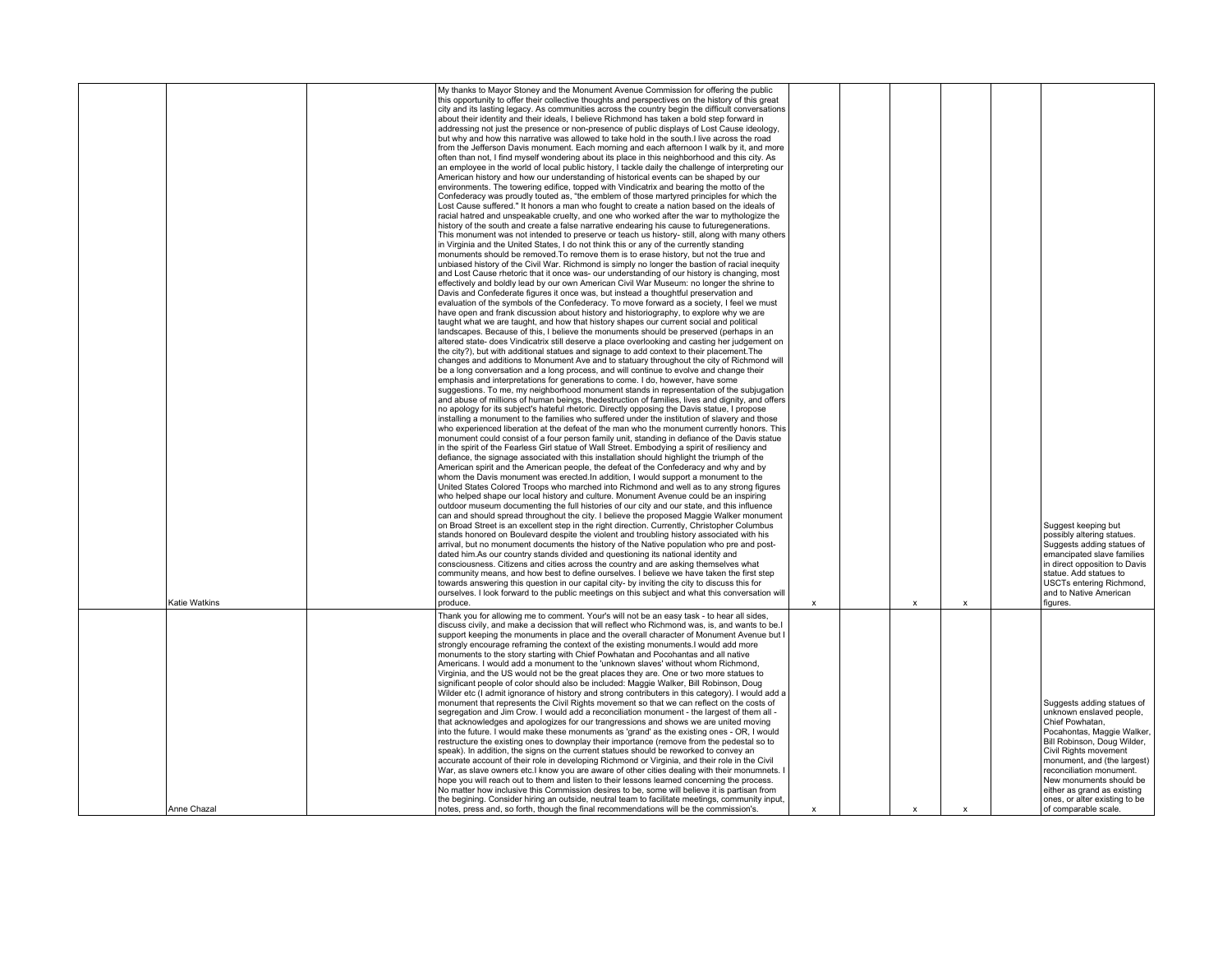|                                    | Barry O'Keefe                          |                                     | (1) how do you best add context and tell the whole story of Monument Avenuel think glass<br>and steel "display cases" should be erected around the statues - so that they appear as<br>(dead) specimens in a display case, and such that they can only be viewed through this<br>modern context.(2) what persons or events would you like to see added on Monument<br>Avenue?1. Madison Washington2. Ralph White3. Chief Powhatan                                                                                                                                                                                                                                                                                                                                                                                                                                                                                                                                                                                                                                                                                                                                                                                                                                                                                                                                                                                                                                                                                                                                                                                                                                                                                                                                                                                                                                                                                                                                                                                                                                                                                                                                                                                                                                                                                                                                                                                                                                                                                                                                                                                                                                                                                                                                                                                                                                                                                                                                                                                                                                                                                                                                                                                                                                                                                                                                                                                          |                           | $\boldsymbol{\mathsf{x}}$ | $\boldsymbol{\mathsf{x}}$ | Suggests adding large<br>display cases around<br>existing statues. Add<br>Madison Washington, Ralph<br>White, and Chief Powhatan.                  |
|------------------------------------|----------------------------------------|-------------------------------------|----------------------------------------------------------------------------------------------------------------------------------------------------------------------------------------------------------------------------------------------------------------------------------------------------------------------------------------------------------------------------------------------------------------------------------------------------------------------------------------------------------------------------------------------------------------------------------------------------------------------------------------------------------------------------------------------------------------------------------------------------------------------------------------------------------------------------------------------------------------------------------------------------------------------------------------------------------------------------------------------------------------------------------------------------------------------------------------------------------------------------------------------------------------------------------------------------------------------------------------------------------------------------------------------------------------------------------------------------------------------------------------------------------------------------------------------------------------------------------------------------------------------------------------------------------------------------------------------------------------------------------------------------------------------------------------------------------------------------------------------------------------------------------------------------------------------------------------------------------------------------------------------------------------------------------------------------------------------------------------------------------------------------------------------------------------------------------------------------------------------------------------------------------------------------------------------------------------------------------------------------------------------------------------------------------------------------------------------------------------------------------------------------------------------------------------------------------------------------------------------------------------------------------------------------------------------------------------------------------------------------------------------------------------------------------------------------------------------------------------------------------------------------------------------------------------------------------------------------------------------------------------------------------------------------------------------------------------------------------------------------------------------------------------------------------------------------------------------------------------------------------------------------------------------------------------------------------------------------------------------------------------------------------------------------------------------------------------------------------------------------------------------------------------------------|---------------------------|---------------------------|---------------------------|----------------------------------------------------------------------------------------------------------------------------------------------------|
|                                    | Karen Kelly                            |                                     | 1. Add signage like current VA historic markers, placed where they are readable, like on the<br>medians facing the statues.2. Monuments to local Native American tribes, slave laborers<br>who built Richmond, Oliver Hill and other local civil rights fighters. Not Doug Wilder. Ever.<br>3. Monument funding should be private!! Fix our schools, transportation, and poverty issues<br>first!                                                                                                                                                                                                                                                                                                                                                                                                                                                                                                                                                                                                                                                                                                                                                                                                                                                                                                                                                                                                                                                                                                                                                                                                                                                                                                                                                                                                                                                                                                                                                                                                                                                                                                                                                                                                                                                                                                                                                                                                                                                                                                                                                                                                                                                                                                                                                                                                                                                                                                                                                                                                                                                                                                                                                                                                                                                                                                                                                                                                                          |                           | $\mathbf{x}$              | $\boldsymbol{\mathsf{x}}$ | Suggests adding statues to<br>local Virginia Indian tribes.<br>slave laborers. Oliver HIII.<br>and civil rights fighters (but<br>not Doug Wilder). |
|                                    | Theresa Kennedy                        |                                     | First, I'm fairly disappointed that the commission is starting out on the premise that context<br>just needs to be added to Monument Ave. I would like an assessment of all options, including<br>removal. Second, if "context" is going to be added, then it needs to be LARGE, visible from<br>ALL SIDES of the monuments, and CLEARLY state who these men are. Stonewall Jackson:<br>Racist, slave owner, general who fought to maintain slavery out of fear. Robert E Lee: lead<br>general for the Confederate Army, slave owner, white supremacist.I am a firm believer that<br>people are not the worst they have ever done; however, if we are going to build monuments<br>to these men, let's be clear that they lived their lives off of the benefits provided to them<br>through slavery and they are remembered for the "heroism" they fought with in an effort to<br>maintain slavery.Please don't shame our city by creating tiny plaques with a tidbit of<br>information. Lay out the whole truth in a big and ugly way because that's what this truth is -<br>ugly.                                                                                                                                                                                                                                                                                                                                                                                                                                                                                                                                                                                                                                                                                                                                                                                                                                                                                                                                                                                                                                                                                                                                                                                                                                                                                                                                                                                                                                                                                                                                                                                                                                                                                                                                                                                                                                                                                                                                                                                                                                                                                                                                                                                                                                                                                                                                         |                           | $\boldsymbol{\mathsf{x}}$ |                           | Consider removal. "Context"<br>needs to be visible from all<br>sides of monument, large,<br>and clearly stated ties to<br>slavery.                 |
| 10/09/2017 19:52:50 Louise Nemecek |                                        | Leave the monuments as they<br>are. | I was born and raised on Monument Ave. and it has always been a large part of my life. My<br>great grandfather was Marshall of the parade the day the monument of Lee was unveiled and<br>his sons helped drag the monument up Franklin Street to it's present home at Allen and<br>Monument. I have pieces of the crate that were given out as souvenirs of the occasion.<br>PLEASE, PLEASE do not destroy these monuments it will be destroying a very important of<br>History!!!!!                                                                                                                                                                                                                                                                                                                                                                                                                                                                                                                                                                                                                                                                                                                                                                                                                                                                                                                                                                                                                                                                                                                                                                                                                                                                                                                                                                                                                                                                                                                                                                                                                                                                                                                                                                                                                                                                                                                                                                                                                                                                                                                                                                                                                                                                                                                                                                                                                                                                                                                                                                                                                                                                                                                                                                                                                                                                                                                                      | $\boldsymbol{\mathsf{x}}$ |                           |                           |                                                                                                                                                    |
|                                    | 10/09/2017 20:02:05 Cynthia Schoonover | Leave the monuments as they<br>are. | These monuments are a part of Richmond's history. Many people come to Richmond to see<br>them, and you can not rewrite history. If people find them offensive, there are other routes<br>through the city and these monuments are harming no one, and all this money wasted<br>should be spent on improving the schools, which are falling apart. Richmond was the<br>Capital of the Confederacy. If people don't like Richmond, move elsewhere.                                                                                                                                                                                                                                                                                                                                                                                                                                                                                                                                                                                                                                                                                                                                                                                                                                                                                                                                                                                                                                                                                                                                                                                                                                                                                                                                                                                                                                                                                                                                                                                                                                                                                                                                                                                                                                                                                                                                                                                                                                                                                                                                                                                                                                                                                                                                                                                                                                                                                                                                                                                                                                                                                                                                                                                                                                                                                                                                                                           | x                         |                           |                           |                                                                                                                                                    |
| 10/09/2017 20:54:20 Karen Gregory  |                                        | Leave the monuments as they<br>are. | As a 9th generation Richmonder I consider them a part of my history and the history of<br>generations to come. I don't think they should be touched and that decision should not be<br>made from a come here.                                                                                                                                                                                                                                                                                                                                                                                                                                                                                                                                                                                                                                                                                                                                                                                                                                                                                                                                                                                                                                                                                                                                                                                                                                                                                                                                                                                                                                                                                                                                                                                                                                                                                                                                                                                                                                                                                                                                                                                                                                                                                                                                                                                                                                                                                                                                                                                                                                                                                                                                                                                                                                                                                                                                                                                                                                                                                                                                                                                                                                                                                                                                                                                                              | $\pmb{\mathsf{x}}$        |                           |                           |                                                                                                                                                    |
|                                    |                                        |                                     | In response to the commission deciding the fate of Monument Avenue's future: I'm a native<br>born Virginian and have lived here for the majority of my life. I always considered Richmond<br>as the capitol of Virginia. The city belongs to the people of Richmond, but the capitol of<br>Virginia belongs to the people of the state. Decisions made should be made on behalf of the<br>citizens of the state. When I was a child in school we studied Virginia history and it was one of<br>my favorite subjects as I care greatly for my state. Our text books and the lessons I was<br>taught emphasized that the Civil War was fought to preserve the land of the south. Nothing<br>was ever taught that the Civil War was fought because of slavery. Our land was being<br>overcome by the forces from the North trying to put down the people and land of the South.If<br>you ever go to the far reaching parts of our state you will find museums and history that<br>shows how the Northern aggression destroyed land and homes and people. It laid waste<br>farmland and crops and the livelihood of the people. In our region surrounding Richmond you<br>can find that Petersburg and Richmond City as well as other places were destroyed. If it had<br>not been for the leadership of many of the men, such as J.E.B. Stuart and Stonewall Jackson,<br>and Robert E. Lee, whose statues stand on Monument Avenue they would have wrecked<br>even more havoc. Robert E. Lee was chosen and it caused him much serious thought about<br>whether or not to lead the army of the South. He was a wise leader and forwarded off a lot of<br>the destruction that could have happened. Another valuable lesson I was taught in my<br>childhood both from studies of history and lessons from my parents is that you cannot destroy<br>history. History happens and what we are to do is to learn from our mistakes. There are many<br>lessons to be learned from our history. One is to be brave and do what is right to protect<br>ourselves. The day will come when the future citizens of our state will have to hold on to this<br>lesson as we fight any enemy that comes our way, whether it be a foreign nation or idea that<br>is not right.I find that Mayor Stoney is very wise in doing what he is doing and his thoughts<br>that we should not remove the statues. He probably realizes that he will have to fight against<br>many who are going to be very upset if the statues are removed. There will possibly be riots,<br>more evidences of racial unrest and the taking of lives by those who are greatly upset. Instead<br>I agree that what is there should be enhanced by the addition of other statues of great<br>leaders of our state. Google African- American Virginians and you will find a multitude of<br>great leaders from Virginia, such as Booker T. Washington, Nat Turner, Bill "Bojangles"<br>Robinson, Oliver-White Hill, Ella Fitzgerald, Henrietta Lacks, Adam Clayton Powell and on<br>and on. Some we might not agree with but many that have made great contributions to our<br>state. Put up statues of some of those. Put up plaques to tell the history of our great state.<br>Show off our capitol. Be an example to the rest of the country what Virginia can do to tell a<br>well-rounded, bi-partisan and how a people can learn to agree and get along with our |                           |                           |                           | Suggests adding Booker T.<br>Washington, Nat Turner, Bill<br>"Bojangles" Robinson, Oliver<br>Hill, Ella Fitzgerald,                                |
|                                    | Patricia Compton                       |                                     | neighbors. We enjoy a lot of tourism to our state. This is our chance to draw visitors to see<br>what Richmond can do that is right and good.                                                                                                                                                                                                                                                                                                                                                                                                                                                                                                                                                                                                                                                                                                                                                                                                                                                                                                                                                                                                                                                                                                                                                                                                                                                                                                                                                                                                                                                                                                                                                                                                                                                                                                                                                                                                                                                                                                                                                                                                                                                                                                                                                                                                                                                                                                                                                                                                                                                                                                                                                                                                                                                                                                                                                                                                                                                                                                                                                                                                                                                                                                                                                                                                                                                                              | $\boldsymbol{\mathsf{x}}$ |                           | $\boldsymbol{\mathsf{x}}$ | Henrietta Lacks, Adam<br>Clayton Powell                                                                                                            |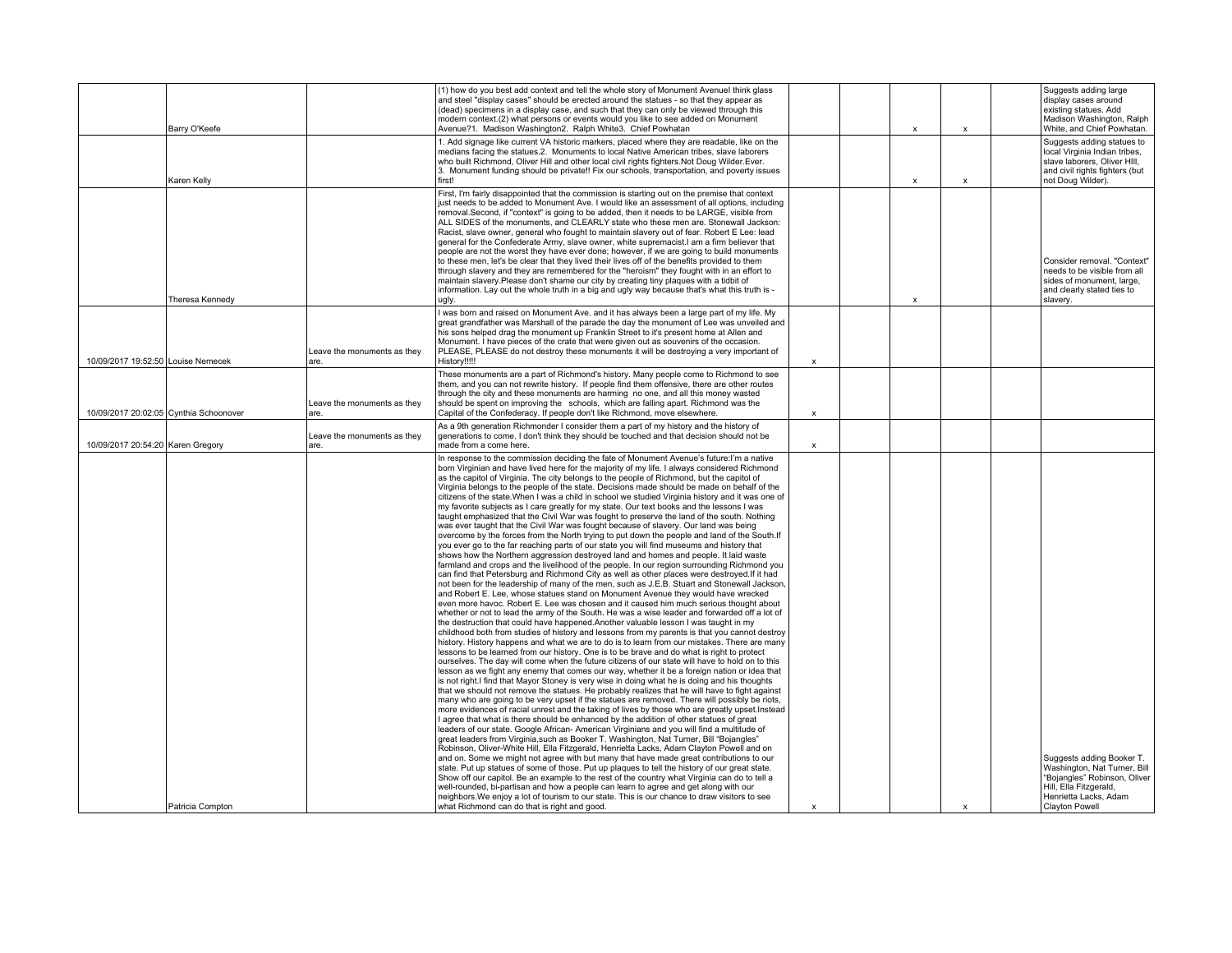| Hannah Porter         | I love that this issue is being addressed! I would like to see Monument Ave become a<br>celebration of those who have not only fought for improved equality, but for those who have<br>had a positive impact on the lives of others in Richmond and on a larger scale. Names such<br>asElizabeth Van Lew who started a spy ring in Richmond, VA for the Union during the Civil<br>War.Sarah Garland Jones who was the first black person and first woman to be certified to<br>practice medicine by the Virginia State Board of Medicine she then opened a hospital to<br>serve the black community, Coach George Lancaster: Long time basketbalol coach at<br>Highland Springs. One of the first black coaches following integration. Over 700 career wins.<br>There are so many more.                                                                                                                                                                                                                                                                                                                                                                                                                                                                                                                                                                                                                                                                                                                                                                                                                                                                                                                                                                                                                                                                                                                                                                                                                                                                                                                                                                                                                                                                                                                                                                                                                                                                                                                                                                                                                                                                                                                                                                                                                                                                                                                                                                                                                                    |  |                           | $\boldsymbol{\mathsf{x}}$ |              | Suggests adding Elizabeth<br>Van Lew, Sarah Garland<br>Jones, and George<br>Lancaster.                                                                                                                                                                                                                                                                    |
|-----------------------|----------------------------------------------------------------------------------------------------------------------------------------------------------------------------------------------------------------------------------------------------------------------------------------------------------------------------------------------------------------------------------------------------------------------------------------------------------------------------------------------------------------------------------------------------------------------------------------------------------------------------------------------------------------------------------------------------------------------------------------------------------------------------------------------------------------------------------------------------------------------------------------------------------------------------------------------------------------------------------------------------------------------------------------------------------------------------------------------------------------------------------------------------------------------------------------------------------------------------------------------------------------------------------------------------------------------------------------------------------------------------------------------------------------------------------------------------------------------------------------------------------------------------------------------------------------------------------------------------------------------------------------------------------------------------------------------------------------------------------------------------------------------------------------------------------------------------------------------------------------------------------------------------------------------------------------------------------------------------------------------------------------------------------------------------------------------------------------------------------------------------------------------------------------------------------------------------------------------------------------------------------------------------------------------------------------------------------------------------------------------------------------------------------------------------------------------------------------------------------------------------------------------------------------------------------------------------------------------------------------------------------------------------------------------------------------------------------------------------------------------------------------------------------------------------------------------------------------------------------------------------------------------------------------------------------------------------------------------------------------------------------------------------|--|---------------------------|---------------------------|--------------|-----------------------------------------------------------------------------------------------------------------------------------------------------------------------------------------------------------------------------------------------------------------------------------------------------------------------------------------------------------|
| Rhonda Tyson          | As a museum professional I have worked on controversial exhibits. One on the Constitutional<br>amendments the artifacts had two labels - one pro and one con.A whiskey still had two labels<br>about prohibition- one of alcoholism, the other about the illicit trafficking in liquor. The<br>confederate flag was interpreted in two labels- 1) as a representative of the traditions of the<br>South, families torn apart, heroes that survived. 2) label spoke of the horrors of slavery and<br>the flag represented the system of oppression. The labels were side by side so you can read<br>both interpretations, and decide for yourself how complicated symbols are. Perhaps a similar<br>approach can be considered for the monuments: Two labels to show how differently we can<br>interpret the past.                                                                                                                                                                                                                                                                                                                                                                                                                                                                                                                                                                                                                                                                                                                                                                                                                                                                                                                                                                                                                                                                                                                                                                                                                                                                                                                                                                                                                                                                                                                                                                                                                                                                                                                                                                                                                                                                                                                                                                                                                                                                                                                                                                                                          |  | $\boldsymbol{\mathsf{x}}$ |                           |              | Suggests having side-by-<br>side contextual panels of<br>different interpretations.                                                                                                                                                                                                                                                                       |
|                       | I will preface this by stating that systemic racism is a major issue historically for Richmond.<br>This is an issue that needs to be corrected throughout the city landscape and through our<br>education system and programs- Monument Avenue is just one opportunity for change. We<br>could start also by scrubbing the names of known violent racists off of our history museums.<br>My point is that Monument Ave is not the place to solve ALL of Richmond's problems- it is just<br>a starting point. Do it well and do the story justice - don't just haphazardly try to represent or<br>squeeze every phase of Richmond's very nuanced history into one linear street. I believe that<br>the narrative for Monument Avenue should stick to the time period before and after the Civil<br>War. The Civil War is off major interest to tourists and to residents interested in history and<br>might appease some opponents of updating the Monument Ave narrative. It also helps keep<br>the story concise - as any exhibit must have a plot that unfolds with many characters and<br>voices. There are so many people to celebrate in Richmond/Virginia history that have long<br>been forgotten that keeping the story focused will make the story stronger.I am no subject<br>matter expert on Richmond history. But I am a lifelong resident and I have tried my best to<br>learn about my city where our public schools and universities have failed to tell the stories. I<br>would love to see Powhatan Beaty represented on Monument Ave. Powhatan Beaty was an<br>African American Union soldier who was awarded the Medal of Honor for his service. I would<br>like to see Elizabeth Van Lew represented on Monument Ave. Elizabeth Van Lew was an<br>abolitionist and Union spy who worked in Richmond. And I would like to see Carter<br>Woodson's parents James Henry Woodson and Eliza Riddle represented on Monument Ave.<br>James Henry Woodson physically dominated his enslaver and escaped slavery near<br>Richmond to join the Union and Eliza remained enslaved and was sold in Richmond. After the<br>Civil War the family purchased their own land and raised their children for a short time in VA<br>before moving away. Carter Woodson is known as the Father of Black History and credits his<br>philosophy of self determination to his parents. Their family story is a great representation of<br>justice. And lastly, to the interpretive team - please update the language that you use when<br>you write and speak about this history. Please remove offensive and dated terminology.<br>Please stop just crediting and celebrating Lincoln for Emancipation. Kids are already learning<br>that in schools, its not adding to the story, and its not helping tell the whole truth. No more<br>white men on Monument Ave. And to the NPS members of the commission- no more putting<br>the black man/woman into the limited role of "slave" - that just reinforces the problem that |  |                           |                           |              | Suggests keeping any new<br>statues to period<br>immediately before, during,<br>or immediately after the Civil<br>War. Suggests adding<br>Powhatan Beaty, Elizabeth<br>Van Lew, and James Henry<br>Woodson/Eliza Riddle<br>(Carter Woodson's parents).<br>Suggests keeping<br>terminology on panels<br>current and not only<br>relegating black men/women |
| Nissa Lipowicz        | already exists.                                                                                                                                                                                                                                                                                                                                                                                                                                                                                                                                                                                                                                                                                                                                                                                                                                                                                                                                                                                                                                                                                                                                                                                                                                                                                                                                                                                                                                                                                                                                                                                                                                                                                                                                                                                                                                                                                                                                                                                                                                                                                                                                                                                                                                                                                                                                                                                                                                                                                                                                                                                                                                                                                                                                                                                                                                                                                                                                                                                                            |  | x                         | $\boldsymbol{\mathsf{x}}$ |              | to roles of passive slaves.                                                                                                                                                                                                                                                                                                                               |
| <b>Vincent Revene</b> | Believe it or not, there is an easy answer for this problem. Step 1: Move all the monuments to<br>the Chimborazo Medical Museum site and create a beautiful garden "monument walk". This<br>keeps the monuments on display and in Richmond and concentrated on a site already<br>dedicated to Civil War history. Also, throwing money at the creation of the garden monuments<br>walk shows a certain respect. Step 2: Instead of filling the areas left behind with more boring<br>statues, fill it with public art. It can be established in the beginning that the public art will only<br>be housed in each spot for a set amount of years so that new art can be cycled through. We<br>are an artistic community, let's put some art on display. It shows culture. Step 3: Follow<br>through with plans for a slave museum or a Richmond history museum. Make it something<br>special. Show the true history of Richmond, warts and all.                                                                                                                                                                                                                                                                                                                                                                                                                                                                                                                                                                                                                                                                                                                                                                                                                                                                                                                                                                                                                                                                                                                                                                                                                                                                                                                                                                                                                                                                                                                                                                                                                                                                                                                                                                                                                                                                                                                                                                                                                                                                              |  |                           |                           | $\mathbf{x}$ | Suggests moving statues to<br>Chimborazo Park for new<br>monument garden walk.<br><b>Convert Monument Avenue</b><br>into rotating public art<br>gallery. Build slavery<br>museum and make it<br>special.                                                                                                                                                  |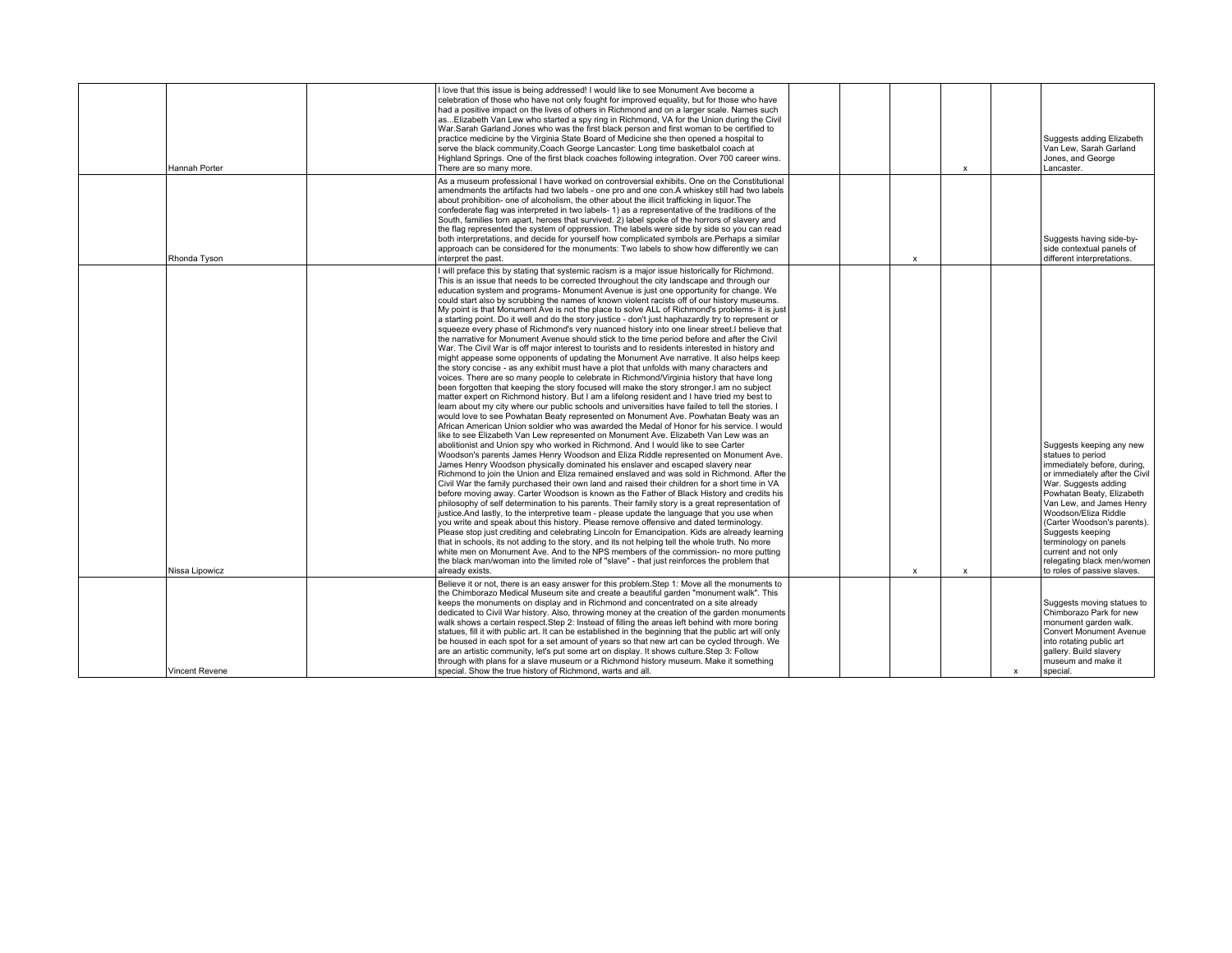| Meredyth Temple | I am delighted by the Mayor's thoughts on Monument Ave. I support retaining the statues but,<br>as he described, providing more complete historical context and also adding more<br>monuments to the avenue - something I think many of us have thought important for quite<br>some time. It would be a wonderful opportunity to include women, who are completely<br>unrepresented, people of color, and also to celebrate some concepts rather than just<br>historical figures as well. Here are some suggestions worth considering:- Dorothy Height,<br>activist- Grace Arents, activist- Pocahontas- a monument celebrating & honoring the native<br>tribes of the area- Mary Elizabeth Bowser, Union spy, suffragist, educator- a monument<br>celebrating the arts (performing arts, writing and others)- Mary Munford, activist- Mollie<br>Holmes Adams, activist & native culture preservationist- Admiral Richard Byrd, WWII hero &<br>polar explorer- Pauline Adams, suffragist- Lucy Goode Brooks, founder of the Friends<br>Association for Children- Naomi Silverman Cohn, suffragist, women's rights activist- Ethel<br>Bailey Furman, architect & civic leader- Ruth Cole Harris, PhD, educator & business<br>leader- Nora Houston, artist, suffragette, civic leader- Sarah Garland Boyd Jones, doctor,<br>civic leader- Mary Ball Washington, mother of George Washington (founding mother)<br>Patrick Henry- Edmund Ruffin, founded the Virginia public school system- Walter Reed,<br>Army MD, discovered the cause of yellow fever- James Armistead Lafayette, Revolutionary<br>War hero- Oliver White Hill, civil rights leader & first African American Richmond city council<br>member- Doug Wilder, first elected African American governor in history- Dr. William<br>Foushee, first Richmond mayor & Revolutionary war hero- Lila Meade Valentine, suffragist,<br>civic leaderThese are just a few ideas! I hope you'll consider them. Thank you for working to<br>bring inclusiveness to this city - I fully believe we can honor the past while looking to the<br>future and bring people together.                                                                                                                                                                                                                                                                                                                                                                                                                                                                                                                                                                                                                                                                                                                                                                                                                                                                                                                                                                                                                                                                                                                                                                                                                                                                                                                                                                                                                                                                                                                                                                                                                                                                                                                                                                                                                                                                                                                                                                                                                                                                                                                                                                                                                                                                                                                                                                                                                                                  |   | X | X | Suggests adding Dorothy<br>Height, Grace Arents,<br>Pocahontas, Virginia Indian<br>tribes monument, Mary<br>Elizabeth Bowser,<br>monument to the arts, Mary<br>Munford, Mollie Holmes<br>Adams, Admiral Richard<br>Byrd, Pauline Adams, Lucy<br>Goode Brooks, Naomi<br>Silverman Cohn, Ethel<br>Bailey Furman, Ruth Cole<br>Harris, Nora Houston, Sarah<br>Garland Boyd Jones, Mary<br>Ball Washington, Patrick<br>Henry, Edmund Ruffin,<br>Walter Reed, James<br>Armistead Lafayette, Oliver<br>White Hill, Doug Wilder, Dr.<br>William Foushee, Lila Meade<br>Valentine. |
|-----------------|---------------------------------------------------------------------------------------------------------------------------------------------------------------------------------------------------------------------------------------------------------------------------------------------------------------------------------------------------------------------------------------------------------------------------------------------------------------------------------------------------------------------------------------------------------------------------------------------------------------------------------------------------------------------------------------------------------------------------------------------------------------------------------------------------------------------------------------------------------------------------------------------------------------------------------------------------------------------------------------------------------------------------------------------------------------------------------------------------------------------------------------------------------------------------------------------------------------------------------------------------------------------------------------------------------------------------------------------------------------------------------------------------------------------------------------------------------------------------------------------------------------------------------------------------------------------------------------------------------------------------------------------------------------------------------------------------------------------------------------------------------------------------------------------------------------------------------------------------------------------------------------------------------------------------------------------------------------------------------------------------------------------------------------------------------------------------------------------------------------------------------------------------------------------------------------------------------------------------------------------------------------------------------------------------------------------------------------------------------------------------------------------------------------------------------------------------------------------------------------------------------------------------------------------------------------------------------------------------------------------------------------------------------------------------------------------------------------------------------------------------------------------------------------------------------------------------------------------------------------------------------------------------------------------------------------------------------------------------------------------------------------------------------------------------------------------------------------------------------------------------------------------------------------------------------------------------------------------------------------------------------------------------------------------------------------------------------------------------------------------------------------------------------------------------------------------------------------------------------------------------------------------------------------------------------------------------------------------------------------------------------------------------------------------------------------------------------------------------------------------------------------------------------------------------------------------------------------------------------------------------------------------------------------------------------------------------------------------------------------------------------------------------------------------------------------------------------------------------------------------------------------------------------------------------------------------------------------------------------------------------------------------------------------------------------------------------------------------------------------------------------------------------------------------------------------------------------------------------------------------------------------------------------------------------------------------------------|---|---|---|----------------------------------------------------------------------------------------------------------------------------------------------------------------------------------------------------------------------------------------------------------------------------------------------------------------------------------------------------------------------------------------------------------------------------------------------------------------------------------------------------------------------------------------------------------------------------|
| David Salay     | The primary conflict with the Confederate statues on Monument Avenue comes from two<br>arguments, one that the statues should remain to preserve the history of Richmond as the<br>capital of the Confederacy and a center of rebellion, and two that the preservation of that<br>legacy is no longer in the spirit of this city. The former view has tried to gain contemporary<br>acceptance by being framed in such a way by its proponents to seem as though it argues for<br>the preservation of all history (particularly of rebellion) related to this city instead of just the<br>history of the Confederacy. However, the proponents of this view have been the same who<br>are the most resistant to attempts to preserve other types of history in this city, such as the<br>Arthur Ashe statue and the Lincoln statue (both of which faced resistance by these groups.) I<br>think this helps clarify that their position is specific to the Confederacy and not an argument<br>about the preservation of Richmond history in general. If one makes an argument for the<br>preservation of all history, the city of Richmond has a way to go to make an equal effort<br>compared to what it has made for the Confederacy.Another component of their argument is<br>that the government should not use its resources to make such an effort as removing the<br>statues, and that to make this effort would be paramount to governmental rewriting history.<br>Although this may be a waste of government resources, it certainly is not any more of a waste<br>than the total money and manpower poured into maintaining and protecting these statues<br>each year. As years have passed this effort becomes more and more costly mainly because<br>they are becoming more frequently painted over. These two components of these two<br>conflicting arguments can be resolved, in my opinion, by at least one or both of the following<br>solutions:1 The erection of statues recognizing the other figures in Richmond's history. In<br>particular figures who were noteworthy for rebellious actions or forms of resistance. This has<br>been done to some extent throughout the city, such as the bust of Oliver Hill. But for this to be<br>potent they must all be on Monument Avenue, and in equal grandeur and number to the<br>Confederates. I think a good figure to begin this would be an individual whose history truly<br>has been erased from this city, leader of a slave rebellion in Richmond in 1800, Gabriel<br>Prosser. I think it would also be important to include figures that are not necessarily from<br>Richmond but whose legacy lies somewhere in Virginia (as is the case with most the<br>Confederate generals.) Because of this I think two other figures who would be appropriate are<br>Nat Turner and John Brown (Harper's Ferry was in Virginia at the time.) I think honoring this<br>juxtaposition of legacies, particularly of rebellion, but in equal grandeur and effort is a way of<br>shedding light on a history that has either been erased or forgotten and it simultaneously<br>allows our monuments to update to the contemporary spirit of this city.2 The designation of<br>Monument Avenue autonomous art zones. As to allow for these statues to reflect the spirit<br>and people of this city, the city should intentionally cease to spend resources to prevent<br>individuals from painting them. While at first this may seem like a recipe for disaster I think<br>this has the potential to provide an incredible opportunity to allow these monuments to reflect<br>a contemporary Richmond which has a vibrant arts community and is becoming more well<br>known for its widespread murals. Similar unrequlated community projects have been allowed<br>elsewhere and have been successful enough to attract tourism in other cities throughout the<br>world. One example of this working successfully is the ever-changing Lennon wall in Prague,<br>Czech Republic. In a very different type of way, this honors a similar spirit ofrebellion and<br>resistance in this city by allowing people the autonomy to physically create what their city<br>looks like and honors. As well, in the long term it can relieve the city of wasting resources on<br>maintaining these statues. Lastly, I think this will create a scenario in which people will have<br>to confront and resolve their differences and decide what this city actually is about and what<br>direction we think we should be going. |   |   | X | Suggest added statues have<br>spirit of rebellion and of<br>equal grandeur to current<br>statues -- particularly Gabriel<br>Prosser, Nat Turner, and<br>John Brown. Also suggest<br>designating Monument Ave.<br>as "autonomous art zone" by<br>allowing graffiti/public art<br>expression to happen (see<br>Lenin Wall in Prague).                                                                                                                                                                                                                                        |
|                 | I am certainly of the opinion the statues should remain but be diluted by adding several more<br>statues. First, presidents Monroe and Tyler certainly deserve a spot as they are buried in the<br>city. Edgar Allen Poe should merit one as well.Additionally, as the capital of Virginia, statues                                                                                                                                                                                                                                                                                                                                                                                                                                                                                                                                                                                                                                                                                                                                                                                                                                                                                                                                                                                                                                                                                                                                                                                                                                                                                                                                                                                                                                                                                                                                                                                                                                                                                                                                                                                                                                                                                                                                                                                                                                                                                                                                                                                                                                                                                                                                                                                                                                                                                                                                                                                                                                                                                                                                                                                                                                                                                                                                                                                                                                                                                                                                                                                                                                                                                                                                                                                                                                                                                                                                                                                                                                                                                                                                                                                                                                                                                                                                                                                                                                                                                                                                                                                                                                                                             |   |   |   | Suggests adding Pres.<br>James Monroe, Pres. John                                                                                                                                                                                                                                                                                                                                                                                                                                                                                                                          |
| Adam McEwen     | of any famous Virginians would be welcomed. I think it is important to highlight that most the<br>history of the city exists 1737-1860 and 1866-2017.As far as the existing statues, maybe<br>etching the full message of the CSA leaders & their cause in as unbiased of a manner as<br>possible in the sidewalks surrounding them would provide the space necessary?I feel that<br>more positive messages such as US patriotism would be welcomed over antagonism.                                                                                                                                                                                                                                                                                                                                                                                                                                                                                                                                                                                                                                                                                                                                                                                                                                                                                                                                                                                                                                                                                                                                                                                                                                                                                                                                                                                                                                                                                                                                                                                                                                                                                                                                                                                                                                                                                                                                                                                                                                                                                                                                                                                                                                                                                                                                                                                                                                                                                                                                                                                                                                                                                                                                                                                                                                                                                                                                                                                                                                                                                                                                                                                                                                                                                                                                                                                                                                                                                                                                                                                                                                                                                                                                                                                                                                                                                                                                                                                                                                                                                                            | x | x | x | Tyler, and Edgar Allen Poe.<br>Also suggests etching<br>context for Confederate<br>figures into sidewalks<br>nearby.                                                                                                                                                                                                                                                                                                                                                                                                                                                       |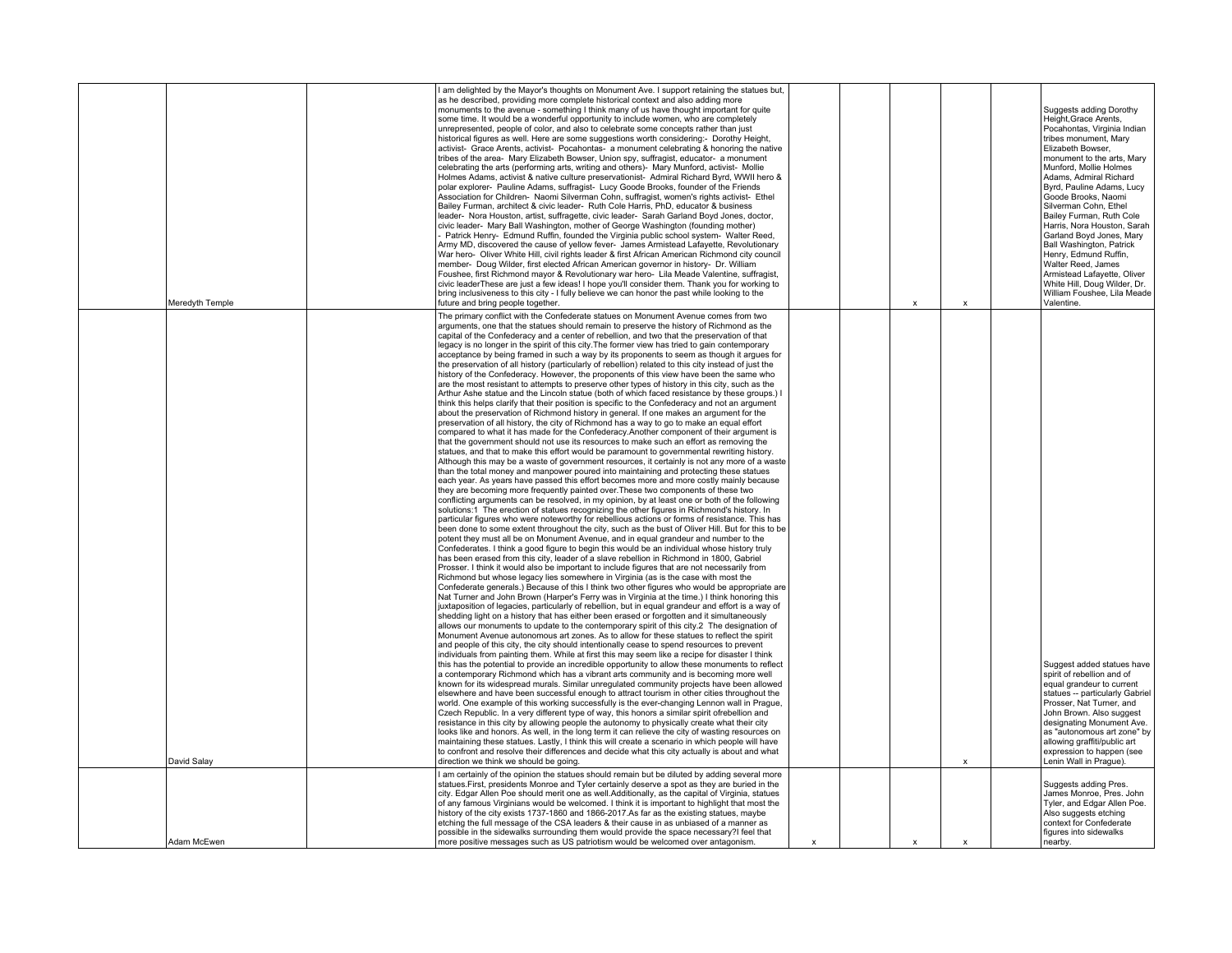| Karen Schwartzkopf | Thank you for initiating this process and taking this important step for Richmond. My vision for<br>Monument Avenue includes vignettes of the lives of enslaved people in the grassy medians<br>along Monument Avenue, in between the existing statues. These bronze slightly larger-than-<br>life sculptures will be similar in presentation to the Korean War Veterans Memorial. Rich,<br>bronze figures (in striking and purposeful contrast to the ostentatious white statues) will share<br>the truths of slave life; children sold and separated from their parents; whippings and other<br>tortures that were so common; attempted escapes and man hunts; humans sold at auction<br>block; a woman being ravaged by a white man; working in the fields; Gabrielle Prosser<br>planning the rebellion. With each vignette, an interpretive placard will share facts about the<br>history and lives of enslaved people in Virginia and Richmond. Since I moved to Richmond in<br>1988. I have been driving up and down Monument Avenue and bringing visitors to our city to<br>see the statues along the street. This thoughtful and historically accurate addition to the<br>medians along the road will give people a reason to park, get out of the car, and walk up and<br>down the median, reading the stories and facts on the placards and looking at the<br>expressions on the faces of the people depicted in the vignettes. I also see these bronze<br>figures traveling the "Slave Trail" on the city's streets near Brown's Island and in Shockoe<br>Bottom near Lumpkin's Jail. Seeing these significant representations (versus footprints on the<br>sidewalk) would encourage parents to talk to their children about the horrors of slavery.<br>Ultimately, a substantial historical project like this would do wonders for economic<br>development and growth inRichmond's tourism industry.Again, thank you for forming this<br>important commission.                                                                                                                                                                                                                                                                                                                                                                                                                                                                                                                                                     |  | $\mathbf{x}$ | $\boldsymbol{\mathsf{x}}$ |   | Suggests adding vingettes of<br>slave life in medians<br>between statues, including<br>Gabriel Prosser planning his<br>rebellion, and have<br>interactive interpretive<br>placards. Use similar bronze<br>statue vingettes in other<br>Richmond locations<br>(Shockhoe Bottom, Brown's<br>Island, Slave Trail). |
|--------------------|---------------------------------------------------------------------------------------------------------------------------------------------------------------------------------------------------------------------------------------------------------------------------------------------------------------------------------------------------------------------------------------------------------------------------------------------------------------------------------------------------------------------------------------------------------------------------------------------------------------------------------------------------------------------------------------------------------------------------------------------------------------------------------------------------------------------------------------------------------------------------------------------------------------------------------------------------------------------------------------------------------------------------------------------------------------------------------------------------------------------------------------------------------------------------------------------------------------------------------------------------------------------------------------------------------------------------------------------------------------------------------------------------------------------------------------------------------------------------------------------------------------------------------------------------------------------------------------------------------------------------------------------------------------------------------------------------------------------------------------------------------------------------------------------------------------------------------------------------------------------------------------------------------------------------------------------------------------------------------------------------------------------------------------------------------------------------------------------------------------------------------------------------------------------------------------------------------------------------------------------------------------------------------------------------------------------------------------------------------------------------------------------------------------------------------------------------------------------------------------------------------------------------------|--|--------------|---------------------------|---|-----------------------------------------------------------------------------------------------------------------------------------------------------------------------------------------------------------------------------------------------------------------------------------------------------------------|
|                    | I am a sculptor. Sculptural works are among the things I most value. That said, art objects                                                                                                                                                                                                                                                                                                                                                                                                                                                                                                                                                                                                                                                                                                                                                                                                                                                                                                                                                                                                                                                                                                                                                                                                                                                                                                                                                                                                                                                                                                                                                                                                                                                                                                                                                                                                                                                                                                                                                                                                                                                                                                                                                                                                                                                                                                                                                                                                                                     |  |              |                           |   |                                                                                                                                                                                                                                                                                                                 |
|                    | can be moved. The argument over the "lost cause" sculptures on Monument Avenue often<br>seems to be about preserving the statues or destroying them. Why not consider moving<br>them?But I see that the Mayor's two charges are both about what to ADD - There is no<br>mention of REMOVAL. I would like for the relocation of the statues to be on the agenda as an<br>option. However, in terms of what to add, please keep in mind that the scale of the existing<br>objects is a major feature. Unless something is done of equal scale, the lost cause<br>monuments will always be the dominant experience. Another dominant feature is that the<br>Monument Avenue experience is largely a "driving in your car" experience, so that, whatever<br>is done to improve the experience should consider whether or not the improvements can be<br>appreciated from a moving car. I definitely support the addition of new historical markers that<br>would bring new perspective to the Monument Avenue message, however, typical historical<br>markers, unless executed at billboard scale (I'm not recommending putting up billboards, just<br>making an example) will be overlooked by people in cars. One way to address the issue of<br>scale and the "driving in cars" aspect may be to design experiences that occupy a lower field<br>of view I'll call the "windshield zone." Long, low, linear objects that can be appreciated from a<br>moving car without introducing safety concerns for driving should be considered. Adding new<br>monuments, statuary or even contemporary sculpture to the avenue is something I would<br>definitely like to see. Also worth considering is the development of the medians into a<br>pedestrian interpretive experience. This would, of course be best done if the pedestrian<br>nature of the avenue can be enhanced with better access. Finally, for now, consider the large<br>grassy area around the Lee Monument as a possible place for extended interpretation and/or<br>for addition of attention getting new sculptures. Don't restrict the interpretation or the<br>possibilities for new art around the subject of the Civil War exclusively. Monument Avenue is<br>likely to remain a central visitor experience for the city far into the future, regardless of any<br>changes that are made now. So, why not allow it to represent us with a more comprehensive<br>spectrum of experiences that better represent the city we are becoming? Thanks for the work |  |              |                           |   | Suggests converting grassy<br>medians to pedestrian<br>interpretive experiences,<br>context be appropriate for<br>driving experience, new<br>statues about more than the<br>Civil War, and that any new<br>statues be on same scale as                                                                          |
| John Moser         | you are doing.                                                                                                                                                                                                                                                                                                                                                                                                                                                                                                                                                                                                                                                                                                                                                                                                                                                                                                                                                                                                                                                                                                                                                                                                                                                                                                                                                                                                                                                                                                                                                                                                                                                                                                                                                                                                                                                                                                                                                                                                                                                                                                                                                                                                                                                                                                                                                                                                                                                                                                                  |  | x            | $\boldsymbol{\mathsf{x}}$ | x | existing monuments.                                                                                                                                                                                                                                                                                             |
| Cary Daly          | My idea is more diversity of the Monuments - bring on a big statue of Maggie Walker which is<br>WAY overdue! In terms of the entire area, I think a QR code posted to slick light metal sign<br>(like a stop sign material) near the existing signage that forms a Virtual Tour would be simple.<br>Local businesses could sponsor the signs and buy advertising on the website. Unfortunately,<br>these monuments are tourist attractions, so adding context seems to me to be the best way<br>to give this an update. Let's start with updating the history lessons in more detail. Just my idea<br>for your consideration.                                                                                                                                                                                                                                                                                                                                                                                                                                                                                                                                                                                                                                                                                                                                                                                                                                                                                                                                                                                                                                                                                                                                                                                                                                                                                                                                                                                                                                                                                                                                                                                                                                                                                                                                                                                                                                                                                                   |  | x            |                           |   | Suggested the need for a<br>large statue of Maggie<br>Walker. Also, they<br>suggested that a QR code<br>posted to slick light metal<br>sign ear the existing signage<br>that forms a Virtual Tour.                                                                                                              |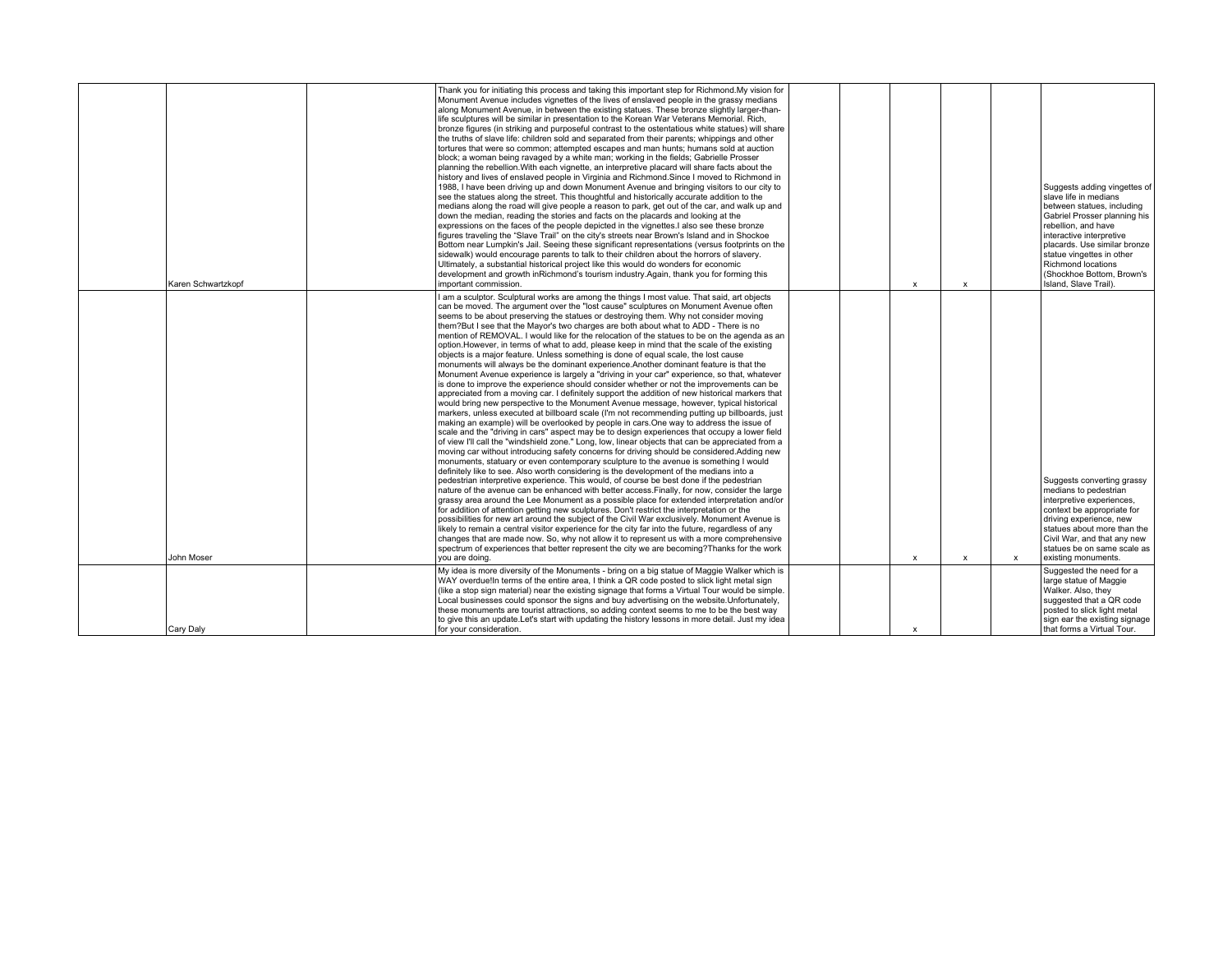| <b>Harold Adams</b> | I would like to share a recent experience that I hope may contribute to this discussion. In May<br>my wife and I visited the site of Custer's Last Stand in Montana. A memorial to Custer and his<br>men was erected there in 1881. In 1991 the U. S. Congress authorized the construction of an<br>Indian memorial, which was dedicated in 2003, and the name of the battlefield was changed<br>from Custer Battlefield National Monument to Little Bighorn Battlefield National Monument.<br>While touring the Indian memorial, we met a man who was showing the area to his son and<br>sharing his family history. We learned he was a former federal law enforcement officer of<br>Sioux, Crow and Irish descent and that his great grandfather was a warrior killed in the battle.<br>It was a fascinating conversation and an experience showing that our common American<br>history is ultimately more important than what divides us. We made two friends. This would<br>not have happened if the park at Little Bighorn still told only one side of the story. Little<br>Bighorn might serve as an example of what might be done to put Monument Ave. in broader<br>context. https://www.nps.gov/libi/indian-memorial.htmThe Richmond area shares much in<br>common with places like Little Bighorn and Gettysburg. You could really consider our entire<br>region as a battlefield and use that concept to expand the context of Monument Ave.We need<br>to create a richer dialogue about our shared history to facilitate the kind of experience my wife<br>and I had at Little Bighorn for both residents and visitors.As a Richmond area resident since<br>1957 and descendant of at least three Confederate veterans I therefore support changes to<br>Monument Avenue that would retain the historic character of the street while morebroadly<br>and comprehensively reflecting the city's history. Today it is important for the city to tell the<br>whole story and to recognize the contributions African-Americans have made to our history. I<br>support a memorial in honor the slaves who had no choice but nevertheless helped build the<br>city and the south. I also suggest a memorial to honor the many Union soldiers who fought<br>and died around Richmond in addition to the Confederate statues. This parallels the<br>approach at Little Bighorn and Gettysburg. We have many visitors from northern states and a<br>memorial to honor the Union sacrifice would be in keeping with the character of Monument<br>Ave. and would help extend a welcome to tourists. Perhaps the street could take on an<br>expanded formal educational role in some way within the regional Civil War park system. This<br>is an opportunity to move forward that the city should not miss. I look forward to the<br>recommendations of the commission. |                           |                           | $\boldsymbol{\mathsf{x}}$ | Suggests Little Bighorn<br>Battlefield NM as example of<br>reinterpration and<br>memorialization. Suggests<br>adding statues to enslaved<br>people, to Union troops who<br>fought and died in the area,<br>as well as possibly<br>expanding educational<br>opportunities on Monument<br>Ave.                                                                                                                                                                                                                                               |
|---------------------|---------------------------------------------------------------------------------------------------------------------------------------------------------------------------------------------------------------------------------------------------------------------------------------------------------------------------------------------------------------------------------------------------------------------------------------------------------------------------------------------------------------------------------------------------------------------------------------------------------------------------------------------------------------------------------------------------------------------------------------------------------------------------------------------------------------------------------------------------------------------------------------------------------------------------------------------------------------------------------------------------------------------------------------------------------------------------------------------------------------------------------------------------------------------------------------------------------------------------------------------------------------------------------------------------------------------------------------------------------------------------------------------------------------------------------------------------------------------------------------------------------------------------------------------------------------------------------------------------------------------------------------------------------------------------------------------------------------------------------------------------------------------------------------------------------------------------------------------------------------------------------------------------------------------------------------------------------------------------------------------------------------------------------------------------------------------------------------------------------------------------------------------------------------------------------------------------------------------------------------------------------------------------------------------------------------------------------------------------------------------------------------------------------------------------------------------------------------------------------------------------------------------------------------------------------------------------------------------------------------------------------------------------------------------------------------------------------------------------------------------------------------------------------------------------------------------------------------------------------------------------|---------------------------|---------------------------|---------------------------|--------------------------------------------------------------------------------------------------------------------------------------------------------------------------------------------------------------------------------------------------------------------------------------------------------------------------------------------------------------------------------------------------------------------------------------------------------------------------------------------------------------------------------------------|
| Robert Hopper       | I think that history of the Civil Warnand Virginia's participation in it is more complicated than<br>taught. It was about both states right and slavery. Virginia's who fought for the South were<br>both traitors to the USA and patriots to their States. In teach about the South and the Civil<br>War a broader and more complicated approach should be taken and Mon. Ave. can be used.<br>Changes I'd make in Mon. Ave. First, on context of The Civil War and Virginia, I'd get rid of<br>Jefferson Davis, not a Virginian. Second, I'd add two Civil War themed monuments; one, for<br>the larger deaths and destruction to the state and the heroics of the civilian survivors and,<br>two, to Virginias who choose loyalty to the USA and fought for the Union.After, those changes<br>to the Civil War aspect of Mon. Ave. I'd make a few other changed and additions to broaden<br>and improve it. First, I love Arthur Ashe but feel his monument is buried in the back and<br>doesn't stand up to the others. Improvements to it need to be made.Monuments I'd add. One<br>for Jefferson's Virginian Statue on Freedom of Religion. One for Richard & Mildred Loving.<br>One for the Native Americans of Virginia. One for the importance of Virginia and the history of<br>transport locally and nationally (Canals, Trains, Street Cars, Autombiles, Planes and<br>Aerospace.)Monument Ave is important to Richmond, both symbolically and as a tourist<br>attraction. We need to respect that and help it do its job here in the community. It is important<br>that any new monuments meet the standards of the old monuments or it belittles the subject<br>matter and belittles the importance of Mon. Ave. To help expand its educational use<br>downloadable audio podcast files can be created. And as people walk Mon. Ave. and enjoy<br>the monuments and buildings they can listen to the history as the do the walking tour. A<br>central walkway can be created with more trees, bushes and flowers planted to enhance the<br>enjoyment. Think NYC's new High Line park but encorporating a broad range ofbRichmond's<br>and Virginia's history with a beautiful landscape park.                                                                                                                                                                                                                                                                                                                                                                                                                                                                                                                                                                                                                                                               | $\boldsymbol{\mathsf{x}}$ | $\boldsymbol{\mathsf{x}}$ | $\boldsymbol{\mathsf{x}}$ | Suggest remove Davis, add<br>monument to Civil War<br>deaths/destruction/civilian<br>sacrifice, add monument to<br>Virginians who fought for<br>Union, improve Ashe<br>monument. Suggest adding<br>statues for Jefferson's<br>Statute on Freedom of<br>Religion, the Lovings, Native<br>Americans of Virginia,<br>importance of Virginia.<br>Suggests new statues be of<br>equal grandeur to existing.<br>Create podcasts for self-<br>directed audiotours, and<br>improve pedestrian<br>experience for such (ex:<br>NYC's Highline Park). |
| Eric Crump          | I think telling the story of the current monuments is a grand idea. I also do believe several<br>new monuments should be considered. Ideal candidates are as follows:Booker T.<br>Washington - (1856-1915) Hardy; Educator, Founder of Tuskegee Institute.Maggie L. Walker<br>- (1864*-1934) Richmond; First woman bank president in America, Advocate of black<br>women's rights.Henrietta Lacks (1920-1951) - Roanoke; The progenitor of the HeLa cell line,<br>one of the most notable cell research discoveries ever made. Her cells lead to many<br>important breakthroughs in biomedical research, including the polio vaccine. Today, the HeLa<br>cell line has been recognized as a globally significant contribution to medicine and research.                                                                                                                                                                                                                                                                                                                                                                                                                                                                                                                                                                                                                                                                                                                                                                                                                                                                                                                                                                                                                                                                                                                                                                                                                                                                                                                                                                                                                                                                                                                                                                                                                                                                                                                                                                                                                                                                                                                                                                                                                                                                                                                   |                           | $\boldsymbol{\mathsf{x}}$ | $\boldsymbol{\mathsf{x}}$ | Suggests context, plus<br>adding Booker T.<br>Washington, Hardy, Maggie<br>L. Walker, Henrietta Lacks                                                                                                                                                                                                                                                                                                                                                                                                                                      |
| David Johannas      | Please keep me informed of your progress. The urban form and fabric of Richmond is very<br>important to me, and, as such. I am most interested in an additive approach when working<br>with our urban environment One exception maybe, the Jeff Davis monument. It's the form<br>that is important, if we lost the statue of Davis, the obelisk and semi-circular colonnade could<br>remain. I also think the time period, when Monument Ave was created is also an interesting<br>and essential part of the story - the grand avenue and the continuity of connecting parkland<br>(the median.)I love the location for the Maggie Walker Plaza. It will become the living room of<br>the arts district - also located at the nexus of the east versus west (close anyway) and the<br>true former division of the north of Broad versus South of Broad districts as well as the<br>diagonal axis of Brook, the road into Richmond for commerce. Also, historically significant is<br>the gateway into Jackson Ward. There are so many locations in Richmond that need<br>confirmation, and such a complicated story to communicate. Thanks so much for working<br>on/with this new commission. I greatly look forward to following your progress.                                                                                                                                                                                                                                                                                                                                                                                                                                                                                                                                                                                                                                                                                                                                                                                                                                                                                                                                                                                                                                                                                                                                                                                                                                                                                                                                                                                                                                                                                                                                                                                                                         | $\boldsymbol{\mathsf{x}}$ | $\boldsymbol{\mathsf{x}}$ | $\boldsymbol{\mathsf{x}}$ | Generally likes adding to<br>existing Monument Ave., but<br>removing Davis statue and<br>Vindictrix (to repurpose rest<br>of structure).                                                                                                                                                                                                                                                                                                                                                                                                   |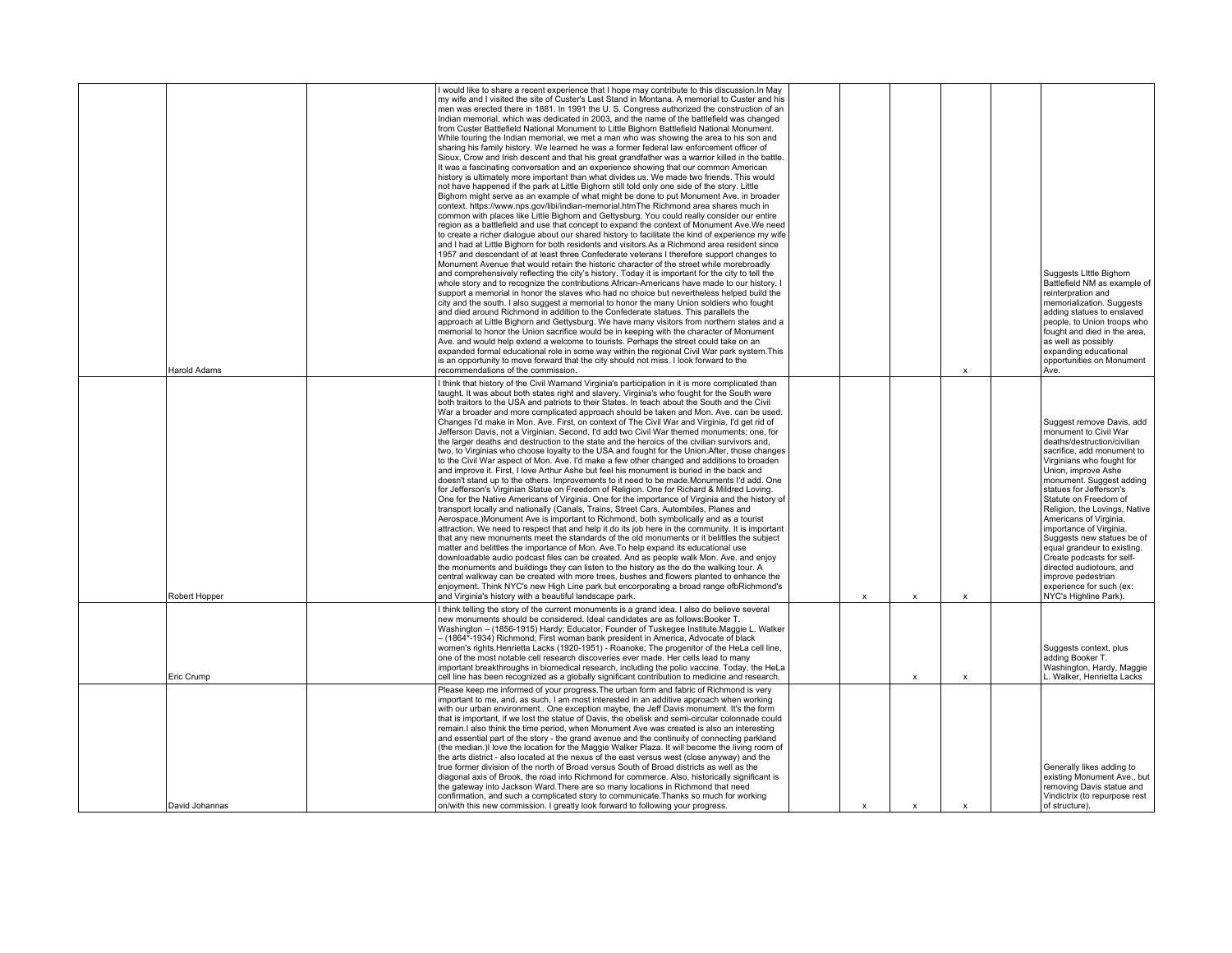|                                  |                                          |                                                          | A monument has no meaning unless you attribute meaning to it. My black friends pay it no                                                                                                               |              |              |                           |                                                            |
|----------------------------------|------------------------------------------|----------------------------------------------------------|--------------------------------------------------------------------------------------------------------------------------------------------------------------------------------------------------------|--------------|--------------|---------------------------|------------------------------------------------------------|
|                                  |                                          |                                                          | mind because removing them will not change anything in their lives. When you talk about<br>context, the context is knowing your history. These monuments represent how one thought in                  |              |              |                           |                                                            |
|                                  |                                          | Leave the monuments as thev                              | another time, They are lessons that tell us what people in past did wrong. We do not worship<br>them! We look at them as men who thought they were doing the right thing in going with their           |              |              |                           |                                                            |
|                                  | 10/10/2017 18:07:09 STEPHANIE MUDD COUCH | lare.                                                    | state.                                                                                                                                                                                                 | $\mathsf{x}$ | $\mathsf{x}$ |                           |                                                            |
|                                  |                                          |                                                          | As a parent trying to keep their child in the Richmond school system, I agree with the popular<br>opinion that money should be directed to schools first. Let's take care of our future, before        |              |              |                           |                                                            |
|                                  |                                          |                                                          | throwing money at our past. After the schools are better addressed, then it would be best to<br>give context to the monuments. Let them be used to educate about our present vision and to             |              |              |                           |                                                            |
|                                  |                                          | Add context to the monuments.                            | our history, not eradicate it. Finally, YES please, lets add a monument that reflects the other                                                                                                        |              |              |                           |                                                            |
| 10/12/2017 9:57:24 Pamela Arnold |                                          | Add more monuments to<br>Monument Avenue.                | half of our entire population -- let's make sure our women are represented as history makers<br>too.                                                                                                   |              |              | $\boldsymbol{\mathsf{x}}$ | Suggests adding a woman.                                   |
|                                  |                                          |                                                          | Attached is a link to an 11-minute audio clip from a podcast called "The Memory Palace". I                                                                                                             |              |              |                           |                                                            |
|                                  |                                          |                                                          | found the episode to be helpful in understanding what can be done in our city. If the members<br>of the commission have not already heard it, I hope you can find the time to listen and it            |              |              |                           |                                                            |
|                                  |                                          |                                                          | proves to be helpful. Along with the link. I have copied and pasted what I found to be the most<br>useful excerpts into this message.                                                                  |              |              |                           |                                                            |
|                                  |                                          |                                                          | http://thememorvpalace.us/2015/08/notes-on-an-imagined-plaque/                                                                                                                                         |              |              |                           |                                                            |
|                                  |                                          |                                                          | "First, it should be big, the plaque, not necessarily because there's so much to say, though<br>there is so much to say, but big enough to be noticed on the side of this rather grand                 |              |              |                           |                                                            |
|                                  |                                          |                                                          | monument, after they move it and the bodies beneath it across town to the cemetery. And not<br>just big for the sake of bigness; it needs to stick out as something off, something that disrupts       |              |              |                           |                                                            |
|                                  |                                          |                                                          | the admirable balance of the statue, currently so tasteful, regal even. This bronze man on this                                                                                                        |              |              |                           |                                                            |
|                                  |                                          |                                                          | bronze horse. Goatee. Square jaw. You get it. You've seen it before, even if you haven't seen<br>it beforeSo let's think about material for this imagined plaque. Maybe the plaque should be           |              |              |                           |                                                            |
|                                  |                                          |                                                          | garish. Not intentionally ugly, but necessarily, but like titanium, maybe. A patch of frank, eerie<br>futurism on this stayed, stately old thing. It would catch the light. It would catch the eye. In |              |              |                           |                                                            |
|                                  |                                          |                                                          | contrast to the northward-facing brown-green man on his brown-green horse. Or a grey<br>pigeon, alit on his brown-green epaulet.                                                                       |              |              |                           |                                                            |
|                                  |                                          |                                                          | And I like that the eerie of it all. the futurism, is not at all futuristic. It's millennial. A decade                                                                                                 |              |              |                           |                                                            |
|                                  |                                          |                                                          | from now, it'll be dated, literally dated. Bilbao or Disney Hall or whenever will seem so late-<br>90s, so 2000s. And you'll scoff. And I want that. I want this plaque to be fixed in time, to let    |              |              |                           |                                                            |
|                                  |                                          |                                                          | people know when it went up, let people know what was up at the time, because that is the                                                                                                              |              |              |                           |                                                            |
|                                  |                                          |                                                          | point here. The point of this plaque is to make sure that these future people realize that this<br>llovely old statue wasn't always old and wasn't always here in this cemetery.                       |              |              |                           |                                                            |
|                                  |                                          |                                                          | And, moreover, I want the reader, standing there in the shadow cast by the late, somehow                                                                                                               |              |              |                           |                                                            |
|                                  |                                          |                                                          | still lamented, Nathan Bedford Forrest, on some future summer Sunday, to know why it<br>wound up in a park on the other side of town in the first place. Because memorials aren't                      |              |              |                           |                                                            |
|                                  |                                          |                                                          | memories. They don't just appear upon death. A letter of surrender, signed in some<br>farmhouse at the edge of some battlefield, doesn't come complete with a historic marker                          |              |              |                           |                                                            |
|                                  |                                          | Remove the monuments from                                | affixed to the doorSo the plaque should be big, but it can't be big enough to say all that.                                                                                                            |              |              |                           |                                                            |
|                                  |                                          | Monument Avenue Add context<br>to the monuments Add more | Maybe it should just say – maybe they should all say, the many, many thousands of<br>Confederate memorials and monuments and markers, that the men who fought and died for                             |              |              |                           | Provides podcast                                           |
|                                  |                                          | monuments to Monument<br>Avenue., Relocate the           | the CSA, whatever their personal reasons, whatever was in their hearts, did so on behalf of a<br>government formed for the express purpose of ensuring that men and women and children                 |              |              |                           | excerpt/link suggesting large<br>plaque to fix directly to |
| 10/13/2017 9:35:15 Jonathan Ashe |                                          | monuments.                                               | could be bought and sold and destroyed at will. Maybe that should be enough."                                                                                                                          |              |              |                           | statues with context.                                      |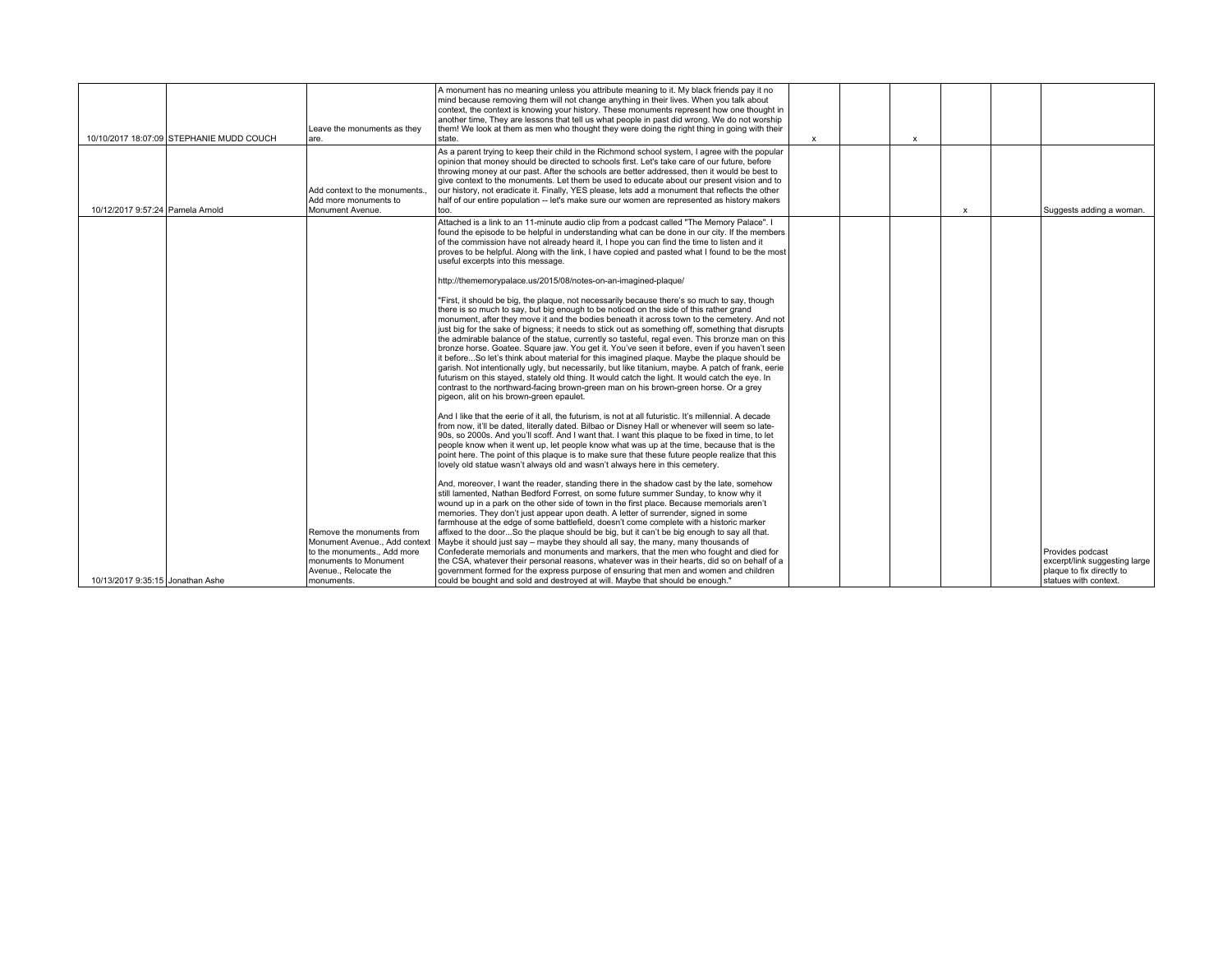|                                    |                                                                  | To the Monument Avenue Commission.                                                                                                                                                                                                                                                                                                                                                                                                                                                                                                                                                                                                                                                                                                                                                                                                                                                                                                                                                                                                                                                                                                                                                                                                                                                                                                                                                                                                                                                                                      |  |  |  |
|------------------------------------|------------------------------------------------------------------|-------------------------------------------------------------------------------------------------------------------------------------------------------------------------------------------------------------------------------------------------------------------------------------------------------------------------------------------------------------------------------------------------------------------------------------------------------------------------------------------------------------------------------------------------------------------------------------------------------------------------------------------------------------------------------------------------------------------------------------------------------------------------------------------------------------------------------------------------------------------------------------------------------------------------------------------------------------------------------------------------------------------------------------------------------------------------------------------------------------------------------------------------------------------------------------------------------------------------------------------------------------------------------------------------------------------------------------------------------------------------------------------------------------------------------------------------------------------------------------------------------------------------|--|--|--|
|                                    |                                                                  | First, I appreciate your service on this committee. Obviously there is political pressure on all<br>sides and a sense of urgency due to the events in Charlottesville and the activity of the CSA<br>Il from Tennessee. I've been very concerned about the statues being used as a political<br>lightning rod and possibly attracting events that might jeopardize public safety in the Fan.<br>So I'd like to give my perspective as a proud Richmond resident and someone who lives very<br>close to the Stonewall Jackson statue.                                                                                                                                                                                                                                                                                                                                                                                                                                                                                                                                                                                                                                                                                                                                                                                                                                                                                                                                                                                    |  |  |  |
|                                    |                                                                  | While it appears to the media that there are two sides to this issue, I would say Richmonders<br>fall on a broad spectrum between those two poles and no one is particular keen to spend too<br>much money that would take away from state and city budgets.                                                                                                                                                                                                                                                                                                                                                                                                                                                                                                                                                                                                                                                                                                                                                                                                                                                                                                                                                                                                                                                                                                                                                                                                                                                            |  |  |  |
|                                    |                                                                  | I think the statues should be relocated. They should be protected and conserved. They<br>could be shared between the VHS, VMFA, and the Civil War Museum at the Tredegar site<br>and possibly at Hollywood Cemetery. Let's say they were housed at Tredegar, outdoors.<br>The museum could provide context indoors, but outdoors, the statues could be in a more<br>informal atmosphere. The museum could allow local families and visitors to provide their own<br>context by hosting events allowing families to tell stories of their ancestors in the civil war,<br>both those who served for the CSA, the USA and those whose families were enslaved in the<br>Southern states. It would be a safe space for those who have different opinions and<br>concepts of history to visit the statues and not feel that some political opinion was being<br>foisted on them. But they could still visit the museum inside and learn about the lost cause.<br>Families could visit them, take pictures and have lunch nearby. But it would not be an area<br>where political groups could come demonstrate or rent. Also having days to record oral                                                                                                                                                                                                                                                                                                                                                                        |  |  |  |
|                                    |                                                                  | histories of families would add to the context of the statues.<br>Richmond has shown an ability to fundraise for other causes to improve the city. A non-profit<br>could be formed to raise money to assist with the relocation. An effort based on a positive<br>message of moving forward showing that Richmond isn't merely defined by a handful of years<br>as the former capitol of the CSA, but a pivotal player in the entirety of American History.<br>Moving away from the CSA history by changing Monument Avenue would be a symbolic<br>gesture that national and international businesses and individuals would donate to as a<br>worthy and moral cause. It would also give Richmond national attention that could attract<br>business and tourism.                                                                                                                                                                                                                                                                                                                                                                                                                                                                                                                                                                                                                                                                                                                                                        |  |  |  |
|                                    |                                                                  | Which leaves Monument Avenue, which seems to be framed as a problem to be solved.<br>What statues are next? Who do we choose? Will we choose another figure that's<br>controversial in the opposite direction? I think that's too narrow of a definition of 'Monument'<br>Avenue'<br>Let's continue to hold public events like Christmas walks, Easter Parades, the Monument 10k<br>and let's add more. Let's find reasons to bring all Richmonders to Monument. And let's not<br>focus on permanent statues. Let's have a real conversation by making the length of<br>Monument between Lombardy and Roseneath a space for temporary art installations and<br>making hubs at the former statue locations. We have a potential for a very formidable art<br>advisor board that could be composed of members from VCU, the VMFA, The Visual Art<br>Center and the history museums. Installations would be temporary from short 8 week<br>exhibitions to 12 month installations. It would give us time and perspective to decide what we<br>want Monument Avenue to look like over a long period of time, or we could simply continue<br>like that. But we could reshape Monument in the way that New York and Chicago have<br>reshaped their abandoned elevated rail lines. It could be a place with art and natural beauty<br>and bring in visitors with events, music and outdoor theater performances. Let's make it a<br>centerpiece that we can all be proud of and want to come to and not allow outside groups to |  |  |  |
|                                    |                                                                  | make it about politics.<br>Thanks for your attention to my letter and again, thank you for your attention to this issue.                                                                                                                                                                                                                                                                                                                                                                                                                                                                                                                                                                                                                                                                                                                                                                                                                                                                                                                                                                                                                                                                                                                                                                                                                                                                                                                                                                                                |  |  |  |
|                                    | Remove the monuments from                                        | Michael McFall<br>2802 West Grace Street<br>Richmond, VA 23221                                                                                                                                                                                                                                                                                                                                                                                                                                                                                                                                                                                                                                                                                                                                                                                                                                                                                                                                                                                                                                                                                                                                                                                                                                                                                                                                                                                                                                                          |  |  |  |
| 10/13/2017 16:53:02 Michael McFall | Monument Avenue., Relocate the   mmcfall@gmail.com<br>monuments. | (312) 608-5480                                                                                                                                                                                                                                                                                                                                                                                                                                                                                                                                                                                                                                                                                                                                                                                                                                                                                                                                                                                                                                                                                                                                                                                                                                                                                                                                                                                                                                                                                                          |  |  |  |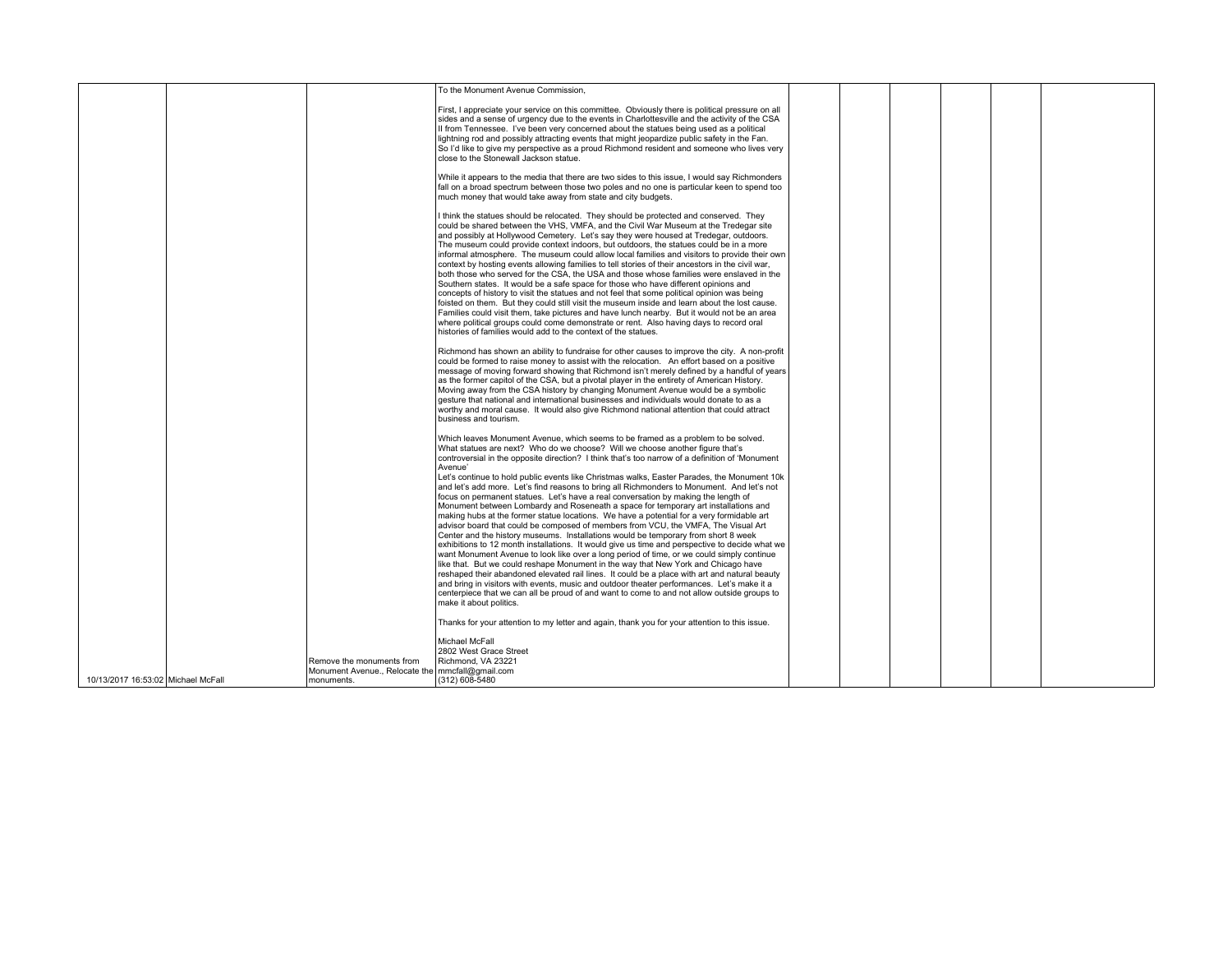|                                   |                             | Oct. 13, 2017                                                                                                                                                                                   |  |  |  |
|-----------------------------------|-----------------------------|-------------------------------------------------------------------------------------------------------------------------------------------------------------------------------------------------|--|--|--|
|                                   |                             |                                                                                                                                                                                                 |  |  |  |
|                                   |                             | Dear Monument Ave. Commission:                                                                                                                                                                  |  |  |  |
|                                   |                             | I am in favor of keeping the monuments the way they are because there were a number<br>of things going on back then, not just the view of the people of the South are the bad guys              |  |  |  |
|                                   |                             | and gals, with slaves.                                                                                                                                                                          |  |  |  |
|                                   |                             | I'm writing today also to give my opinion of Mayor Stoney's plan to add signage to the                                                                                                          |  |  |  |
|                                   |                             | monuments on Monument Ave., with the viewpoint of the Generals and President being                                                                                                              |  |  |  |
|                                   |                             | lionized by the monument producers, and the monument figures as being the architects and                                                                                                        |  |  |  |
|                                   |                             | defenders of slavery. I give my view with all due respect to the slaves of the past. I was not                                                                                                  |  |  |  |
|                                   |                             | around back then, do not know exactly what went on, except what I have read or heard.                                                                                                           |  |  |  |
|                                   |                             | Hearsay may not be accurate. I'll mark my items where they are from.                                                                                                                            |  |  |  |
|                                   |                             | At the start of this country, slavery existed, or could exist, everywhere in the colonies or                                                                                                    |  |  |  |
|                                   |                             | States (hearsay). I capitalize States because this country was founded on the principle of                                                                                                      |  |  |  |
|                                   |                             | sovereign States, with no central government over them (hearsay). "States" is capitalized                                                                                                       |  |  |  |
|                                   |                             | mostly in documents of the period, such as the Constitution and the Declaration of                                                                                                              |  |  |  |
|                                   |                             | Independence. In 1860 slavery was the law of the land (speaker at a Civil War study group).                                                                                                     |  |  |  |
|                                   |                             | The North, or some of it, nullified the Constitution which led some southern states to secede<br>from the Union (speaker at Civil War study group). I did not catch how the North nullified the |  |  |  |
|                                   |                             | Constitution. The South mainly wanted to be left alone (World Book Encyclopedia). There is                                                                                                      |  |  |  |
|                                   |                             | a piece in the Bill of Rights which gave the States the right to secede if they wanted                                                                                                          |  |  |  |
|                                   |                             | (hearsay). There is a book, Ten Reasons For Secession One Reason For War by Les                                                                                                                 |  |  |  |
|                                   |                             | Updike. Updike said these reasons are from historical accounts.                                                                                                                                 |  |  |  |
|                                   |                             | Ten Reasons For Secession                                                                                                                                                                       |  |  |  |
|                                   |                             | 1. High tariffs on the South's cotton. 74% of the Federal budget taken from the South with                                                                                                      |  |  |  |
|                                   |                             | 10-20% returned to the South.                                                                                                                                                                   |  |  |  |
|                                   |                             | 2. Centralized government versus State's rights.                                                                                                                                                |  |  |  |
|                                   |                             | 3. Christianity versus secular humanism.                                                                                                                                                        |  |  |  |
|                                   |                             | 4. Cultural differences of the North and South.                                                                                                                                                 |  |  |  |
|                                   |                             | 5. Control of western territories.                                                                                                                                                              |  |  |  |
|                                   |                             | 6. Northern industry and southern resources.<br>7. Slander of the South by the Yankee press.                                                                                                    |  |  |  |
|                                   |                             | 8.Instigations of slave rebellions by the North.                                                                                                                                                |  |  |  |
|                                   |                             | 9. Slavery itself.                                                                                                                                                                              |  |  |  |
|                                   |                             | 10. Military aggression against the South.                                                                                                                                                      |  |  |  |
|                                   |                             | One Reason For War                                                                                                                                                                              |  |  |  |
|                                   |                             | 1. President Lincoln would not let the South secede.                                                                                                                                            |  |  |  |
|                                   |                             | From what I have read or heard, it looks like #1 reason above, the loss of Federal revenue,                                                                                                     |  |  |  |
|                                   |                             | was the basis of Lincoln making war on the South. The South was doing well because of its                                                                                                       |  |  |  |
|                                   |                             | cotton (hearsay). A speaker said a piece from the North in 1861, the year the war started,                                                                                                      |  |  |  |
|                                   |                             | said the North was fighting to preserve the Union. Theresa Roane, a former black employee                                                                                                       |  |  |  |
|                                   |                             | at the Museum of the Confederacy, said, "people think the war was about slavery," and                                                                                                           |  |  |  |
|                                   |                             | Robert E. Lee freed slaves at 2 or 3 places in 1862. I heard (hearsay) that Lee detested                                                                                                        |  |  |  |
|                                   |                             | slavery. She also said, "emancipation did not free one slave." Lincoln "freed" by his                                                                                                           |  |  |  |
|                                   |                             | emancipation only the slaves of the South (a book), but he had no jurisdiction over them. A                                                                                                     |  |  |  |
|                                   |                             | book written from a southern perspective said that Lincoln freed, or attemped to free the<br>slaves of the South to try to get the blacks, the ones who were slaves to stop fighting for the    |  |  |  |
|                                   |                             | South. Gen. Grant had slaves by way of his wife (hearsay). Someone said the Generals                                                                                                            |  |  |  |
|                                   |                             | honored on Monument Ave. did not own slaves; another person said that Gen. Jackson did,                                                                                                         |  |  |  |
|                                   |                             | so I don't know. I heard that slaves and free blacks fought for the South, also that four                                                                                                       |  |  |  |
|                                   |                             | northern states had slaves, and refused to give them up even when Lincoln tried to get them                                                                                                     |  |  |  |
|                                   |                             | to give them up (hearsay). According to a book, the South got its slaves largely from northern                                                                                                  |  |  |  |
|                                   |                             | slave owners. There were a number of circumstances back then.                                                                                                                                   |  |  |  |
|                                   |                             | If signage is defacing I would be against that because the monuments were put up to honor                                                                                                       |  |  |  |
|                                   |                             | the veterans who sacrificed for the causes. If signage is put up, I think placing anti-                                                                                                         |  |  |  |
|                                   |                             | monument signage on the north side of Monument Ave., since most of the monuments are in                                                                                                         |  |  |  |
|                                   |                             | the middle of the street, and pro-monument signage on the south side of Monument Ave.                                                                                                           |  |  |  |
|                                   |                             | would be good, since there are two sides to this. We have a tradition in this country of                                                                                                        |  |  |  |
|                                   |                             | honoring veterans, their sacrifice. There are four laws saying that Confederate veterans were<br>recognized by the U.S. government as equivalents to Union veterans. Congressional              |  |  |  |
|                                   |                             | Appropriations Act, FY 1901, signed 6 June 1900, Congressional Act of 9 March 1906, U.S.                                                                                                        |  |  |  |
|                                   |                             | Public Law 810, approved by 71st Congress 26 Feb. 1929, and U. S. Public Law 85-425:                                                                                                            |  |  |  |
|                                   |                             | Sec.410 Approved 23 May 1958. The monuments are good for tourism for the city.                                                                                                                  |  |  |  |
|                                   |                             | Richmond was the capital of the Confederacy, so it is a good place for historical Confederate                                                                                                   |  |  |  |
|                                   |                             | monuments. An article in the Richmond Times-Dispatch recently said the monuments on                                                                                                             |  |  |  |
|                                   |                             | Monument Ave. bring in taxes of \$3.7 million for the city. A friend said last year a petition                                                                                                  |  |  |  |
|                                   |                             | came out to take down the monuments, but there was also another petition against the first                                                                                                      |  |  |  |
|                                   |                             | petition. At the Monument Ave. commission meeting, a good number of people did not want                                                                                                         |  |  |  |
|                                   |                             | the monuments removed. It is not fair to judge the southern movement back then on crazy or                                                                                                      |  |  |  |
|                                   |                             | radical behavior of individuals or groups of today. Should we be intimidated or swayed by a<br>crazy act, or violent or uncivil type protests by people against removing monuments? No. A       |  |  |  |
|                                   |                             | speaker said that Mayor Stoney can"t take the monuments down because they are on the                                                                                                            |  |  |  |
|                                   |                             | National Historical Registry. TV news said that the monuments belong to the people, except                                                                                                      |  |  |  |
|                                   |                             | the Lee Monument belongs to the state, and I respectfully do not want them removed. Also, it                                                                                                    |  |  |  |
|                                   |                             | could cause division. History plagues, monuments can be put up to commemorate the end of                                                                                                        |  |  |  |
|                                   |                             | slavery or other things. That way, those views would be clearly stated. That way, the war                                                                                                       |  |  |  |
|                                   |                             | memorial view, including State's rights, would not be removed.                                                                                                                                  |  |  |  |
|                                   |                             | I urge you and your constituents to ponder the items here. This period was a long time ago.                                                                                                     |  |  |  |
|                                   |                             | None of us were around. The facts, etc. should be studied before a decision is made about                                                                                                       |  |  |  |
|                                   |                             | the monuments. No quick decision should be made.                                                                                                                                                |  |  |  |
|                                   |                             | Thank you for hearing my views.                                                                                                                                                                 |  |  |  |
|                                   | Leave the monuments as they | Yours truly,                                                                                                                                                                                    |  |  |  |
| 10/13/2017 17:44:35 Charles Lippy | are.                        | Charles Lippy                                                                                                                                                                                   |  |  |  |
|                                   |                             |                                                                                                                                                                                                 |  |  |  |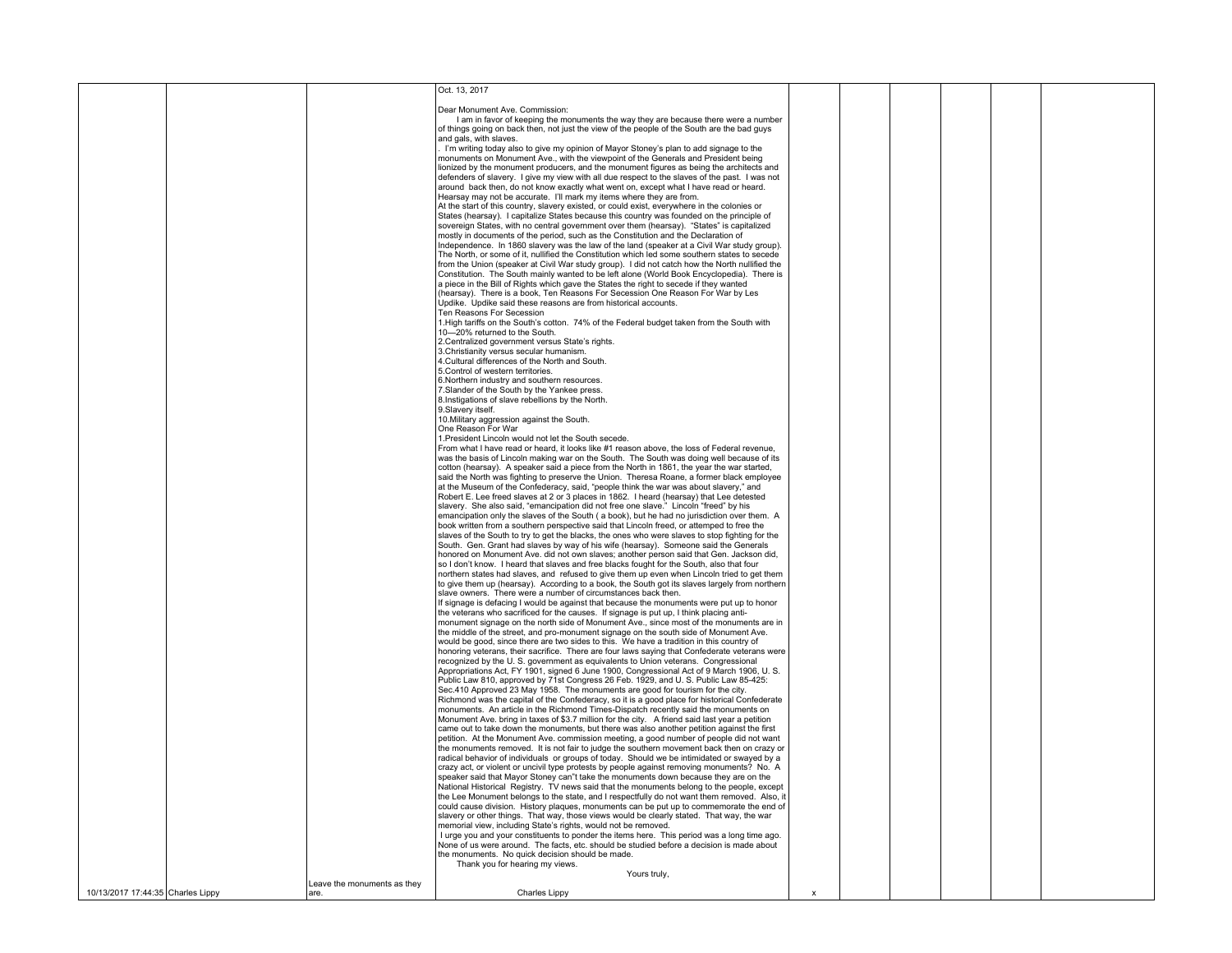|                                     | Leave the monuments as they                                                                                                             | In America we live with layers of our history, they tell us who we are as a people and where<br>we've been.                                                                                                                                                                                                                                                                                                                                                                                                                                                                                          |              |   |   |   |                                                                                                                                      |
|-------------------------------------|-----------------------------------------------------------------------------------------------------------------------------------------|------------------------------------------------------------------------------------------------------------------------------------------------------------------------------------------------------------------------------------------------------------------------------------------------------------------------------------------------------------------------------------------------------------------------------------------------------------------------------------------------------------------------------------------------------------------------------------------------------|--------------|---|---|---|--------------------------------------------------------------------------------------------------------------------------------------|
| 10/14/2017 14:20:33 Susan Woodson   | lare.                                                                                                                                   | Americans add to Public History and do not remove.                                                                                                                                                                                                                                                                                                                                                                                                                                                                                                                                                   | $\mathsf{x}$ |   |   |   |                                                                                                                                      |
|                                     |                                                                                                                                         | Assuming that I understood what I had read and my sources were accurate, I suggest the<br>following:                                                                                                                                                                                                                                                                                                                                                                                                                                                                                                 |              |   |   |   |                                                                                                                                      |
|                                     |                                                                                                                                         | Lee Monument: Despite Lee's statement that he thought a monument to him would be too<br>divisive, the monument should remain with more context including how Arlington National<br>Cemetery came about. The planning for this monument began within days of his death and I<br>don't think that this was meant for anything more than honoring him.                                                                                                                                                                                                                                                  |              |   |   |   |                                                                                                                                      |
|                                     |                                                                                                                                         | Stuart & Jackson: Leave the pedestals. Remove any identifiers as to what was there. Move<br>the statues to the Blvd. to the Historical Society & Daughter's of the Confederacy. Place<br>them on simple, no more than 2' high concrete pedestals and add historical context including<br>where & why the statues were moved. These were erected to intimidate & reinforce Jim Crow<br>Laws. Find an alternative figures to be placed on the remaining pedestals. Since these<br>would be on private property, there wouldn't be any protests without permission.                                     |              |   |   |   |                                                                                                                                      |
|                                     |                                                                                                                                         | Jeff Davis/Confederacy Monument: Leave the monument except remove Jeff Davis & put<br>him at the Museum at Tredegar. Replace him with Abraham Lincoln and change the<br>narrative to the reunification of the United States.                                                                                                                                                                                                                                                                                                                                                                         |              |   |   |   |                                                                                                                                      |
|                                     |                                                                                                                                         | Maury: THIS MONUMENT MUST BE REMOVED! This monument was intended for<br>Washington, D.C. They refused it because he was a traitor. While working for the<br>Confederacy, this man sent scouts to the Amazon to find a place for slave holders to relocate.<br>He was the most blatantly racist. After the war, this coward stayed longer in Europe for fear<br>of being tried as a traitor of the U.S. Once he decided to return to the U.S., while sailing, he<br>learn of his amnesty. I suggest that this whole monument is moved to the Museum at<br>Tredegar near the water with context added. |              |   |   |   | Suggest the following: Add<br>context to Lee about his                                                                               |
|                                     |                                                                                                                                         | A.P. Hill - Since he is buried there at Hermitage & Laburnum, I think we should leave this<br>alone but add historical context.                                                                                                                                                                                                                                                                                                                                                                                                                                                                      |              |   |   |   | vews on monuments and<br>creation of Arlington National<br>Cemetery; Remove statues                                                  |
|                                     |                                                                                                                                         | Additional ideas:<br>We should consider adding some smaller monuments reflecting the resistance to the<br>Confederacy in the median of Monument Avenue. Also, maybe a monument to General Grant<br>on the Stuart Pedestal in the similar style to the current statue.                                                                                                                                                                                                                                                                                                                                |              |   |   |   | of Stuart & Jackson and<br>move to UDC building on<br>Boulevard with interpretive<br>panels about connection to                      |
|                                     | Remove the monuments from<br>Monument Avenue Add context<br>to the monuments Add more<br>monuments to Monument<br>Avenue., Relocate the | After Charlottesville, I went online to read the history of these monuments. I looked for<br>reliable sources like Tufts University. I believe that this proposal is the best compromise<br>considering the history, intent, neighborhood significance and economics.                                                                                                                                                                                                                                                                                                                                |              |   |   |   | Jim Crow policies, replace<br>with new statues (maybe<br>Grant); Remove Davis figure<br>(send to ACWM) and<br>replace with statue of |
| 10/15/2017 23:45:05 Scott Andrews   | monuments.                                                                                                                              | Thank you for your consideration.                                                                                                                                                                                                                                                                                                                                                                                                                                                                                                                                                                    |              | x | x | x | Lincoln; remove Maury.                                                                                                               |
| 10/16/2017 20:06:57 Melissa Kravetz | Add context to the monuments.                                                                                                           | I think the Monuments with some context can be a site of critical thinking and learning. I wish<br>that more of the current political conversations, debates, energy, and funding would go into<br>improving the public schools--the actual sites of learning--than the Monuments themselves.                                                                                                                                                                                                                                                                                                        |              |   | x |   |                                                                                                                                      |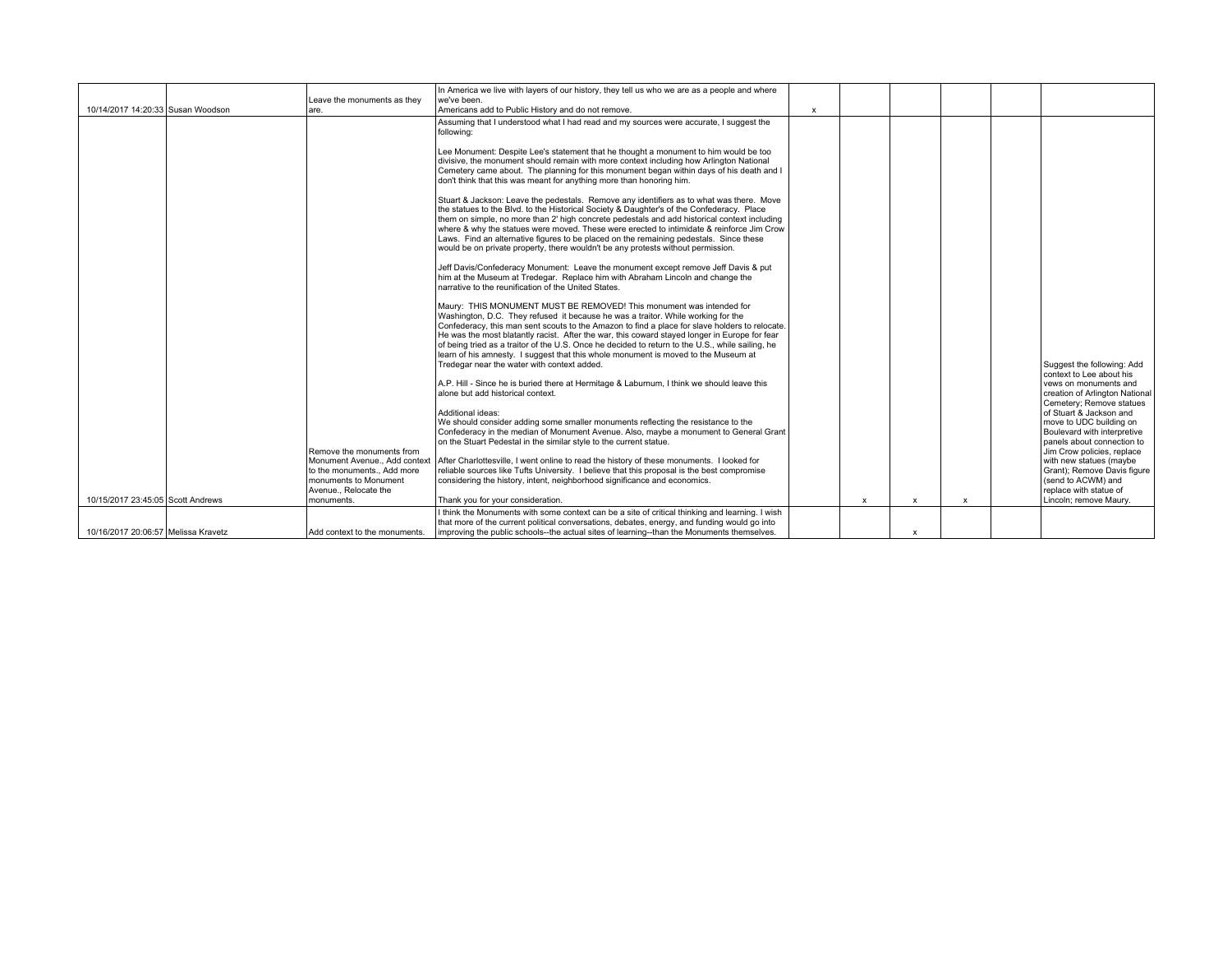|                                    |                                                         | PEACE IN<br>Leaving the Confederate Monuments as they are but add context that reflect the history of a<br>southern society born into existing problem of color racism that justified slavery of African<br>People based on the "Curse of Ham Doctrine" that had been indoctrinating and victimizing<br>European Caucasians to have white supremacist mindsets for over 1500 years. Because the<br>false doctrine was supposedly quidance from G-D, southerners as well as northerners were<br>both brainwashed victims who honestly held to supremacist belief because of sincere belief<br>that it was a sacred duty to obey what G-D had ordained. They were unaware, unsuspecting,<br>and completely dependent on religious quidance to live by as promulgated by mostly errant<br>church leaders, vast majority of whom believed and accepted the doctrine as truth<br>legitimately guided by G-D. All had drank the cool aid, EXCEPT JUDAS P. BENJAMIN AND<br>COMPANY.                                                 |                           |                           |                           |                           |
|------------------------------------|---------------------------------------------------------|------------------------------------------------------------------------------------------------------------------------------------------------------------------------------------------------------------------------------------------------------------------------------------------------------------------------------------------------------------------------------------------------------------------------------------------------------------------------------------------------------------------------------------------------------------------------------------------------------------------------------------------------------------------------------------------------------------------------------------------------------------------------------------------------------------------------------------------------------------------------------------------------------------------------------------------------------------------------------------------------------------------------------|---------------------------|---------------------------|---------------------------|---------------------------|
|                                    |                                                         | Therefore, "BASED ON THIS UNDISPUTABLE TRUTH", reason for mercy, forgiveness, and<br>reconciliation must quide in deciding what to do with monuments of people who were actually<br>victims of a mindset deceptively indoctrinated into them by the blasphemous, evil, false, and<br>ung-dly doctrine - Curse of Ham.                                                                                                                                                                                                                                                                                                                                                                                                                                                                                                                                                                                                                                                                                                        |                           |                           |                           |                           |
|                                    |                                                         | The monuments should stay as representation of a "GRAND AWAKENING" in our society to<br>the truth about how innocent but brainwashed people were used and abuse to promote the<br>divide, conquer, and rule doctrine infamously known as the "Curse of Ham."                                                                                                                                                                                                                                                                                                                                                                                                                                                                                                                                                                                                                                                                                                                                                                 |                           |                           |                           |                           |
|                                    |                                                         | "People in the Confederate South were just as truthful, honest, trustworthy, loyal, and G-D<br>fearing as Northerners or any others." Robert E. Lee, Stonewall Jackson, Jefferson Davis,<br>and the entire Confederate South were unknowing victims of a divide and rule scheme that<br>had it's origin in the 2nd century false interpretation deliberately given Bible story for purpose<br>to divide Gentiles into hostile and conflicting color camps to be exploited and ruled over by an<br>ancient cursed mindset of rebellious Jews who willingly chose to live by their own fallible,<br>errant, self-serving, blasphemous, and ung-dly understanding. Babylonian Talmud minded<br>Rabbis did intentionally invent the infamous Curse of Ham interpretation as scheme for<br>dividing Gentiles into psychological indoctrinated goyim, unaware victims<br>of an treacherous and evil scam that has deceptively divided and harmed Gentiles in mighty<br>bad, harmful, and damaging ways for far, far, far too long. |                           |                           |                           |                           |
|                                    |                                                         | The USA public, honest citizens, must honor the Confederate people post mortem as<br>recognized victims of a doctrine that caused them to wrongly act against their African<br>brothers and family based on that false doctrine that evilly claimed origin from G-D rather<br>then from its true perpetrators - rebellious, Babylonian Talmud mindset of "Synagogue of<br>Satan" led Jewry, "like their father, liars and murderers from the beginning."                                                                                                                                                                                                                                                                                                                                                                                                                                                                                                                                                                     |                           |                           |                           |                           |
|                                    |                                                         | It's time for a celebrated "GRAND AWAKENING" that recognize truth about color racism - its<br>origin, that hold no grudge of vengeance against innocent people to be forgiven, honored,<br>recognized, and celebrated as unaware victims, and to fully expose TRUTH of true<br>perpetrators and benefactors of the color divide that has caused such injury, pain, suffering,<br>misery, death and destruction to innocent abused Gentiles, at home and abroad, for far too<br>long.                                                                                                                                                                                                                                                                                                                                                                                                                                                                                                                                         |                           |                           |                           |                           |
|                                    |                                                         | Let the Monuments remain in recognition of truth of why they exist as honored and celebrated<br>icons to a "GRAND AWAKENING" that freed and liberated all of G-D's children from the evil<br>clutch of Satan's earth agent devil helpers, whose scheme has been fully exposed and justly<br>discarded to the trash bin of never ever again in this life shall humanity act hatefully toward<br>one another based on the fraudulent pure evil scam of color conscious conscience racism.                                                                                                                                                                                                                                                                                                                                                                                                                                                                                                                                      |                           |                           |                           |                           |
|                                    |                                                         | And, Christ Jesus, son of Mary, has said - "THE TRUTH SHALL SET US FREE"<br>IT'S OUR TIME DEAR PEOPLE TO GIVE SATAN AND THE EARTH AGENT DEVILS<br>TOTAL DEFEAT AND COMPLETE ELIMINATION FROM HARMING OUR LIVES AND<br>DESTINY EVER, EVER, EVER AGAIN.                                                                                                                                                                                                                                                                                                                                                                                                                                                                                                                                                                                                                                                                                                                                                                        |                           |                           |                           |                           |
| 10/17/2017 21:10:10 Sababu Sanyika | Leave the monuments as they<br>are Add context to the   | LET THOSE CONFEDERATE MONUMENTS STAY.<br>FREE AT LAST FREE AT LAST THANK G-D ALMIGHTY FREE AT LAST<br>PEACE INPEACE OUT                                                                                                                                                                                                                                                                                                                                                                                                                                                                                                                                                                                                                                                                                                                                                                                                                                                                                                      |                           |                           |                           |                           |
|                                    | monuments.                                              | I'd like to strongly urge the Commission to begin the process of removing Jefferson Davis<br>from the Avenue within the next 3 years, less if possible. Send it back to Mississippi, his<br>home state. Lee, Jackson, and Stewart were all native to Virginia, so they should stay, for<br>now. Add context to themwhile Davis is 'relocated' home.                                                                                                                                                                                                                                                                                                                                                                                                                                                                                                                                                                                                                                                                          |                           | $\boldsymbol{\mathsf{x}}$ |                           |                           |
|                                    | Add context to the monuments.,<br>Add more monuments to | It's pretty clear right NOW that doing nothing is untenable, so let's get behind removing Davis<br>ASAP. He doesn't deserve to be here and removing him has the prospect of lowering the<br>temperature on this contentious issue.                                                                                                                                                                                                                                                                                                                                                                                                                                                                                                                                                                                                                                                                                                                                                                                           |                           |                           |                           | Remove Davis within 3 yrs |
| 10/18/2017 17:28:59 Arthur Walker  | Monument Avenue.                                        | I would also like to see a few more monuments added to the Avenue. Absolutely,                                                                                                                                                                                                                                                                                                                                                                                                                                                                                                                                                                                                                                                                                                                                                                                                                                                                                                                                               | $\boldsymbol{\mathsf{x}}$ | $\pmb{\chi}$              | $\boldsymbol{\mathsf{x}}$ | (at latest).              |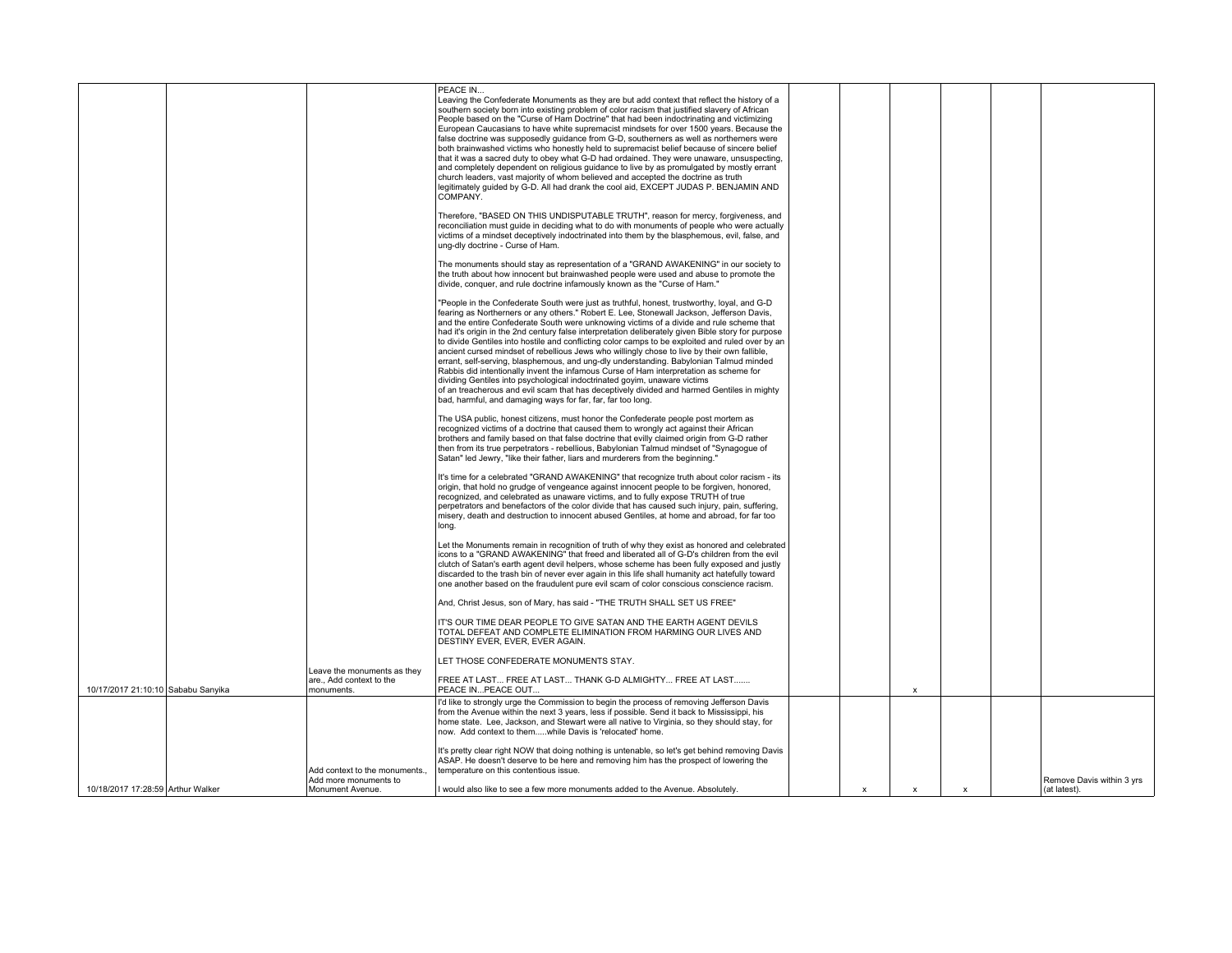|  | <b>Commission Members:</b>                                                                                                                                                                                                                                                                                                                                                                                                                                                                                                                                                                                                                                                                                                                                                                                                                                                                                                                                                                                                                                                                                                              |  |  |
|--|-----------------------------------------------------------------------------------------------------------------------------------------------------------------------------------------------------------------------------------------------------------------------------------------------------------------------------------------------------------------------------------------------------------------------------------------------------------------------------------------------------------------------------------------------------------------------------------------------------------------------------------------------------------------------------------------------------------------------------------------------------------------------------------------------------------------------------------------------------------------------------------------------------------------------------------------------------------------------------------------------------------------------------------------------------------------------------------------------------------------------------------------|--|--|
|  | No doubt there are several opinions among our community that have merit regarding the task<br>you've been entrusted to recommend and endorse. I believe our described plan works best.                                                                                                                                                                                                                                                                                                                                                                                                                                                                                                                                                                                                                                                                                                                                                                                                                                                                                                                                                  |  |  |
|  | The City of Richmond has marketed Monument Avenue globally for decades as the street of<br>White privilege. It was purposeful for the former southern capital of Virginia and later the<br>Capital of the Confederacy in the last couple of centuries. But now, our city officials realize<br>the negative connotation the Confederate statues have on the future economic development<br>impact that major thoroughfare has on our city's growth opportunities.                                                                                                                                                                                                                                                                                                                                                                                                                                                                                                                                                                                                                                                                        |  |  |
|  | With the recent controversies in New Orleans, Baltimore and Charlottesville the exposure has<br>been magnified and elevated. As a result, of the senseless death of Heather Heyer by a<br>White Nationalist the complexion of this Confederate statue issue has been escalated<br>nationwide.                                                                                                                                                                                                                                                                                                                                                                                                                                                                                                                                                                                                                                                                                                                                                                                                                                           |  |  |
|  | Unfortunately, both our Mayor and Governor changed their positions from contextualizing the<br>Confederate Statues to publicly communicating taking them down. Whether they destroy<br>them or relocate them somewhere else seems to be the underlining motivation. And, since it<br>is a political year even the candidates running for office have decided to use it as a talking<br>point and voice their opinion to garner support and further divide its citizens. Thus, creating<br>more dissension and adverse dialog fueled by the media. Which ultimately has caused us as<br>a city to operate on the defensive searching aimlessly for a tempered resolution.                                                                                                                                                                                                                                                                                                                                                                                                                                                                |  |  |
|  | Most recently I was advised that Confederate Soldiers, Sailors and Marines that fought in the<br>Civil War were made U.S. Veterans by an Act of Congress in 1957, U.S. Public Law 85-425.<br>Sec 410, Approved 23 May 1958. Accordingly, this made all Confederate Army, Navy,<br>Marines Veterans equal to U.S. Veterans. Additionally, under U.S. Public Law 810, approve<br>by the 17th Congress on 26 February 1929, the War Department was directed to erect<br>headstones and recognize Confederate grave sites as U.S. war grave sites. Some will assert<br>that when you remove a Confederate statue, monument or headstone, you are in fact<br>removing statue, monument or headstone of a U.S. Veteran. If proven true, removal isn't an<br>option.<br>Richmond, Virginia was the second capital of the Confederacy and the second most<br>profitable slave market in America. The Confederate statues boast the pride of yesterday's<br>past that doesn't exist in today's society. Eliminating history never works. And, if done in this<br>case, should we not also eliminate memorializing the Lumpkin's Slave Jail Site? |  |  |
|  | All that being said, we'd like you to focus your attention on removing the Arthur Ashe, Jr.<br>statue from the Roseneath Road and Monument Avenue and relocating it to the S. Boulevard<br>location where Christopher Columbus currently stands. We contend that Arthur Ashe, Jr.'s<br>statue should have never been located on Monument Avenue. Ideally, removing the<br>Columbus statue which has no historical merit and putting Arthur across from the William<br>Byrd Park tennis courts is the right decision for the city. The statue designed by Paul<br>DiPasquale was designed in part to engage people which in its current location doesn't permit<br>that to occur. With a minor reset by the City Public Works in that same location people will be<br>able to walk around the statue and enjoy the engagement.                                                                                                                                                                                                                                                                                                           |  |  |
|  | Moreover, we would like to have that entire generic Boulevard renamed to "Arthur Ashe, Jr.<br>Boulevard" from his relocated statue to the intersections of Westwood Avenue, Brookland<br>Parkway and Hermitage Road. The "Arthur Ashe, Jr. Boulevard" would encompass his<br>Recreation Center at Robinhood Road and the Sports Ballpark Complex. I refer to that<br>corridor as the Museum and Sports thoroughfare.                                                                                                                                                                                                                                                                                                                                                                                                                                                                                                                                                                                                                                                                                                                    |  |  |
|  | The rationale for this relocation and street renaming is very simple. Arthur Ashe, Jr. was a<br>worldwide recognized humanitarian and civil rights activist who has never been really<br>appreciated by his hometown. The adulation and acknowledgement he receives comes<br>during the annual Espy Awards and during the Wimbledon tennis championships. This<br>twentieth century sports icon who was born and is buried here needs to be afforded the<br>benefit of being recognized by his hometown. Plus, by doing so would set a precedence for<br>Richmond, Virginia. Even though a similar proposal was made over twenty years ago, him<br>being on Monument Avenue was a political move to force diversity. By having had him on<br>Monument Avenue wasn't in the best interest for Arthur Ashe, Jr. because very few people<br>have been able to embrace and engage his statue memorial. His statue suggests and<br>welcomes community.                                                                                                                                                                                       |  |  |
|  | As a replacement for Arthur Ashe, Jr. at the Roseneath Road and Monument Avenue<br>location, we'd like to propose the City consider adding the Honorable Oliver White Hill, Sr.<br>Mr. Hill would be the ideal candidate to fit amongst the military and political statuary on<br>Monument Avenue. For those who aren't familiar with Oliver Hill's life and contribution to our<br>city and nationally would be overwhelmed in learning about his accomplishments. Having his<br>addition would be a huge "public relations" advantage for our city despite whatever decision is<br>finally made regarding the Confederate statuary on Monument Avenue.<br>We know that sometime in the future the city should honor Lawrence Douglas Wilder as the<br>nation's first Black (African-American) Governor. Whether the city moves forward on a statue<br>on Monument Avenue or the State of Virginia elects to honor him beyond the capital grounds,<br>like the Lumpkin's Slave Jail Site as a possibility. Something has to be done where he's<br>concerned in the future as he his more than deserving.                               |  |  |
|  | It isn't too farfetched to think that both Richard and Mildred Loving and Samuel L. Gravely,<br>Jr., along with many other minorities belong on Monument Avenue if we continue the<br>narrative of the military and political theme on that thoroughfare. All these people have<br>overcome the hurdles and complexity of our world. Showing how we as a people have<br>overcome indifference by sharing the real truths of our historical past is essential in reflecting<br>the growth of our city.                                                                                                                                                                                                                                                                                                                                                                                                                                                                                                                                                                                                                                   |  |  |
|  | As we build our coalition, we the "Friends of Arthur Ashe, Jr." and the Maggie L. Walker High<br>School ALUMNI "Mass Classes" will continue to lobby support from the city by following<br>through on our strategic plan to make this proposal a reality. Arthur recognized, "A Hard<br>Road to Glory" isn't easy. His relocation would onen up a new opportunity for much more                                                                                                                                                                                                                                                                                                                                                                                                                                                                                                                                                                                                                                                                                                                                                         |  |  |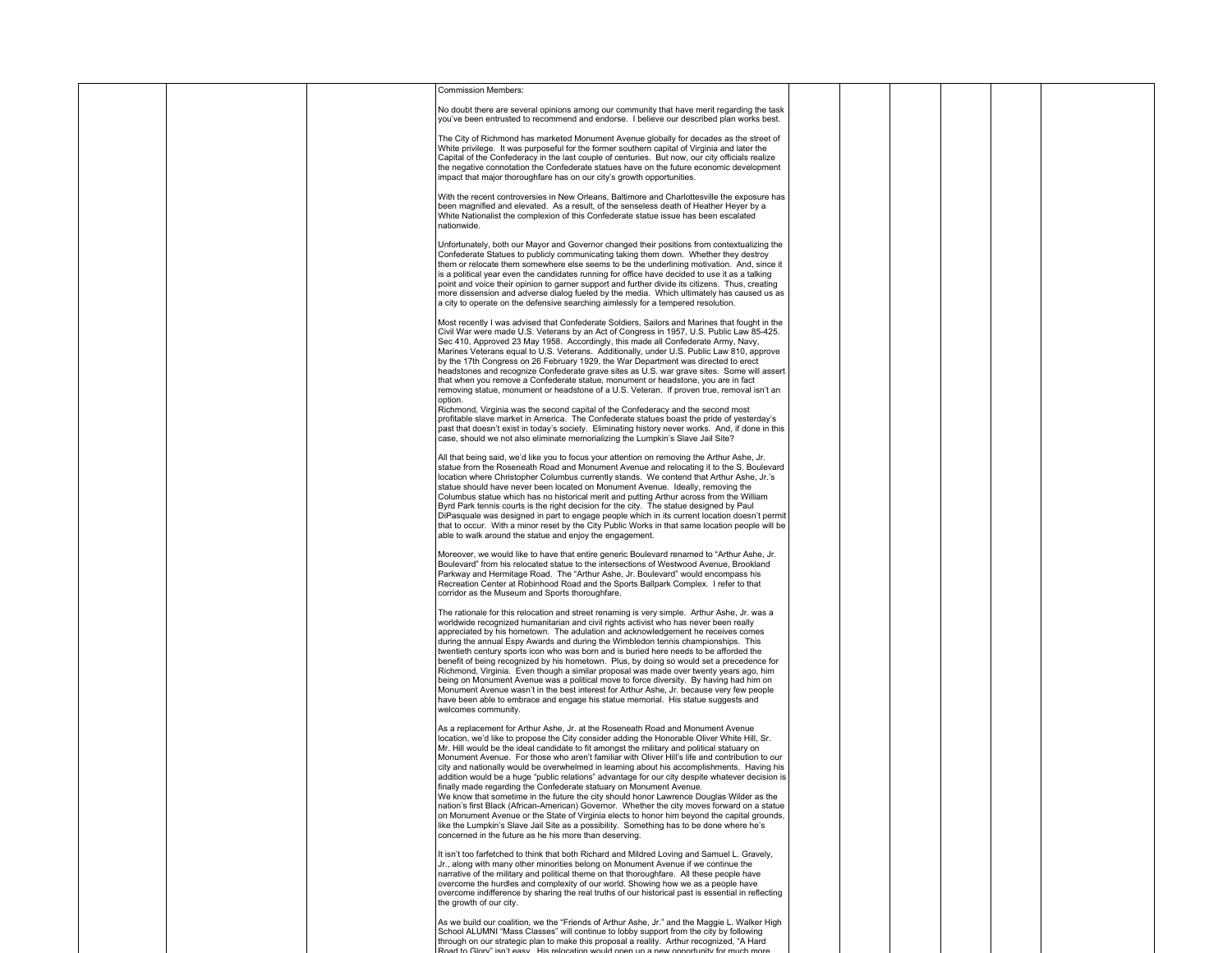| 10/20/2017 21:59:34 Andrea Covert     | Leave the monuments as they<br>are.                                 | Lexington, Virginia is the final resting place of Robert E. Lee and Thomas J. Jackson. There<br>is something deeply and morally wrong with anyone, who objects to these two great<br>Virginians---great Americans being honored by the native State, for which they gave their<br>lives, limbs and blood in selfless patriotic service.<br>President Dwight D Eisenhower kept Lee's portrait in his executive office, while president.<br>Churchill extolled him as the greatest American. Ulysses S. Grant threatened to resign from<br>the U.S. Army, if Lee were tried for treason.<br>The statue that marks the grave of "Stonewall" Jackson was paid for not only by the<br>veterans, who served under him, but by financial contributions from former slaves, whom he<br>had taught to read in violation of Virginia law.<br>When a Lexington local assailed Jackson for breaking the law to "teach those people",<br>Jackson uncharacteristically lost his temper and shouted, "If you were a Christian you would<br>not say so!"<br>After the war, it was Lee who broke social convention at St. Paul's Episcopal Church, by<br>kneeling beside a former slave, who had mortified the White congregation by kneeling at the<br>l altar.<br>Asked afterward by a bigot why a man like himself would kneel beside a former slave, Lee<br>simply chastised him, "The ground is always level at the foot of the cross."<br>The anniversary of the deaths of Lee and of Jackson were long commemorated in this<br>Commonwealth by veterans of the North, who were often the honored keynote speakers<br>invited to praise the virtues of their once-foes<br>Every monument to a Confederate Virginian is a war memorial to an American veteran.<br>It has been the mark of manhood and civility and longstanding American tradition to leave<br>politics out of the way we honor our veterans. They fought the battles; we did not. They shed<br>the blood; we did not. They reconciled with their enemies; we did not.<br>End of subject. It is not for children born a hundred and fifty years later to re-adjudicate the<br>past and expose to double jeopardy men their own contemporaries exonerated.<br>It is the height of arrogance to suppose that you know more about these men and their times<br>than their even contemporaries.<br>If you find it impossible to respect your elders, attempt at least to revere your betters.<br>The destruction of Virginia's monuments to her war dead is sacrilege.<br>(Credit to Sherwin W Dillar) |                           |   |  |                              |
|---------------------------------------|---------------------------------------------------------------------|--------------------------------------------------------------------------------------------------------------------------------------------------------------------------------------------------------------------------------------------------------------------------------------------------------------------------------------------------------------------------------------------------------------------------------------------------------------------------------------------------------------------------------------------------------------------------------------------------------------------------------------------------------------------------------------------------------------------------------------------------------------------------------------------------------------------------------------------------------------------------------------------------------------------------------------------------------------------------------------------------------------------------------------------------------------------------------------------------------------------------------------------------------------------------------------------------------------------------------------------------------------------------------------------------------------------------------------------------------------------------------------------------------------------------------------------------------------------------------------------------------------------------------------------------------------------------------------------------------------------------------------------------------------------------------------------------------------------------------------------------------------------------------------------------------------------------------------------------------------------------------------------------------------------------------------------------------------------------------------------------------------------------------------------------------------------------------------------------------------------------------------------------------------------------------------------------------------------------------------------------------------------------------------------------------------------------------------------------------------------------------------------------------------------------------------------------------------------------------------------------------------------------------------------------------|---------------------------|---|--|------------------------------|
| 10/20/2017 23:58:34 Craig Covert      | Leave the monuments as they<br>are Add context to the<br>monuments. | Getting rid of the monuments only naïvely attempts to erase history yet does nothing to teach<br>or educate. Keep the monuments in place and add a contextual plaque at each monument                                                                                                                                                                                                                                                                                                                                                                                                                                                                                                                                                                                                                                                                                                                                                                                                                                                                                                                                                                                                                                                                                                                                                                                                                                                                                                                                                                                                                                                                                                                                                                                                                                                                                                                                                                                                                                                                                                                                                                                                                                                                                                                                                                                                                                                                                                                                                                  | $\boldsymbol{\mathsf{x}}$ | X |  |                              |
| 10/23/2017 13:52:59 Thomas Williamson |                                                                     | I have authored a paper for submission to the Commission. I wish to submit this paper via<br>email for consideration by the Commission.                                                                                                                                                                                                                                                                                                                                                                                                                                                                                                                                                                                                                                                                                                                                                                                                                                                                                                                                                                                                                                                                                                                                                                                                                                                                                                                                                                                                                                                                                                                                                                                                                                                                                                                                                                                                                                                                                                                                                                                                                                                                                                                                                                                                                                                                                                                                                                                                                |                           |   |  | Submitting paper separately. |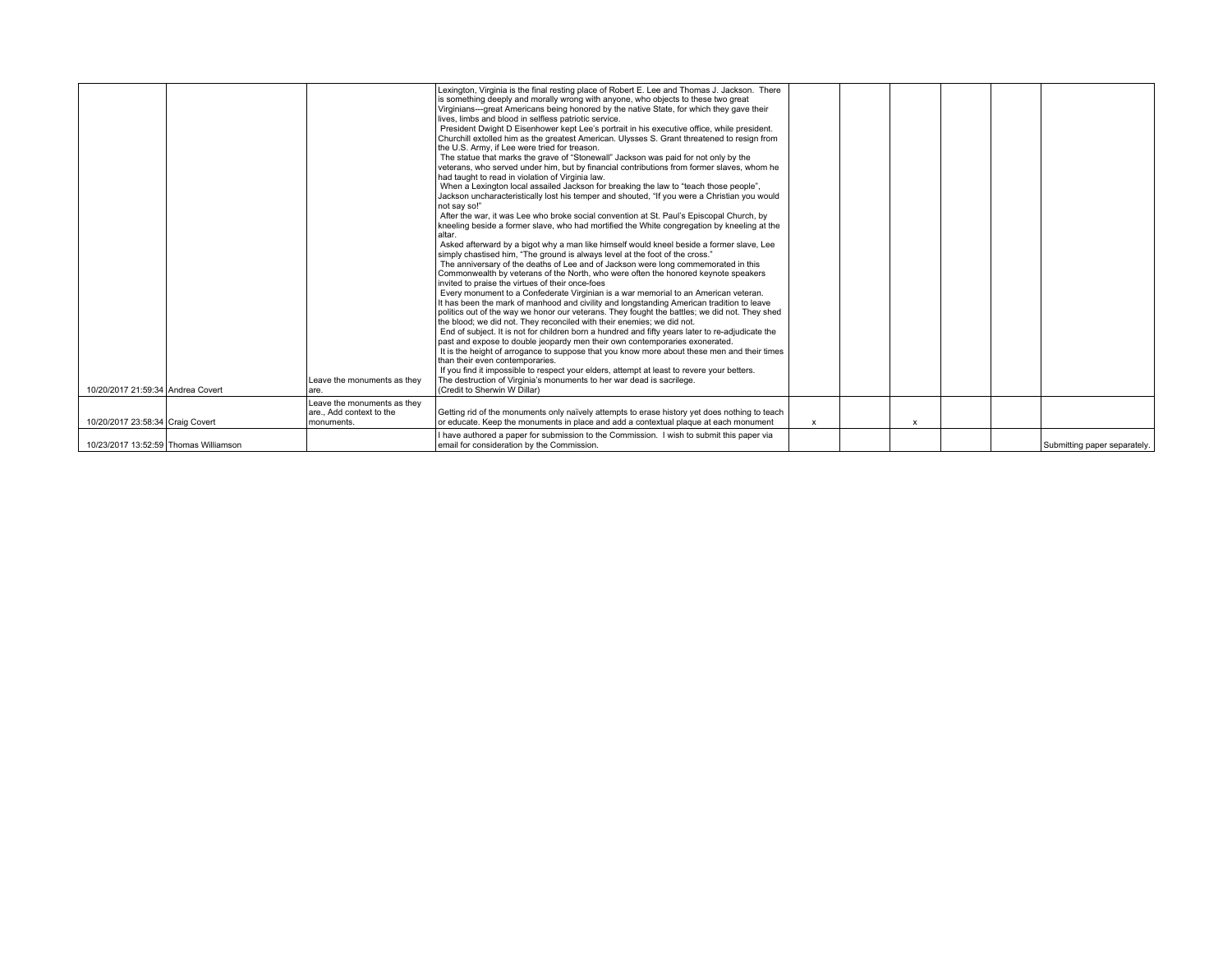|                                       |                                                                           | I currently work in the City not far from Monument Avenue. I have been a member of a<br>church on Monument Avenue for 25 years. I used to live in the City of Richmond. I currently<br>reside in Henrico County, which has quite a bit of Monument Avenue in it. |                           |   |                           |   |                           |
|---------------------------------------|---------------------------------------------------------------------------|------------------------------------------------------------------------------------------------------------------------------------------------------------------------------------------------------------------------------------------------------------------|---------------------------|---|---------------------------|---|---------------------------|
|                                       |                                                                           | I have struggled with the question of whether to remove the monuments or keep them. I have<br>decided that they should REMAIN for two reasons.                                                                                                                   |                           |   |                           |   |                           |
|                                       |                                                                           | 1) Richmond has a come a long way since the time these were erected and I no longer think<br>they are symbols of white supremacy, but instead are relics of history with a story to tell. We                                                                     |                           |   |                           |   |                           |
|                                       |                                                                           | may have been the Capital of the Confederacy, but today I see that only in the historic sites<br>that survive, not in the majority of the attitudes of our citizens. We have embraced with                                                                       |                           |   |                           |   |                           |
|                                       |                                                                           | honesty our history as it relates to the slave trade and we have honored our African American<br>citizens through numerous monuments and museums, including the Maggie Walker house                                                                              |                           |   |                           |   |                           |
|                                       |                                                                           | and the recently opened Black History Museum.<br>2) The removal of a monument will not change a racist heart.                                                                                                                                                    |                           |   |                           |   |                           |
|                                       |                                                                           | I suggest three areas where context can be added:                                                                                                                                                                                                                |                           |   |                           |   |                           |
|                                       |                                                                           | 1) Tell the history of the time period in which they were erected. The "Lost Cause" context.                                                                                                                                                                     |                           |   |                           |   |                           |
|                                       |                                                                           | The history of these monuments and what went into having them put up is very well<br>documented. The motivations, the personalities, the attitudes, and the controversies                                                                                        |                           |   |                           |   |                           |
|                                       |                                                                           | surrounding them. Emphasize "Lost" - as in the Confederacy lost and our country was<br>reunited - thank goodness!                                                                                                                                                |                           |   |                           |   |                           |
|                                       |                                                                           | 2) Reduce the "god-like" status of the individuals on the monuments by humanizing them.<br>Tell their stories as people - the flaws along with the contributions each of them made during                                                                        |                           |   |                           |   |                           |
|                                       |                                                                           | their careers. Each of these men served the USA long before there was a CSA and for a lot<br>longer than 4 years. Each made other contributions that should be told. Maury made huge                                                                             |                           |   |                           |   |                           |
|                                       |                                                                           | contributions to science and that should be emphasized.                                                                                                                                                                                                          |                           |   |                           |   |                           |
|                                       |                                                                           | 3) Monument Avenue is a designed landscape with outdoor works of art. The street itself has<br>a history. The monuments were designed by artists, some quite well known. How does it                                                                             |                           |   |                           |   |                           |
|                                       |                                                                           | relate to the "City Beautiful" movement? Who are the architects designing the homes? How<br>did this street symbolize Richmond's recovery after the war?                                                                                                         |                           |   |                           |   |                           |
|                                       |                                                                           | Historic context can be added through signage, but may be more widely accessible through a                                                                                                                                                                       |                           |   |                           |   |                           |
|                                       |                                                                           | mobile app and through quided tours. Richmond is a city of monuments and we should have<br>a monument tour - one that includes ALL our monuments, many of which are to our<br>significant African American citizens.                                             |                           |   |                           |   |                           |
|                                       |                                                                           | Please add more monuments - go west all the way to the end of the avenue in Henrico                                                                                                                                                                              |                           |   |                           |   |                           |
|                                       |                                                                           | County! Here are a few ideas, some in keeping with a military theme, others more about well<br>known Virginians                                                                                                                                                  |                           |   |                           |   |                           |
|                                       |                                                                           | 1) monument to the black troops of the Civil War<br>2) monument to General Thomason from Southampton County, Virginia. Same county as                                                                                                                            |                           |   |                           |   |                           |
|                                       |                                                                           | Nat Turner. Thomason joined the UNION army and became a decorated famous Union<br>general.                                                                                                                                                                       |                           |   |                           |   |                           |
|                                       |                                                                           | 3) Lott Cary - (1780-1829). the first black American missionary to Africa and one of the<br>founding fathers of Liberia. Commissioned for service by First Baptist Church, located on                                                                            |                           |   |                           |   |                           |
|                                       | Leave the monuments as they                                               | Monument Avenue.<br>4) Virginia Randolph - great black female educator who influenced educators all over the                                                                                                                                                     |                           |   |                           |   |                           |
|                                       | are., Add context to the<br>monuments., Add more<br>monuments to Monument | world.<br>[5] And some day a statue of Doug Wilder should be there.                                                                                                                                                                                              |                           |   |                           |   |                           |
| 10/24/2017 18:48:39 Elizabeth Lipford | Avenue.                                                                   | Thank you for your consideration!                                                                                                                                                                                                                                |                           |   |                           |   |                           |
|                                       |                                                                           | I am a native Virginian. Every ancestor on both sides of my family fought for the<br>Confederacy. My great grandmother was a Confederate spy. By removing these                                                                                                  |                           |   |                           |   |                           |
|                                       |                                                                           | monuments, you would be taking away an important part of my identity. It is our culture. Do<br>you really want Richmond to lose its character?                                                                                                                   |                           |   |                           |   |                           |
|                                       | Leave the monuments as they                                               | Must every American city look alike? Nothing but Walmarts and Pizza Huts? Think of the                                                                                                                                                                           |                           |   |                           |   |                           |
| 10/24/2017 20:28:07 Cary Howard       | are.                                                                      | lose of tourism \$. How much would this cost to remove the statues? Hands off!!!                                                                                                                                                                                 | x                         |   |                           |   |                           |
| 10/24/2017 20:57:42 Elizabeth Howard  | Leave the monuments as they<br>are.                                       | Please leave the statues where they are. No additions. They are our culture.                                                                                                                                                                                     | x                         |   |                           |   |                           |
|                                       |                                                                           | I believe that as Dr. Hayter said: we cannot have "reconciliation without recognition". For me,<br>if we truly recognize the horrors of slavery, it will simply no longer makes sense to have                                                                    |                           |   |                           |   |                           |
|                                       |                                                                           | Confederate generals in a place of honor as they are now. In my perfect world, they would be<br>melted down and the material would be used to create symbols of beauty and peace that                                                                            |                           |   |                           |   |                           |
|                                       |                                                                           | would stand in the same place. I know that is a stretch. So, I think moving them to the                                                                                                                                                                          |                           |   |                           |   |                           |
|                                       |                                                                           | museums along with contextual explanation is a good compromise. In their placethe sky's<br>the limit. We have an amazingly creative city full of artists, I'm sure we will come up with                                                                          |                           |   |                           |   | Relocate to museums,      |
| 10/26/2017 12:20:32 Julie Hulett      |                                                                           | something beautiful, inspiring and uplifting to all our citizens.<br>Even though I do not live in Richmond, I visit very often. I visit monument ave. several times                                                                                              |                           | x |                           | X | repurpose pedestals.      |
|                                       |                                                                           | a year and do not believe that anything positive will come from their removal or adding<br>context to them. Anyone with an unprejudiced knowledge of confederate history will know                                                                               |                           |   |                           |   |                           |
|                                       |                                                                           | their meaning. I know that there are other deserving Afro-Americans and Caucausian                                                                                                                                                                               |                           |   |                           |   |                           |
|                                       | Leave the monuments as they<br>are., Add more monuments to                | men and women that could be honored with statues on the avenue. I would like to see the<br>Tuskegee Airmen on the                                                                                                                                                |                           |   |                           |   | Suggests adding Tuskeegee |
| 10/28/2017 16:06:32 Glenda Saunders   | Monument Avenue.                                                          | avenue.                                                                                                                                                                                                                                                          | $\boldsymbol{\mathsf{x}}$ |   | $\boldsymbol{\mathsf{x}}$ |   | Airmen.                   |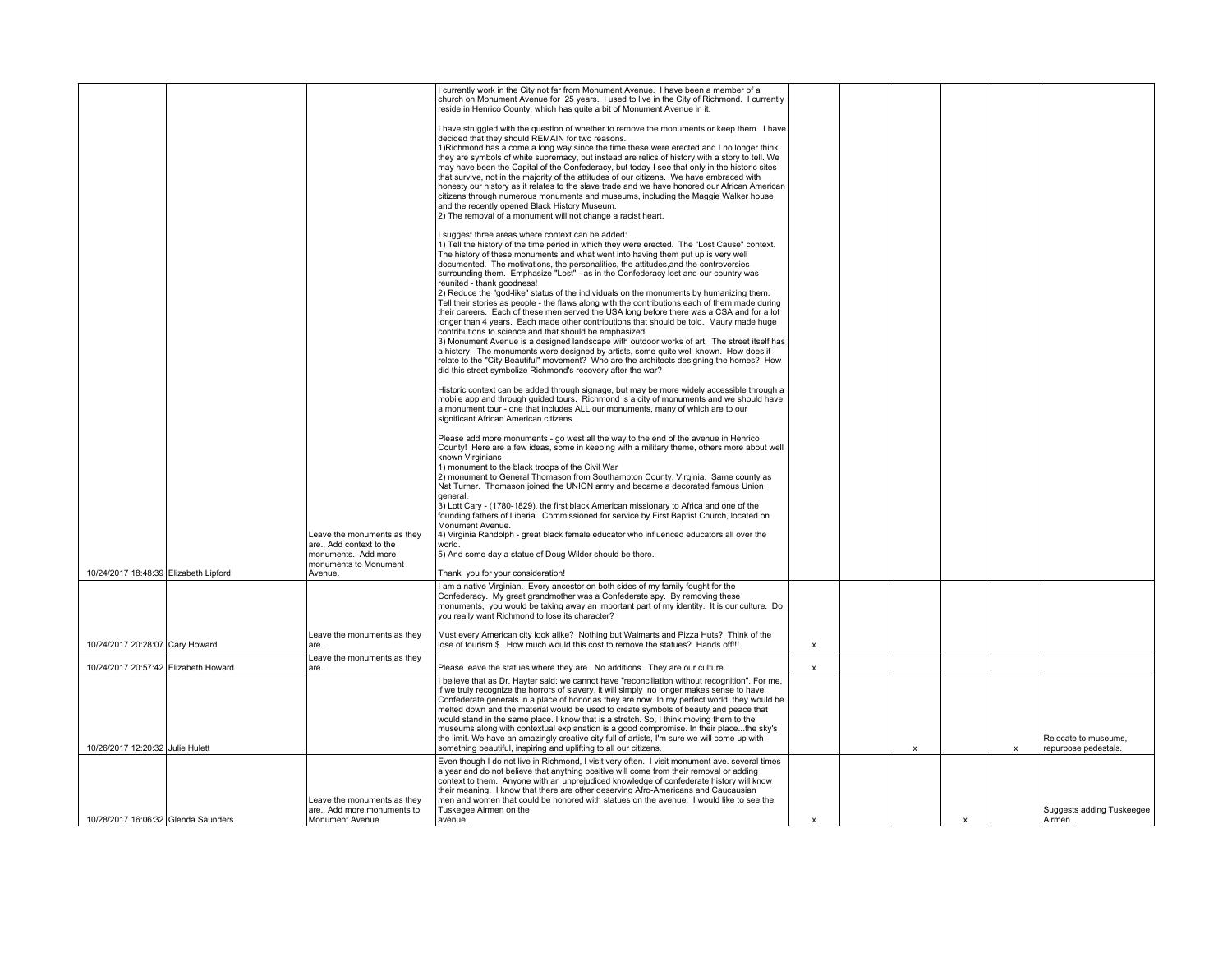|                                    |                                  | Dear Ed.                                                                                                                                                                                                                                                                                                                                                                                                                                                                                                                                                                                                                                                                                                                                                                                               |   |  |  |  |
|------------------------------------|----------------------------------|--------------------------------------------------------------------------------------------------------------------------------------------------------------------------------------------------------------------------------------------------------------------------------------------------------------------------------------------------------------------------------------------------------------------------------------------------------------------------------------------------------------------------------------------------------------------------------------------------------------------------------------------------------------------------------------------------------------------------------------------------------------------------------------------------------|---|--|--|--|
|                                    |                                  | I hope you will forgive my offering an unsolicited comment on the issue of the Richmond<br>monuments, but I feel that this issue is so wrought with emotion that few if any are<br>considering the practical (economic) side of the matter.                                                                                                                                                                                                                                                                                                                                                                                                                                                                                                                                                            |   |  |  |  |
|                                    |                                  | Specifically, of all the qualities that Richmond has to offer-and they are many with the rise of<br>the City as a mecca for craft beer, a first choice for "foodies" and a hub for young<br>entrepreneurs-perhaps Richmond is best know on a world-wide basis as a City filled with<br>history. To that end, it would seem that the sudden pressure to remove all statues and<br>everything else related to the Civil War, if successful, will have at least one consequential<br>result—and that is an impariment to the City's position as one of the great places in the world<br>where history was both created and preserved.                                                                                                                                                                     |   |  |  |  |
|                                    |                                  | If Richmond were to lose this unique position—even if only a partial loss—the economic<br>impact on tourism would be painful, perhaps even devastating, to our local economy. If<br>seems that all the parties have failed to recognize this important part of the equation. As you<br>are aware, tourism generates over seven million visitors who contribute over \$2 billion<br>annually for the Richmond economy and accounts for over 20,000 jobs. History is a very<br>significant part of this draw.                                                                                                                                                                                                                                                                                            |   |  |  |  |
|                                    |                                  | Perhaps Christy Coleman said it best in her lengthy interview when she suggested that we all<br>just need to "pause" and give this matter some time to be fully thought through.                                                                                                                                                                                                                                                                                                                                                                                                                                                                                                                                                                                                                       |   |  |  |  |
| Monday, August 21, 20 Rich Johnson |                                  | In any event, many of us in the City are pleased that this ad hoc committee has been formed<br>and wish you the best of luck in arriving at a rational decision in such a fast changing political<br>environment.                                                                                                                                                                                                                                                                                                                                                                                                                                                                                                                                                                                      |   |  |  |  |
|                                    |                                  | I regard myself as a historian. I have recently published a biography of a Virginian<br>Confederate Civil War general, William Edmondson "Grumble" Jones and therefore feel that I<br>possess a more than casual knowledge on the subject.<br>I am among the group of historical preservationists who would like to see the monuments<br>remain. With that said, I was most impressed with your discussion on ABC's This Week<br>Martha Raddatz. You present your point of view in a very eloquent and dignified manner with<br>that cannot help but respect. I particularly liked your comment that (paraphrased) the<br>historical truthl can sometimes get confused with historical nostalgia.<br>Somehow, I feel that if a solution to this debate can be resolved, it will involve you and fellow |   |  |  |  |
|                                    | 8/20/2017 James Buchanan Ballard | voice of reason, Mayor Stoney.                                                                                                                                                                                                                                                                                                                                                                                                                                                                                                                                                                                                                                                                                                                                                                         | X |  |  |  |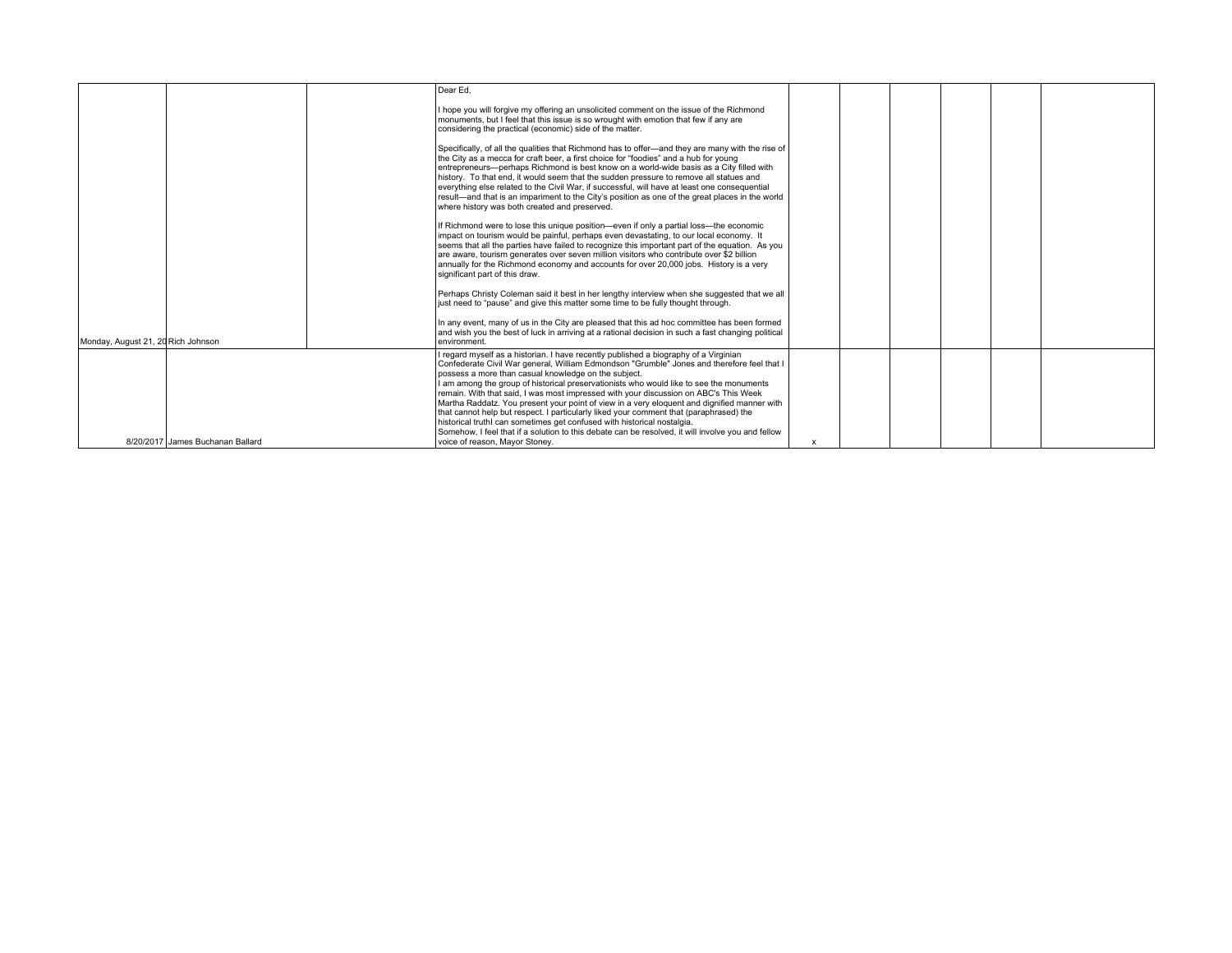|                     | In the discussion of the monuments, I started out in the "add context" camp until events            |  |  |  |
|---------------------|-----------------------------------------------------------------------------------------------------|--|--|--|
|                     | outpaced my thinking. I looked at the "remove and relocate" position and can see a lot of           |  |  |  |
|                     | merit and logic to the argument. Anything that causes pain to so many of our fellow Virginians      |  |  |  |
|                     | demands that of all of us make a genuine effort to understand that pain. Likewise there are         |  |  |  |
|                     | good, loving people                                                                                 |  |  |  |
|                     |                                                                                                     |  |  |  |
|                     | $(i$ cluding in my own family) to whom the pain of removing memorials is just as real.              |  |  |  |
|                     | Having given the subject a good deal of thought, I remain in the "add context" camp. As I've        |  |  |  |
|                     | heard said far and wide, it's about history. Taking them down or leaving them be. Both claim        |  |  |  |
|                     | to be                                                                                               |  |  |  |
|                     | defenders of history. Add to the mix that periodic arguments about the monuments are --and          |  |  |  |
|                     | likely, will always be --also part of our Richmond history. That's the first bit of context we need |  |  |  |
|                     |                                                                                                     |  |  |  |
|                     | to add to the avenue. We argue. We try to make it right. Our modus operandi to date has             |  |  |  |
|                     | been to add context and monuments on the avenue and throughout the city. Arthur Ashe,               |  |  |  |
|                     | Abraham & Tad Lincoln and Henry "Box" Brown. And long overdue, Ms. Maggie Walker!                   |  |  |  |
|                     | As they stand, the Confederate monuments represent four years of the 400 since the                  |  |  |  |
|                     | founding of Jamestown. That's a whole lot of monument for 1% of Virginia history. As                |  |  |  |
|                     | comedian Robin                                                                                      |  |  |  |
|                     | Williams quipped: 'The world's largest collection of second-place trophies."                        |  |  |  |
|                     |                                                                                                     |  |  |  |
|                     | To my thinking, there are some compelling reasons to leave the monuments --and let me be            |  |  |  |
|                     | perfectly clear--with brutally honest context added in large measure.                               |  |  |  |
|                     | Richmond monuments, if I may be parochial, are different from monuments in other cities.            |  |  |  |
|                     | The obvious history of serving as the "Capital of the Confederacy." By the date created and         |  |  |  |
|                     | the                                                                                                 |  |  |  |
|                     | generation that created the monuments. Equestrian art. Tourist attraction in a history filled       |  |  |  |
|                     |                                                                                                     |  |  |  |
|                     | city. Easter parades and marathons. One of America's most beautiful avenues.                        |  |  |  |
|                     | The monuments themselves are different. We're not talking about a single 12-foot monument           |  |  |  |
|                     | in a park. The logistics and cost of doing anything worries us. Certainly these monuments are       |  |  |  |
|                     | different from those put up in homage to Jim Crow and "segregation now, segregation                 |  |  |  |
|                     | forever." Although they certainly came with the baggage of their generation. They are not           |  |  |  |
|                     | quarantors of                                                                                       |  |  |  |
|                     |                                                                                                     |  |  |  |
|                     | second-class treatment standing in front of courthouses. They are, however, on a major              |  |  |  |
|                     | avenue, and that's a problem.                                                                       |  |  |  |
|                     | In a very real sense, Monument Avenue is also a museum. (Perhaps the world's only drive-            |  |  |  |
|                     | thru museum). It may be helpful to think of it in those terms; as a museum. And as with any         |  |  |  |
|                     | museum, context is added as research is completed and all hist<>ry is valued. The gallery is        |  |  |  |
|                     | not gutted. It is re-envisioned and recreated.                                                      |  |  |  |
|                     |                                                                                                     |  |  |  |
|                     | Quoting Mayor Stoney: "For me, it's about telling the complete truth. I don't think removal of      |  |  |  |
|                     | symbols does anything for telling the actual truth or changes the state and culture of racism in    |  |  |  |
|                     | this country today.                                                                                 |  |  |  |
|                     | Will removing/ relocating the monuments serve to tell the actual truth or change the state or       |  |  |  |
|                     | culture of racism? No. Our Richmond history of the monuments is, as mentioned, to arque, to         |  |  |  |
|                     | create new monuments and to add context. To the history of when and why these                       |  |  |  |
|                     | monuments were created, we need to add the context of removing flags and monuments --               |  |  |  |
|                     |                                                                                                     |  |  |  |
|                     | the actions we took in response to the events of Charleston and Charlottesville.                    |  |  |  |
|                     | The reaction to immediately remove public Confederate memorabilia which serves as a                 |  |  |  |
|                     | cause and rallying point, is understandable and in many cases, long overdue. But in doing so,       |  |  |  |
|                     | we forfeit reasoned authority over such matters. That the ignorant hatred and violence of the       |  |  |  |
|                     | Klan and Nazis has prompted us to do anything -- anything! -- gives them too much sway              |  |  |  |
|                     | over the issue. We should not change anything because fools defend it.                              |  |  |  |
|                     |                                                                                                     |  |  |  |
|                     | Will removing/ relocating the monuments sooth or inflame? The answer is obvious. As the             |  |  |  |
|                     | events of Charlottesville sickened us, we run the very real danger of repeating it on the           |  |  |  |
|                     | avenue. If we do it (whatever "it" may be) in the wrong way. If we do it in haste.                  |  |  |  |
|                     | Let's fool those who would bring hatred to our city. Let's begin -- block by block -- to create     |  |  |  |
|                     | opportunities for small groups of good people to discuss the issues of monuments, actual            |  |  |  |
|                     | truth, and the state and culture of racism. Let us talk quietly. Let us listen intently.            |  |  |  |
|                     | {Image the impact, for example, if each individual with the responsibility for making these         |  |  |  |
|                     |                                                                                                     |  |  |  |
|                     | decisions -- Governor, Mayor, Members of City Council and the Monument Avenue                       |  |  |  |
|                     | Commission--would commit to creating and nurturing a conversation about "the state and              |  |  |  |
|                     | culture of racism" in a group or organization to which he or she already belongs and feels          |  |  |  |
|                     | safe.)                                                                                              |  |  |  |
|                     | Enclosed is the "Welcome" page to GraceParkRVA.org-we're one of many voices advocating              |  |  |  |
|                     | a reasoned, respectful discussion that might serve to unite us. (More information, of course,       |  |  |  |
|                     | available onsite). Our hope, for those to whom we've entrusted this decision, is that you will      |  |  |  |
|                     |                                                                                                     |  |  |  |
|                     | take a deep breath and resist the temptation to act in haste. The passions of the day are           |  |  |  |
|                     | persuasive and must be given their due. More importantly, consider the voices of the                |  |  |  |
|                     | generation who wut live at the end of this century, who will ask if we were willing to do the       |  |  |  |
| <b>Bill Flowers</b> | hard work of healing.                                                                               |  |  |  |